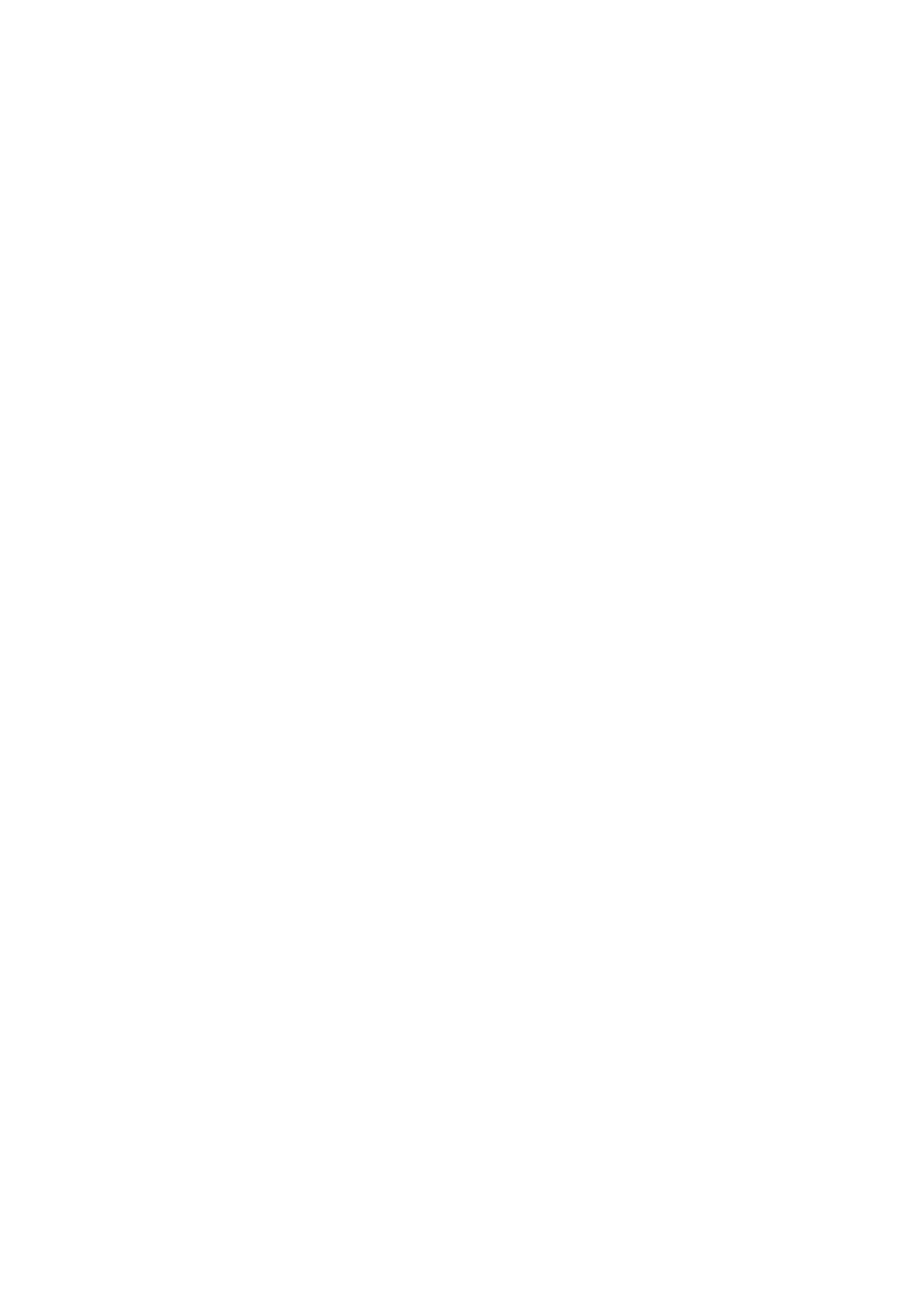## Foreword

The aim of this dissertation is to provide a concise overview of my recent research in theoretical physics and to put it in a broader international context. It encompasses the time I spent as a post-doctoral fellow at the Racah Institute in Jerusalem, as *maître de conf´erences* at Institut d'astrophysique de Paris and finally at Laboratoire de physique théorique et hautes énergies.

I will summarize the work presented in most of my publications during this period, whose list is given in the appendix, and some unpublished results that nevertheless deserved to be couched on paper. Finally I will mention several works in progress as well as some other projects for the near future.

Given the size constraints, I will skip most of the technicalities and give the emphasis on the methods used and on the physical interpretation of the results; for more details I refer the reader to the published articles. Writing this manuscript gave me also the opportunity to forge stronger links between works in different areas, and to revisit old problems that I could not solve at that time.

The short overviews that are given at the beginning of each section are strongly biased by my personal implication in the field that I focused on in this review. The bibliography is by no means comprehensive and only meant to orient the reader; I apologize in advance for any important omission.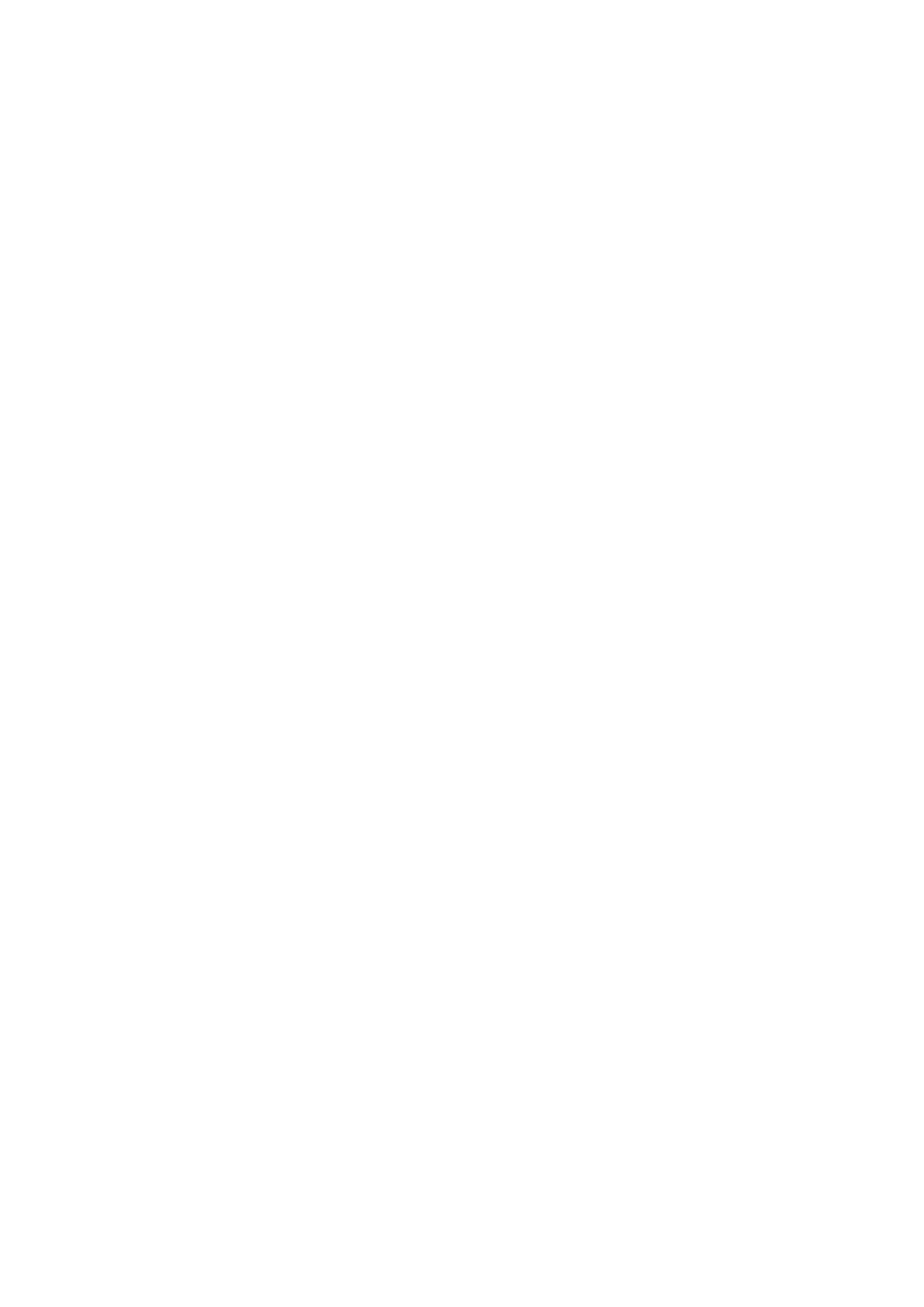## Acknowledgements

I would like first to thank my collaborators for the time spent together solving interesting physical problems, Adi Armoni, Luca Carlevaro, Stephane Détournay, Matthias Gaberdiel, Amit Giveon, Stefan Groot Nibbelink, Costas Kounnas, David Langlois, Josh Lapan, Gregory Moraitis, Vasilis Niarchos, Domenico Orlando, Ari Pakman, Marios Petropoulos, Eliezer Rabinovici, Sébastien Renaux-Pétel, Mauricio Romo and Jan Troost.

I would like to thank also the graduate and PhD students with whom I had a pleasure to work and to share some of my knowledge, Flavien Kiefer, Esteban Herrera-Cordero, Vincent Thiéry and Matthieu Sarkis.

I thank all the colleagues and friends at LPTHE, LPTENS, CPHT, IPHT, IAP, LPT, APC and IHES that make Paris such a nice place to do theoretical physics.

I am very grateful to Costas Bachas, Ralph Blumenhagen, Emilian Dudas, Chris Hull, Ruben Minasian and Jean-Bernard Zuber who agreed to be in the committee of this *th`ese d'habilitation*, and especially Ralph Blumenhagen, Chris Hull and Ruben Minasian for having reviewed carefully this manuscript.

Finally I would like to thank my family and especially Amaelle for her constant support.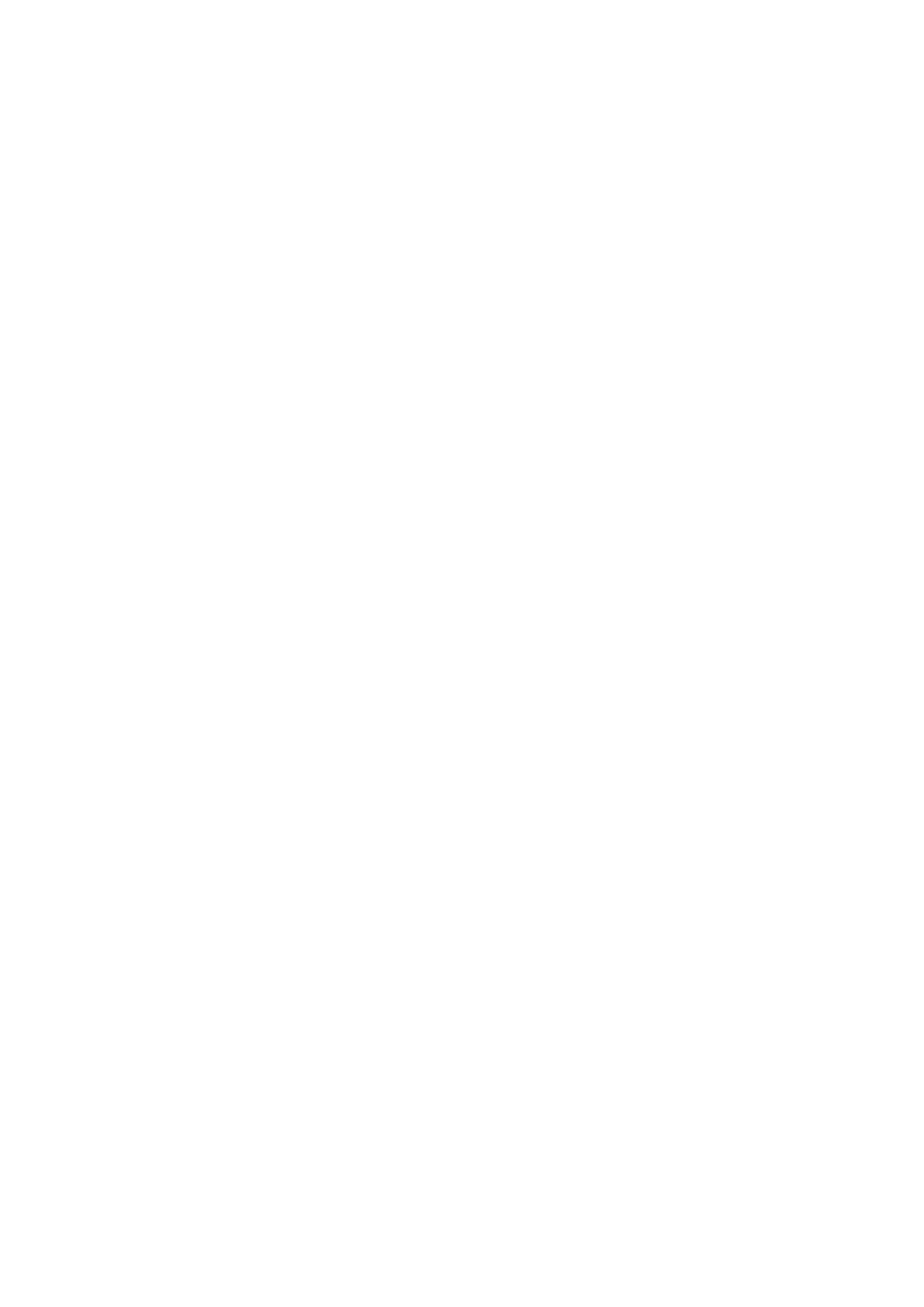## Introduction

String theory as a field of research has evolved significantly during the last ten years. From a rather unified set of techniques and concepts, it has morphed into a cluster of research areas that originated from string theory or were inspired by it. For instance the Anti de Sitter/conformal field theory correspondence, especially in its recent developments in relation with condensed matter, does not necessarily invoke a string theory origin; flux compactifications and their phenomenological applications rely mostly on a large-volume effective supergravity approach for which many interesting techniques have been developed as generalized geometry.

The original approach of string theory, as two-dimensional superconformal field theories mapping the worldsheet of the string to some target space-time, remains nevertheless the backbone of the field. Many fundamental questions remain unanswered, as the general relation between the algebraic data of the two-dimensional theory and the geometry of space-time, if there is any notion of it. This is by no means an academic question since there isn't any compelling evidence that compactifications relevant to describe the real four-dimensional world are in the realm of large-volume supergravity models. In the context of heterotic strings, that I have focused on recently, it is clearly not the case.

Two-dimensional physics encodes also many non-trivial aspects of gauge theory dynamics in higher dimensions, at different levels. Non-trivial field theories and some of their quantum dualities can be obtained from boundary states and the associated open string sectors. Back-reacted brane geometries are in several interesting cases amenable to worldsheet methods and lead to holographic dualities that can be probed in the regime of strong curvature and strong gauge coupling. Finally, time-dependent decay processes in these non-gravitational theories can be studied in detail as open string tachyon condensation.

Most of my work revolved around this perspective of understanding non-trivial aspects of space-time physics from the abstract two-dimensional field theory perspective. I used mainly the methods of (super)conformal field theory, with or without boundaries, and recently started to explore the possibilities offered by gauged linear sigma models. In many cases though some detailed analysis in quantum field theory or supergravity were used to complete and extend the picture.

This manuscript is organized in four sections, corresponding to the main themes of my recent research. In the first section I will discuss aspects of non-BPS D-branes in string theory and open string tachyon decay. In the second section are gathered works about the interplay between branes constructions and quantum field theory dynamics in various dimensions and with various amounts of supersymmetry, both at the 'preholographic' level (i.e. without back-reaction) and in the context of gauge/gravity duality. The third section is devoted to several aspects of heterotic compactifications with torsion, using supergravity, conformal field theories and gauged-linear sigma-model approaches. Finally in the last section I will illustrate by some examples the ambiguities in associating a geometry to a string theory, and non-geometric vacua that can be obtained in relation with these symmetries.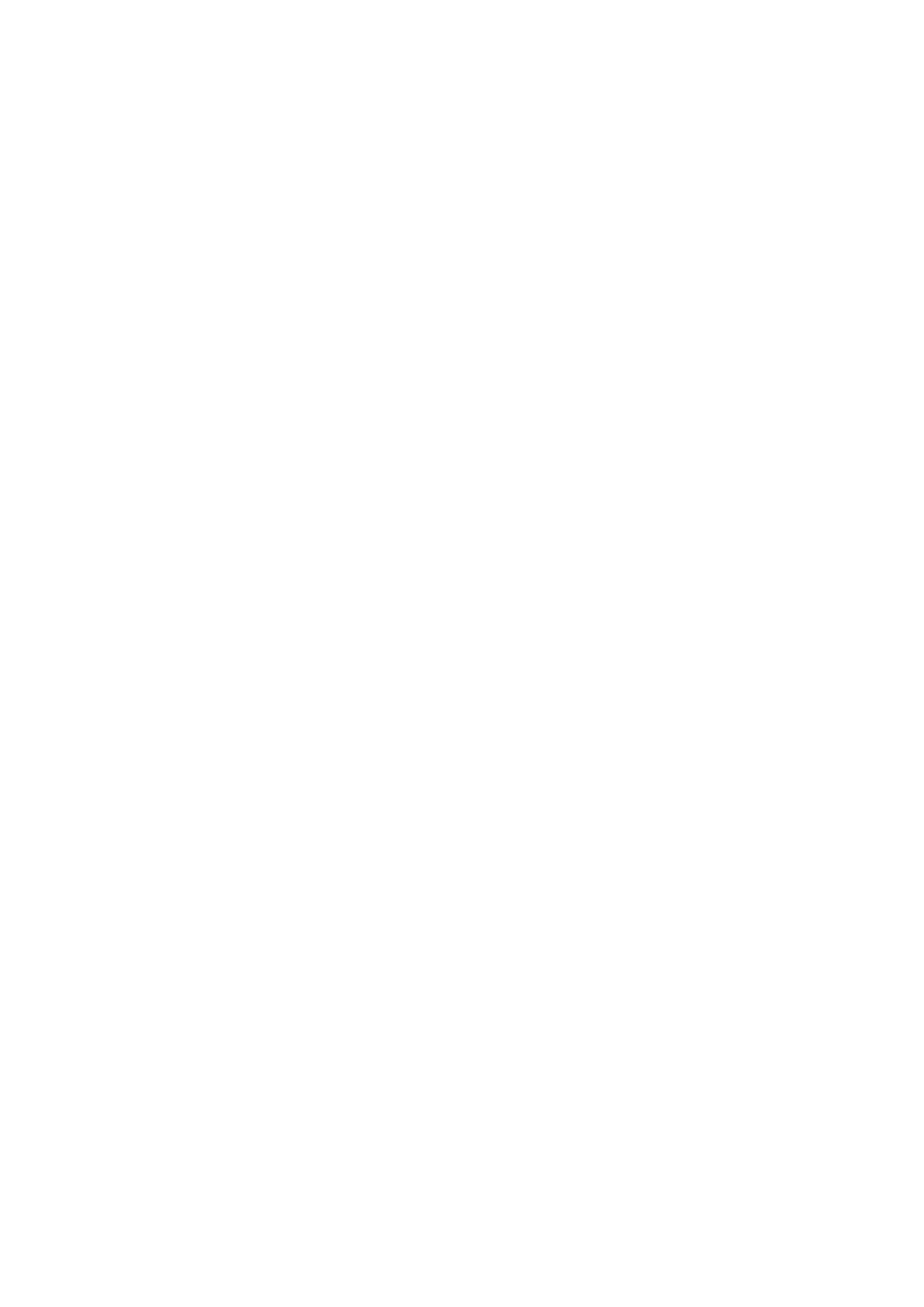# **Contents**

| Foreword                                                                                                                                                                                                                                                                                      | $\mathbf{i}$                       |
|-----------------------------------------------------------------------------------------------------------------------------------------------------------------------------------------------------------------------------------------------------------------------------------------------|------------------------------------|
| Acknowledgements                                                                                                                                                                                                                                                                              | iii                                |
| Introduction                                                                                                                                                                                                                                                                                  | $\mathbf{V}$                       |
| Chapter 1. Non-BPS branes and tachyon condensation<br>Unstable D-brane configurations near five-branes<br>1.<br>D-branes in Lorentzian AdS <sub>3</sub><br>2.<br>3. Tachyon condensation on non-BPS D0-branes<br>4.<br>Tachyon condensation in the brane-antibrane system                     | 3<br>$\overline{4}$<br>5<br>6<br>8 |
| Chapter 2. Field theory dynamics from brane configurations<br>1. $\mathcal{N} = 1$ Chern–Simons dualities<br>Non-fermionic string theories<br>2.<br>Seiberg duality in orientifold QCD<br>3.<br>Holographic duals of supersymmetric quivers<br>4.<br>5.<br>Heterotic conifolds and holography | 11<br>12<br>14<br>17<br>20<br>23   |
| Chapter 3. Heterotic Compactifications with torsion<br>Local models of torsional compactifications<br>1.<br>2. Gauged linear sigma-models with torsion<br>Elliptic genera and threshold corrections<br>3.                                                                                     | 25<br>26<br>33<br>37               |
| Chapter 4. Beyond geometric compactifications<br>D-branes at multicritical points<br>1.<br>Asymmetric Gepner models and non-geometric backgrounds<br>2.<br>3.<br>New symmetries in Calabi-Yau moduli space                                                                                    | 41<br>41<br>44<br>46               |
| Chapter 5. Perspectives                                                                                                                                                                                                                                                                       | 51                                 |
| Appendix A. Curiculum vitae                                                                                                                                                                                                                                                                   | 53                                 |
| Appendix B. List of publications (after PhD)                                                                                                                                                                                                                                                  | 57                                 |
| References                                                                                                                                                                                                                                                                                    | 63                                 |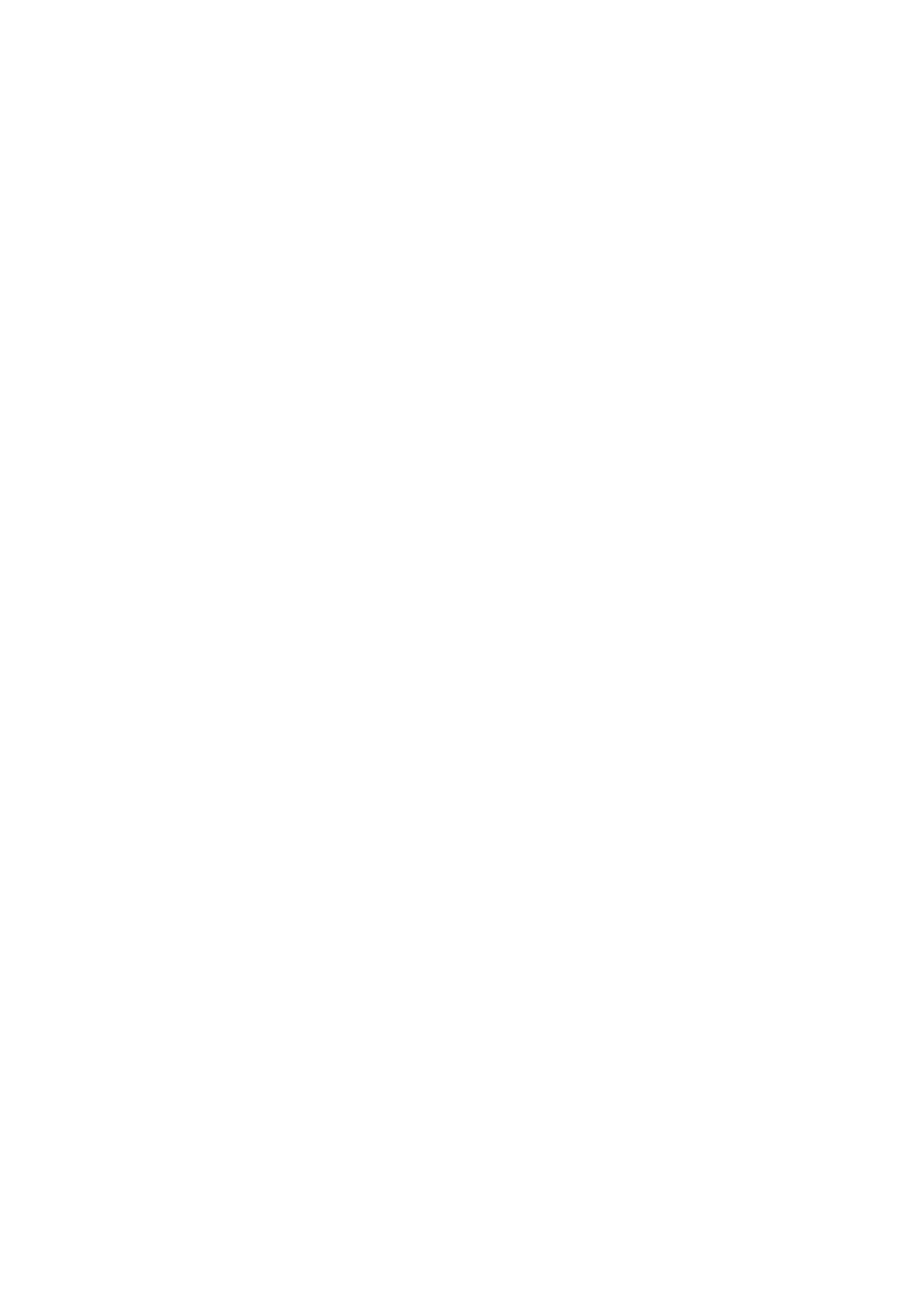## Non-BPS branes and tachyon condensation

Time-dependent phenomena are hard to describe in string theory, despite their relevance in cosmology or in the holographic description of decay processes. The difficulties are both technical – one cannot use unitary conformal field theories on Riemann surfaces – and more physical. For instance one may not know what is the final state of the system; in other examples quantum production of heavy strings, enhanced by the Hagedorn density of states, may signal a breakdown of perturbation theory.

Open string tachyon condensation is associated with the decay of non-BPS D-branes or of brane/antibrane pairs. In the superstring case, the tachyon field rolls towards the absolute minimum of its potential, identified as the closed string vacuum; formulated first as a conjecture, this statement has been proven using string field theory (see [1] for a review and references therein). Following the seminal work of Sen [2], 'rolling tachyon' solutions have received lot of attention since they provide tractable examples of time-dependent backgrounds at tree-level, described by solvable boundary conformal field theories.

As for closed string time-dependent backgrounds, one may worry that, because of closed string radiation, the worldsheet description breaks down. It should actually be the case to some degree as the total radiated energy per unit area should be equal to the D-brane tension, which is infinite in the tree-level approximation; at non-zero string coupling a high-energy cut-off should appear. In order to overcome this difficulty Sen proposed an interesting *open/closed completeness conjecture* [3] which states that the quantum theory of open strings gives a complete description of the tachyon condensation process, and in particular correctly reproduces the properties of the tachyon vacuum, while the dual closed string description breaks down at late times. This conjecture followed from the study of tachyon condensation in flat space-time. Remarkably, it has been shown to be true in two-dimensional string theory [4], which has a dual description in terms of a matrix model.

Besides the worldsheet conformal field theory approach, an effective field theory has been developed, first by requiring that it reproduces at late times the expected behaviour of the system as a pressure-less gas [5] and second by comparing the one-shell effective Lagrangian with the disk partition function [6]. This Dirac–Born–Infeld-like effective action for the tachyon field, which is valid around the rolling tachyon solution in a flat space-time background, has been generalized in various directions. It has been covariantized in order to accommodate for arbitrary background fields and extended to multiple non-BPS branes and brane/antibrane pairs. These effective actions have been used in a variety of applications, stretching from the holographic description of chiral symmetry breaking [7] to cosmological models of brane inflation [8].

I had been interested in probing open string tachyon physics in situations where these descriptions could break down, in other words systems which would challenge the universality of the tachyon condensation process. An example that I have studied in detail with Flavien Kiefer, my Ph.D. student at the time, was a configuration of a D-brane and an anti-D-brane at finite distance [9], which is interesting since the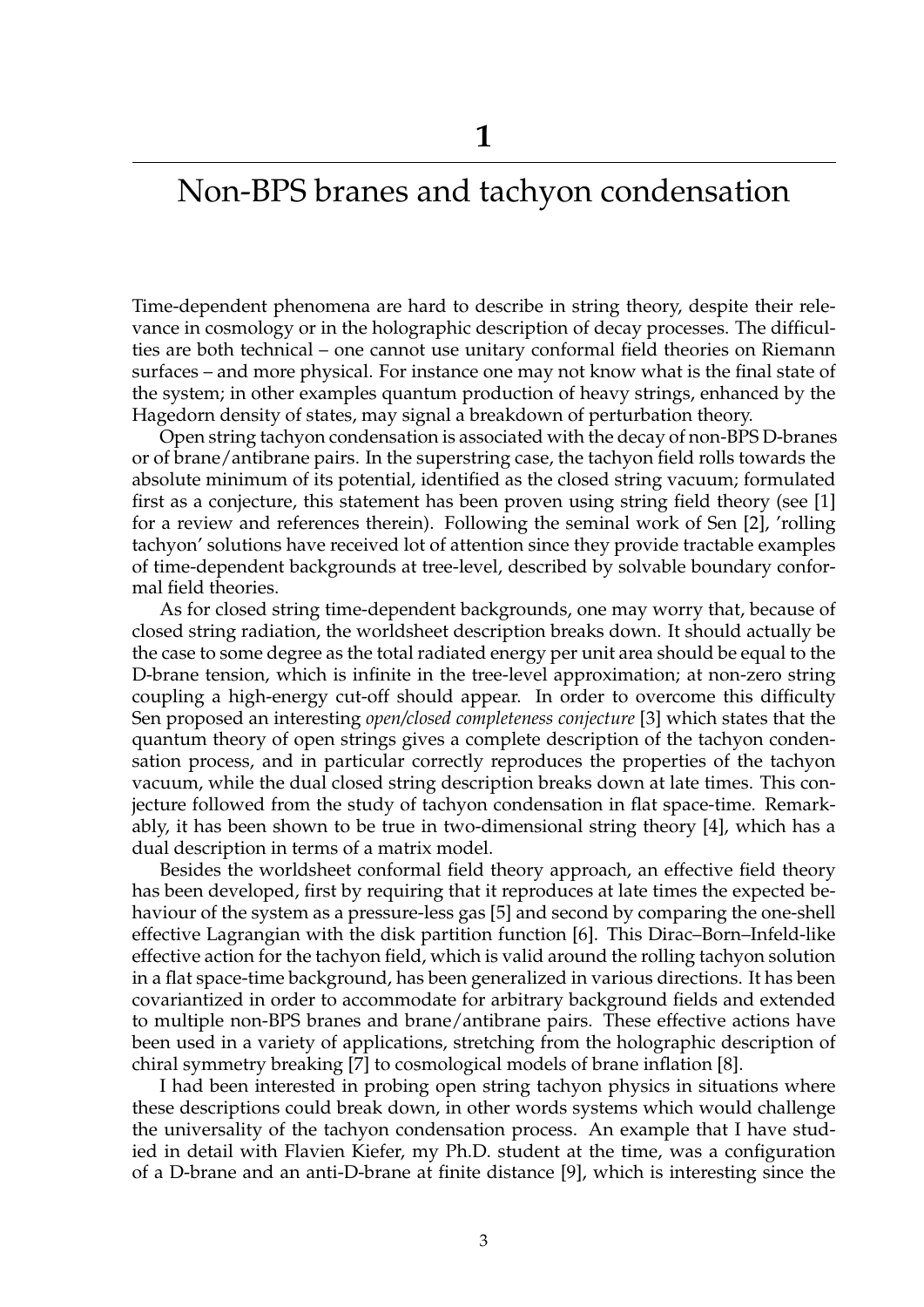tachyon can be made arbitrarily light. I have also considered several superficially inequivalent classes of unstable D-brane configurations near NS5-branes, whose decays are expected to be governed by similar effective actions [10]. Finally, the decay of a non-BPS D-particle in anti-de-Sitter space was studied with Eliezer Rabinovici [11], as an attempt to challenge the completeness conjecture of Sen, as one expects a fieldtheoretic rather than Hagedorn asymptotic density of states in this space-time. Before studying the actual rolling tachyon solutions in the last two cases, I had first to construct the boundary states corresponding to the unstable D-branes. This will be the object of the next two sections.

### **1. Unstable D-brane configurations near five-branes**

The effective action for the open string tachyon on a non-BPS Dp-brane:

$$
(1) \ \ S=-T_p\int d^px\, V(T)\sqrt{-\det(\eta_{\mu\nu}+\partial_\mu T\,\partial_\nu T+\cdots)}\ , \ \text{with} \quad V(T)=1/\cosh(T/\sqrt{\alpha'})\,,
$$

is quite similar to the Dirac–Born–Infeld (DBI) action for a BPS D-brane if one views the tachyon field  $T(x^{\mu})$  as a warped extra dimension. This analogy prompted Kutasov to find a brane configuration without tachyons reproducing the same dynamics [12]. He considered a BPS D-brane in the background of Neveu–Schwarz five-branes that induce a warp factor for the D-brane/NS5 brane distance field strikingly similar to the tachyon potential  $V(T)$ .

Following this work, Sen proposed a set-up in which these two configurations were conjectured to be identical [13]. One considers a background of two NS5-branes placed at antipodal points around a compact transverse dimension  $\chi^6\,\sim\,\chi^6\,+\,2\pi$ R. A first type of unstable D-brane (G-type) in this background consists in a BPS D-brane – for instance, a D0-brane in type IIA – sitting halfway between the two five-branes. The Dparticle is unstable against a small perturbation of its position, which will make it fall onto one of the five-branes. The second type of D-brane (U-type) is very different as one considers a non-BPS D-brane ending on both NS5-branes, e.g. a stretched D1-brane in type IIA; being of the wrong dimensionality, it has a tachyon as in flat space-time. In the limit where the radius R of the transverse circle is very small, the mass of the 'geometric tachyon' on the BPS D0-brane and of the 'universal tachyon' on the non-BPS D1-brane agree, as well as the respective tensions of these objects. This suggests that both D-branes become identical in this regime where  $\alpha'$  corrections become important.

I obtained a proof of this conjecture in [10] using a slightly different configuration. I have considered a set of k five-branes, distributed evenly on a circle of radius ρ in the plane  $(x^5, x^6)$ . One can construct in this background two types of D-branes in close analogy with Sen's set-up, see fig 1; first BPS D-branes sitting at the origin of the circle, similar to the G-type D-branes, and second non-BPS D-branes stretched between antipodal NS5-branes, similar to the U-type D-branes.



FIGURE 1. *G-type (left) and U-type (right) D-branes in the background of a ring of five-branes.*

In the *double-scaling limit*, where the radius of the circle goes to zero while keeping  $\sqrt{\alpha'} g_s / \rho$  constant, the worldsheet theory corresponding to the back-reacted NS5branes becomes exactly solvable, being T-dual to a diagonal  $\mathbb{Z}_k$  orbifold of  $\mathcal{N} = (2, 2)$ Liouville theory of background charge  $Q = \sqrt{2/k}$  and of an  $\mathcal{N} = (2, 2)$  minimal model of central charge  $c = 6 - 3/k$ . In a previous work with Ari Pakman and Jan Troost [14]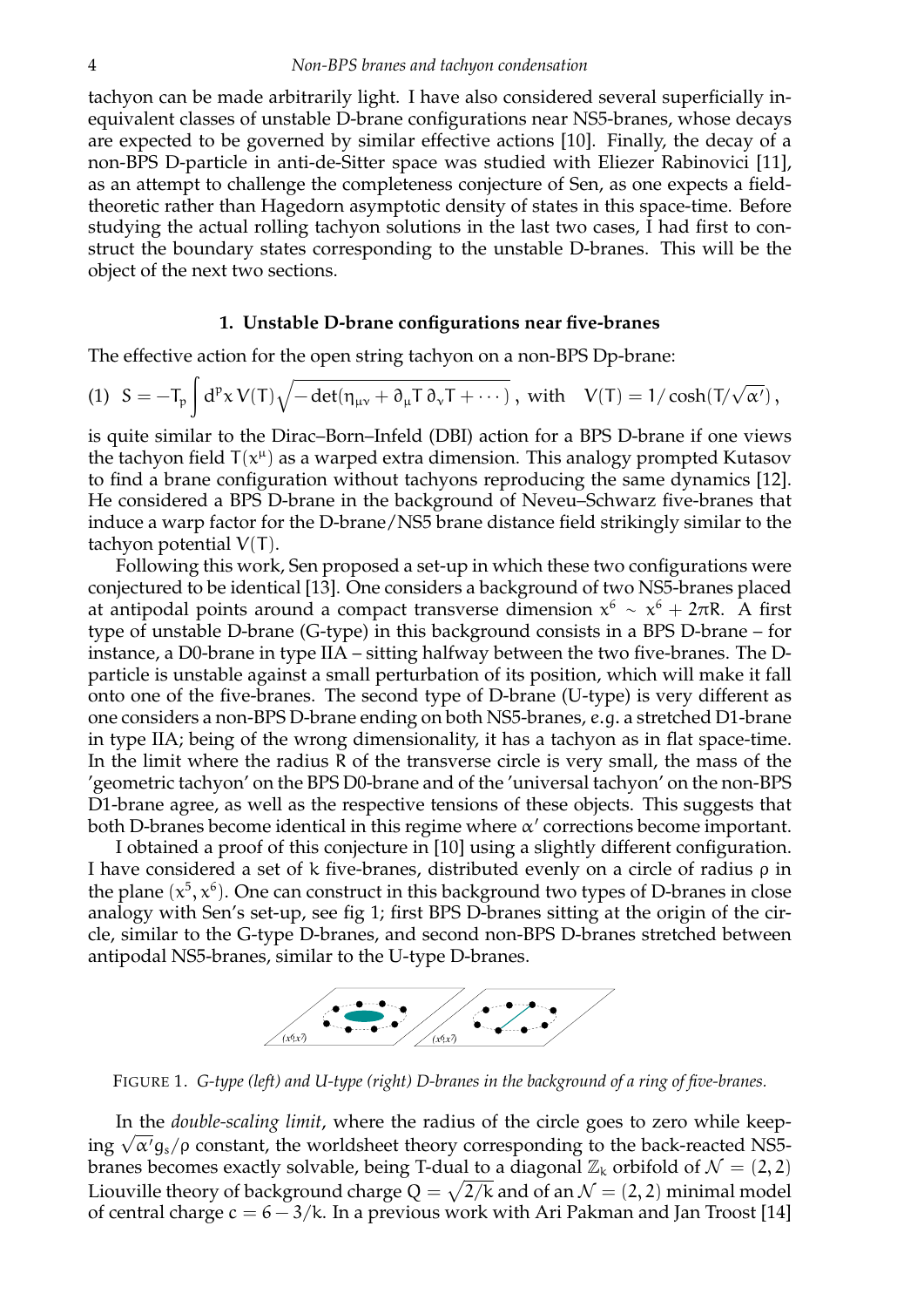we had constructed some of the D-branes in this set-up, by combining A-branes and B-branes of each of the two superconformal field theories. By extending these results I was able to construct the exact boundary states corresponding to the G-type D-brane, made of a B-brane of the minimal model combined with an A-brane of Liouville theory, and to the U-type D-brane, from A-type boundary states in each factor. The masses squared of the tachyon on these branes are  $M^2 = -\frac{1}{k\alpha'}$  and  $M^2 = -\frac{1}{2\alpha'}$  respectively. For generic k these boundary states are different, being constructed out of a different basis of Ishibashi states.

These G-type and U-type boundary states become non-trivially identical for  $k = 2$ , which corresponds to a pair of five-branes. It proves the exact equivalence between the geometric tachyon on the G-type brane and of the universal tachyon on the U-type  $brane<sup>1</sup>$ . This is very interesting since these two configurations are superficially very different before the  $\alpha'$  corrections are taken into account. The rolling tachyon solution corresponding to the decay of these D-brane configurations has interesting properties that will be discussed in section 3. A similar tachyon condensation has a holographic interpretation as the decay of an unstable dyon in four-dimensional  $\mathcal{N} = 1$  quiver theories near Argyres–Douglas points, see chapter 2.

### **2. D-branes in Lorentzian AdS**<sup>3</sup>

Anti-de-Sitter in three dimensions with NS-NS flux is an important string theory solution, being a rare example of curved space-time described by a solvable worldsheet theory, the Wess–Zumino–Witten (WZW) model at level k associated with the group manifold  $SL(2,\mathbb{R})$ , and holographically dual to a two-dimensional conformal field theory through the  $AdS_3/CFT_2$  correspondence.

As was mentioned before conformal field theories associated with Lorentzian spacetimes are difficult to deal with. The problem is easy to circumvent in flat space-time, as the time coordinate is a free theory associated with the chiral currents  $i\partial X^0$  and  $i\partial X^0$ , and not solved in time-dependent backgrounds.  $AdS<sub>3</sub>$  is halfway between these two cases; while there exists a Killing vector associated with translations in the global time coordinate, it is not mapped in the CFT to affine currents but rather to a global  $U(1)$ symmetry  $J_0^3 + \bar{J}_{0}^3$  where  $\bar{J}^3$  is the generator of the (compact, time-like) elliptic  $\hat{u}(1)$  subgroup of affine  $\hat{\mathfrak{sl}}(2,\mathbb{R})$ . As a consequence there is a non-trivial relation between the worldsheet theory for the geometric coset  $H^3_+ = SL(2,\mathbb{C})/SU(2)$ , the analytic continuation of AdS<sub>3</sub>, and the original model. The  $H^3_+$  theory – which is not unitary – has been solved by Teschner on the sphere [15] and with Ponsot and Schomerus on the disk [16]. The relation with the Lorentzian model is not straightforward, as the  $H^3_+$  model contains neither the discrete states nor the long string states<sup>2</sup> of  $AdS<sub>3</sub>$ , which appear after Wick rotation in a subtle way [17].

I have found an alternate method of analytic continuation in order to deal with this issues. Rather than performing a Wick rotation on a coordinate one considers an *analytic continuation in the moduli space* of the theory. I have defined Euclidean AdS<sub>3</sub> as a family of sigma-models related to smooth Euclidean-signature metrics depending on R, a free parameter:

(2) 
$$
ds^{2} = \alpha' k \left[ dr^{2} + \frac{R^{2} \tanh^{2} r d\varphi^{2} + dx^{2}}{\tanh^{2} r + R^{2}} \right],
$$

<sup>1</sup>There is no significant difference between this configuration and Sen's set-up, since none of the two D-branes under scrutiny warp the compact circle in the latter case.

<sup>2</sup>Long strings are finite energy states corresponding to macroscopic strings which grow linearly in global time and winds w times around the angular direction, w being the sector of *spectral flow* of the affine algebra.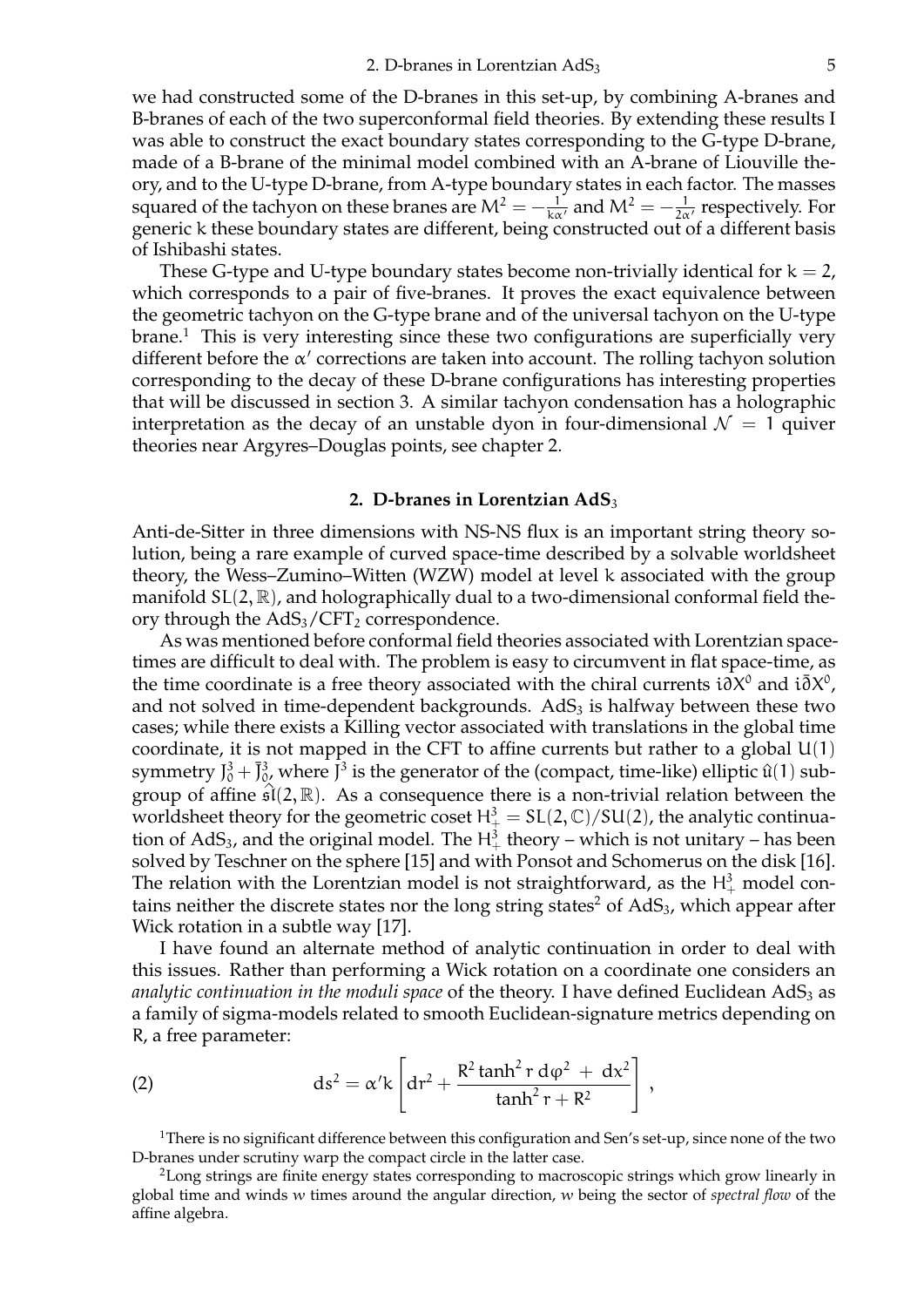with non-trivial H-flux and dilaton profile. The underlying conformal field theory is unitary for any real R; a T-dual description is given the orbifold  $SL(2,\mathbb{R})/U(1)|_k \times$  $U(1)_{kR^2}/\mathbb{Z}_{Nk}$ , where N indicates the periodicity of the Euclidean time  $x \sim x + 2\pi N$ . This space has only two commuting Killing vectors, hence break most of the  $SO(2, 2)$ symmetry of  $AdS<sub>3</sub>$ ; however its spectrum shares most relevant features with the latter, including discrete states and long strings. Global Lorentzian  $AdS<sub>3</sub>$  is obtained by the analytic continuation  $\mathbb{R}^2 \to -1$ , and a non-compact time coordinate (i.e. the uni-<br>wavel agrees of the group manifold) corresponds to the limit  $N_{\text{max}}$  as  $N_{\text{max}}$  abell was versal cover of the group manifold) corresponds to the limit  $N \to \infty$ . We shall use the following prescription: all the computations are done in the Euclidean theory, for generic R, then the analytic continuation  $R \rightarrow i$  is taken at the end; this may be subtle for non-analytic expressions like the bulk three-point function but of no concern here.

I have used this method to obtain the boundary states for D-branes in Lorentzian  $AdS<sub>3</sub>$  [18], which were not known previously. I have combinined the boundary states of the Euclidean black hole CFT  $SL(2,\mathbb{R})/U(1)|_k$  [19] with Dirichlet or Neumann branes of a free boson in the diagonal orbifold theory, before performing the analytic continuation as described above. The relevant boundary states in the Euclidean black hole correspond to D0-branes localized at the tip, space-filling D2 branes and D1-branes with Dirichlet boundary conditions along the compact Euclidean time direction. Depending on the relative boundary conditions chosen in each factor, one obtains either boundary states preserving one copy of the chiral algebra – corresponding to (twined) conjugacy classes [20], for instance  $AdS_2$  sub-manifolds – or symmetry-breaking branes [21]. The geometry of these branes has been shown to match the semi-classical results. I have also computed the corresponding annulus amplitudes and boundary two-points functions. Of particular interest is the symmetry-breaking D0-brane whose decay will be discussed below.

### **3. Tachyon condensation on non-BPS D0-branes**

Universality of open string tachyon decay – in particular the open/closed conjecture of Sen – could be challenged in space-times with a different high-energy density of closed string states compared to Minkowski space. A different behaviour (UV-finite decay) was indeed suggested in [22] for non-critical strings, and could also be expected in antide-Sitter space-time, given the field-theoretical density of states. We have examined carefully these two systems with Eliezer Rabinovici [11] and found that, contrary to these expectations, the endpoint of the tachyon decay is still the closed string vacuum, with a 'tachyon dust' of closed strings with interesting properties.

The 'half S-brane' rolling tachyon solution in flat space-time corresponds to the following boundary deformation on the disk:

(3) 
$$
\delta S = \lambda \oint_{\partial D} d\ell \psi^0 e^{X^0/\sqrt{\alpha'}} \sigma^1,
$$

where  $\sigma$ <sup>1</sup> is a Chan-Patton factor associated with the fermionic boundary zero-modes, and describes the rolling of the tachyon, set at the maximum of its potential at minus infinity, towards its minimum. $3$  This boundary interaction acts as a time-dependent source for the closed string field, leading to a coherent state that is associated with the 'tachyon dust', i.e. the remnant of the D-brane at the end of the decay. By standard field theory arguments the probability amplitude for a given closed string mode is given by its one-point function on the disk. By tracing over the whole spectrum one obtains the total average number of emitted closed strings as the imaginary part of the annulus

<sup>3</sup>It can be obtained as a c  $\rightarrow$  3/2 limit of time-like super-Liouville theory, keeping the boundary cosmological constant λ finite but sending the bulk cosmological constant to zero.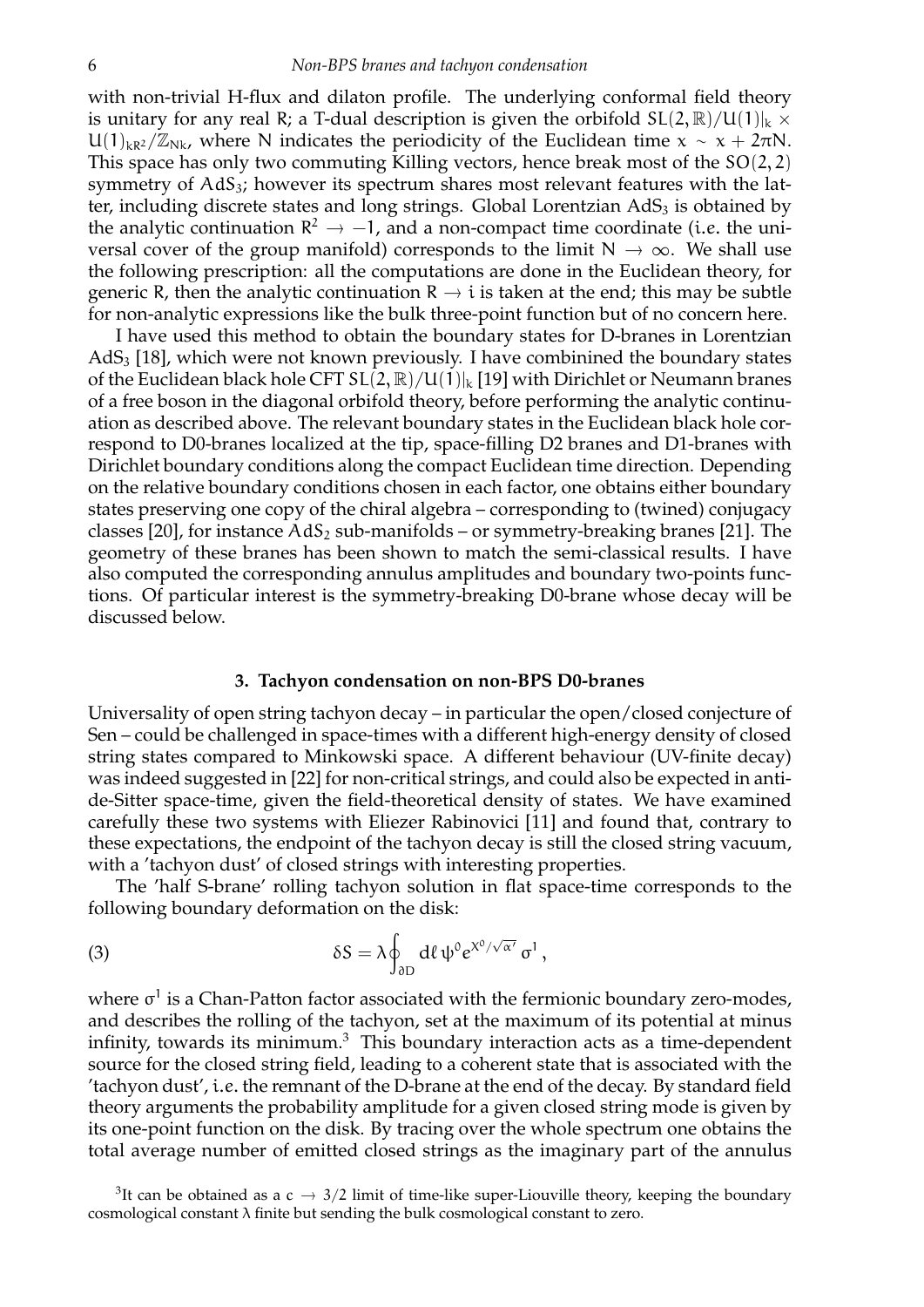amplitude; in flat space-time, this quantity is UV-divergent as massive string states are massively produced.

We have considered type IIB superstrings in an  $AdS_3 \times S^3 \times T^4$  space-time with string coupling  $g_6\ =\!\!\sqrt{k/Q_1}$ , corresponding to the back-reaction of  $Q_1$  fundamental strings and k NS5-branes. The rolling tachyon boundary state for a non-BPS D0-brane in this background was obtained using the methods of section 2, taking into account that the diagonal orbifold discussed there acts on the boundary cosmological constant in eq. (3) as  $\lambda \to \exp(\pi \sqrt{2/k})\lambda$ .<br>These are assembly different.

There are several differences between the decay in flat-space and anti-de-Sitter, which conspire to make the physics rather different. The analysis of the annulus amplitude gives two types of contributions to the 'tachyon dust'. The first one comes from the localized states, or short strings, corresponding to world-sheets trapped by the confining potential of anti-de-Sitter space. The number of produced short strings at tree-level is finite; this is made possible by the field-theory-like entropy of highenergy states  $S(E) \sim \sqrt{E}$ , compared to the usual Hagedorn entropy of string theory in flat-space  $S(E) \sim E$ .

The contribution from long strings is associated with macroscopic string states of finite energy. Using the exact expression for the boundary state and the asymptotic high-energy density of string states one finds that the average number of long strings with winding number w behaves like:

(4) 
$$
\overline{\mathcal{N}(w)} \sim \frac{1}{\sqrt{w}} e^{-\pi \sqrt{\frac{k}{2}} \left(1 - \frac{1}{2k}\right) w} \sum_{N} N^{-2} e^{2\pi \sqrt{\left(2 - \frac{1}{k}\right) N}} \times e^{-2\pi \sqrt{\frac{2}{k}} \frac{N}{w}}
$$

Unlike in flat space-time the sum over the oscillator number N is exponentially convergent, as the exponential falloff from the one-point function (last term) wins over the asymptotic density of states growth (last but one term); however the remaining sum over the spectral flow w is logarithmically divergent. One should impose a cut-off at  $w \sim \sqrt{Q_1}$ , such that the typical energy of long strings is of order 1/g<sub>6</sub>, and that the back-reaction of the long strings is small.

The physical picture that we have obtained is quite interesting. The decay of a localized D-particle in  $AdS<sub>3</sub>$  produces a gaz of macroscopic heavy long strings, having in the perturbative regime very large mean winding numbers, radial momenta and oscillator numbers, and growing linearly with global time, together a negligible proportion of short strings, see fig 2. We have computed the rate of open string production, which is also finite hence negligible compared to long closed strings production. The non-local behaviour of the system, which is very different from what happens in flat space-time, is due to the peculiar nature of quantum gravity in three-dimensions with a negative cosmological constant.



FIGURE 2. *Closed strings emission from D0-brane decay in global AdS*3*.*

Anti-de-Sitter gravity in three-dimensions is expected to be holographically dual to a conformal field theory in two-dimensions. This should allow in principle to find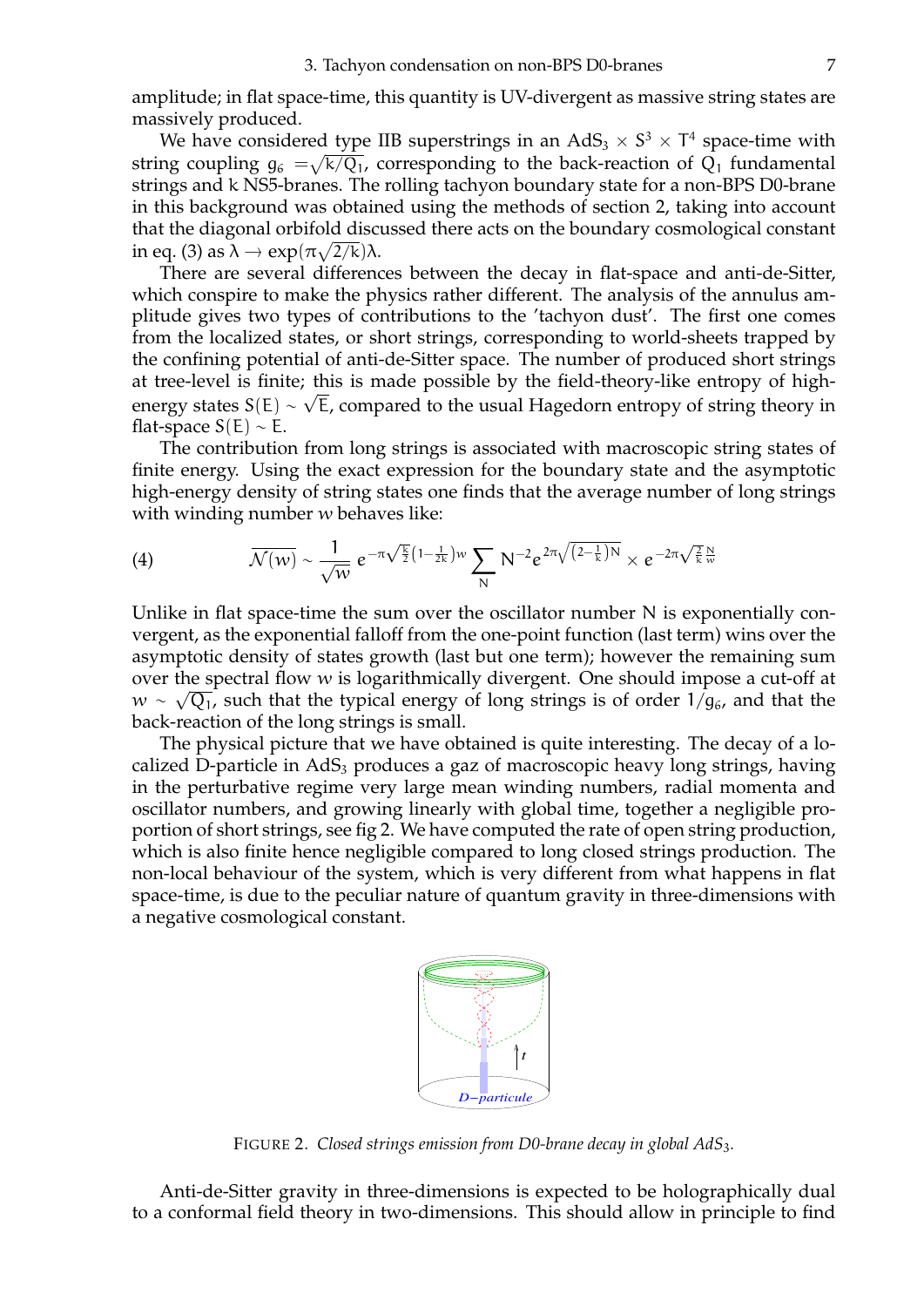a dual description of the brane decay. In the S-dual description the holography theory is identified in the UV with the gauge theory of the D1-D5 system, flowing to an  $\mathcal{N} = (4, 4)$  sigma-model on the moduli space of instantons on  $T<sup>4</sup>$ . With only NS-NS fluxes turned on, as in our study, this theory is singular as a fundamental string can leave the system at no cost of energy, signalling the opening of a Coulomb branch [23].<sup>4</sup> A D-instanton in the bulk is associated with a BPS instanton in this theory, while the non-BPS D-particle that we have considered is expected, as in  $AdS<sub>5</sub>$  [24], to be the sphaleron associated with the maximum of the instanton barrier. We have observed that, oddly, the point-like D-instanton behave like a crosscap state in the dual conformal field theory. We did not pursue this study any further.

The second system that we were interested in is the decay of a non-BPS D1-brane in eight-dimensional type IIA non-critical strings, or equivalently in the background of two NS5-branes. As we have seen in section 1 it has another description as a BPS D0-brane falling onto one of the five-branes. The analysis is similar to the previous case, but simpler as the time direction is not curved. The boundary state is obtained from the tensor product of an A-type boundary state in  $\mathcal{N} = 2$  Liouville theory and of the ordinary rolling tachyon. While the asymptotic density of states is lower than in flat ten-dimensional space-time, behaving like log D(N) ~  $2\pi\sqrt{3\mathrm{N}/2}$  rather than like log D(N) ~  $2\pi\sqrt{2N}$ , the coefficient of the boundary state in Liouville shifts the saddle point of the integral over the radial momentum in the such a way that the tree-level closed string production is divergent as in flat space. This corrects the claim made in [22], where only the effect of the density of states was taken into account.

### **4. Tachyon condensation in the brane-antibrane system**

A pair of BPS Dp-branes with opposite Ramond–Ramond charges breaks space-time supersymmetry and feels an attractive force mediated both by the exchange of gravitons and RR fields. In the open string channel, the open string sectors of each Dbrane get coupled by a non-supersymmetric sector of open strings ending on both D-branes, leading to a non-zero one-loop vacuum amplitude on the cylinder. If the D-brane and the anti-D-brane are close enough to each other (explicitly for distances  $d < d_c = \pi \sqrt{2\alpha'}$ , the lightest complex scalar mode becomes tachyonic. This system was the main topic of research of Flavien Kiefer during his Ph.D. under my supervision.

In the tree-level approximation, the system of a D-brane and an anti-D-brane at fixed finite distance is well-defined and, for separations below the critical distance  $d_{c}$ , one may in principle study the decay of the open string tachyon while holding fixed the separation between them. This system is interesting as, approaching  $d_c$  from below, the tachyon can be made arbitrarily 'light', or, equivalently, the tachyon potential very shallow. Starting at a fixed sub-critical distance and zero relative velocity, one can always choose the string coupling constant small enough such that the time-scale associated with the tachyon decay is much smaller than the time-scale associated with the collision between the branes.

These expectations from the qualitative analysis are in blatant contradiction with the known effective action for the system. Starting from the non-Abelian DBI-like U(2) action for two coincident non-BPS D-branes [25], Garousi obtained this action after an orbifold by the left-moving fermion number [26]. In flat space-time, the dynamics of

 $4$ These are the macroscopic 'long string' solutions in AdS<sub>3</sub> that were discussed in this section, which are copiously emitted by the D0-brane decay.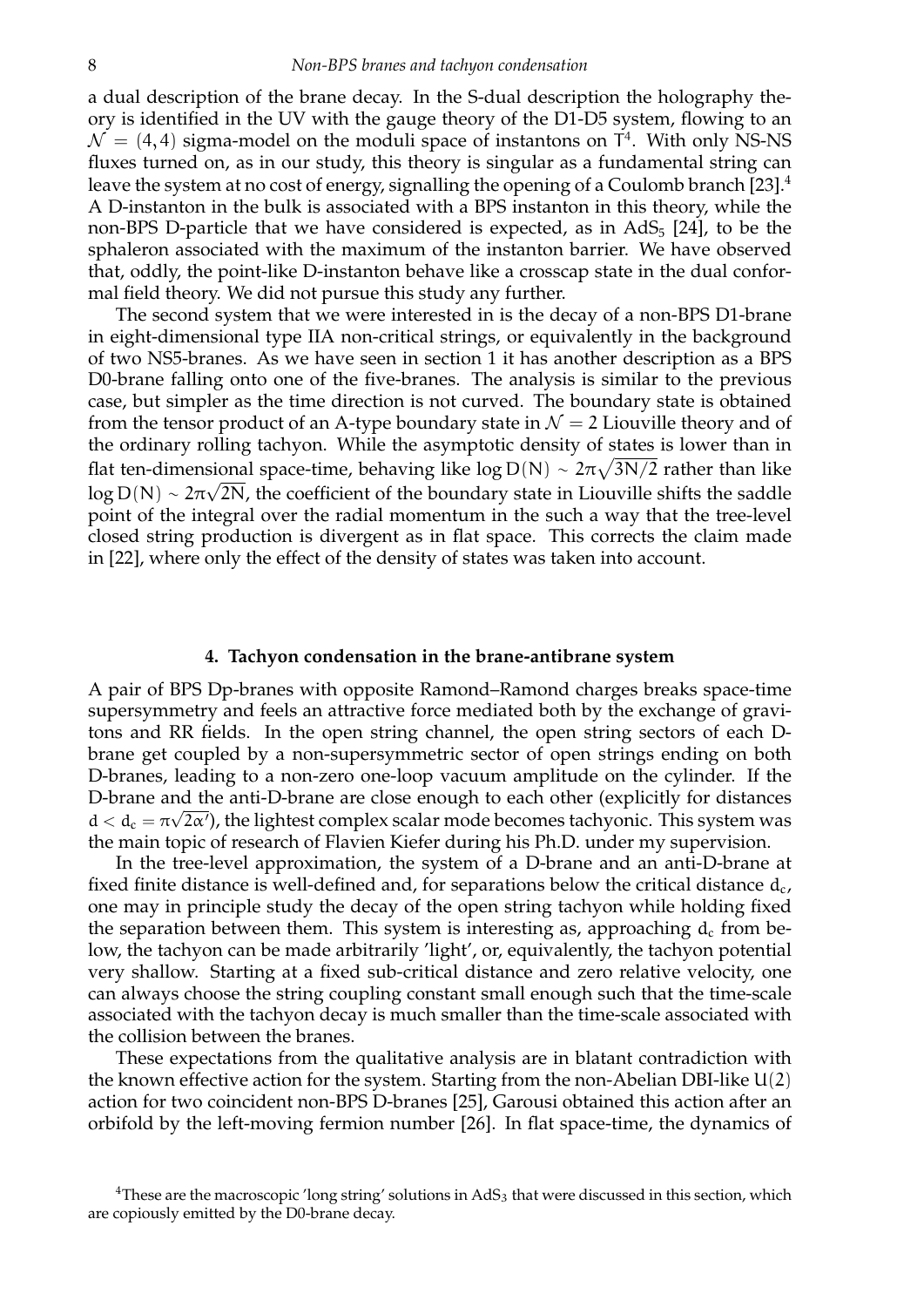the D0/anti-D0 system is claimed to be governed by the action (considering topologically trivial tachyon configurations):

(5) 
$$
S = -T_0 \int dt \, V(|T|) \sqrt{1 + \frac{|T|^2 d^2}{4\pi^2 \alpha'} - \frac{\dot{d}^2}{4} + \alpha' |\dot{T}|^2}.
$$

It can be checked that when the tachyon modulus  $|T|$  is displaced from the origin, the equations of motion force the distance d to evolve also with time. We have investigated numerically whether, with generic initial conditions, the system evolves towards an attractor solution that could be the starting point of a worldsheet analysis. For instance, one could have brane coalescence before the onset of tachyon condensation. We have observed that, on the opposite, the system is unstable as energy can be constantly exchanged between the distance and tachyon fields.

These conclusions should be taken with a grain of salt, as the range of validity of this effective action has not been given. The non-BPS brane tachyonic effective action, see eq. 1, is valid for small and slowly varying perturbations around the rolling tachyon solution, while the ordinary non-Abelian DBI action for a stack of BPS branes is valid for small and slowly varying perturbations around constant field configurations, and at separations small compared to the string length. This ensures a hierarchy of scales between the fields that are kept in the effective action and string oscillators. In the effective action (5), one keeps both light fields and fields with a mass squared scale of order  $1/\alpha'$ , the tachyon when the distance is small or the distance field close to the critical value.

These considerations motivated a detailed study of the brane-antibrane system from the worldsheet point of view with Flavien Kiefer. This work was inspired by an article of Bagchi and Sen [27], who showed that the rolling tachyon in a D-brane/anti-D-brane system at finite and fixed distance is an exactly conformal boundary CFT, but only for brane separations in the range  $0 \leq d/d < d_c/\sqrt{2}$ . This was a surprise as we expected that the physics was the same up to the critical distance. We have found in [9] convincing evidence that it is indeed the case.

The starting point for this study was the super-space action for the T-dual system, a pair of a D1-brane and an anti-D1-brane wrapped on a circle with Wilson lines. The boundary action on the disk reads in components

(6) 
$$
S_b = \oint_{\partial D} d\ell \, (\eta \dot{\eta} - \eta \psi T - \bar{\eta} \bar{\psi} \bar{T} - F\bar{F} - FT - \bar{F}\bar{T}) ,
$$

with a tachyon of the form  $T = \frac{\lambda}{2\pi} \exp{(\omega X^0 + irX)}$ , where  $0 \le r < r_c = 1/\sqrt{2}$  is the T-dual of the brane separation and  $\omega^2 + r^2 = 1/2$ . Canonical quantization of the bottom component η of the boundary Fermi super-field yields the Chan-Patton algebra, while integrating out the auxiliary field F gives a *contact term*. If one introduces a shortdistance cut-off ε it leads to a quadratic interaction in the tachyon  $\frac{\lambda^2}{4\pi^2}$  ε<sup>1-4r<sup>2</sup></sup> ∮ dl : e<sup>2ωX°</sup> : which plays an important role.

The boundary CFT defined by the boundary action (6) cannot be solved exactly hence one needs to resort to conformal perturbation theory. When the inter-brane distance is in the range  $0 \leq r < \frac{r_c}{\sqrt{2}}$  the perturbative integrals are finite and the theory is conformal. Divergences appear whenever the fusion of tachyon vertex operators produce marginal or relevant operators. The first divergence of this kind occurs for  $r = r_c/\sqrt{2}$ , where :  $e^{2\omega X^0}$  : becomes marginal; this was noticed by Bagchi and Sen in [27] who concluded that the theory is not conformal any more past this value. We have shown that the contact term already discussed, dictated by worldsheet supersymmetry, precisely cancels this divergence and leads to UV-finite perturbative integrals.

In order to study in detail whether this model is conformal for larger separations we have computed the beta-functions for the boundary couplings, including the tachyon,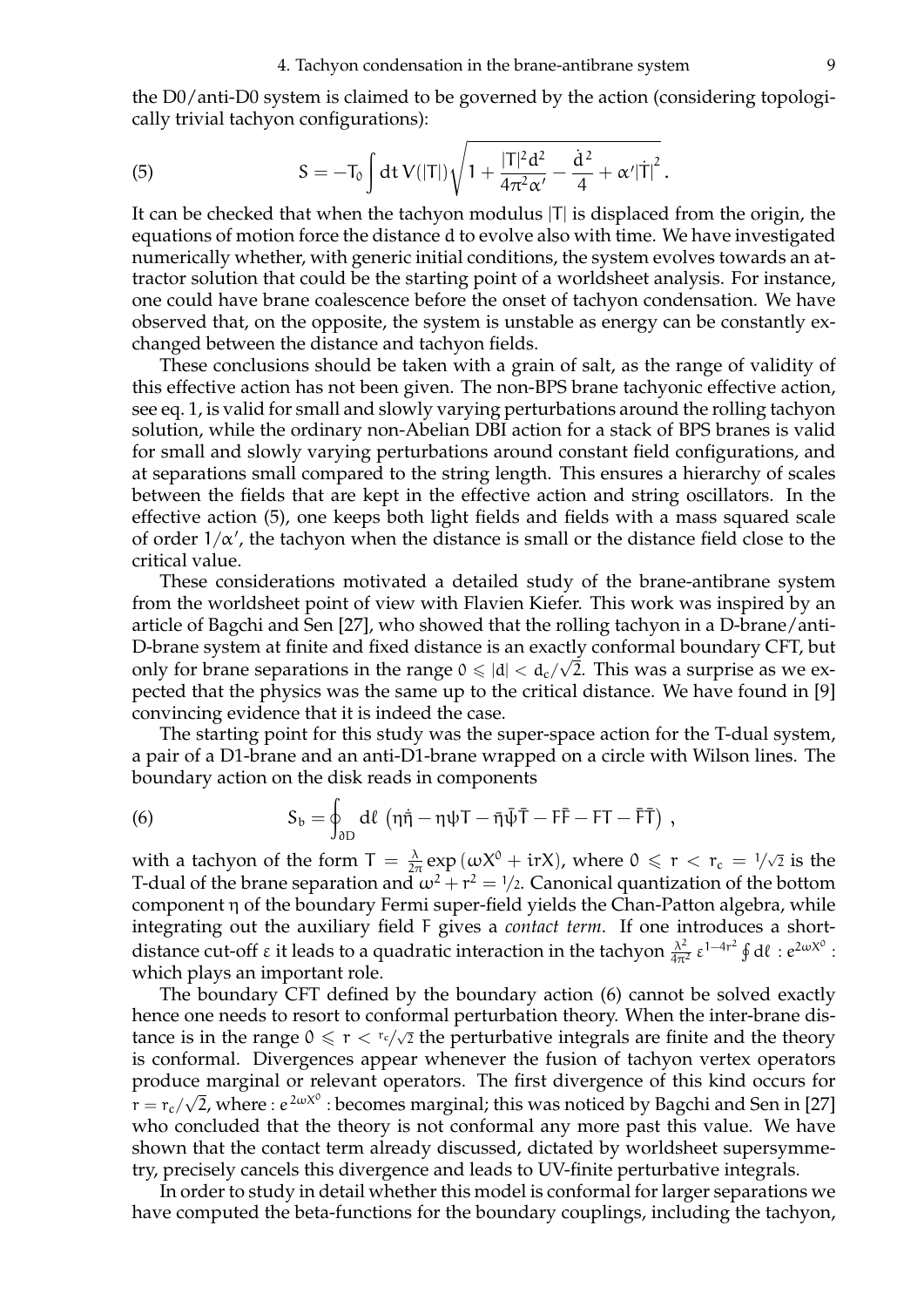the distance-changing operator and the operators of the form :  $e^{n\omega X^0}$  : that can appear by fusion of tachyon vertices. It is convenient to work in the minimal subtraction scheme, for which only logarithmic divergences contribute to the beta-functions [28]. Following the discussion above the theory is conformal to all orders up to the next 'resonance' at  $r = \sqrt{7}/4$  where :  $e^{4\omega X^0}$  : becomes marginal. The perturbative integrals are actually finite at least at fourth order for  $r < \sqrt{7}/4$  thanks to the contact term. The explicit computation of the regularized perturbative integrals at fourth order, which was complicated by the path ordering of operators, indicated that no logarithmic divergence is present when  $r \to \sqrt{7}/4^-$ . A power-law divergence remains for  $r > \sqrt{7}/4$ , corresponding to four tachyon colliding, which cannot be removed by the contact term, but does not contribute to the beta-functions. This shows that the theory is conformal to all orders at least up to the next resonance at  $r = \sqrt{17}/6$ . From this value and up to the critical distance  $r_c = 1/\sqrt{2}$  one would need to study sixth-order and higher perturbative integrals that are quite intractable. We shall safely assume that the conclusion would be the same as no change in behaviour is expected.

This study has important consequences as far as the effective action of the system is concerned. It implies first that the effective action of Garousi, eq. (5), is not valid around the rolling tachyon solution that we have discussed, even when the two branes are very close to each other. At quadratic order in the tachyon modulus  $\tau$ , the effective Lagrangian should indeed be of the form  $\mathcal{L} \sim \sqrt{1-2r^2} \left( \frac{\tau^2}{2} + \frac{\tau^2}{1-2r^2} \right) + \mathcal{O}(\tau^4)$  in order to admit this solution. Writing the full non-linear action is not possible without further assumptions. One can also compare the effective Lagrangian evaluated on-shell on the rolling tachyon solution with the disk partition function; at quadratic order is gives a non-trivial relation between the space-time and worldsheet perturbations

(7) 
$$
\tau(t) = \left(\frac{1}{\sqrt{1-2r^2}} \frac{\Gamma(2-4r^2)}{\Gamma^2(1-2r^2)}\right)^{1/2} \lambda e^{\omega t}.
$$

The left-hand-side vanishes when r approaches the critical distance  $1/\sqrt{2}$ . The worldsheet theory is also peculiar in this limit as an infinite number of operators become marginal; it would be interesting to compare with the theory obtained by taking the limit from above.

Finding the full non-linear action for the tachyon and distance fields remains an interesting open problem. It is an important question, both for our understanding of brane dynamics and for applications in cosmology or holography. Further constraints could be obtained by finding other exact solutions of the world-sheet theory<sup>5</sup> and by computing explicitely the disk partition function at any brane/antibrane separation,which seems out of reach at the moment.

<sup>&</sup>lt;sup>5</sup>For the rolling tachyon on non-BPS D-branes there exist both the 'half S-brane' solution, eq. (3) and the 'full S-brane' perturbation in  $cosh(X^0/\sqrt{\alpha'})$ . We have shown that there is no similar marginal perturbation at non-zero distance between the branes.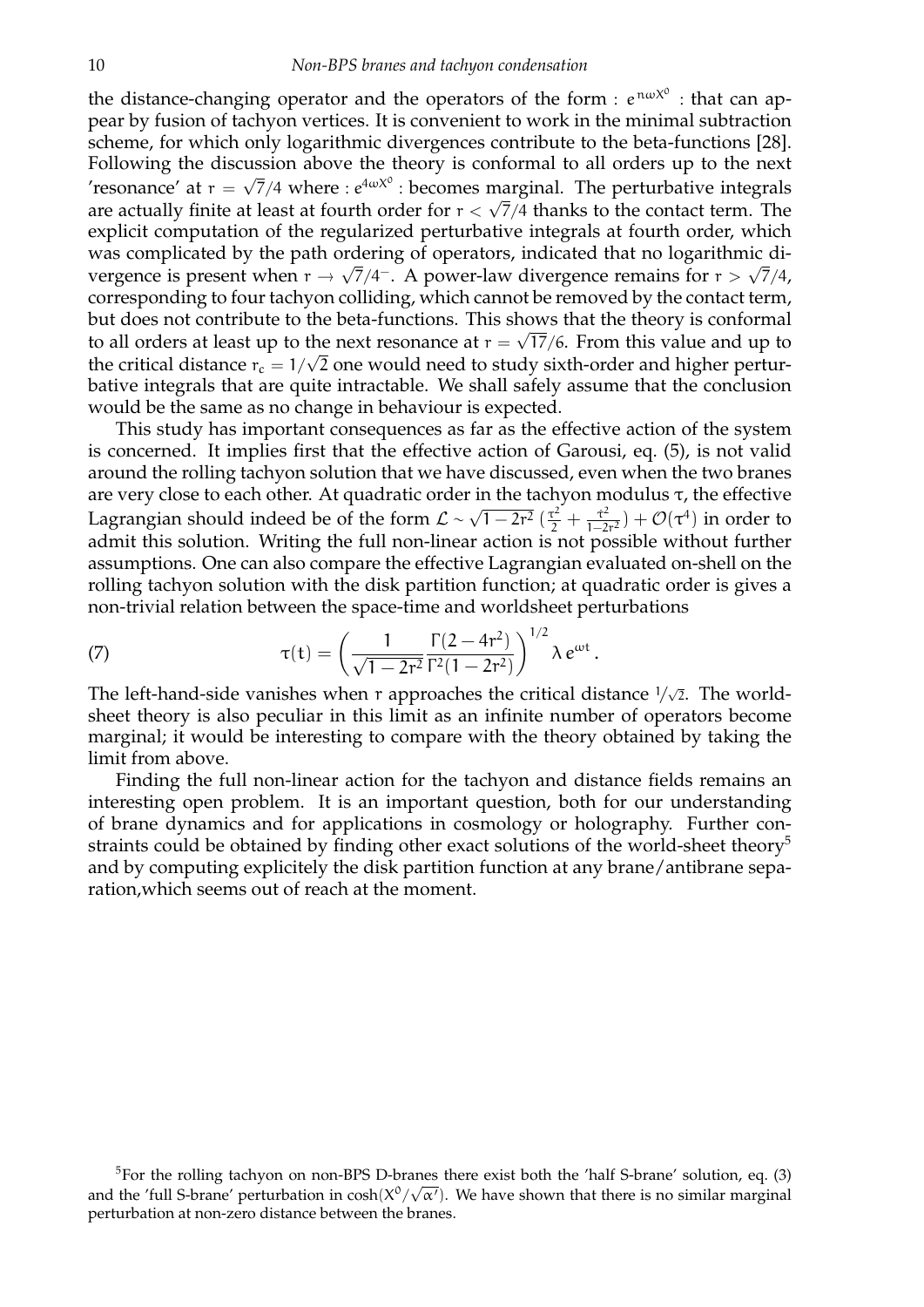## Field theory dynamics from brane configurations

Brane configurations provide invaluable insights into the quantum dynamics of gauge theories. The low-energy dynamics on a stack of D-branes is given by  $U(N)$  super-Yang–Mills in ten dimensions and dimensional reductions thereof, including  $\mathcal{N} = 4$ SYM in four dimensions. UV completions of gauge theories with fewer supersymmetries can be obtained by wrapping branes around supersymmetric cycles of (compact or non-compact) Calabi-Yau manifolds and flavoured theories can be considered by adding higher-dimensional supersymmetric D-branes to the geometry. Supersymmetric orientifolds give rise to orthogonal or symplectic gauge groups.

Many aspects of these constructions – as geometric transitions and associated field theory dualities – are simpler to understand in equivalent, T-dual set-ups which consist in D-branes ending on NS5-branes in an ambient flat space-time. The fivebranes, being much heavier than the D-branes in the perturbative regime (their tension scales like  $1/g_s^2$  compared to  $1/g_s$ ), can be considered as static objects that impose boundary conditions in the world-volume theory of the D-branes ending on them, preserving some supersymmetry; gauge theory degrees of freedom can be then decoupled from gravity by sending the string coupling to zero. These models are usually referred as Hanany– Witten constructions [29]; see [30] for a review. An example of such brane engineering, which was used to derive an infrared Seiberg-like duality in an  $\mathcal{N} = 1$  Chern–Simons theory with matter in three dimensions, will be given in section 1; this work was done in collaboration with Adi Armoni, Amit Giveon and Vasilis Niarchos [31].

Neglecting the back-reaction of the fivebranes in the field theory limit, even if gravity naively decouples, is questionable. The four-dimensional Yang–Mills coupling is related to the string coupling and the typical length scale L of the separation between the fivebranes in string units as  $1/g_{\rm M}^2 \sim L/g_s$ . The field theory limit corresponds to  $g_s \to 0$ with  $g_{YM}$  held fixed. As the fivebranes become closer to each other, the fivebrane worldvolume theory remains interacting; this limit corresponds to a *double scaling limit* of the NS5-brane theory [30]. While the world-volume theory on the NS5-branes and Dbranes decouple from gravity, the gravitational background of the fivebranes is taken to its near-horizon limit, giving a fivebrane holographic duality akin to AdS/CFT. Engineering field theories from D-branes in the near-horizon background of fivebranes is not only more correct from the conceptual point of view, but allows also to derive important rules of branes dynamics as the brane creation effect. In an article with Adi Armoni, Gregory Moraitis and Vasilis Niarchos [32], these techniques were used to propose a Seiberg-type duality in a non-supersymmetric four-dimensional gauge theory; in this case the exact construction of D-brane boundary states in the near-horizon fivebranes background was even more necessary as the 'brane cartoons' did not make sense. This will be explained in section 3.

The D-brane set-up that realises this non-supersymmetric gauge theory is embedded in an unusual string theory that, despite having no space-time fermions, has no tachyons, which is very interesting on its own right. It is a non-critical analogue of the type 0'B orientifold of Sagnotti [33,34], with neither RR nor NSNS tadpoles, in contrast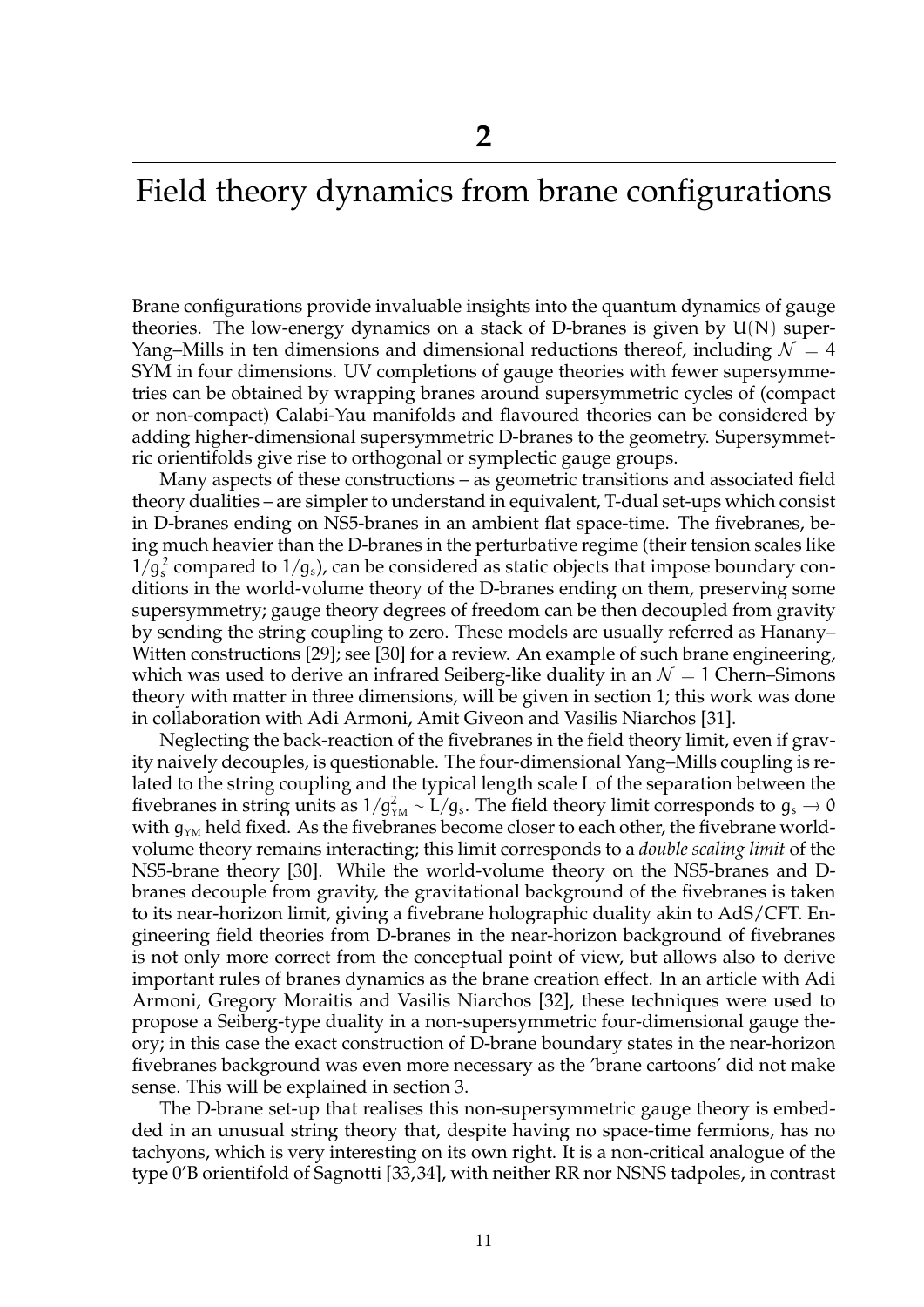with the critical case. This work was done with Vasilis Niarchos [35] and will be discussed in section 2; to our knowledge it was the first string theory without fermions stable at tree-level. A key ingredient in this model was a particular crosscap state of  $\mathcal{N} = 2$  Liouville theory. In a preceding article, we have analysed several types of orientifolds of this superconformal field theory, including the relevant ones for this construction [36], and considered also supersymmetric Hanany–Witten set-ups associated with orthogonal and symplectic gauge groups in the back-reacted fivebrane geometry.

The fivebrane world-volume theory is decoupled from gravity in the  $g_s \to 0$  limit, as mentioned already, giving a *little string theory*. In type IIB the low-energy excitations of the theory (which has features alien to field theories as T-duality symmetry) contain a super-Yang–Mills multiplet, giving a holographic correspondence between non-gravitational gauge theories and near-horizon backgrounds of five-branes [37]. In this context I have obtained in [38] a holographic duality between  $\mathcal{N} = 1$  quiver gauge theories in four dimensions, near Argyres–Douglas infrared fixed points, and perturbative string theory backgrounds with a known worldsheet description. This seems to be the first case of  $\mathcal{N} = 1$  holographic duality solvable on the string theory side; this work will be discussed in section 4. I have studied also the D1-branes in this holographic background which correspond to the dyons of the  $\mathcal{N} = 1$  gauge theory. Finally in section 5 I will present a case of heterotic five-brane holographic solution, given by a smooth non-Kähler resolved conifold with torsion preserving  $\mathcal{N} = 1$  supersymmetry, and which is expected to be dual to a confining gauge theory. This example is borrowed from the analysis of heterotic flux vacua developed in chapter 3.

### **1.**  $N = 1$  Chern–Simons dualities

 $\mathcal{N} = 1$  Chern–Simons (CS) theories in three dimensions with matter are very interesting field theories, as several examples have strongly coupled infrared dynamics. Unlike theories with more supersymmetry there are no non-renormalization theorems – in particular because the scalar multiplets contain real, rather than complex, scalar fields – that could help to understand their dynamics beyond perturbation theory. Brane constructions of such theories are very helpful as they allow to postulate some Seiberg-like magnetic duals that probe their strong coupling regime.<sup>1</sup> An important application would be to obtain superconformal theories holographically dual to  $\mathcal{N} = 1$ AdS<sup>4</sup> solutions, which are the generic vacua of type II flux compactifications.

In [31] we were interested in a theory for which a Seiberg duality was expected from a different perspective. In four-dimensional  $\mathcal{N} = 1$  SU(N) super-Yang–Mills the U(1)<sub>R</sub> symmetry is broken to  $\mathbb{Z}_{2N}$  by instanton effects and the gaugino condensate breaks it further to  $\mathbb{Z}_2$ . There exist BPS domain walls interpolating between the N different vacua; as confining strings can end on them they are analogous to D-branes. A set of k domain walls forms a bound state which is expected to support on its world-volume U(k) gauge dynamics. An elementary consequence of charge conjugation symmetry in the four-dimensional SYM theory is that a bound state of k walls interpolating between k vacua 'clockwise' is equivalent to a bound state of  $(N - k)$  anti-walls interpolating 'anti-clockwise' between N − k vacua.

A concrete proposal for the effective theory on the domain walls bound state worldvolume was made by Acharya and Vafa [39].  $\mathcal{N} = 1$  U(N) SYM is obtained from D6 branes wrapping the three-cycle of the deformed conifold, giving after a conifold transition a resolved conifold with RR flux; D4-branes wrapping the  $S^2$  gives the domain wall theory, consisting in an  $\mathcal{N} = 2 \mathsf{U}(\mathsf{k})$  SYM theory with an  $\mathcal{N} = 1$  Chern–Simons

<sup>&</sup>lt;sup>1</sup>A check of 't Hooft anomaly matching between the conjectured dual field theories is not available as the theory is defined in odd dimension.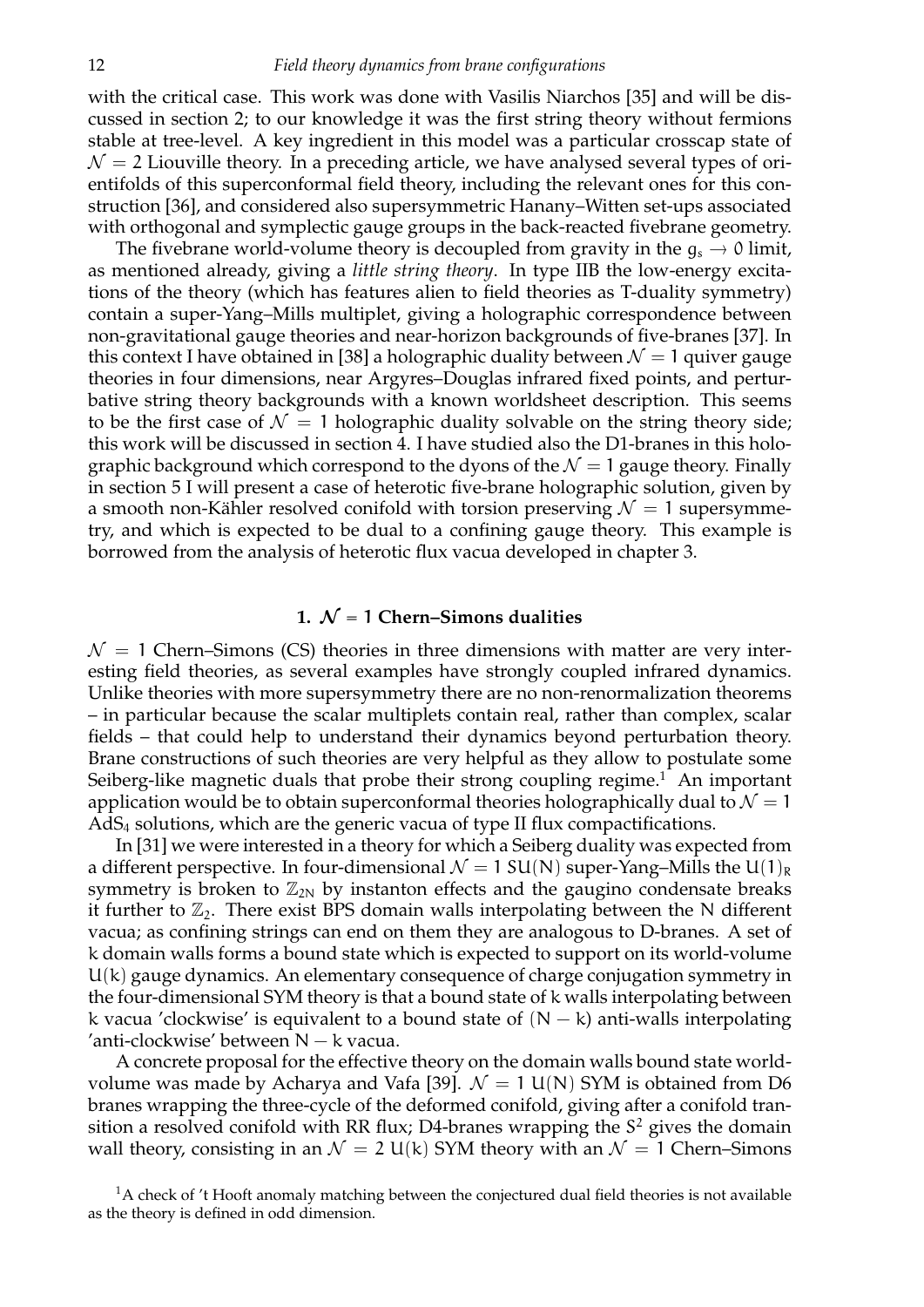term at level N induced by the RR flux:

(8) 
$$
S = \frac{1}{4g_{YM}^2} \int d^3x \operatorname{Tr} ((D\varphi)^2 - F_{\mu\nu}F^{\mu\nu} + i\overline{\chi}\mathcal{D}\chi + i\overline{\psi}\mathcal{D}\psi + 2i\overline{\chi}[\varphi, \psi]) + \frac{N}{4\pi} \int \operatorname{Tr} (A \wedge dA + \frac{2}{3}A \wedge A \wedge A) - \frac{N}{4\pi} \int d^3x \operatorname{Tr} \overline{\chi}\chi.
$$

The flat direction parametrized by the vacuum expectation value of the adjoint scalar  $\phi$  is lifted by quantum effects, except its  $u(1)$  part; the two-loop attractive Coleman-Weinberg potential is compatible with the expected formation of bound states in the domain wall interpretation [40].

In order to engineer this Chern–Simons-SYM theory we started with a stack of k D3-branes ending on two separated NS5-branes, giving a U(k) theory whose amount of supersymmetry depends on the angles between the fivebranes. Replacing one of the NS5-branes by an  $(N, 1)$ -fivebrane – *i*.e. a bound state of N D5-branes and one NS5-brane – adds a CS term at level N, as can be seen by applying an  $SL(2, \mathbb{Z})$  transformation to the boundary conditions set by NS5-branes [41]. We chose specific angles such that the configuration preserves  $\mathcal{N} = 1$  supersymmetry and that there exists an 'accidental' common world-volume direction  $x^3$  to the fivebranes, corresponding to the classically massless scalar  $\phi$  in eq. (8), see fig. 1. In this classical brane configuration the D3-branes seem free to separate from each other in the  $x^3$  direction, which would contradict the field theory results quoted above.<sup>2</sup> This puzzle can be solved by a combination of two important principles of brane dynamics, that will also provide the dual magnetic description.



FIGURE 1. *Brane set-up for the Acharya–Vafa theory. Supersymmetry sets*  $\tan \theta = g_s N$ .

A first important principle of brane dynamics is the *s-rule*, related by U-duality to the Pauli exclusion principle [42], which states that if several D3-branes stretched between an NS5-brane and a D5-brane coincide they break supersymmetry; it is still valid in the Acharya–Vafa configuration, i.e. with five-brane bound states. A second important ingredient is the *brane creation effect* [29]: when a D5-brane crosses an NS5 branes, a D3-brane is created. In the present case, the  $(N, 1)$  bound state crossing the NS5-brane creates N D3-branes, k of which annihilating with the D3-branes already present, that flipped their orientation during the transition. One obtains the *magnetic* theory, which is analogous to the original Acharya–Vafa theory but with a  $U(N - k)$ gauge group. If we had started with  $k > N$  D3-branes in the original 'electric' theory, we would have ended with  $k - N$  anti-D3-branes, breaking all supersymmetry. Such supersymmetry-breaking configuration would have been discarded by the s-rule from the start in the 'electric' theory only if the D3-brane were forced to be on top of each other, because of an attractive force between them. In this case the s-rule indicates indeed that only the configurations with  $k \leq N$  are supersymmetric, which is compatible

<sup>2</sup>For this set-up we could not easily use the near-horizon geometry of the fivebranes – that we advertised as the appropriate framework – given that the background has Ramond-Ramond flux.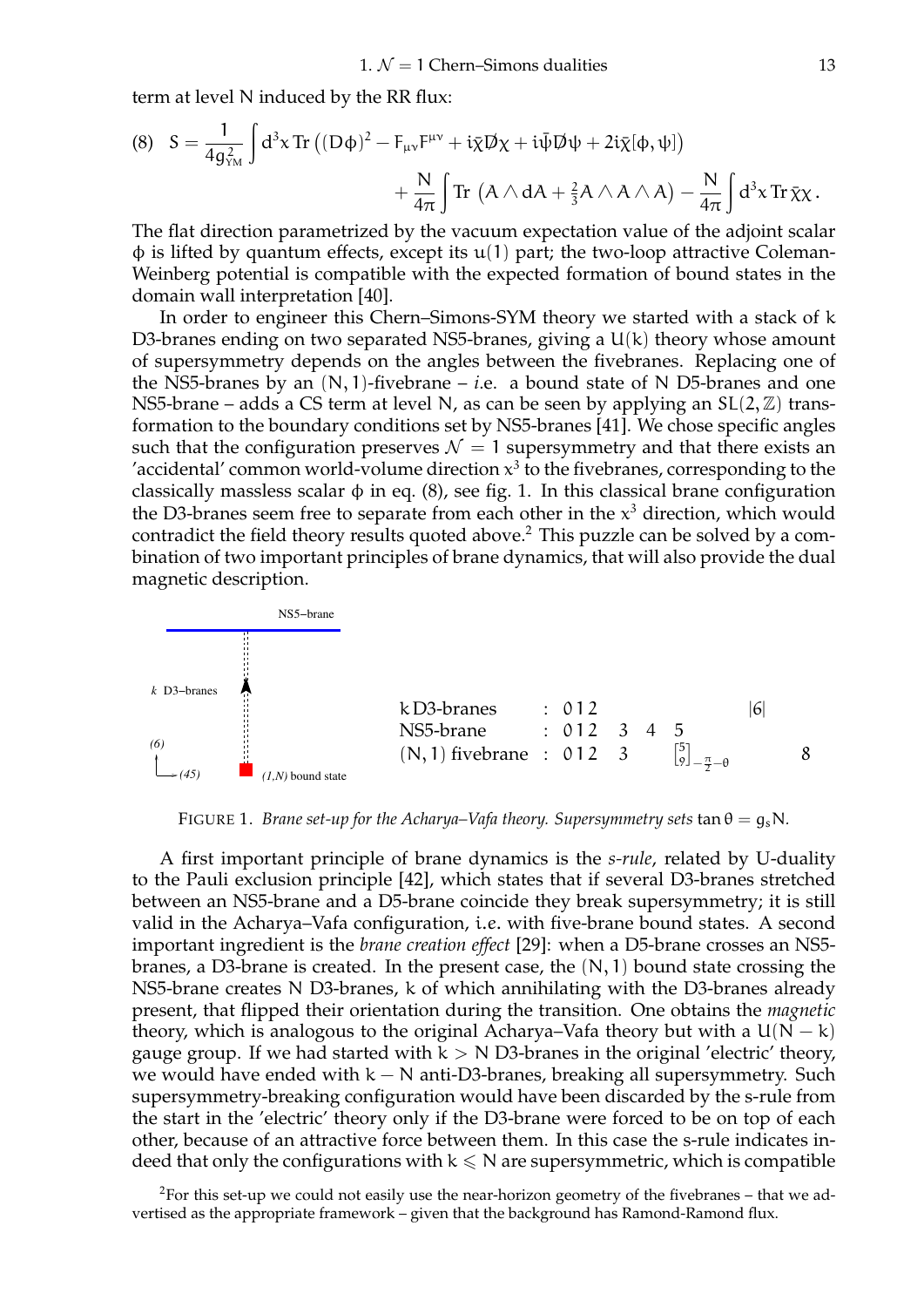with the domain wall interpretation and is confirmed by an explicit computation of the Witten index.

A quantum effect becoming classical in the magnetic theory is a familiar situation with Seiberg duality. Let us discuss in more detail the quantum dynamics of the 'electric' Acharya–Vafa theory defined by the action (8) and of its 'magnetic' dual. At energies well below the mass scale  $m_{\text{cs}} = g_{\text{YM}}^2 N$ , one can ignore the kinetic terms of the gauge multiplet. The theory becomes  $\mathcal{N} = 1$  Chern–Simons at level N coupled to an adjoint scalar multiplet. In the large N limit its dynamics is governed by the 't Hooft coupling  $\lambda = k/N$ . As we have observed there is a two-loop effective potential for the scalar giving a mass term of order  $m_{\text{cw}} = m_{\text{cs}}/N$ , which is parametrically smaller than  $m_{\text{CS}}$  at large N. Below this scale, the theory becomes topological, being pure CS with a decoupled free scalar multiplet corresponding to the U(1) part of the gauge group.

At energies below the Chern–Simons scale  $m_{\text{cs}}$  the magnetic theory is strongly coupled, its 't Hooft coupling being  $\tilde{\lambda} = 1 - \lambda$ . In the energy range  $m_{\text{LOOP}} \ll E \ll m_{\text{CS}}$  one expects that the relation between the electric and magnetic theory (which is justified from the brane construction as the brane motion does not go through any singularity) amounts to a non-trivial Seiberg-like duality. At energies well below  $m_{\text{LOOP}}$  the duality is nothing but the familiar level-rank duality of CS theory, namely the equivalence between SU(k) CS at level N  $-$  k and SU(N  $-$  k) CS at level k.<sup>3</sup> The existence of a 'dynamical' duality above the scale  $m_{\text{LOOP}}$  can be justified by noticing that the wall tension formula

(9) 
$$
T_k = \frac{N^2 \Lambda^3}{4\pi^2} \sin \frac{\pi k}{N},
$$

is invariant under Seiberg duality. This quantity, which is known exactly from the four-dimensional SYM perspective, is a non-perturbative statement in three dimensions about the dynamics of the Acharya–Vafa theory, giving the biding energy whose leading term in 1/N is the Coleman-Weinberg potential that we have mentioned.

We have studied also related three-dimensional  $\mathcal{N} = 1$  theories having non-trivial dynamics in the deep infrared. For instance one can consider, in the set-up of figure 1, n NS5-branes instead of a single one. In this case the scalar multiplet corresponding to the  $\mathsf{x}^8$  direction, instead of a mass term, has a superpotential  $\mathsf{W}\sim \text{Tr} \, \mathsf{X}^{\mathfrak{n}+1}.$  As before the quantum dynamics of the theory can be probed using a combination of the S-rule and of the brane creation effect. In this case we have postulated the existence of a conformal window as a function of the 't Hooft coupling  $\lambda = k/N$  giving interesting interacting superconformal field theories; they are expected to be holographically dual to  $\mathcal{N} = 1$ AdS<sup>4</sup> solutions, that could be found if one knew how to take into consideration the branes back-reaction.

### **2. Non-fermionic string theories**

String theory is intimately tied with supersymmetry, which guarantees the absence of tachyons hence perturbative stability of the theory. Whether there exist non-supersymmetric string theories, or even more radically theories without closed string spacetime fermions, is an interesting fundamental question. Closed string theories of this sort would also be very important in view of gauge theory applications. Firstly, by adding appropriate D-branes one can engineer interesting non-supersymmetric field theories and study their dynamics, as we will see in section 3. Secondly, one expects that the holographic dual of pure Yang-Mills (or other gauge theories without fermionic gauge-invariant operators) is a non-critical string theory without fermions.

<sup>&</sup>lt;sup>3</sup>The level of the CS terms are shifted by k (electric) and N – k (magnetic) units respectively when one integrates out the massive gravitino χ.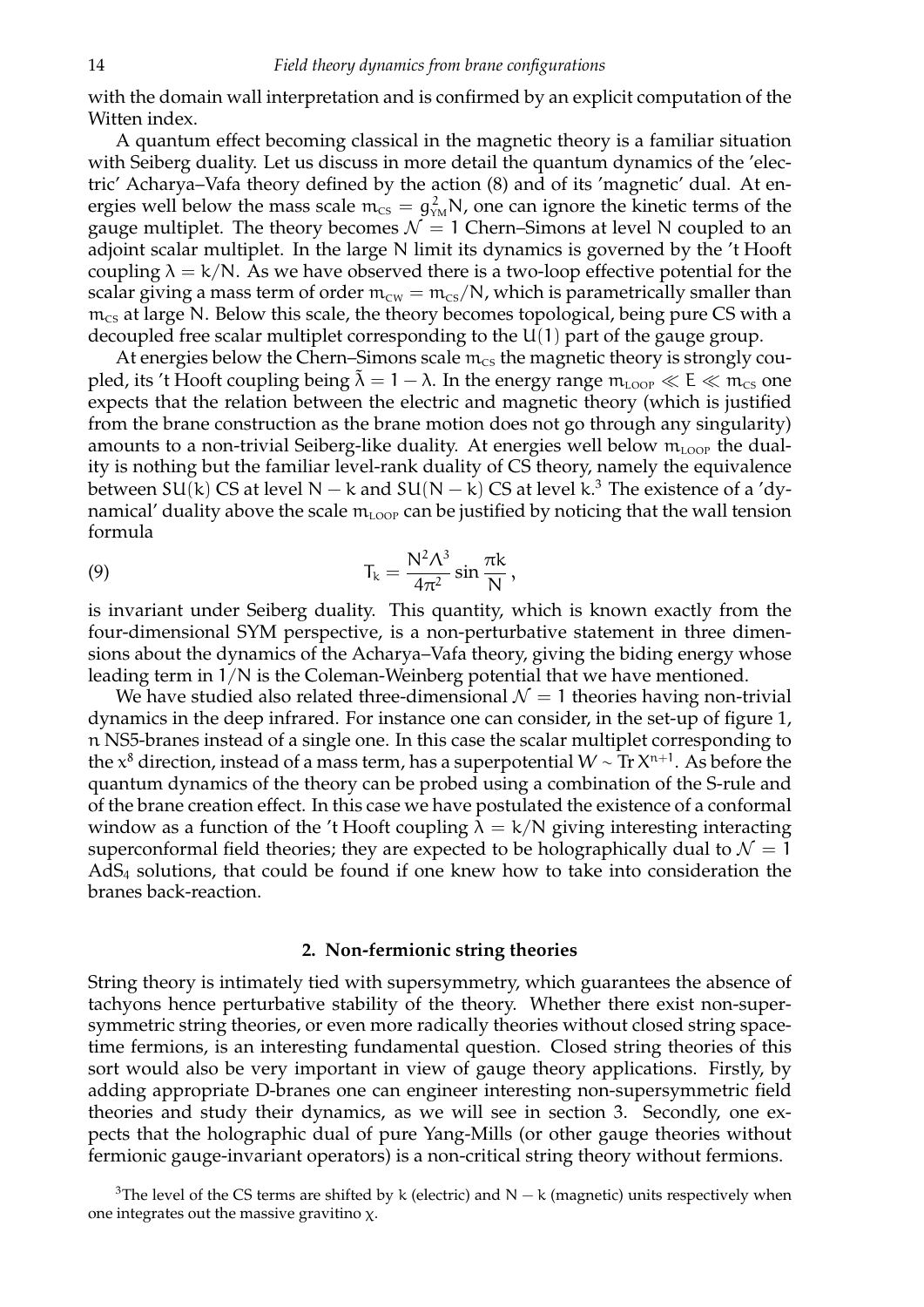An immediate objection to this project is a strong constraint coming from modular invariance. It has been argued by Kutasov and Seiberg [43] that the infrared divergence of the one-loop amplitude when a closed string tachyon is present is related by a  $\tau \mapsto -1/\tau$  modular transformation to an exponential mismatch in the high-energy asymptotic densities of space-time bosons and fermions; hence a tachyon-free theory should exhibit *asymptotic supersymmetry* [44]. As usual this no-go theorem tells us where to look for in order to avoid its conclusion: a theory of *unoriented strings*, since the Klein bottle amplitude evades the modular-invariance constraint.

An example of such unoriented theory without tachyons, type 0'B, was indeed obtained by Sagnotti [33,34], by modding out the type 0B theory by the parity  $\Omega' = (-)^{F} \Omega$ where  $\Omega$  is the usual worldsheet parity and  $\bar{F}$  the right-moving worldsheet fermion number. The associated Klein-bottle amplitude gives a Ramond-Ramond tadpole that should be cancelled by space-filling D-branes. It leaves however an NS-NS tadpole uncancelled, indicating that the vacuum of the theory should be modified. In order to evade this issue of vacuum redefinition, and to have more freedom in the open string completion of the theory, we have considered with Vasilis Niarchos non-critical analogues of the type 0'B theory, given that their spectrum of delta-function normalizable states has a mass gap [35]. It was necessary to construct first the crosscap states of  $\mathcal{N} = 2$  Liouville theory; I will briefly summarize our work [36] below.

**2.1. Orientifolds in**  $\mathcal{N} = 2$  Liouville theory. Perturbative non-critical superstrings are built upon  $\mathcal{N} = 2$  Liouville theory, which has an  $\mathcal{N} = (2, 2)$  superpotential

(10) 
$$
W = \mu e^{-\frac{\Phi}{Q}}, \quad \Phi = \rho + i\varphi + \sqrt{2} \theta^{\alpha} \psi_{\alpha} + \cdots,
$$

that regularizes the strong coupling region  $\rho \to -\infty$  of the linear dilaton of background charge Q.<sup>4</sup> The basic parities compatible with  $\mathcal{N} = 2$  supersymmetry are the A-type and B-type parities, which are exchanged by mirror symmetry [45]. The A-parity is a symmetry of the action with superpotential (10) provided that the cosmological constant  $\mu$  is real; under the B-parity the superpotential is odd. Combining the B-parity with involutive symmetries we have defined B-type orientifolds leaving the action invariant, such as s $\Omega_{\rm B}$ , where s is the half-shift  $\varphi \to \varphi + \pi/Q$ , or  $\left(-\right)^{\rm F} \Omega_{\rm B}$ . Other A-type and B-type parities were obtained with more general dressings by discrete symmetries.

A mirror description of  $\mathcal{N} = 2$  Liouville is the axial super-coset  $SL(2,\mathbb{R})/U(1)$  at level  $k = 2/Q^2$  [46]; both are useful in understanding the orientifolds of the model. The  $\mathbb{Z}_2$  symmetries of the WZW model that can be combined with worldsheet parityreversal are easily seen with the embedding equation  $X_0^2 + X_3^2 - X_1^2 - X_2^2 = k$  of AdS<sub>3</sub> in  $\mathbb{R}^{2,2}$ ; they should reverse the orientation to preserve the Wess-Zumino term. For instance  $\tau_2 : X^3 \mapsto -X^3$ , which keeps invariant a space-like slice of AdS<sub>3</sub>, descends in the coset to a space-filling B-type orientifold, identified in the mirror with the 'basic' Aparity of Liouville. This parity can be dressed by a half-winding shift  $\tilde{s}$  along compact global time, giving another B-type orientifold. The crosscap states associated with each of the consistent parities have been found using different methods. In each case, the geometrical interpretation allowed us to postulate the form of the 'asymptotic' Klein bottle amplitude, i.e. associated with the delta-function normalizable states (insensitive to the strong coupling region  $\rho \rightarrow -\infty$ ) which was used as a consistency check for the exact crosscap states.

The B-type orientifolds of  $SL(2,\mathbb{R})/U(1)$  are the easiest to determine as there exists a localised B-type D-particle whose spectrum is made only of *identity* representations of the superconformal algebra. For both orientifolds  $\tau_2\Omega_B$  and  $\tilde{s}\tau_2\Omega_B$  we have determined the crosscap state by the *modular bootstrap* method. We started with the open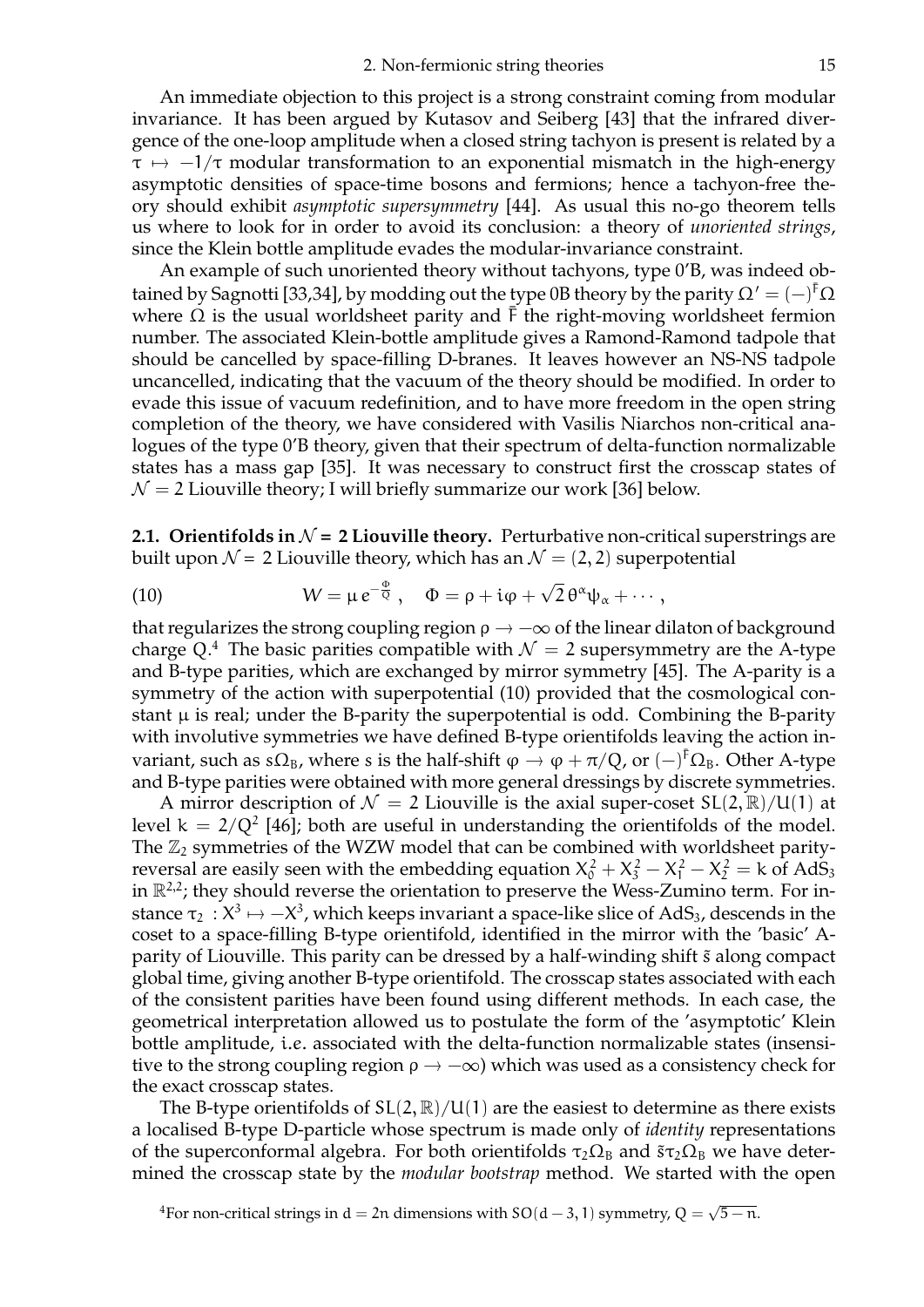channel Möbius amplitude for the B-type D0-brane, that we postulate in view of the orientifold geometrical action. Having determined the  $P$  modular matrix, we obtained the closed string channel amplitude which is linear in the crosscap state. A cross-check was made by comparing the Klein bottle amplitude with the asymptotic expression determined by the orientifold action in the closed string sector. The wave-functions associated with these two orientifolds indicate that they consist in a localized source of odd (resp. even) winding modes together with an extended source of even (resp. odd) winding modes. This combination of localized and extended orientifolds, tied together



FIGURE 2. *Brane set-ups with O4-planes*

by the modular properties of the  $\mathcal{N} = 2$  characters, fits nicely with the physics of type IIA Hanany–Witten set-ups with O4-planes, see fig. 2. The near-horizon limit of two parallel fivebranes gives non-critical superstrings in eight dimensions; then the B-type orientifold  $\tau_2\Omega$  gives the O4-plane on the figure while the B-type localized boundary states give the 'suspended' D4-branes. The localized piece of the orientifold wavefunction corresponds to the segment between the fivebranes, while the extended piece corresponds to the semi-infinite parts to the left and to the right; as expected these two parts have opposite Ramond-Ramond charges. We have computed the Möbius amplitude for this brane/orientifold configuration and showed that it vanishes thanks to supersymmetry.

As no localized A-type branes exist in the axial coset, we had to use a different technique for the A-type orientifolds . We first 'lifted' the result for the B-orientifolds of the axial coset to the  $H_3^+$ <sup>+</sup><sub>3</sub> theory, using the equivalence  $SL(2,\mathbb{R})/U(1) \sim H_3^+$  $j_3^+/\mathbb{R}$ . In this 'parent' theory the O2- and O1-plane wave-functions are related by and  $SL(2, \mathbb{C})$ rotation, from which we obtained the O1-plane in the coset. We have checked that our result is compatible with partial conformal bootstrap results in  $\mathsf{H}^+_3$  $_3^+$  [47] which couldn't fully determine the crosscap state.

**2.2. Non-critical type 0'B theories.** Some of the orientifolds of  $\mathcal{N} = 2$  Liouville theory are particularly interesting as they allow to obtain non-fermionic string theories with neither tachyon nor tadpoles; they are unique examples with these features.

Type 0B non-critical strings in four dimensions is defined as the diagonal GSO projection of the tensor product  $\mathbb{R}^{3,1} \times \mathcal{N} = 2$  Liouville theory with  $Q = \sqrt{2}$ . The physical spectrum contains only delta-function normalizable states w.r.t. the linear dilaton ρ, in particular a tachyon field T with arbitrary momentum and winding  $(n, w)$  along  $\varphi$ ; the ground state ( $n = w = 0$ ) has negative mass squared. The B-type orientifold s  $(-)^{F}$ Ω discussed in subsec. 2.1 projects out this ground state, while leaving invariant combinations of tachyon zero-modes which are massless or massive thanks to the universal mass shift  $\alpha'\Delta m^2=Q^2/2$  in the delta-function normalizable spectrum. Thus the one-loop amplitude, given by the sum of the torus and Klein bottle amplitude, is tachyon-free. This theory has a space-filling O5-plane, nevertheless it doesn't have any RR tadpole since its wave-function sources only odd winding modes. The theory is consistent and stable at tree-level, without needing an open string sector.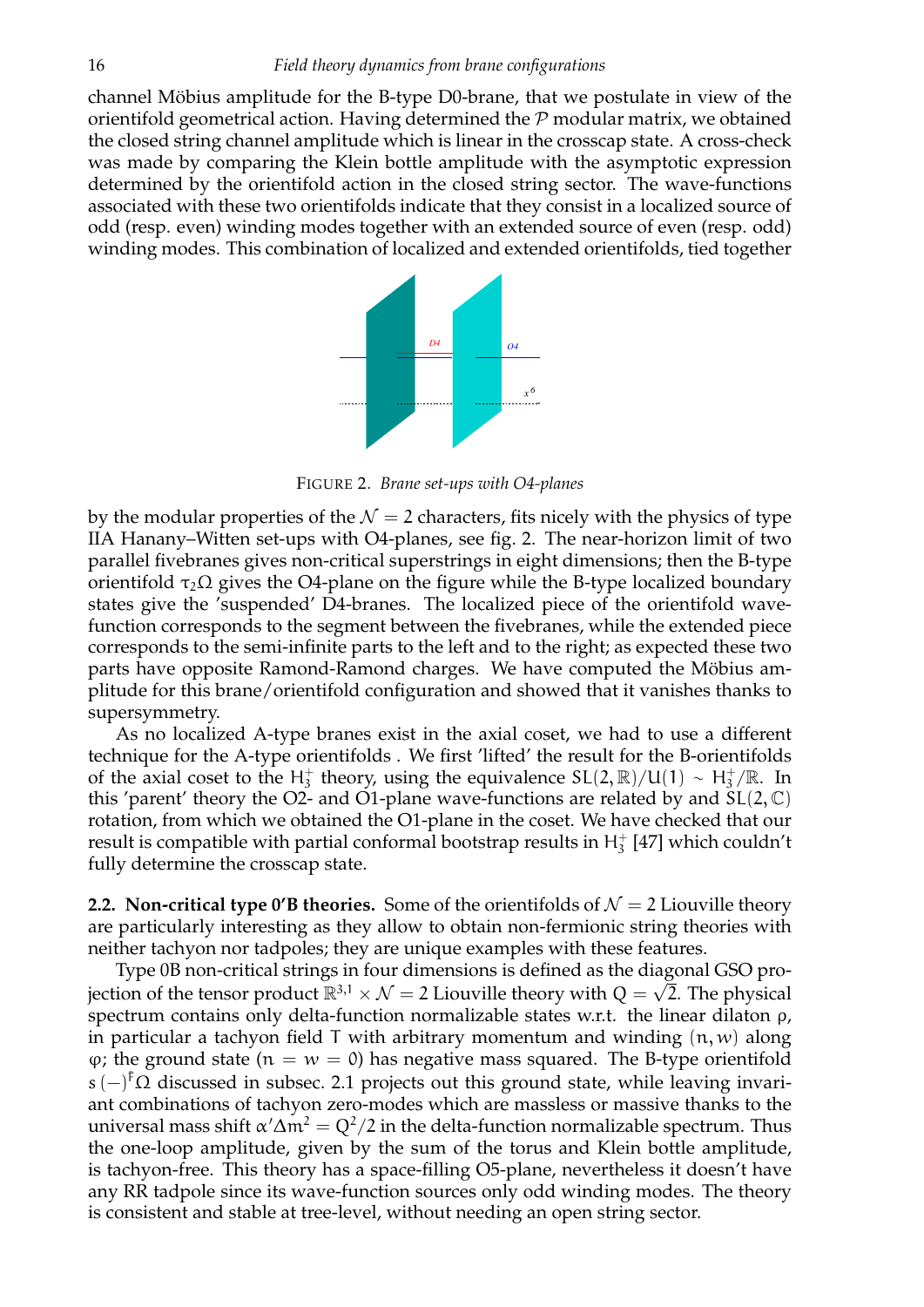Non-abelian gauge theories can be engineered by adding to this unoriented closed string theory D-branes localized in the Liouville direction, tensored with p-dimensional D-branes of  $\mathbb{R}^{3,1}$ . Only for p even one obtains boundary states without tachyon in the open string sector, similar to 'dyonic' D-branes of critical type 0B theory, because the localized D-branes in super-Liouville have A-type boundary conditions. It allows to obtain interesting non-supersymmetric gauge theories in three dimensions. Four-dimensional theories are obtained using six-dimensional non-critical strings.

The six-dimensional non-critical type 0'B theory, based on  $\mathbb{R}^{5,1} \times \mathcal{N} = 2$  Liouville with  $Q = 1$ , was also considered. This model is obtained from the type 0B non-critical theory by quotienting with  $s(-)^{F}\Omega$ ; this choice is morally the same as in the critical case, as the compact boson is at the fermionic radius, justifying *a posteriori* the choice of B-type orientifold. The exact crosscap state was determined using the results of subsec. 2.1. As before the orientifold projects out the delta-function normalizable tachyon<sup>5</sup> and there are no RR or NSNS tadpoles from the Klein bottle amplitude. As  $\mathcal{N} = 2$ Liouville theory with  $Q = 1$  has an  $\mathcal{N} = 4$  superconformal symmetry one can evade the constraints found in the previous case and get stable D-branes giving non-Abelian gauge theories in four dimensions without supersymmetry, related to  $\mathcal{N} = 2$  SYM.

The near-horizon limit of two parallel fivebranes in type II gives six-dimensional non-critical type II theories. In this perspective, one can interpret the six-dimensional type 0'B theory as the mirror of a type 0A configuration of two parallel NS5-branes whose world-volume is spanned by  $x^0,\ldots,x^5$  and an O'6-plane given by the quotient  $I_{789}(-)^\text{F}$ Ω. This geometrical interpretation was confirmed by considering set-ups with an arbitrary number of fivebranes, and using the results of [48] for the orientifold geometry on the three-sphere. In this brane configuration there exists a 'bulk' closed string tachyon since the orientifold is not space-filling. However in the double-scaling limit leading to the non-critical string, only the 's-wave' mode in the directions transverse to the fivebranes is kept, therefore there is no tachyonic state at least at tree level.

Finally one can extend the Kutasov and Seiberg theorem [43] in light of our results. In the closed string sector, one can evade the requirement of asymptotic supersymmetry by considering unoriented strings. If the theory admits open string sectors the absence of asymptotic supersymmetry is related by channel duality to a coupling of the boundary state to a closed string tachyon. This leads us to postulate the following theorem: *a string theory admitting open strings descendants is tachyon-free in the closed string sector if and only if all the open string sectors associated with the allowed D-branes exhibit asymptotic supersymmetry in their spectrum.*

### **3. Seiberg duality in orientifold QCD**

Engineering non-supersymmetric field theories from D-branes dynamics is only possible if there are no couplings between the D-branes and closed string tachyons, which would persist in the low-energy decoupling limit; hence a non-critical type 0'B theory is a good starting point. The map between these constructions and Hanany–Witten set-ups allows to get many insights into gauge theory dynamics. This led us to obtain a precise conjecture for Seiberg duality in a non-supersymmetric theory [32].

The field theory of interest, *orientifold QCD*, is known to be planar equivalent to  $\mathcal{N}=1$  SQCD at large N in their common sector [49], implying the existence of a nonsupersymmetric Seiberg duality in this limit; the embedding in non-critical strings allowed us to extend these statements to *finite* N. The OQCD theory has a  $U(N_c)$  gauge group,  $N_f$  scalar and fermion flavours and 'gauginos' in either the symmetric (OQCD-S) or antisymmetric (OQCD-AS) representations. This theory has classically a moduli

<sup>&</sup>lt;sup>5</sup>In general there exist localized modes in super-Liouville with  $Q \leq 1$  (discrete representations). In this model with  $Q = 1$  the only localized mode is massless.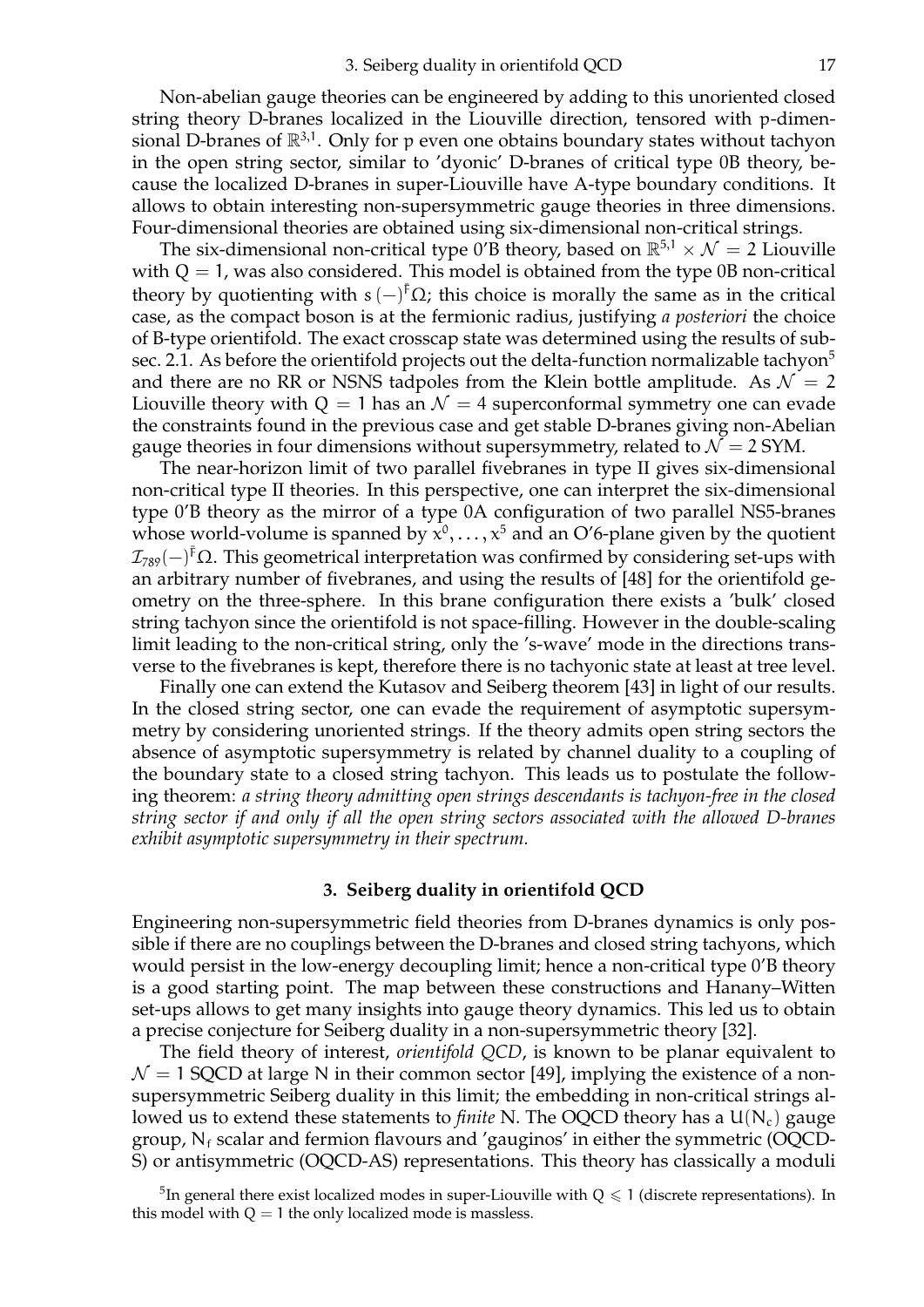space as SQCD, which is lifted quantum mechanically at finite  $N_c$ . Embedding this theory in string theory is not straightforward. At large  $N_c$  one expects that the backreaction of the D-branes will lead to holographic duality between OQCD and a string theory without fermions, given that there are no fermionic gauge-invariant operators, but without tachyons; this points towards a non-critical type 0'B theory.

**3.1. Embedding in string theory.** The orientifold of type 0B on  $\mathbb{R}^{3,1} \times SL(2,\mathbb{R})_1/U(1)$ by  $\Omega(-)^{Q_R}$ , where  $Q_R$  is the left-moving R-charge, is the appropriate setting. It is Btype in  $SL(2)/U(1)$  and acts on the NSNS ground states with momentum and winding  $(n, w)$  as  $|n, w\rangle \mapsto (-)^{n+w+1}$   $-n, w\rangle$ , projecting out the closed string tachyon; the corre-<br>considers gressive state  $|0\rangle$  is a glass analysis of the symples presented subset 2.2 sponding crosscap state  $|0'\rangle$  is a close analogue of the examples presented subsec. 2.2, but the geometrical interpretation is less clear here.

The 'colour' branes  $|c\rangle$  are made of localized B-type boundary states in  $SL(2)/U(1)$ . The open string one-loop amplitude reveals that the spectrum contains a  $U(N_c)$  gauge boson and a 'gaugino' in the symmetric or antisymmetric representation depending on the orientifold charge. The B-type 'flavour' branes  $|f; s, \theta\rangle$ , which extend along the linear dilaton direction ρ, are characterized by their Wilson line θ around the asymptotic circle  $\varphi$  and a parameter s indicating how close they get to the tip of the cigar geometry. The open string sectors between the colour and flavour branes give, for anti-flavour branes with  $\theta = \pi$ , a pair of quark 'multiplets' with mass  $m = \sqrt{2} s$  in the fundamental and anti-fundamental of  $U(N_c)$ . With  $N_f$  such branes one gets the massless 'electric' OQCD theory for  $s = 0$ .

As in other brane set-ups the 'magnetic' theory is obtained when the two fivebranes cross each other. It corresponds to the transformation  $\mu \mapsto -\mu$  on the cosmological constant in  $(10)$ , which is equivalent to a half-period winding shift along  $\varphi$ . Inspired by similar considerations in supersymmetric theories [50] we have obtained the transformation of the boundary and crosscap states under this involution. The colour branes are mapped to themselves, the crosscap state  $|0'B\rangle$  gets opposite RR charge and the flavour anti-branes pick a colour brane factor:

(11) 
$$
\overline{\ket{{\sf f};0,\pi}} \overset{\mu\mapsto -\mu}{\longrightarrow} \ket{{\sf f},0,\pi} + \overline{\ket{{\sf c}}}.
$$

This was obtained by examining how the boundary action for the 'flavour' branes behaves under  $\mu \mapsto -\mu$ . After tachyon condensation on the 'colour' D- $\bar{D}$  pairs one naively gets the magnetic theory. This cannot be the full story, as it violates RR-charge conservation. The latter requires the creation of four 'colour' branes or anti-branes (depending on the orientifold charge) during the transition, which is familiar in Hanany– Witten set-ups with orientifolds  $[30]$ <sup>6</sup> One gets that the magnetic theory is given by the massless open string states corresponding to the boundary and crosscap states

(12) 
$$
(N_f - N_c \mp 4)\overline{|c\rangle}, \quad N_f | f, 0, \pi\rangle, \quad \pm \overline{|0\rangle},
$$

where  $\pm$  refers to symmetric or antisymmetric fermions respectively. The magnetic theory is similar to the electric one, except that the gauge group is  $U(N_f - N_c \mp 4)$ . In both cases the global symmetry is  $SU(N_f) \times SU(N_f) \times U(1)$ .

Having determined the field content of the low-energy electric and magnetic theories, on can investigate whether they have some relevant couplings. Instead of computing the boundary N-point function, which is highly non-trivial, the interactions can be deduced from the following observation. In similar constructions of  $\mathcal{N} = 1$  SQCD, it was argued [51] that the leading back -reaction of the D-branes, which gives the holographic beta-function, is proportional to  $N_f - 2N_c$  and is consistent with a theory with a quartic superpotential. The same argument applies here, hence both the electric and

<sup>6</sup>As the orientifold projection enforces  $\mu \in \mathbb{R}$  one cannot avoid the singularity at  $\mu = 0$  where this phenomenon occurs.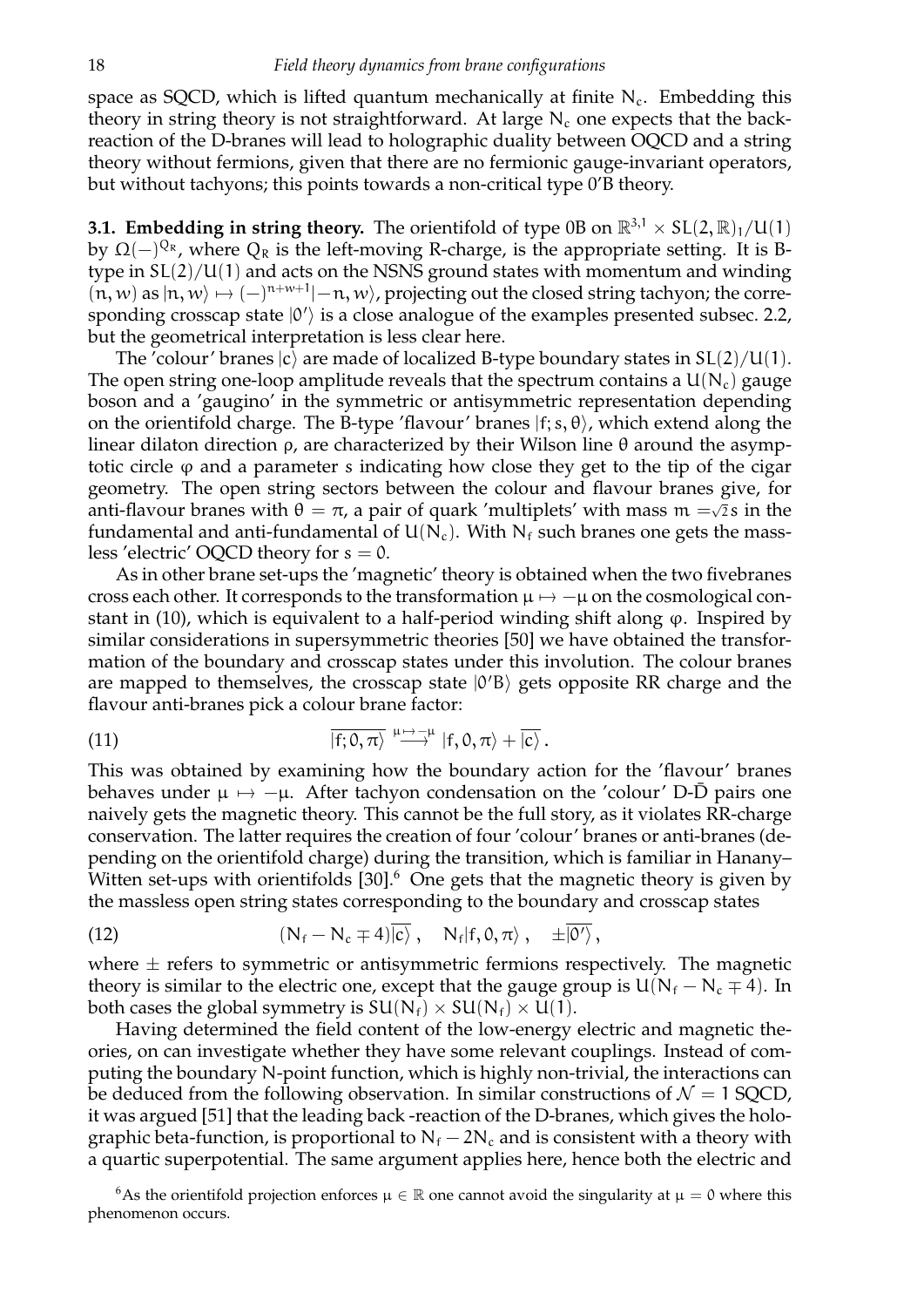magnetic theories have interactions in the fundamental and anti-fundamental quark 'multiplets' (φ, ψ) and ( $\tilde{\phi}$ , ψ), which reproduce a  $\mathcal{N} = 1$  quartic superpotential in the large N<sub>c</sub> limit, i.e. of the form  $\mathcal{L}_{\text{INT}} = h \left( |\tilde{\phi} \phi \tilde{\phi}|^2 + 2 \psi \tilde{\psi} \phi \tilde{\phi} + \cdots \right)$  up to subleading corrections in the  $1/N_c$  expansion.

**3.2. Seiberg duality and its consequences.** In the large  $N_c$  limit,<sup>7</sup> where the nonsupersymmetric orientifold QCD is planar equivalent to super-QCD, the duality we have obtained reduces to Seiberg self-duality for  $\mathcal{N} = 1$  theories with a quartic potential [52]. At finite  $N_c$  the brane construction provides a precise prediction for an electric/magnetic duality beyond the planar limit:

- The electric theory is  $U(N_c)$  Yang-Mills with a fermion in the symmetric (resp. antisymmetric) representation,  $N_f$  pairs of bosons and fermions in the fundamental and anti-fundamental representations of the gauge group and interactions analogous to a quartic superpotential in  $\mathcal{N} = 1$  SQCD.
- The magnetic theory is  $U(N_f N_c 4)$  (resp.  $U(N_f N_c + 4)$ ) YM with a fermion in the symmetric (resp. antisymmetric) representation,  $N_f$  pairs of bosons and fermions in the fundamental and anti-fundamental, a magnetic meson M and a pair of Weyl fermions  $\chi, \tilde{\chi}$  (the 'mesinos') in the trivial representation,<sup>8</sup> which have both a mass term; after integrating out these massive fields one gets a 'quartic superpotential' similar to the electric theory, with inverse coupling.

We expect that the duality holds also in the absence of the 'quartic superpotential', as can be seen already in the planar limit.

In order to test the duality in orientifold QCD at the level of field theory, one cannot use the powerful tools of supersymmetry, such as holomorphy or exact beta-function formulae. A non-trivial check is provided by the 't Hooft anomaly matching, i.e. agreement between the global anomalies of the unbroken  $SU(N_f) \times SU(N_f) \times U(1)_R$  global symmetry. In both OQCD theories we have obtained an exact agreement between the anomalies of the electric and magnetic descriptions, beyond the large  $N_c$  limit which was fixed by planar equivalence.

The duality in OQCD-S and OQCD-AS predicts the existence of a 'phase diagram' similar to SQCD. There exists a range of  $N_f/N_c$  giving a *conformal window* within which the theories have non-trivial infrared fixed points, see fig. 3. Its upper and lower



FIGURE 3. Phase diagram of orientifold QCD

The precisely, in the Veneziano limit defined by  $N_c \rightarrow \infty$  with  $N_f/N_c$  and  $g_{YM}^2 N$  held fixed. <sup>8</sup>The 'mesinos' transform in the symmetric (resp. antisymmetric) representation of the (global) flavour group  $SU(N_f)$ .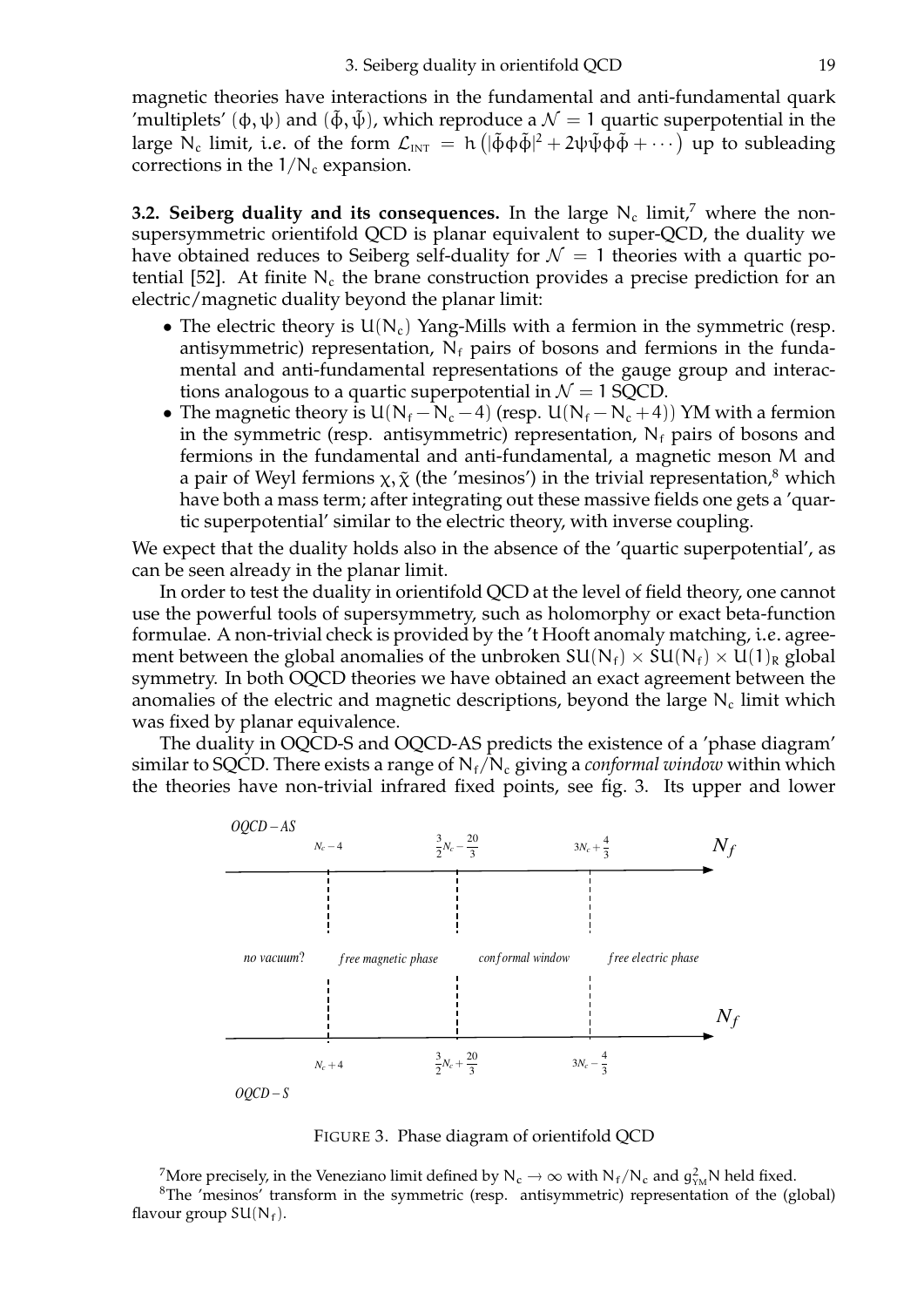bounds are given by the vanishing of the one-loop beta functions of the electric and magnetic theory respectively, since each of these descriptions is weakly coupled at one edge of the conformal window; this phase structure makes sense only for  $N_c > 5$ .

### **4. Holographic duals of supersymmetric quivers**

In sections 1 and 3 we have studied field theory dynamics with D-branes suspended between NS5-branes. The gauge theories on the D-branes worldvolume are decoupled from gravity in the *double scaling limit*, where the fivebranes are brought close to each other while holding fixed the effective string coupling  $q_{EFF}$  in the back-reacted geometry.<sup>9</sup> The tree-level dynamics of light open string states reproduces the tree-level gauge theory, while quantum effects in the field theory appear at finite  $q_{EFF}$ . In the large N limit D-branes back-reaction becomes large and the resulting Ramond–Ramond background is expected to be holographically dual to the field theory. At finite N and large string coupling the strong coupling gauge dynamics can be probed in M-theory; for instance  $\mathcal{N} = 2$  SYM is realized with an M5-brane wrapping a Seiberg–Witten curve. However in the eleven-dimensional supergravity regime the field theory degrees of freedom are not decoupled from the Kaluza-Klein states.

There exist some regions in the moduli space of  $\mathcal{N} = 2 SU(n)$  super-Yang–Mills that can be probed with perturbative string theories. A singular *Argyres–Douglas* point [53] corresponds to a degeneration of the Seiberg–Witten curve to a 'small' torus of genus  $\lfloor \frac{n-1}{2}$  $\frac{-1}{2}$ :

(13) 
$$
y^2 \simeq \Lambda^n(x^n - \delta v), \quad \delta v \to 0.
$$

In the  $\delta v \to 0$  limit, as  $n(n-1)/2$  non-mutually local dyons (whose mass are given by the periods of the Seiberg–Witten differential) become simultaneously massless, one gets interacting superconformal field theories. A holographic description in the neighbourhood of these singularities is obtained in the *double scaling limit*  $\delta v \rightarrow 0$  with fixed dyon masses; this universal limit can be reached from several Seiberg–Witten curves having the same singularity. In M-theory one can take the double-scaling limit of an M5-brane wrapping the curve (13); one can equally describe the theory with an NS5-brane wrapping the same curve in type IIA [54], by dimensionally reducing M-theory along another transverse circle, which is irrelevant in this limit. The back-reacted NS5-brane background is then given [55] by non-critical type  $IIA^{10}$  on  $\mathbb{R}^{3,1} \times SU(2)/U(1)|_{n} \times \mathcal{N} = 2$  Liouville with  $\tilde{Q} = \sqrt{1/2 + 1/n}$ , and a generalized GSO projection.



FIGURE 4. Cycles of the SW curve (13) and corresponding D1-branes in  $SU(2)/U(1)|_n$ .

I have shown in [38] that the dyons becoming massless at the Argyres–Douglas point correspond to localized D1-branes in the holographic dual, built out of a D1 brane of the super-coset  $SU(2)/U(1)|_n$ . There is a one-to-one correspondence between

<sup>9</sup>Coincident fivebranes, or equivalently orbifold singularities which are not supported by a B-field, lead to a strong coupling singularity in string theory, as stretched/wrapped D-branes become massless.  $10$ It generalizes the six-dimensional non-critical string already discussed in the context of type 0'B.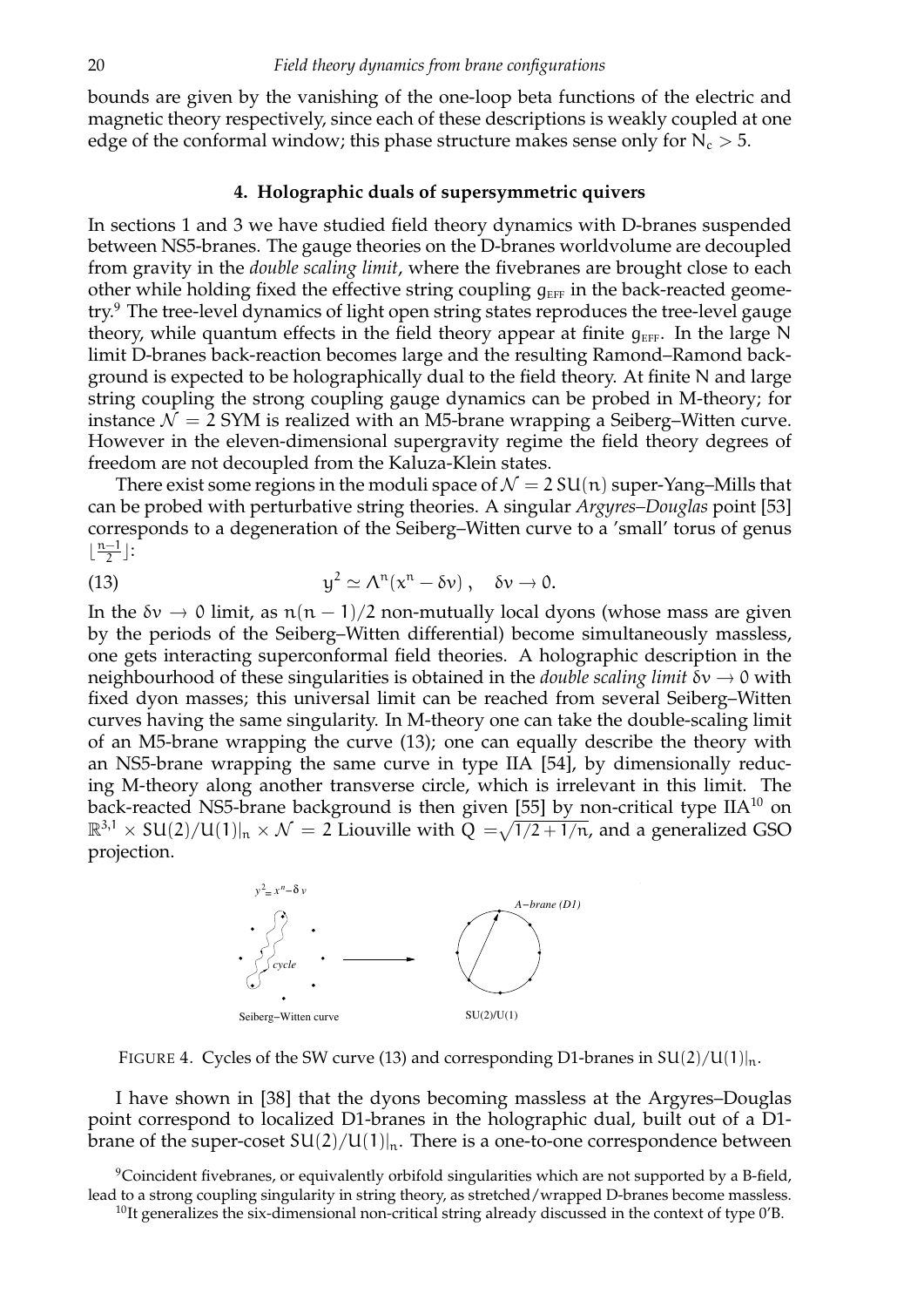the periods of the Seiberg–Witten differential around pair of branch points of the SW curve (13), distributed with a  $\mathbb{Z}_n$  symmetry, and BPS D-branes of the  $\mathbb{Z}_n$  super-parafermionic theory, see fig. 4.

I have constructed the boundary states for these holographic dyons and evaluated their mass from the one-point function on the disk, which is weighted by  $1/q_{\text{EFF}}$ . Mirror symmetry between the axial coset  $SL(2, \mathbb{R})/U(1)$  and  $\mathcal{N} = 2$  Liouville relates  $g_{\text{EFF}}$  to the cosmological constant  $\mu$  in (10), which is in turn holographically dual to the vacuum expectation value  $(-)^n \langle \det \phi \rangle = 2\Lambda^n + \delta v$ . It predicts that the dyon masses scale near the singularity like  $m_D \sim (\delta v)^{1+2/n} \sin \frac{\pi}{n}(1+2)$ , matching the field theory results.

The main goal of the work that I presented in [38] was to extend these models to holographic duals of  $\mathcal{N} = 1$  gauge theories. At the level of Hanany–Witten constructions, a configuration of MN D4-branes of world-volume  $x^{0,1,2,3,6}$  ending along  $x^6$  on two parallel NS5-branes filling  $x^{0,1,2,3,4,5}$  gives  $\mathcal{N}=2$  SYM with U(MN) gauge group. A supersymmetric quotient  $\mathbb{C}^2/\mathbb{Z}_N$  along  $(x^4 + ix^5, x^8 + ix^9)$  breaks supersymmetry to  $\mathcal{N} = 1$  and gives an  $\hat{A}_{N-1}$  affine quiver gauge theory, with SU(M) gauge groups at the nodes, $^{11}$  see fig 5. I have obtained a semi-classical description of this system with D4-branes in the background of the two NS5-branes on an orbifold as described above. The orbifold action onto the Chan-Patton matrices gives an SU(M) $^{\mathsf{N}}$  gauge group as in flat space orbifolds [56], while the bi-fundamental matter multiplets  $Q_{\ell\to\ell+1}$  correspond to excitations transverse to the orbifold locus.



FIGURE 5.  $\mathcal{N} = 1$  chiral  $\hat{A}_{N-1}$  affine quiver.

The low-energy quantum dynamics of this  $\mathcal{N} = 1$  quiver theory in its Coulomb branch is also governed by a hyper-elliptic curve, which is expressed in terms of the composite adjoint operator  $\Xi = \tilde{Q}_{1\to 2}\cdots \tilde{Q}_{N\to 1} - \frac{1}{M}\text{Tr}\,(Q_{1\to 2}\cdots Q_{N\to 1})\mathbb{I}_{M\times M}$  [57]:

$$
(14) \qquad y^2 = \frac{1}{4} P_M(x)^2 - \Lambda_1^{2M} \cdots \Lambda_N^{2M} = 0 \ , \quad P_M(x) = \langle \det(x - \Xi) \rangle = \sum_{\ell=0}^M s_\ell(\Xi) x^\ell \ .
$$

As in  $\mathcal{N} = 2$  theories this curve has Argyres–Douglas points giving superconformal theories. Likewise their double-scaling limit can be captured by an NS5-brane wrapping the nearly-degenerate curve, which back-reacts into a non-critical string.



FIGURE 6. Stable and unstable D-branes on the covering space of the  $\mathbb{Z}_N$  quotient.

I have shown that the holographic dual of such  $\mathcal{N} = 1$  theory near an Argyres– Douglas point is given by a chiral  $\mathbb{Z}_N$  orbifold of type IIA on  $\mathbb{R}^{3,1} \times SU(2)/U(1)|_{MN} \times \mathcal{N} =$ 

<sup>&</sup>lt;sup>11</sup>The U(1) factors are anomalous hence drop out of the low-energy action.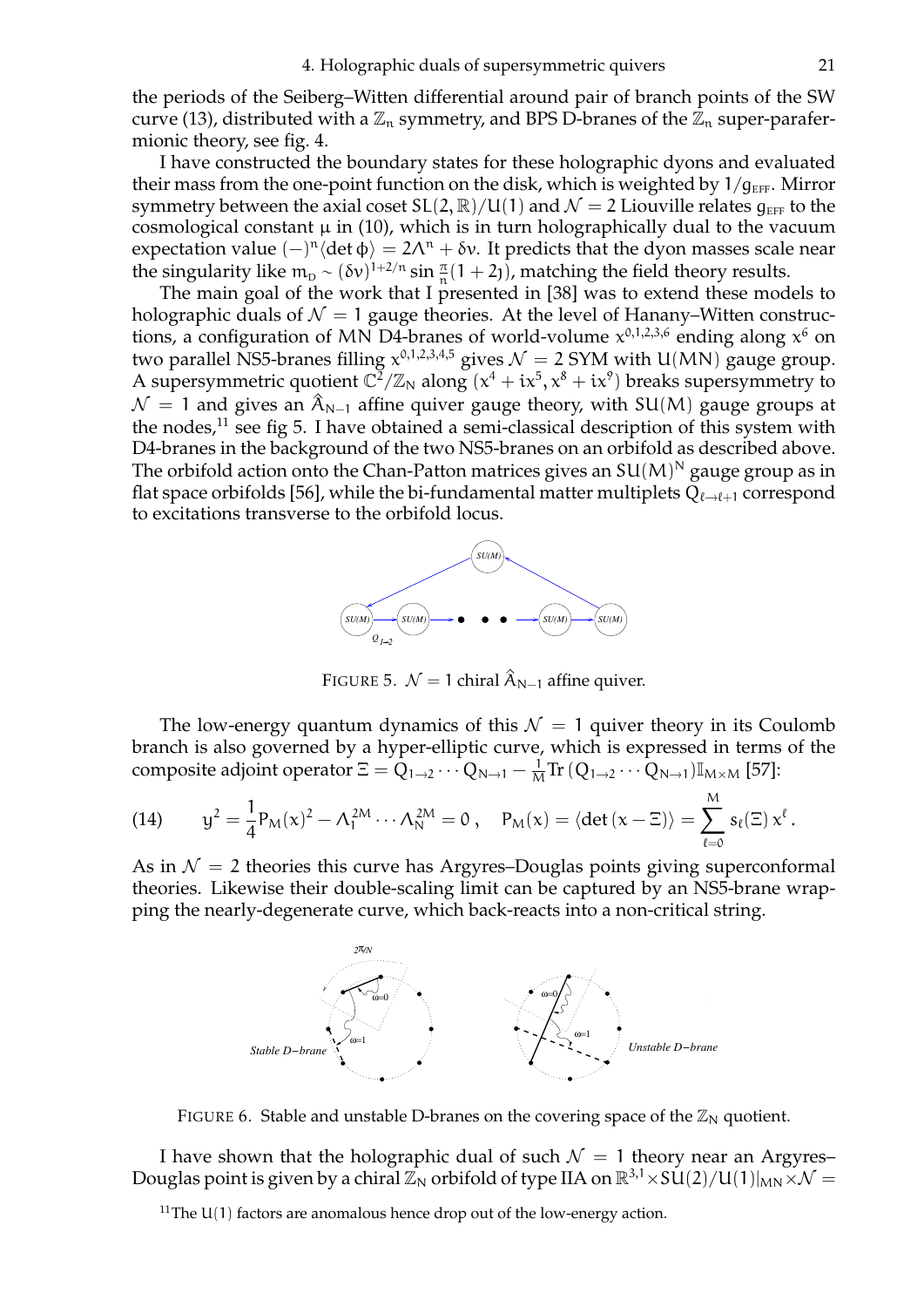2 Liouville, breaking all supersymmetry from the left-movers.<sup>12</sup> The holographic dictionary maps bulk normalizable chiral operators in the untwisted sector to vacuum expectation values of the gauge-invariant operators  $s_{\ell}(\Xi)$ , and chiral operators in the  $\gamma$ -th twisted sector of the asymmetric orbifold to the VEVs of the 'baryonic' operators  $\mathfrak{B}_{1\to\gamma} = \det(Q_{1\to 2}\cdots Q_{\gamma-1\to\gamma})$ . Having identified the space-time R-charge allowed to predict their scaling dimensions at the superconformal fixed point. The dyons becoming massless at the singularity are also mapped to D1-branes, which are no longer BPS. Computing their annulus amplitudes one finds that a subset of these branes are stable, see fig. 6.<sup>13</sup> Their number matches the number of 'light' dyons predicted from the curve (14) near the Argyres–Douglas points. Interestingly the string dual gives the masses of these dyons, which cannot be computed from the  $\mathcal{N} = 1$  gauge theory.



FIGURE 7.  $\mathcal{N} = 1$  Annular quivers from  $\mathcal{N} = 2$  linear quiver theories

An interesting extension of this work is to consider more generic type IIA backgrounds based on  $\mathbb{R}^{3,1} \times SU(2)/U(1)|_{k_1} \times SU(2)/U(1)|_{k_2} \times \mathcal{N} = 2$  Liouville *(unpublished)*. In this case the string theory is critical, allowing to write a corresponding supergravity solution (which is not very illuminating, being singular and having only two Killing vectors). By a similar reasoning it corresponds to the back-reaction of an NS5-brane wrapping the Riemann surface  $x^{k_1}+y^{k_2}=\mu.$  This surface can be obtained for instance as the degeneration of the Seiberg–Witten curve for a linear  $A_{k-1}$  quiver  $\mathcal{N} = 2$  gauge theory with  $SU(k_1)$  nodes:

(15) 
$$
y^{k_2} + \sum_{r=1}^{k_2-1} y^r (x^{k_1} + u_{k_1-1}^{(r)} x^{k_1-1} + \cdots + v^{(r)}) + 1 = 0
$$

near an Argyres–Douglas type of singularity.<sup>14</sup> Equivalently it can be obtained from an SU $(k_2)^{k_1-1}$  quiver, predicting a non-trivial equivalence between these seemingly different gauge theories in the double-scaling limit.<sup>15</sup> As in previous examples if  $k_1 =$  $p_1p'_1$  one can take a  $\mathbb{Z}_{p_1}$  quotient of the theory, corresponding holographically to an  $\mathcal{N} = 1$  annular quiver where each node of the  $A_{k-1}$  linear quiver is 'blown-up' into an affine  $\hat{A}_{p_1}$  quiver with chiral bi-fundamental matter, see fig. 7. Starting from the equivalent description of the original theory as an  $A_{k_1-1}$  quiver with SU( $k_2$ ) gauge groups at the nodes, the quotient can be seen as an orbifold by a  $\mathbb{Z}_{p_1}$  subgroup of the cyclic group  $\mathbb{Z}_{k_1}$  under which the gauge-invariant operators  $\mathfrak{u}_{\mathfrak{p}}^{(\mathsf{r})}$ , associated with the r-th gauge group factor, have charge r – 1. If  $k_2 = p_2p_2$  it is possible to consider a  $\mathbb{Z}_{p_2}$ 

<sup>12</sup>The chiral  $\mathbb{Z}_N$  and  $\mathbb{Z}_M$  orbifolds are T-dual to each other, implying an isomorphism between  $\hat{A}_{N-1}$ quivers with SU(M) nodes and  $\hat{A}_{M-1}$  quivers with SU(N) nodes near Argyres–Douglas points.

<sup>13</sup>The decay of the instable dyons can be holographically captured using the non-critical models of open string tachyon condensation described in chapter 1.

<sup>14</sup>If one chooses an SU(2)<sub>k2</sub> modular invariant from the D or E series one obtains quivers theories associated with the corresponding Dynkin diagrams.

 $<sup>15</sup>A$  similar equivalence was observed in [58] in the context of geometrical engineering of gauge</sup> theories from fibered non-compact Calabi-Yau three-folds.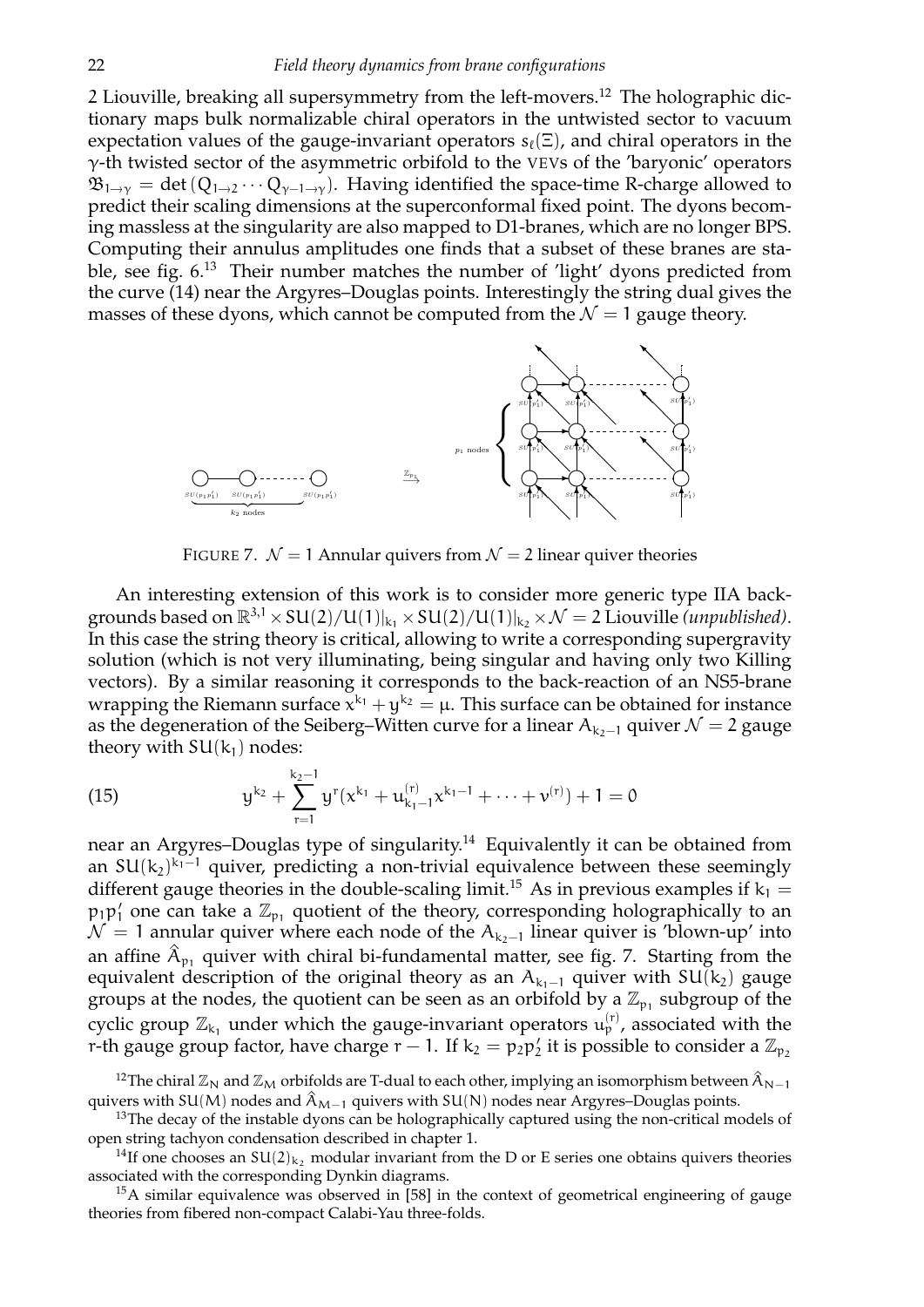quotient at the same time, with a similar action on the annular quiver of fig. 7. These constructions worth being explored further at the field theory level, as they provide interesting  $\mathcal{N} = 1$  theories with superconformal fixed points in their moduli space.

#### **5. Heterotic conifolds and holography**

Fivebrane holography in heterotic theories is more mysterious than its type IIA or IIB counterparts that have been discussed in section 4. Heterotic fivebranes occur as the point-like limit of four-dimensional gauge instantons – more precisely of heterotic supergravity solutions sourced by them. The heterotic Bianchi identity relates indeed a singular gauge background to a magnetic point-like source for the NS-NS three-form. For instance, blowing down SU(2) instantons in flat space gives the Callan, Harvey and Strominger solution [59], while blowing down a resolved  $A_1$  singularity with a U(1) instanton gives fivebranes transverse to a  $\mathbb{C}^2/\mathbb{Z}_2$  orbifold [60]. The degrees of freedom associated with these singularities depends on the theory. In  $Spin(32)/\mathbb{Z}_2$  heterotic strings, an S-duality gives type I D5-branes, which support Sp(n) gauge groups; in  $E_8 \times E_8$  theory it is understood in terms of M5-brane dynamics.

The world-volume theories associated with six-dimensional singularities are quite mysterious, apart from singularities of K3 fibrations related to four-dimensional ones. They are quite interesting as they are associated with  $\mathcal{N} = 1$  theories in four dimensions. We have shown in [61] that there exist exact smooth heterotic solutions corresponding to a resolved orbifoldized conifold with flux and an Abelian gauge bundle, specified by two orthogonal 'charge vectors'  $\vec{p}$  and  $\vec{q}$  in the Cartan sub-algebra  $\vec{x}$ ; see chapter 3 for details. The string frame metric in the decoupling limit reads:

(16) 
$$
ds^{2} = dx^{\mu}dx_{\mu} + \frac{\alpha'k}{2r^{2}} \left[ \frac{dr^{2}}{1 - \frac{\alpha^{8}}{r^{8}}} + \frac{r^{2}}{8} \left( d\theta_{2}^{2} + \sin^{2}\theta_{1} d\phi_{1}^{2} + d\theta_{2}^{2} + \sin^{2}\theta_{2} d\phi_{2}^{2} \right) + \frac{r^{2}}{16} (1 - \frac{\alpha^{8}}{r^{8}}) \left( d\psi + \cos\theta_{1} d\phi_{1} + \cos\theta_{2} d\phi_{2} \right)^{2} \right],
$$

while the dilaton, B-field and gauge potential are:

$$
e^{2\Phi} = e^{2\Phi_0} \frac{(\alpha' k)^2}{r^4},
$$
  
\n
$$
\mathcal{B} = \frac{\alpha' k}{8} \left( \cos \theta_1 d\phi_1 + \cos \theta_2 d\phi_2 \right) \wedge d\psi,
$$
  
\n
$$
(17) \quad \mathcal{A} = \left[ \frac{1}{2} \left( \cos \theta_1 d\phi_1 - \cos \theta_2 d\phi_2 \right) \vec{p} + \left( \frac{a}{r} \right)^4 \left( d\psi + \cos \theta_1 d\phi_1 + \cos \theta_2 d\tilde{\phi}_2 \right) \vec{q} \right] \cdot \vec{\mathcal{I}}.
$$

As in Eguchi–Hanson space, there is a bolt at  $r \to a^+$  since the S<sup>1</sup> fiber of  $T^{1,1}$  shrinks<br>to zero size there to zero size there.

From a holographic perspective, the bundle specified by  $\vec{p}$  determines a deformation of the UV Lagrangian, being non-normalizable, that breaks part of the flavour symmetry corresponding to the heterotic gauge group. In the blow-down limit  $a \to 0$ the theory develops a strong coupling singularity, while the resolved conifold solution, specified by  $\vec{q}$ , is smooth; worldsheet instanton effects break then the U(1)<sub>R</sub> Rsymmetry dual to translations along the fiber of  $T^{1,1}$  to  $\mathbb{Z}_{\vec{q}^2/2-1}$  in the infrared, see section 1 in chapter 3. The  $SU(2) \times SU(2)$  isometries of the base are kept unbroken as exact worldsheet symmetries.

Having an  $\mathcal{N} = 1$  smooth supergravity solution with an asymptotic linear dilaton one may wonder whether it is dual to a confining gauge theory, a sort of heterotic analogue of the Maldacena–Nuñez solution [62]. Some features as the absence of mass gap, or the R-symmetry being broken spontaneously to  $\mathbb{Z}_{d^2/2-1}$  rather than to  $\mathbb{Z}_2$  by a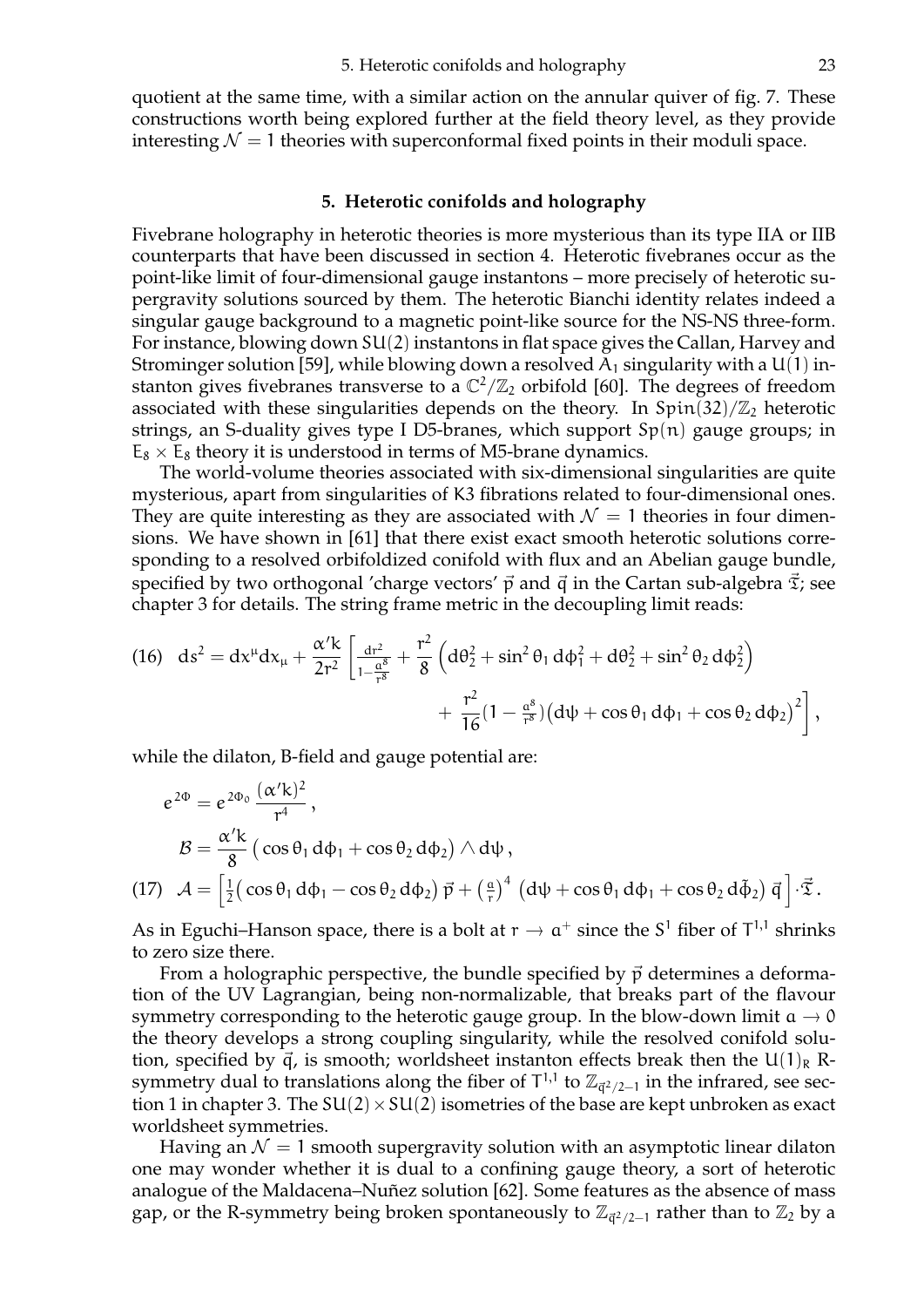gaugino condensate, plead against this interpretation. Nevertheless since we have a gauge theory with a rather involved matter sector none of these features is conclusive.

The confining behaviour can be probed by finding the holographic dual of a confining string. The low-energy dynamics of the  $Spin(32)/\mathbb{Z}_2$  solution is best captured in the type I frame in order to decouple the massive string states.<sup>16</sup> In the type I dual the candidate for the confining string is the fundamental string; thanks to the warp factor the metric component  $-g_{tt}(r)\,=\,e^{\Phi_0-\Phi}$  has a non-vanishing minimum at the TR end'  $r \to a^+$  of the geometry, leading to a linear potential for the separation be-<br>types the strips endpoints. The type I fundamental strips is prease to breaking ento tween the string endpoints. The type I fundamental string is prone to breaking onto the D9-branes, which is expected for a gauge theory with flavour in a 'confining' phase as quark/anti-quark pairs can be created. Naturally, in the 'UV end' of the geometry  $r \rightarrow +\infty$  one needs to use the heterotic frame and no such string exist any more.

Let us summarize the situation. In the blow-down limit, the holographic theory, in type I variables, is IR-free but strongly coupled in the UV. On the contrary, in heterotic variables, it is asymptotically free – at least up to a scale where the little string theory description takes over – and flows to a strong coupling singularity. An example of supersymmetric gauge theory with this behaviour is  $SU(N_c)$  SQCD in the free electric phase, i.e. with  $N_f > 3N_c$  flavours [63]. Pursuing this analogy, one could identify the resolution of the singularity with a full Higgsing of the magnetic theory. It gives a mass term to part of the electric quark multiplets, leading to an electric theory with  $N_f = N_c$  flavours remaining massless. Then, below this mass scale (that is set by the VEV of the blow-up modulus) the electric theory confines. In a holographic dual of such field theory it would be problematic to write down a classical string solution with a confining behaviour. Trying to connect the putative string with the boundary, one would cross the threshold  $1/a$  above which the electric theory has  $N_f > 3N_c$  flavours, hence is strongly coupled at high energies and is not described in terms of free electric quarks. This exemplifies the type of gauge theory that is expected to describe the lowenergy physics of the theory holographically dual to (16). Finding what this theory actually is remains a difficult open question.

<sup>&</sup>lt;sup>16</sup>The ratio of the mass scale associated with the resolution of the singularity over the string mass scale is  $\sqrt{\lambda/g_s}$ , where  $\lambda$  is the double-scaling parameter defined in chapter 3 and  $g_s$  the heterotic string coupling. In the heterotic perturbative regime this ratio is necessarily large.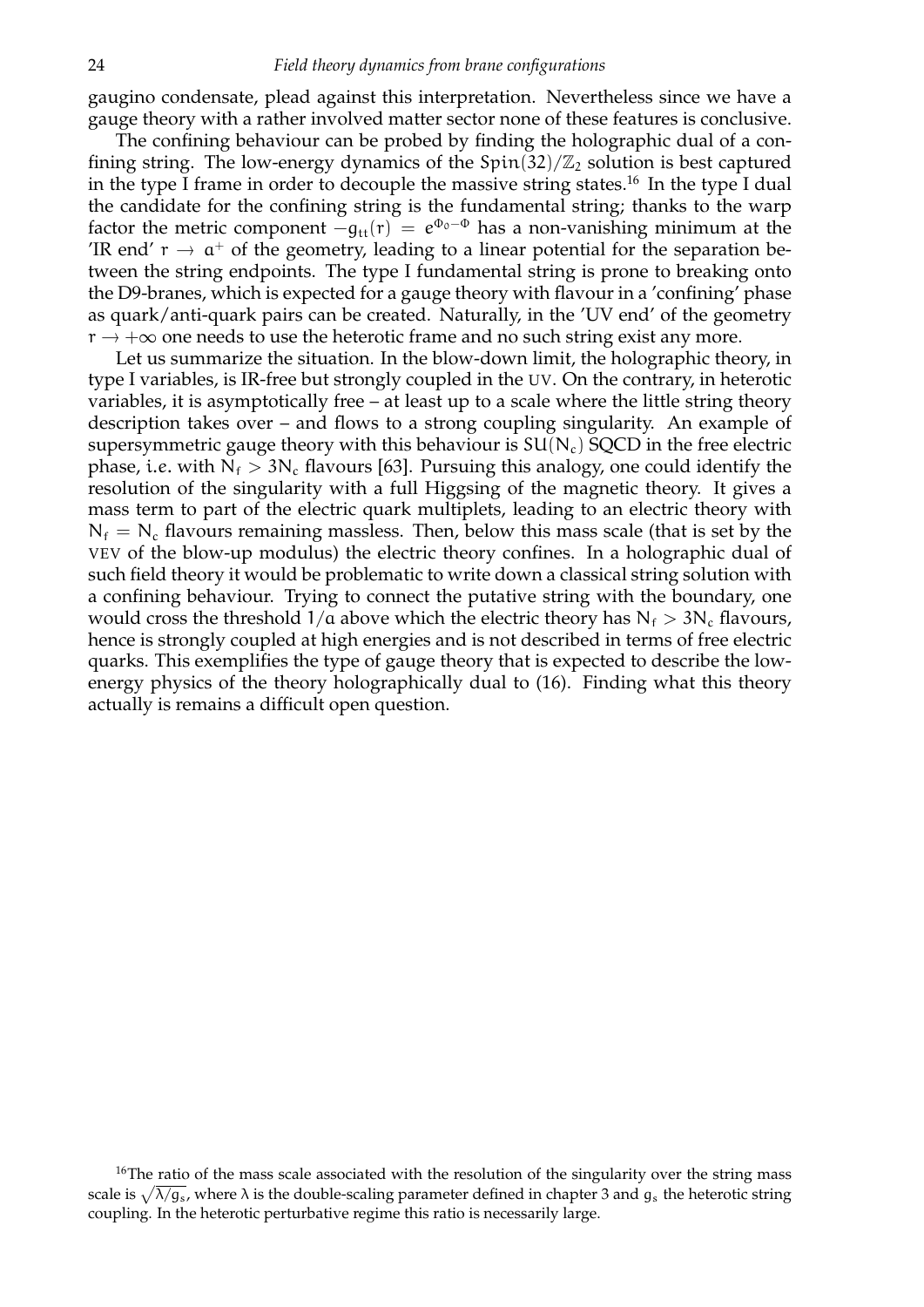## Heterotic Compactifications with torsion

Supersymmetric heterotic compactifications constitute one of the main approaches to particle physics phenomenology. Investigations of such models started nearly thirty years ago; they had well-known shortcomings, as a large number of massless scalars and unrealistic gauge groups. Recently, a renewal of interest, driven by new ideas and technical advances, promoted heterotic compactifications as good alternatives to type II compactifications with branes and Ramond–Ramond fluxes, which are only accessible in the large-volume supergravity approximation. In contrast, heterotic constructions are amenable to worldsheet techniques, allowing to explore the small-volume regime and to include string theory effects as worldsheet instantons corrections.

In the heterotic approach, the different aspects of string compactifications, such as the choice gauge group and couplings, the number of generations, moduli stabilization, are closely tied together; there is no 'step by step' approach as is sometimes used in type II. The Bianchi identity, modified by the Green-Schwarz mechanism,

(18) 
$$
dH = \frac{\alpha'}{4} \left( tr \, R \wedge R - Tr \, F \wedge F \right) + \mathcal{O}(\alpha'^2)
$$

plays a major role. The first term on the right-hand side is computed using the curvature two-form for some choice of spin connection with torsion. There is an ambiguity in the choice of connection, related to different regularization schemes in the worldsheet sigma-model [64]. Different choices are related by field redefinitions, which affect the  $\alpha'$  corrections to the supersymmetry conditions and to the equations of motion.

The *standard embedding* amounts to choose the spin connection as a gauge connection, giving a consistent solution to eq. (18) with vanishing torsion H, while the supersymmetry conditions give a Calabi–Yau manifold; the unbroken gauge group is the commutant of the structure group.<sup>1</sup> Away from this standard embedding, which is unappealing phenomenologically, one faces number of difficulties. First the gauge bundle should satisfy the zero-slope limit of the *Hermitian Yang–Mills equations*, see sec. 1, which are difficult to solve apart from the special cases of Kähler manifolds or Abelian bundles. Second, the Bianchi identity (18) indicates that generically a non-standard gauge bundle requires non-vanishing flux, which has to satisfy this non-linear constraint mixing terms at different orders in  $\alpha'$ . Third, non-zero torsion H is related by supersymmetry to non-kählerity of the manifold. The interplay between these aspects  $-$  Hermitian Yang–Mills gauge bundles, torsion and non-Kähler geometries  $-$  is the reason for both the difficulty and the interest of these solutions. The supersymmetry conditions at order  $\alpha'$  with torsion have been known for a long time [65, 66], yet explicit solutions appeared only recently; there as been some debate about the exactness of these solutions related to the choice of connection, see [67] for a recent discussion.

My interest in the subject has been to explore new solutions with torsion, both from the supergravity and worldsheet point of views, and draw general lessons from them. With Luca Carlevaro and Marios Petropoulos, we have considered heterotic supergravity solutions conformal to Euguchi–Hanson space with line bundles, and showed

 $1$ At special points in the moduli space solvable worldsheet theory are available, as toroidal orbifolds or Gepner models.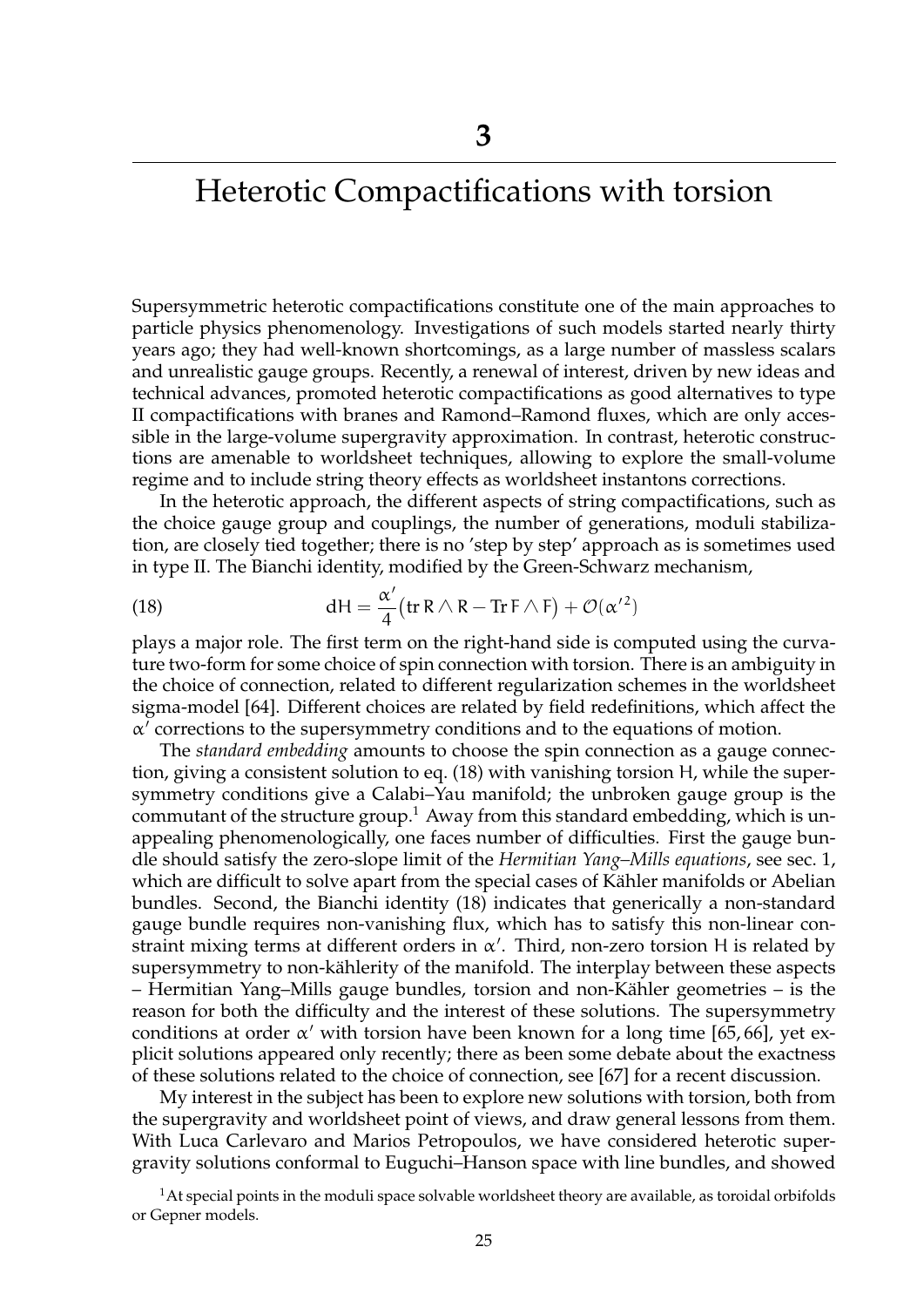that in a certain double-scaling limit they become solvable as world-sheet theories [60]; the associated exact solution of the Bianchi identity for the Chern connection was computed with Esteban Herrera–Cordero during his master thesis. I have pursued this collaboration with Luca Carlevaro, who was postdoctoral fellow at Polytechnique; we have first generalized this construction to models with a torus bundle in [68] and to supersymmetry-breaking vacua. We have then constructed a resolved conifold solution with torsion [61], both in supergravity and on the worldsheet. It is a rare instance of explicit smooth SU(3)-structure solution with flux in heterotic strings.

The supergravity approach is of limited use for compact manifolds with flux given that the Bianchi identity (18) generically forbids to take a large-volume limit. As the relevant worldsheet superconformal field theories are not explicitly known, it is convenient to use some (0, 2) supersymmetric gauge theories in two-dimensions, *gauged linear sigma-models*, that are expected to admit non-trivial infrared fixed points. The recent discovery of models with torsion in target-space [69] is a very important development. I have used these techniques in [70] to study T-duality in torsional compactifications and associated topology changes, giving exact results. I work currently with Stefan Groot Nibbelink on more general compact models with and without fivebranes.

Worldsheet theories allow to obtain the four-dimensional effective action which is important for phenomenological applications. In particular, the one-loop threshold corrections to the gauge couplings can be computed using a by-product of the (0, 2) elliptic genus, even if the two-dimensional theory is not known explicitly at the super-conformal point, given that this quantity is topological. With Luca Carlevaro we have obtained these corrections for the local model of an Eguchi–Hanson singularity [71]; this computation was very interesting mathematically as it involved *mockmodular forms*. During his master thesis, Matthieu Sarkis has computed the elliptic genera of some compact and non-compact torsional gauged linear sigma-models under my supervision, which will be the matter of a forthcoming publication.

### **1. Local models of torsional compactifications**

Local models of heterotic compactifications with torsion are non-compact four- or sixdimensional supersymmetric solutions that can be viewed as an approximate description of a genuine compactification in some region of the manifold, as the neighbourhood of a resolved or deformed singularity. If there exists a *decoupling limit*, one can rigorously obtain the full non-compact solution from a compact model; it typically leads to a holographic duality between the localized degrees of freedom in this region and the non-compact back-reacted gravitational background.

These solutions are easier to study as one can write explicit metrics for these manifolds that have several Killing vectors, unlike compact Calabi–Yau and their non-Kähler generalizations. One can also avoid the 'tadpole conditions' coming from the integrated Bianchi identity and expand the solution in a large charges limit. In type II flux compactifications, such local models, as the Klebanov–Strassler solution [72], have proven to be very useful in studying a variety of phenomena, from supersymmetry breaking to inflation models; the same is expected in heterotic strings. The first known class of such non-compact solutions in heterotic supergravity consists in twotorus bundles over a warped resolved  $A_1$  singularity [73].<sup>2</sup>

**1.1. Supergravity solutions.** Four-dimensional  $\mathcal{N} = 1$  compactifications are neatly characterized in the language of G-structures. The supersymmetry variation of the gravitino at leading order in  $\alpha'$  implies the existence of a nowhere vanishing spinor,

 $^2$ It is a particular example of a more general construction of torus bundles over Calabi–Yau two-fold bases, that was found first from duality with type IIB orientifolds [74].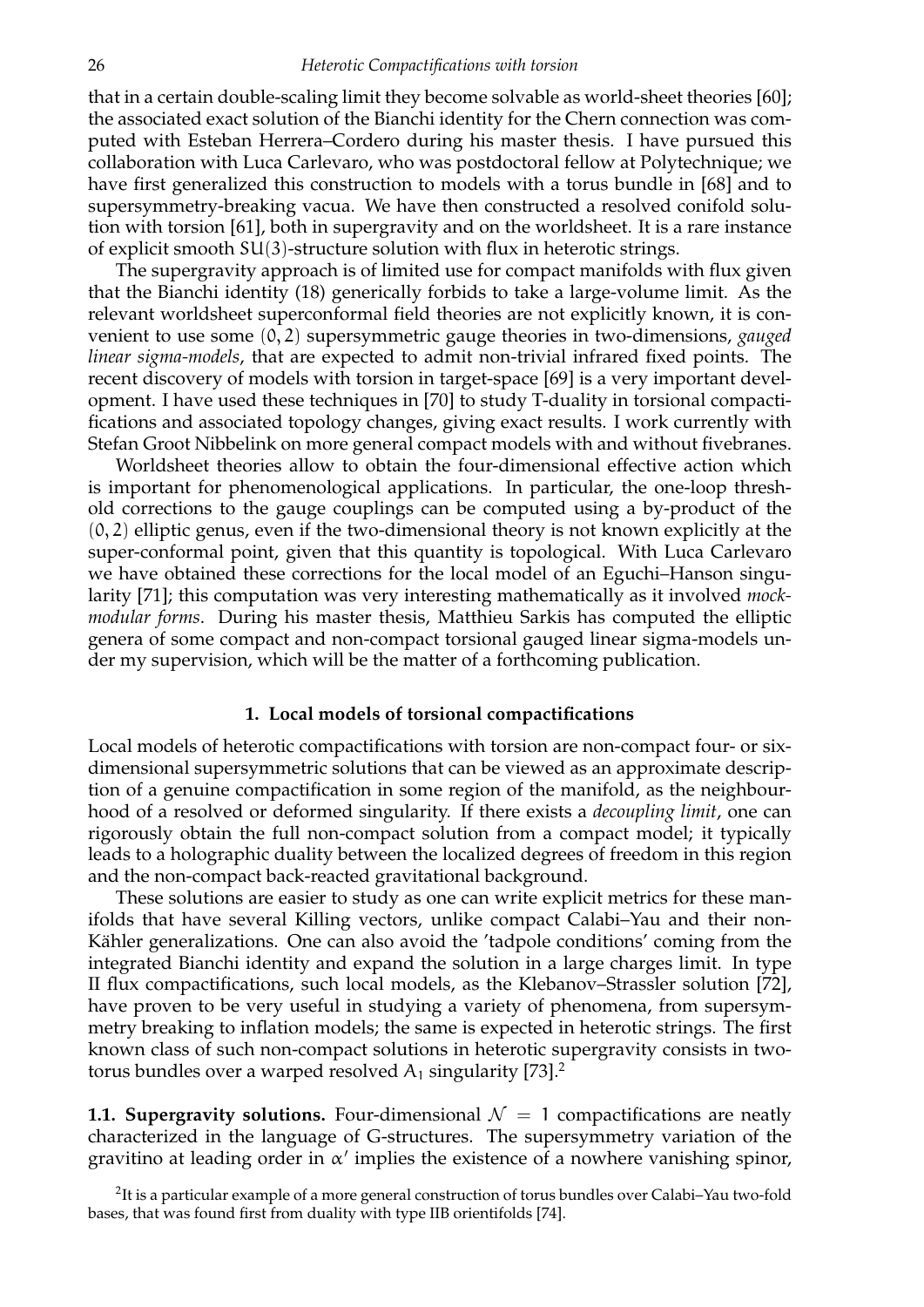covariantly constant w.r.t. the connection with torsion  $\omega_{-B}^A = \omega_{-B}^A - \frac{1}{2}H_{-B}^A$ , or equivalently the existence of globally defined real two-form J and complex three-form Ω satisfying the  $SU(3)$ -structure relations.<sup>3</sup> The supersymmetry conditions can be recast as calibration conditions [75],

(19) 
$$
d(e^{-2\Phi}\Omega) = 0 \quad d(e^{-2\Phi} J \wedge J) = 0,
$$

while the three-form flux is given as  $H = i(\bar{\partial} - \partial)$ . The holomorphic vector bundle V satisfies the zero-slope limit of the Hermitian-Yang–Mills equation, namely

(20) 
$$
F^{(2,0)}(V) = F^{(0,2)}(V) = 0, \quad J \lrcorner F(V) = 0.
$$

Finally, these data are tied together by the Bianchi identity (18).

In type II supergravities, one usually looks for exact solutions of the supersymmetry conditions and Bianchi identities, expecting them to be corrected order by order in a  $\alpha'^3/V$  large-volume expansion. In heterotic supergravity the situation is different as terms at different orders in  $\alpha'$  are mixed together and some requirements seem impossible to meet at the same time. First, given that  $dH = 2i\partial \partial J$ , the right-hand side of the Bianchi identity should involve only (2, 2) forms. This suggests that, *generically*, obtaining non-Kähler solutions requires that one uses the *Chern connection* for the holomorphic tangent bundle, which has precisely this property, in the Bianchi identity (18). Second, the supersymmetry variations receive no corrections at order  $\alpha'$  if we use the *Hull connection*  $\omega_+ = \omega + \frac{1}{2}H$  in the Bianchi identity [76,77]. Third the supersymmetry equations and Bianchi identity imply the equations of motion at order  $\alpha'$  iff the spin connection in Bianchi is an SU(3) instanton, namely satisfies (20) as the gauge bundle [78]; according to [79] the Hull connection has this property at lowest order, given the exchange identity  $R_{ijkl}(\omega_+) - R_{klij}(\omega_-) = \frac{1}{2} (dH)_{ijkl}$  and that dH is of order  $\alpha'$  thanks to the Bianchi identity. We will illustrate these points in non-compact models which have a well-defined dimensionless expansion parameter (rather than the ill-defined  $\alpha'$ expansion).

*1.1.1. Warped Eguchi–Hanson space.* A simple class of  $\mathcal{N} = 2$  non-compact smooth non-Kähler solutions is given by principal two-torus bundles over Eguchi-Hanson space  $T^2 \hookrightarrow M_6 \stackrel{\pi}{\rightarrow} T^* \mathbb{P}^1$  [73]. The ansatz for the Hermitian form is

(21) 
$$
J = e^{u} J_{EH} + \frac{i}{2} \theta \wedge \bar{\theta},
$$

where  $J_{EH}$  is the Kähler form deriving from  $K = \sqrt{r^4 + a^4} + a^2 \log \frac{r^2}{\sqrt{r^4 + a^4} + a^2}$ . The curvatures F of the Abelian gauge bundle and  $G = d\theta$  of the torus bundle are both proportional to the pull-back of the normalizable anti-self-dual (1, 1)-form on Eguchi–Hanson (Poincaré dual to the  $\mathbb{P}^1$  of size a). The gauge bundle is characterized by the charges  $\vec{p}$ in the Cartan of the gauge group, while the torus bundle depends on two Kaluza–Klein charges  $(w^1, w^2)$ . The integrated Bianchi identity gives the tadpole condition:

(22) 
$$
Q_5 = \frac{U_2}{2T_2} |w^1 + Tw^2|^2 + \vec{q}^2 - 6,
$$

where T and U are the complex structure and complex Kähler modulus of the torus. Finally the warp factor  $e^u = e^{2\Phi}/g_s^2$  is set by the Bianchi identity (18). Fu, Tseng and Yau solved this problem in [73] using the Chern connection, following their analysis of models with a K3 base [80], and obtained the dilaton as a series in  $\alpha'/(g_s^2 \alpha^2)$ , i.e. in a 'large resolution' limit with mild effects of the torsion. They have argued that a vanishing five-brane charge  $Q_5$  is necessary for regularity. I have studied this system

<sup>3</sup>We have  $\Omega\wedge\bar\Omega=-\frac{4\rm i}{3}$ J $^{\wedge 3}$  and J $\wedge\Omega=$  0. The three-form determines an almost complex structure, such that Ω is a holomorphic  $(3, 0)$  form, hence the manifold is necessarily complex.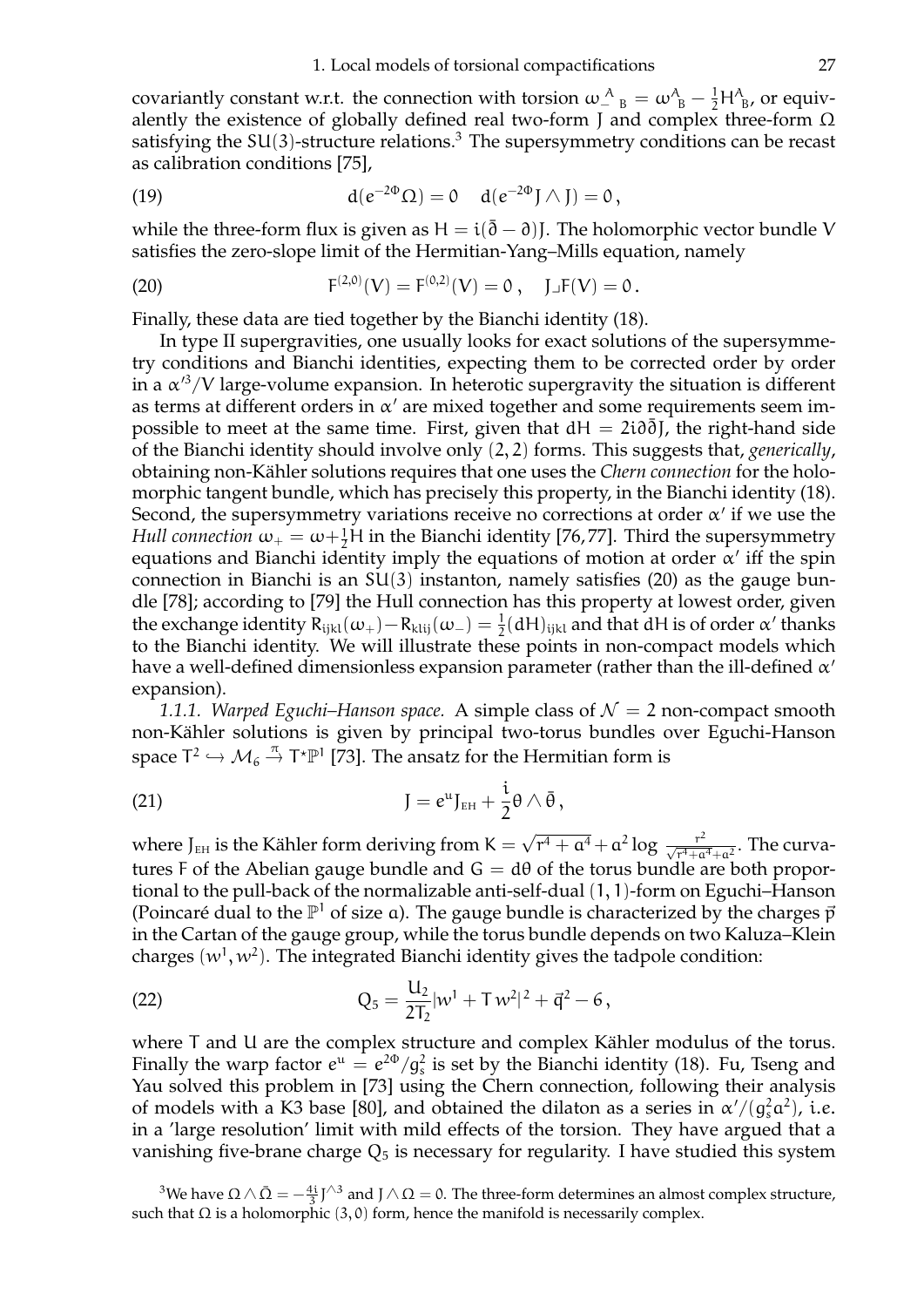with Esteban Herrera–Cordero and we first observed that an integration constant can relieve this constraint, allowing any positive value of  $Q_5$ .

In the *large charge* regime  $Q_5 \gg 1$  one can consistently ignore the curvature term in the Bianchi identity at lowest order; a good dimensionless expansion parameter of the solution is indeed  $1/Q_5$ . One finds then a simple asymptotically ALE solution

(23) 
$$
\frac{1}{g_s^2}e^{2\Phi}=1+\frac{2\alpha'Q_5}{\alpha^2\sqrt{1+\frac{r^4}{\alpha^4}}},
$$

which reduces in the blow-down limit to a singular background of five-branes transverse to  $\mathbb{C}^2/\mathbb{Z}_2$ , as the instantons collapse to zero-size. A regular decoupling limit of the system can be achieved by considering a novel *double scaling limit*  $g_s \rightarrow 0$  with  $\lambda = g_s \sqrt{\alpha'}$  a fixed [60]. One obtains a smooth 'near-bolt' metric which is independent of the blow-up parameter, while  $\lambda$  is the effective coupling in this asymptotically linear dilaton background. A similar limit can be in principle defined more generally in order to isolate the dynamics of collapsable two-cycles supporting Abelian instantons in torsional compactifications.<sup>4</sup>

I have shown with Esteban Herrera–Cordero that there exists in this limit a solution to the Bianchi identity with the Chern connection, obtained as a series expansion converging for  $Q_5 > 6$ . As discussed above the equations of motion at order  $\alpha'$ (i.e. with the term from  $\alpha'$ tr $|R|^2$ ) are satisfied iff the tangent bundle connection fulfils eq. (20). It amounts here to an independent equation for the warp factor, whose solution  $\exp(u) = r^2/(\alpha^2 + \sqrt{\alpha^4 + r^4})$  fits neither with the Fu–Tseng–Yau result nor with our double-scaling limit answer. Nevertheless the violation of the Einstein equation is a sub-leading  $1/Q_5$  correction.

As we shall see this solution has an associated worldsheet conformal field theory, hence should define an exact background also for finite  $Q_5$ ; we have examined in [60] whether the Hull connection leads to an exact solution of the Bianchi identity at order  $\alpha'$ . Given that tr R∧R has components only along the base it is automatically of Hodge type  $(2, 2)$ . Next, because of the exchange identity, the curvature R $(\Omega_{-})$  associated with the Hull connection is anti-self-dual only if  $dH = 0$ . This happens for  $\vec{q} = 0$ , and an SU(2) standard embedding becomes possible; this does not come as a surprise since these models have type II counterparts [60, 79]. There exists an exact T-duality between such heterotic sigma-models, with torus bundles and no Abelian gauge bundle, and models with the torus and gauge bundles exchanged, see sec. 2 for a proof. It is intriguing that in these T-dual models no supersymmetric standard embedding is possible, thus the Einstein equations are necessarily violated by  $1/Q_5$  corrections.

We have learnt an interesting lesson from this study: getting exact solutions of the order  $\alpha'$  equations is a strategy that usually fails in heterotic. Rather it is useful to find a dimensionless expansion parameter and solve the equations to a given order.

*1.1.2. Warped resolved conifold.* Our knowledge of SU(3)-structure heterotic solutions with torsion is very limited. For a long time only the aforementioned  $T^2 \hookrightarrow M_6 \rightarrow$ <br> $\mathcal{R}^2$  solutions very linear with have abbrined in [61] a nevy slape of new commoduals. K3 solutions were known. We have obtained in [61] a new class of non-compact solutions, given by a warped resolved  $\mathbb{Z}_2$  orbifold of the conifold with Abelian bundles.<sup>5</sup>

<sup>4</sup>Heterotic compactifications with line bundles are of significant interest as they give rise to interesting phenomenology and are relatively tractable, see e.g. [81, 82].

 $5$ They can be seen as a generalization of the previous solutions; the  $\mathbb{Z}_2$  orbifold of the conifold admits a 'double resolution' by a four-cycle, such that an  $S^1$  degenerates at a bolt as in Eguchi–Hanson space.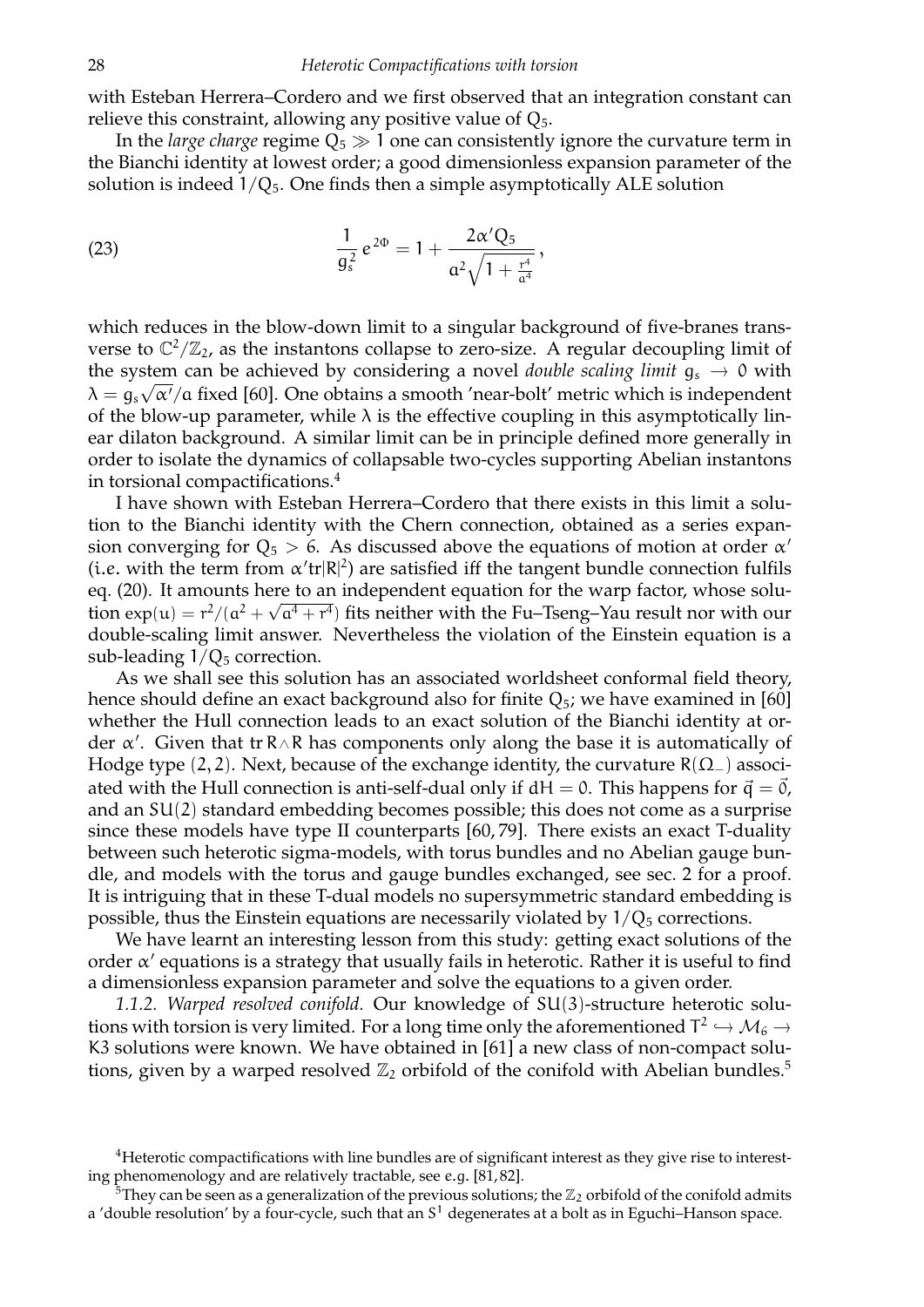The ansatz we started with is a warped squashed conifold with three-form flux:

(24a) 
$$
ds^{2} = \frac{3}{2g_{s}}e^{\Phi} \left( \frac{dr^{2}}{f(r)^{2}} + \frac{r^{2}}{6} \sum_{i=1}^{2} ds^{2}(\mathbb{P}_{i}^{1}) + \frac{r^{2}}{9} f(r)^{2} d\omega \right),
$$

(24b) 
$$
H = \frac{\alpha' Q_5}{3} g(r)^2 d\omega \wedge \sum_{i=1}^2 Vol(\mathbb{P}_i^1),
$$

where  $\varpi$  is the connection form of the S<sup>1</sup> fibration over  $\mathbb{P}^1_1 \times \mathbb{P}^1_2$ . An analysis of the torsion classes indicates that this manifold is conformally Kähler. The Abelian gauge bundle curvature has components proportional to the two harmonic two-forms on the  $\mathbb{Z}_2$ orbifold of the conifold resolved by a four-cycle, namely  $\sum_{i=1}^{2}$  Vol $(\mathbb{P}^1_i)$  and  $\frac{a^4}{4\pi}d(\varpi/r^4)$ , to which we assign two orthogonal charge vectors  $\vec{p}$  and  $\vec{q}$  in the Cartan sub-algebra.<sup>6</sup>

The calibration conditions (19) lead to a first-order system for f, q and  $\Phi$ , while the Bianchi identity (18) provides another relation between these functions. As for the warped Eguchi–Hanson geometry one considers a large charge limit  $Q_5 \gg 1$  allowing to neglect the curvature contribution to the latter equation. In this regime g is determined and one can show that the geometry has a bolt for  $r \to a^+$ , in keeping with the  $\mathbb{Z}$  existent for  $\mathbb{Z}^2$  and  $\mathbb{Z}^2$  and  $\mathbb{Z}^2$  and  $\mathbb{Z}^2$  and  $\mathbb{Z}^2$  and  $\mathbb{Z}^2$  and  $\mathbb{Z}^2$  and  $\mathbb{Z}^$  $\mathbb{Z}_2$  orbifold. It also sets  $\vec{p}^2 = \vec{q}^2 = 2Q_5 + \mathcal{O}(1)$ . We have then solved the system numerically and found asymptotically locally Ricci-flat solutions, see fig. 1. We have checked



FIGURE 1. Numerical solution for  $f^2$  and the conformal factor  $e^{\Phi}/g_s$ , with  $Q_5 =$ 5000 and  $a^2/\alpha'$ k = {0.0001, 0.01, 1}, respectively thick, thin and dashed lines.

that the tr R  $\land$  R term, evaluated 'on-shell' on the solution, is consistently subleading w.r.t. the other terms in the Bianchi identity. Given that the two-form associated with  $\vec{\rm p}$  is not normalizable, one has a tadpole condition at infinity  $6Q_5 = 3\vec{\rm p}^2 - 4.$ 

In the blow-down limit  $a \to 0^+$  one finds that the Abelian instanton associated with the normalizable harmonic two-form collapses to zero-size and the solution develops a strong coupling singularity. As for the Eguchi–Hanson solution one can define a *double scaling limit,* given by  $g_s \to 0$  with  $\lambda = g_s \alpha'/a^2$  fixed, that decouples the 'nearbolt' geometry, in a regime where the blow-up parameter a is hierarchically smaller than the scale  $\sqrt{\alpha'Q_5}$  at which the effects of torsion and warping kick in. One obtains a smooth analytical solution that was already given in chapter 2, see eq. (16), where we analysed its interesting holographic interpretation.

The previous class of heterotic supergravity backgrounds corresponding to torus bundles over Calabi–Yau two-folds can be convincingly associated with genuine backgrounds of heterotic string theory given that it can be obtained by duality from type IIB orientifolds. There is no such duality frame for the conifold solutions, therefore one may wonder whether they lift to actual solutions beyond the first term in the  $1/Q_5$ expansion. As we shall see below, it is the case at least in the double-scaling limit.

<sup>6</sup>In the Spin(32)/ $\mathbb{Z}_2$  theory charge quantization indicates that  $\vec{p} \pm \vec{q}$  have either all even or all odd entries, corresponding to bundles with or without vector structure respectively.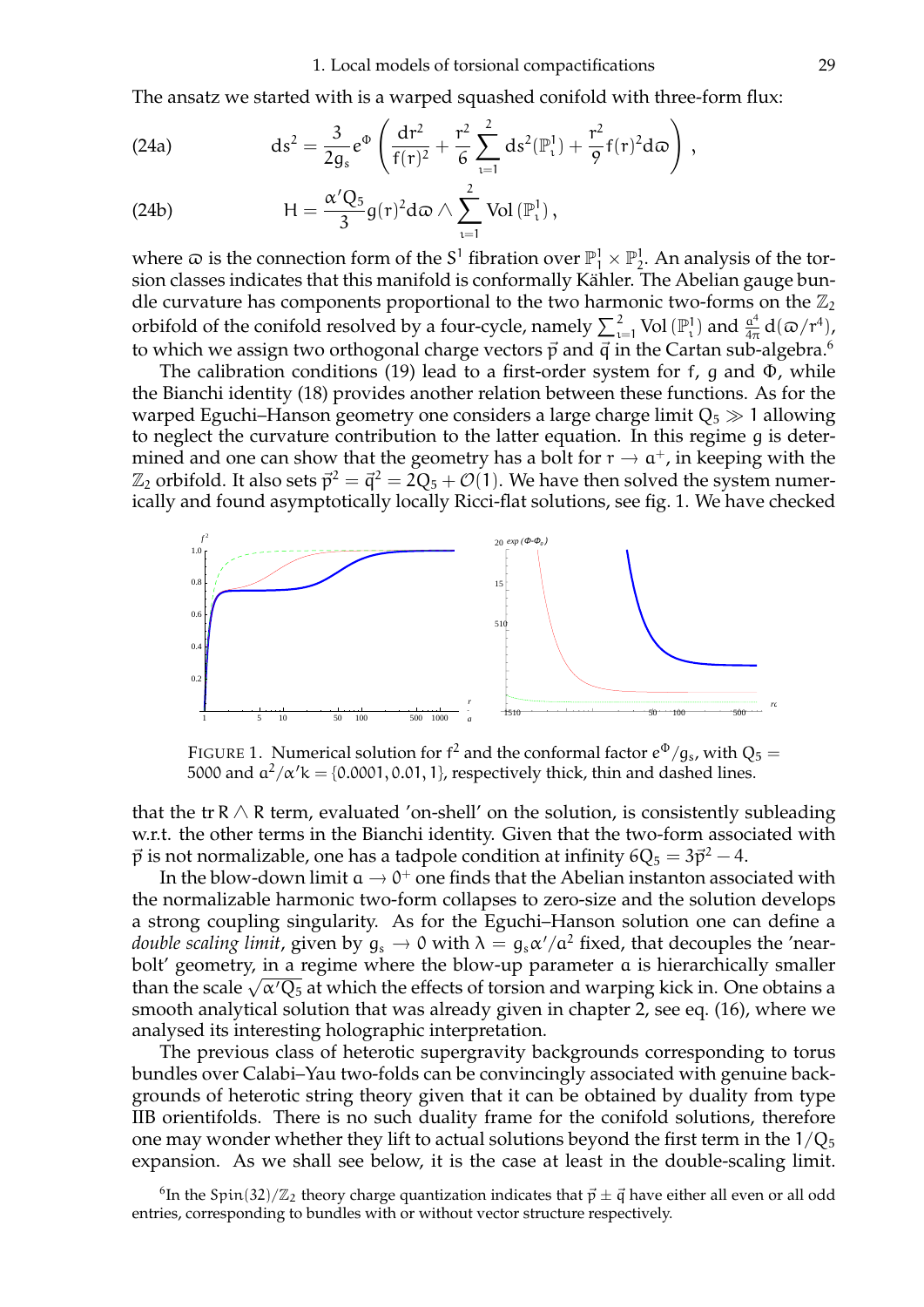One can reasonably expect that these near-horizon solutions can be extended to the full asymptotically Ricci-flat geometries.

**1.2. Worldsheet models.** In the double-scaling limit the warped Eguchi–Hanson space of 1.1.1 and the warped conifold of 1.1.2 are exact solutions of the heterotic string, since there exist superconformal field theories whose target spaces correspond precisely to these background fields [60, 61]. They are more easily understood if one starts with their blow-down limits.

*1.2.1. Singular limits.* The blow-down limit of these solutions give singular fivebrane backgrounds. The warped Eguchi–Hanson solution degenerates to a  $\mathbb{Z}_2$  orbifold of the Callan–Harvey–Strominger five-brane background, namely to the  $\mathcal{N} = \{0, 1\}$ superconformal field theory  $\mathbb{R}_{\mathfrak{Q}} \times SU(2)_{2Q_5}/\mathbb{Z}_2$ , where the background charge is  $\mathfrak{Q} =$  $1/\sqrt{Q_5}$ ; the  $\mathbb{Z}_2$  action in the Spin(32)/ $\mathbb{Z}_2$  or  $E_8 \times E_8$  lattice is determined by the Abelian instanton that has become point-like in the blow-down limit. In the case of the conifold, one obtains the tensor product of a linear dilaton with a conformal field theory corresponding to a non-Einstein metric on  $T^{1,1}/\mathbb{Z}_2$  with torsion. This  $T^{1,1}$  is the target space of a right-gauged  $\mathcal{N} = (0, 1)$  Wess–Zumino–Witten model  $(SU(2)_{2Q_5} \times SU(2)_{2Q_5})/$  $U(1)_{\text{RIGHT}}$ . This theory is classically not gauge-invariant, but gauge invariance can be restored in the quantum theory by adding left-moving charged fermions that give rise to a gauge anomaly. Assigning a charge  $p_i$  to each of the sixteen Weyl fermions one gets a consistent theory for  $\vec{p}^2 = 2Q_5$ . As before the  $\mathbb{Z}_2$  action in the gauge lattice is dictated by the gauge instanton of the smooth solution.

*1.2.2. Conformal field theories for the resolved geometries.* A non-singular worldsheet theory is obtained by adding an exactly marginal deformation that screens the strong coupling region and is compatible with the symmetries and charges of the solutions. Let us illustrate this point with the case of the torus bundle over warped Eguchi– Hanson. We denote by  $\rho(z,\bar{z})$ ,  $Y_{\rm R}(\bar{z})$ ,  $Z_{\rm L}^{\rm \iota}(z)$  and  $X_{\rm L}^{\rm \alpha}(z)$  the canonically normalized bosons corresponding respectively to the linear dilaton, the right-moving affine  $SU(2)_{205}$  Cartan generator, the left-moving Cartan generators of the gauge group and the left-moving part of the T<sup>2</sup> coordinates. We consider then the  $(0, 2)$  superpotential:

(25) 
$$
\delta S = \mu \int d^2 z \, \bar{G}_{-1/2} e^{-\sqrt{2Q_5}(\rho(z,\bar{z}) + iY_R(\bar{z}))} e^{ip_{\alpha,L}X^{\alpha}_L(z) + i\vec{q}\cdot\vec{Z}_L(z)} + c.c.
$$

Demanding the existence of the marginal operator that appears in (25) in the physical spectrum contains a wealth of information:

- It is part of the physical spectrum only if we considered a  $\mathbb{Z}_2$  orbifold of  $S^3$  as it belongs to the corresponding twisted sector; this mirrors the conditions of no conical singularity at the bolt in the Eguchi–Hanson geometry.
- Compatibility with the right-moving GSO projection indicates that the entries of  $\vec{q}$  are either integer or half-integer, corresponding respectively to bundles with or without vector structure. Moreover it gives the condition  $\sum_i q_i \equiv 0 \mod 2$ . It reproduces the generic 'K-theory constraint'  $c_1(V) \in H^2(\mathcal{M}_6, 2\mathbb{Z})$  known to avoid global anomalies in heterotic sigma-models [83, 84].
- The two-torus operator has only left-moving momentum  $p_{a,L}$  and vanishing right-moving one. The existence of such holomorphic operators in the  $T^2$  theory give strong constraints on the T and U moduli. They should be such that this c = 2 theory is a *rational CFT*; we will discuss this again in section 2.
- It is marginal iff one satisfies the condition  $Q_5 = \frac{U_2}{2T_2}$  $\frac{\mathrm{u}_2}{\mathrm{2T_2}}|w^1+\mathrm{T}\,w^2|^2+\vec{\mathsf{q}}^2-1$ , which is a finite correction to the supergravity tadpole condition  $(22)$ .<sup>7</sup>

In the conifold models the analysis and the conclusions are quite similar.

<sup>7</sup>The shift from  $-6$  to  $-4$  comes from the double-scaling limit that changes the asymptotics of the metric, while the extra shift by 3 units of charge comes from  $\alpha'$  corrections.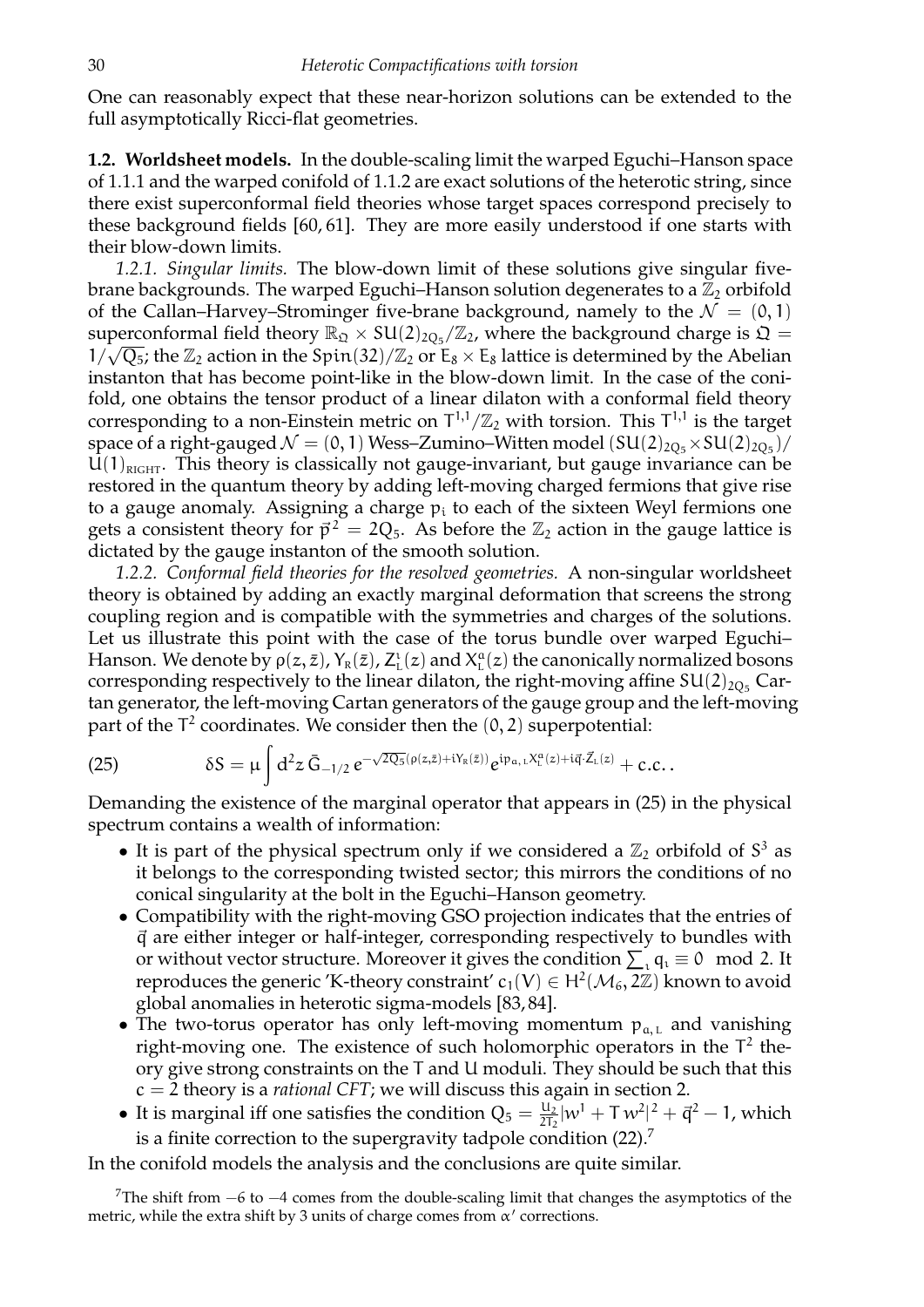*1.2.3. Gauged WZW model description.* The singular solutions perturbed by asymmetric Liouville potentials like (25) are expected to provide a string completion of the smooth supergravity solutions given in 1.1. A more direct relation is found by using an  $\mathcal{N} = (0, 2)$  analogue of mirror symmetry between  $\mathcal{N} = 2$  Liouville and the axial coset  $SL(2, \mathbb{R})/U(1)$ ; indeed both resolved models are given as asymmetrically gauged WZW models, respectively  $(SU(2)_{2Q_5}/\mathbb{Z}_2 \times SL(2,\mathbb{R})_{2Q_5})/U(1)_{RIGHT}$  and  $(T^{1,1}/\mathbb{Z}_2 \times SL(2,\mathbb{R})_{Q_5})/U(1)_{RIGHT}$  $U(1)_{\text{RIGHT}}$ , where the  $T^{1,1}$  theory was described above. Gauge-invariance is restored in the quantum theory by minimally coupling the sixteen left-moving fermions, with charge vector  $\vec{p}$ , and the left-moving bosons of the two-torus as well in the Eguchi– Hanson case. In both models, integrating out classically the gauge fields – which requires bosonising the fermions first to restore classical gauge-invariance – gives heterotic non-linear sigma-models whose background fields correspond precisely to the supergravity solutions in the double-scaling limit for the torus bundles over Eguchi– Hanson and for the conifold, see eqs. (16,17), at least at leading order in  $1/Q_5$ .

Given that the solutions are formulated as gauged Wess–Zumino–Witten models, it is possible to compute their quantum effective action and derive their exact background fields, using methods developed by Tseytlin [85]. I have performed this computation for both the warped Eguchi–Hanson and warped conifold and found that there are no corrections to the solution, at any order in  $\alpha'$  (unpublished).<sup>89</sup> This result is naturally dependent of field redefinitions in the string effective action, or different choices of renormalisation schemes in the sigma-model; it would be interesting to know in which scheme this statement is exact, an in particular with which choice of connection in the Bianchi identity. We may ask whether there is a connection with torsion  $\omega_{\mu} = \omega + \frac{1}{2}$  $\frac{1}{2}$ μH such that the solution solves the order α' Bianchi identity exactly; this occurs if  $\mu^3 + \mu = 6$  which does not correspond to any natural choice of connection.

In conclusion, Eguchi–Hanson space with a warp factor  $e^u\,=\,2\alpha'Q_5(a^4+r^4)^{-1/2}$ and the corresponding three-form flux, dilaton and Abelian gauge field is an exact solution of heterotic string theory; this is a consequence of the enlarged superconformal symmetry,  $\mathcal{N} = (0, 4)$  in this case. The same is true for the  $\mathcal{N} = (0, 2)$  warped conifold solution in the double-scaling limit, given by eqs (16,17). Worldsheet non-perturbative effects are captured by the Liouville potential (25), which comes indeed from instanton corrections in the gauged linear sigma-model approach of [46].

*1.2.4. Massless spectra.* The conformal field theory description of these heterotic local models with torsion allowed us to obtain their full spectra, by computing the torus partition function. The spectrum of string states whose wave-function is localized near the bolt (discrete representations) is especially interesting as it is expected that these localized degrees of freedom capture part of those of the genuine torsional compactification before having taken the double-scaling limit. We have computed the massless spectra for the warped Eguchi–Hanson space with various choices of gauge charges  $\vec{q}$ , which contain 'localized' hypermuliplets in various representations of the unbroken gauge group. In addition, there exists one Abelian gauge multiplet, corresponding to the instanton turned on, which becomes massive thanks to the Green-Schwarz mechanism. The corresponding localized string state is of mass  $\alpha'm^2 = 4/\sqrt{\vec{q}^2-1}$ . In the tadpole-free models, i.e. with  $\vec{q}^2 = 6$ , we have compared our spectra with those of resolved  $\mathbb{C}^2/\mathbb{Z}_2$  orbifolds with Abelian gauge bundles [86]. We did not find any agreement, which is not surprising given that it was assumed there a regular orbifold limit in the blow-down, while in our case one obtains a five-brane theory with new degrees of freedom. We have similarly computed the spectra of warped conifolds and found the

<sup>&</sup>lt;sup>8</sup>Technically, this result is a consequence of the absence of quadratic terms like  $Tr(A\overline{A})$  in the worldsheet quantum effective action of this model.

<sup>&</sup>lt;sup>9</sup>There may be a constant rescaling of the metric and three-form depending on the way the fivebrane charge has been defined.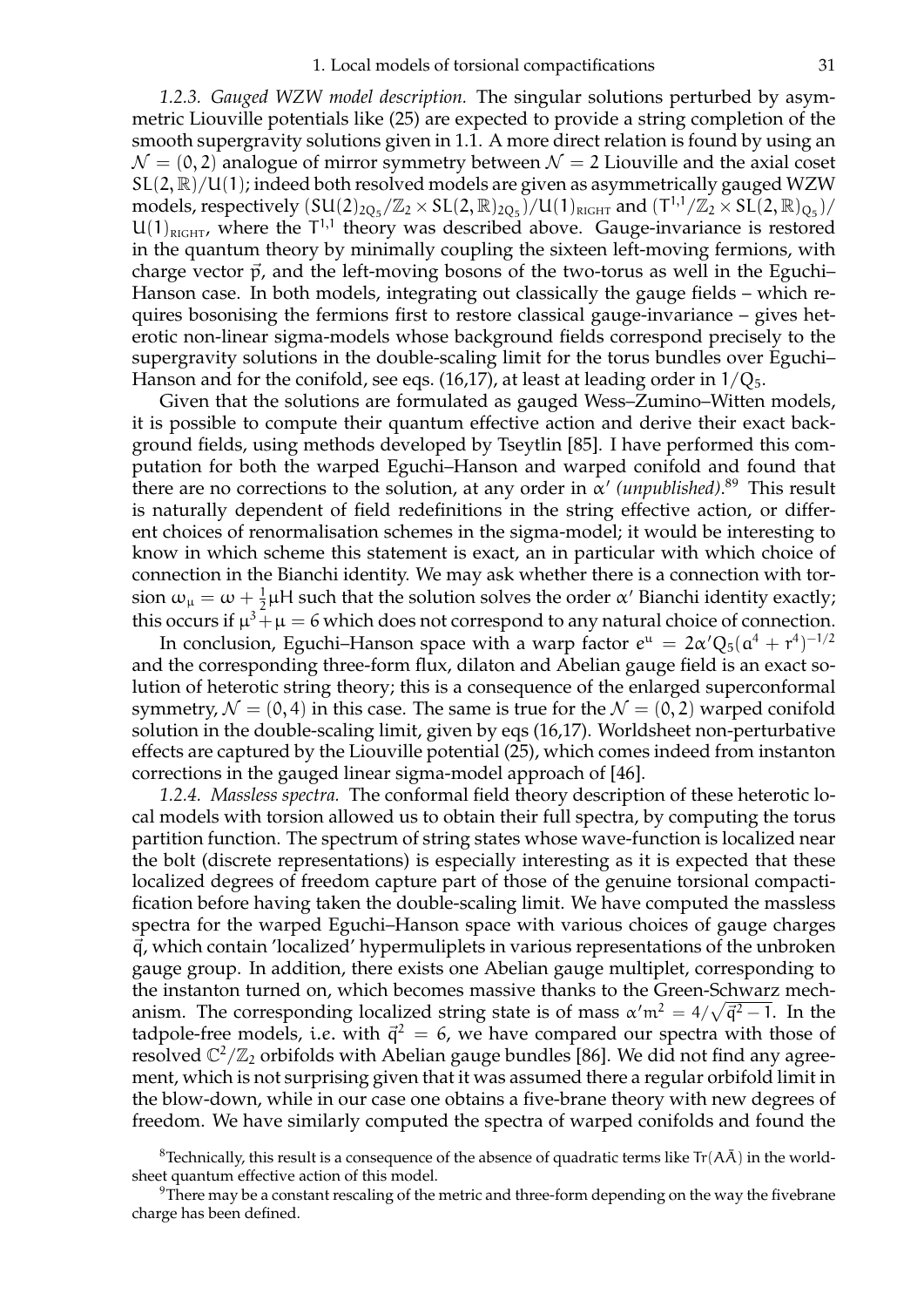associated massless chiral multiplets. This is useful in understanding the interesting  $\mathcal{N} = 1$  holographic duality of these solutions, discussed in chapter 2.

**1.3. Supersymmetry breaking.** Supersymmetric breaking in warped throat geometries is interesting as one can lower the supersymmetry breaking scale at will and one can make explicit computations. Metastable vacua obtained by adding anti-D3-branes to the Klebanov–Strassler geometry are used in numerous phenomenological models, yet have caused considerable controversy regarding their validity, see e.g. [87]. It is interesting to investigate whether (tree-level) supersymmetry breaking is possible using local models of heterotic flux compactifications such as those described above; $^{10}$  given that these non-compact solutions have an underlying worldsheet theory it would be possible to address possible issues, as the existence of singularities, that has been found in type II. I will summarize below some investigations on the subject (*unpublished*).

There is a general no-go theorem [88] that forbids continuous supersymmetry breaking in compact models with a worldsheet superconformal field theory description. For non-compact solutions one can bypass this result by considering *non-normalizable* deformations, as they do not fit in unitary representations of the superconformal algebra. Such non-tachyonic supersymmetry-breaking deformations are simple to write for singular five-brane solutions [89]. We have found that they are compatible with the blowing-up of the singularity to Eguchi–Hanson only if the deformation parameter is quantized; they reduce in this case to a freely-acting supersymmetry-breaking orbifold, which gives a worldsheet model for the solutions presented in [90].

Warped Eguchi–Hanson solutions with torus bundles (or more generally non-compact solutions with  $dH = 0$ ) exist also in type II supergravity as we have noticed already. They have a single SU(3)-structure, i.e. for instance  $\nabla(\omega_+)$  has SU(3)-structure but ∇(ω−) does not. Starting with such type II solution, one obtains a heterotic solution by identifying  $\omega_-\$  as the connection on the gauge bundle, i.e. a generalized standard embedding, while keeping  $\omega_+$  as the connection on the tangent bundle. As we have seen  $R(\omega_{-})$  satisfies the Hermitian-Yang–Mills equations (20) as it should. A similar prescription, known as the *Gepner map*, is rather standard in worldsheet theories [91]. A different heterotic background can be obtained from the *same* type II solution by considering the opposite embedding of  $\omega_+$  as a gauge connection. In the presence of three-form flux this breaks supersymmetry.<sup>11</sup> Performing the corresponding 'wrong' Gepner map on the associated worldsheet theories is rather straightforward. Besides type II solutions with torsion, which are necessarily non-compact, the same method can be applied to the non-geometric compactifications described in chapter 4. It would be interesting to investigate the stability of these models.

The resolved Eguchi–Hanson and conifold solutions are completely smooth and do not have source terms. It is nevertheless possible to add extra five-branes sources supersymmetrically. For instance smeared five-branes at the bolt of warped Eguchi– Hanson space modify the warp factor as

(26) 
$$
\frac{1}{g_s^2} e^{2\Phi} = 1 + \frac{2\alpha'Q_5}{\alpha^2 \sqrt{1 + r^4/\alpha^4}} + \frac{\alpha' \tilde{Q}_5}{\alpha^2} \log \frac{\sqrt{1 + r^4/\alpha^4} - 1}{\sqrt{1 + r^4/\alpha^4} + 1}.
$$

A double-scaling limit of the solution with sources exists, and keep the singular nature of the supergravity background. In the regime where  $\tilde{Q}_5 \ll Q_5$ , one can consider the sources as a small perturbation of the asymptotic geometry and expand the solutions in terms of  $\tilde{Q}_5/Q_5$ . It can be interesting to consider the effect of changing the

 $10$ Naturally, non-perturbative mechanisms related to gaugino condensation are also possible.

 $11$ If one considers the full ALE geometry rather than the double-scaling limit, one observes that supersymmetry-breaking is localized near the bolt as both connections  $\omega_{\pm}$  converge to the Levi–Civita connection asymptotically.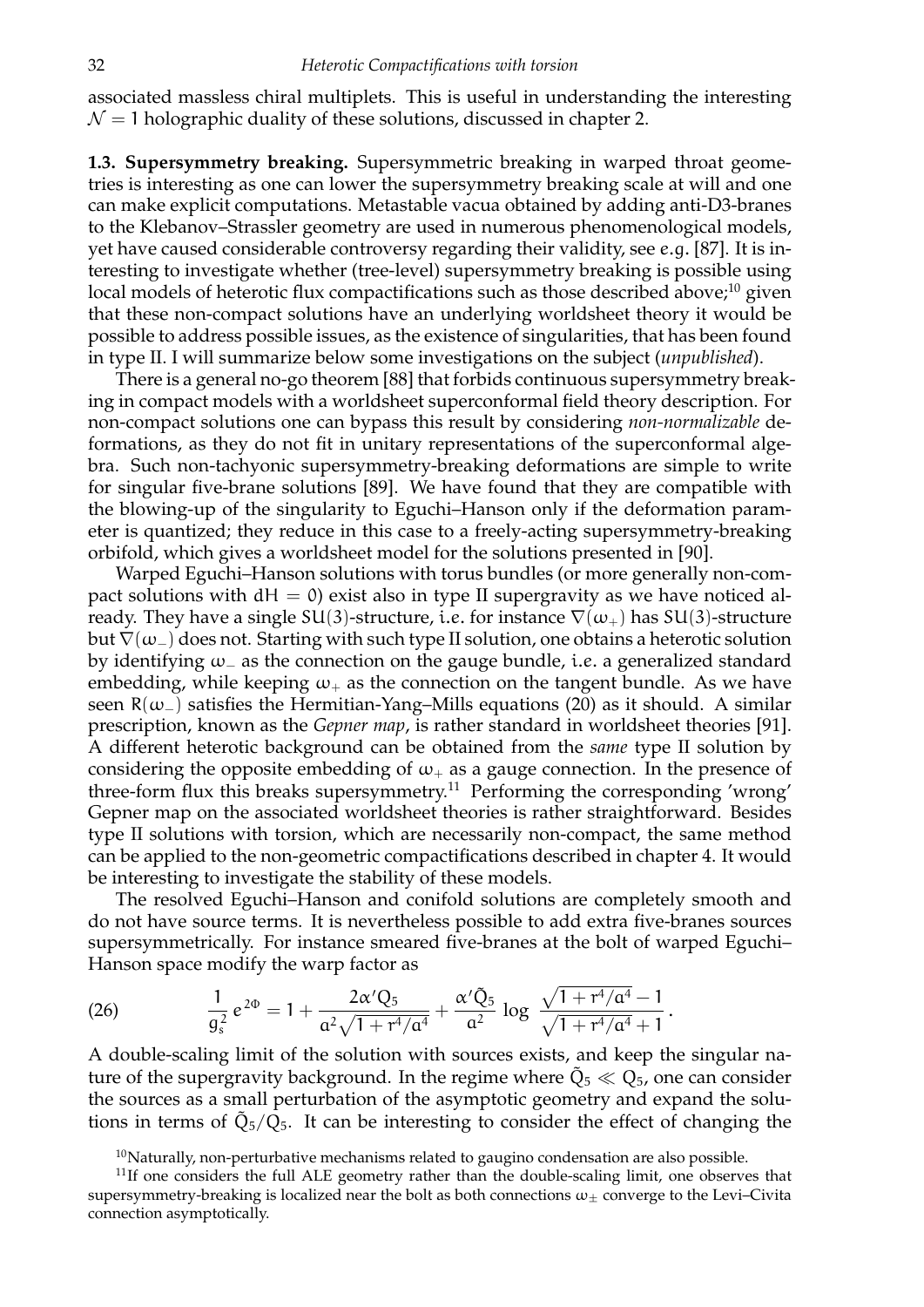sign of the charge  $\tilde{Q}_5$ , corresponding to a small number of anti-five-branes in a flux background corresponding to blown-up fivebranes. The associated worldsheet theory may not be singular as a single five-brane worldvolume theory is not expected to be strongly coupled. If such a mechanism is possible, it would be a metastable sort of supersymmetry breaking; a supersymmetry background with the same asymptotics can be obtained by decreasing the instanton number of the gauge bundle. These claims should be supported by explicit computations that constitute an interesting project for the near future.

#### **2. Gauged linear sigma-models with torsion**

Heterotic supergravity is very useful for finding non-compact solutions with flux, as one can reach a large-charge regime where the  $\alpha'$  corrections are under control, as we have seen in sec. 1. Compact models are a lot more difficult to deal with, given that large-charge limits are not allowed. In the well-studied example of a two-torus bundle over a K3 base, which generalizes the warped Eguchi–Hanson solution of 1.1.1, there exists a tadpole condition quite similar to (22) with  $Q_5 = 0$ ; it implies that the volume of the two-torus is necessarily at the string scale. This is a consequence of the Bianchi identity (18), that usually forbids the existence of a large volume limit in the presence of three-form flux. Moreover, generic supersymmetric compactifications with flux are not conformally Kähler, but only conformally balanced, hence making any statement about their geometry is rather difficult.

Thankfully, a worldsheet description of heterotic compactifications with torsion may in principle be within reach, given that there are no Ramond–Ramond fluxes to deal with by definition. A first strategy is to look directly for  $(0, 2)$  superconformal field theories with the requested properties in terms of central charge and R-charges spectrum. This approach is certainly worthwhile but the geometric characterization of such abstractly defined theories may be very difficult or impossible. Another strategy is to generalize the *gauged linear sigma-models* to compactifications with torsion. While such models do not allow to solve the worldsheet theory completely, they provide proof of existence of – or at least very strong evidence for – a large class of compactifications, and can be used to compute associated topological quantities.

Usual gauged linear sigma-models are Abelian  $\mathcal{N} = (2, 2)$  or  $\mathcal{N} = (0, 2)$  Abelian gauged theories coupled to charged chiral matter [92]. The D-term constraints typically indicate that the vacuum manifold is a weighted projective space and the superpotential carves out of this manifold, if the charges are well-chosen, a complete intersection Calabi-Yau variety.<sup>12</sup> Such model is expected to flow in the infrared to a superconformal field theory which is a non-linear sigma model on the corresponding Calabi–Yau, whose Kahler moduli correspond to the Fayet–Ilioupoulos parameters of ¨ the gauge theory. Models with  $\mathcal{N} = (0, 2)$  are usually obtained by deforming the gauge bundle – which is described using the monad construction – continuously away from the  $\mathcal{N} = (2, 2)$  locus. This allows to solve easily the various anomaly constraints that a consistent model should satisfy.<sup>13</sup>  $\mathcal{N} = (0, 2)$  supersymmetry certainly accommodates much more possibilities, some of which will correspond to compactifications with flux.

**2.1. T-dualities in torsional compactifications.** Without much surprise, the first type of gauged linear sigma-model for compactifications with flux that was described was a

 $12$ Many generalizations are possible, such as more general toric varieties as ambient spaces.

 $13$ Not only the gauge anomaly should vanish, but there should exist also a non-anomalous rightmoving U(1) that will play the role of the R-symmetry at the superconformal fixed point. There should exist also a a non-anomalous left-moving  $U(1)$ , or at least a non-anomalous  $\mathbb{Z}_2$  subgroup, in order to define properly the left-moving GSO projection.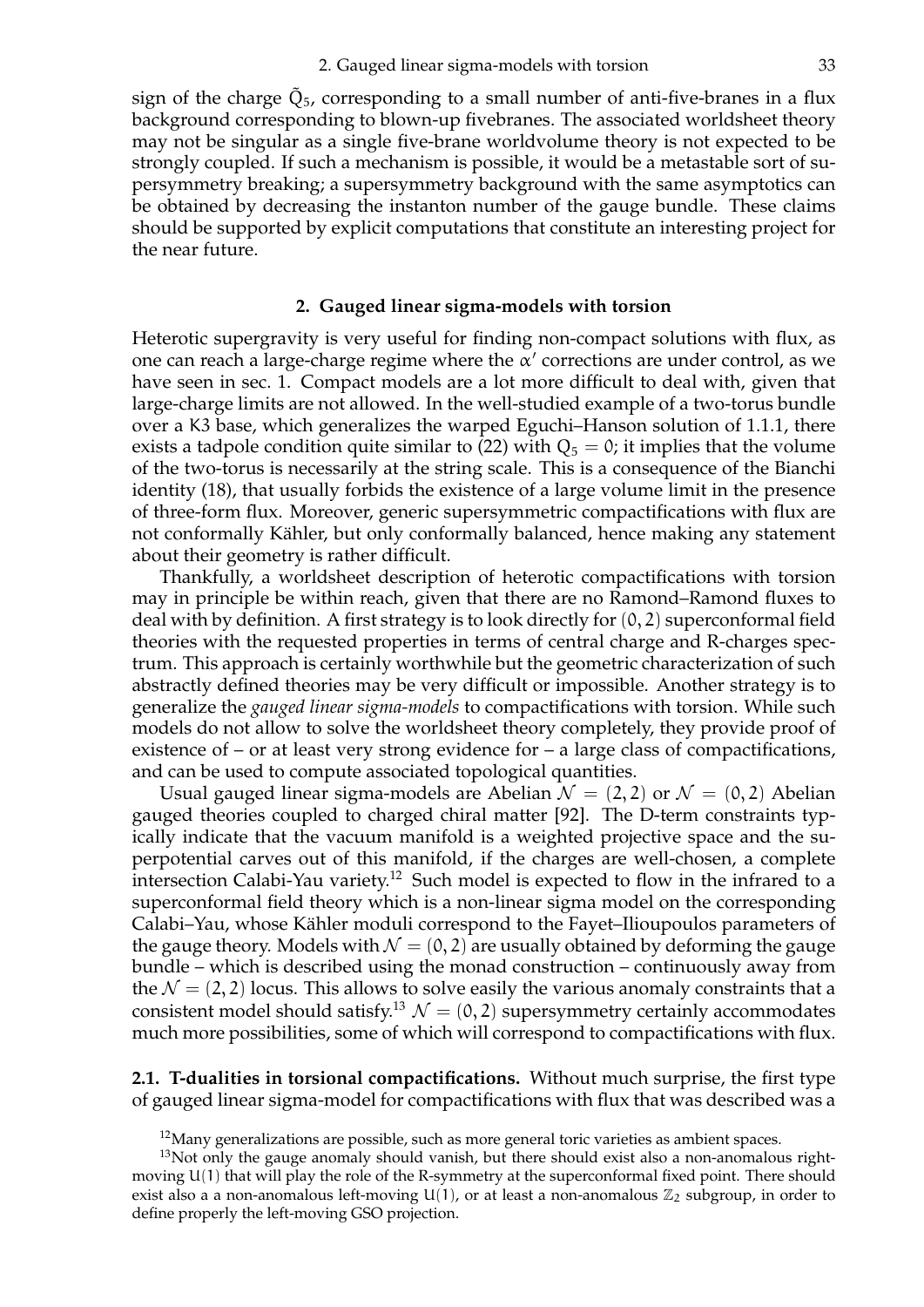world-sheet model for the first known class of flux compactifications, the torus bundles over a warped K3 base [69]. Let us illustrate this construction with the simplest class of  $\mathcal{N} = (0, 2)$  gauged linear sigma models. We consider a U(1) gauge theory coupled to chiral multiplets of charges  $Q_i$  and Fermi multiplets of charge  $q_a$ ; a generic model would have gauge anomalies. Under a gauge transformation, parametrised by a chiral superfield  $\Xi$ , the effective Lagrangian is shifted as (for a U(1) gauge group):

(27) 
$$
\delta_{\Xi}\mathcal{L}_{eff}=\frac{\mathfrak{A}}{8}\int d\theta^+\Xi\Upsilon + \text{h.c.}, \text{ with } \mathfrak{A}=Q_iQ^i-q_nq^n,
$$

where  $\Upsilon = \bar{D}_{+}(\partial_{-}A + iV)$  is the field-strength chiral superfield. As a starting point for constructing the torsional models we consider a gauged-linear sigma model with a K3 target-space whose gauge bundle is such that the anomaly coefficient  $\mathfrak A$  is positive.

*2.1.1. Torus bundles and torsion.* In order to cancel the quantum anomaly, one adds to the theory a pair of chiral superfields  $\Omega_{\alpha}$ ,  $\alpha = 1, 2$ , whose shift-symmetry is gauged:  $\Omega_a \to \Omega_a + i \mathfrak{w}_a$  =. Unlike what happens with (2, 2) supersymmetry, such superfields can be supersymmetrically coupled axially to gauge fields through a field-dependent Fayet–Iliopoulos term, which is classically non-gauge invariant:

(28) 
$$
\mathcal{L}_{FI} = -\frac{i h^a}{4} \int d\theta^+ \Omega_a \Upsilon + h.c. , \quad \delta_{\Xi} \mathcal{L}_g = \frac{h^a}{4} \mathfrak{w}^a \int d\theta^+ \Xi \Upsilon + h.c.,
$$

where the coupling h should be an integer to have a well-defined path-integral in any instanton sector. The full theory is gauge-invariant when  $\mathfrak{A} + 2h^a \mathfrak{w}_a = 0$ ; the cancellation of quantum anomalies by classically non-gauge invariant terms is a reminiscent of the right coset conformal field theories that we discussed in section 1. This condition is actually a worldsheet avatar of the Bianchi identity  $(18).^{14}$ 

So far the model describes a  $(\mathbb{C}^*)^2$  bundle. A compact model is obtained by decoupling the non-compact real part of the multiplets  $\Omega_{a}$ . This is compatible with worldsheet supersymmetry only if the torus moduli are properly quantized, such that only left-moving currents are gauged. We consider a generic torus of complex structure T and Kähler modulus U, and define a complex charge  $\mathfrak{w} = \mathfrak{w}^1 + \mathsf{Tw}^2$ . I have shown in [70] that these conditions reduce to a pair of quantization conditions for the moduli

(29) 
$$
\frac{U_2}{T_2}Re(\mathfrak{w}) - U_1 \mathfrak{w}_2 = -h^1 \in \mathbb{Z} , \quad \frac{U_2}{T_2}Re(T^{\star}\mathfrak{w}) + U_1 \mathfrak{w}_1 = -h^2 \in \mathbb{Z} ,
$$

implying also a tadpole equation  $Q_iQ^i = \frac{2U_2}{T_2}$  $\frac{2\ln 2}{\ln 2}|\mathfrak{w}|^2 + \mathfrak{q}_n\mathfrak{q}^n$  similar to (22). These conditions were known in supergravity, except from the role of the constant B-field  $U_1$  which is not obvious to understand from this point of view; as we shall see it is important for consistency of T-duality transformations.

T-duality along torus principal bundles in the presence of three-form flux is an interesting case of study of topology change in string theory, as B-field and off-diagonal components of the metric mix together; it has also an important role in non-geometric backgrounds, see chap. 4. These dualities have been studied geometrically in [93] and using doubled geometry in [94], investigating in particular possible obstructions. These methods were applied to the present heterotic geometries in [95] and generalized to more general  $O(d, d + n)$  dualities mixing the torus and gauge bundles. Using the gauged linear sigma-model construction I was able to prove that these dualities are exact symmetries of the worldsheet theory [70].

<sup>14</sup>Indeed, the anomaly  $\mathfrak{A} = Q_i Q^i - q_n q^n$  is a measure of  $ch_2(V) - ch_2(T)$ , while the B-field is associated with the imaginary part of the Fayet–Ilioupoulos term.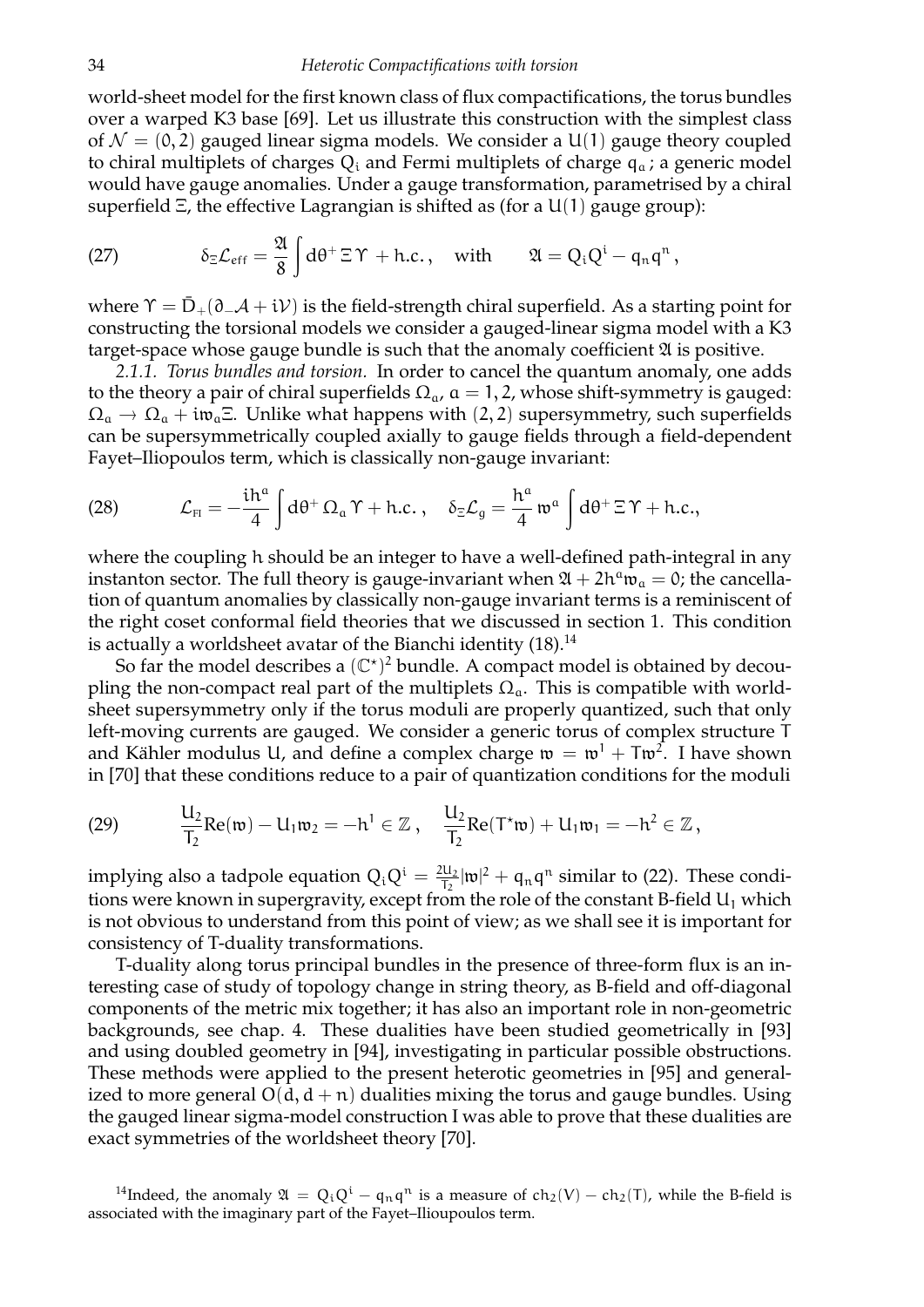*2.1.2. Perturbative dualities as (0,2) quotients.* Perturbative T-duality transformations of the gauged linear-sigma models with torsion were obtained using the method of quotients [96] adapted to the present context. The shift symmetry of one of the torus superfields, say  $\Omega_1$ , is minimally coupled to new gauge superfields  $(\tilde{\mathcal{A}}, \tilde{\mathcal{V}})$  without kinetic term. One can also couple axially the superfield  $\Omega_2$  to the new gauge superfields as in (28). Finally a new chiral superfield Θ, which is neutral w.r.t. the 'tilded' gauge symmetry and with no kinetic term is also coupled axially to the field-strength superfield  $\tilde{\gamma}$ ; it plays the role of a Lagrange multiplier. Gauge-invariance of the action indicates that Θ should be charged under the original gauge transformations parametrised by Ξ. If one integrates first the chiral superfield  $\Theta$ , one obtains  $\tilde{\Upsilon} = 0$  hence it gives back the original action.<sup>15</sup> Instead, one can integrate out exactly the superfields  $(\tilde{\mathcal{A}}, \tilde{\mathcal{V}})$ , as they have no kinetic term; it gives the dual action where Θ plays the role of the dual coordinate.

One may wonder whether there exist non-perturbative corrections to this duality transformation. Mirror symmetry of gauged linear sigma models is corrected by gauge instanton contributions [97]. Nothing similar happens here as we gauge a shift symmetry rather than a phase symmetry; the relevant theory after gauge fixing is a massive Abelian gauge theory that do not admit instantons. Hence, these results about T-duality are non-perturbatively exact in  $\alpha'$ .

Combinations of minimal and axial couplings to  $(\tilde{A}, \tilde{V})$  allow to generate the full  $O(2, 2, \mathbb{Z})$  duality group of the two-torus. The first  $PSL(2, \mathbb{Z})$  acts on the complex structure, and the charges  $(\mathfrak{w}^1, \mathfrak{w}^2)$  transform as a doublet. The second PSL(2,  $\mathbb{Z}$ ) acts on the Kähler modulus U and transform the torus charges in an interesting way.<sup>16</sup> Under a U  $\rightarrow$  -1/U duality, the complex charge of the torus bundle transforms as  $\mathfrak{w} \rightarrow -\bar{U}\mathfrak{w}$ . In order to get a consistent theory for generic w, the transformed charge should belong to the same lattice  $\mathbb{Z} + T\mathbb{Z}$  as the original one; this requirement is highly non-trivial.

The elliptic curve  $E_T = \mathbb{C}/(\mathbb{Z} + T\mathbb{Z})$  associated with the torus complex structure should indeed admit a non-trivial endomorphism  $\phi : z \in E_I \rightarrow -\bar{U}z$ . This property, known as *complex multiplication*, is only shared by elliptic curves whose complex structure T is valued in an *imaginary quadratic number field* Q( √ D), namely

(30) 
$$
T \in \mathbb{Q} + \sqrt{D} \mathbb{Q}
$$
 with  $D = b^2 - 4ac < 0$ ,  $a, b, c \in \mathbb{Z}$ ,

implying also that U belongs to the same field  $\mathbb{Q}(\sqrt{D}).$  These elliptic curves occur in several contexts in string theory [98]. Interestingly, two-torus conformal field theories whose moduli belong to an imaginary quadratic number field are rational [99].<sup>17</sup> This moduli quantization is in agreement with the supergravity analysis of the dual type IIB orientifolds with fluxes and with their lifts to M-theory and F-theory.

*2.1.3. Heterotic dualities.* These heterotic solutions have a larger duality group which is of the form  $O(2, 2+r, \mathbb{Z})$ , depending on the gauge bundle. These additional transformations are interesting as they mix the torus bundle with Abelian components of the gauge bundle, hence modify the topology of space-time. Such transformations have been studied in [95] from a target-space point of view, and can be obtained as well in the gauged linear sigma-model approach. It it difficult to perform directly the duality, as it exchanges quantum anomalies with classical gauge non-invariant terms.

<sup>&</sup>lt;sup>15</sup>If the theory is defined on the torus or on higher genera Riemann surfaces, there are global issues that are taken care of as in the usual case of toroidal duality.

<sup>&</sup>lt;sup>16</sup>To be complete, the first of the two extra  $\mathbb{Z}_2$  symmetries correspond to T-duality along the first torus coordinate and maps  $\mathfrak{w} \to \frac{\mathfrak{u}_2}{\mathfrak{f}_2} \mathfrak{w}$  while the second one, parity transformation, acts as  $\mathfrak{w} \to -\bar{\mathfrak{w}}$ .

 $17$ In the non-compact Eguchi–Hanson model of sec. 1 the interpretation of this result is quite obvious. If the  $T^2$  theory is rational, it contains some holomorphic generators of an extended chiral algebra; one of them is requested to write down the asymmetric Liouville potential (25).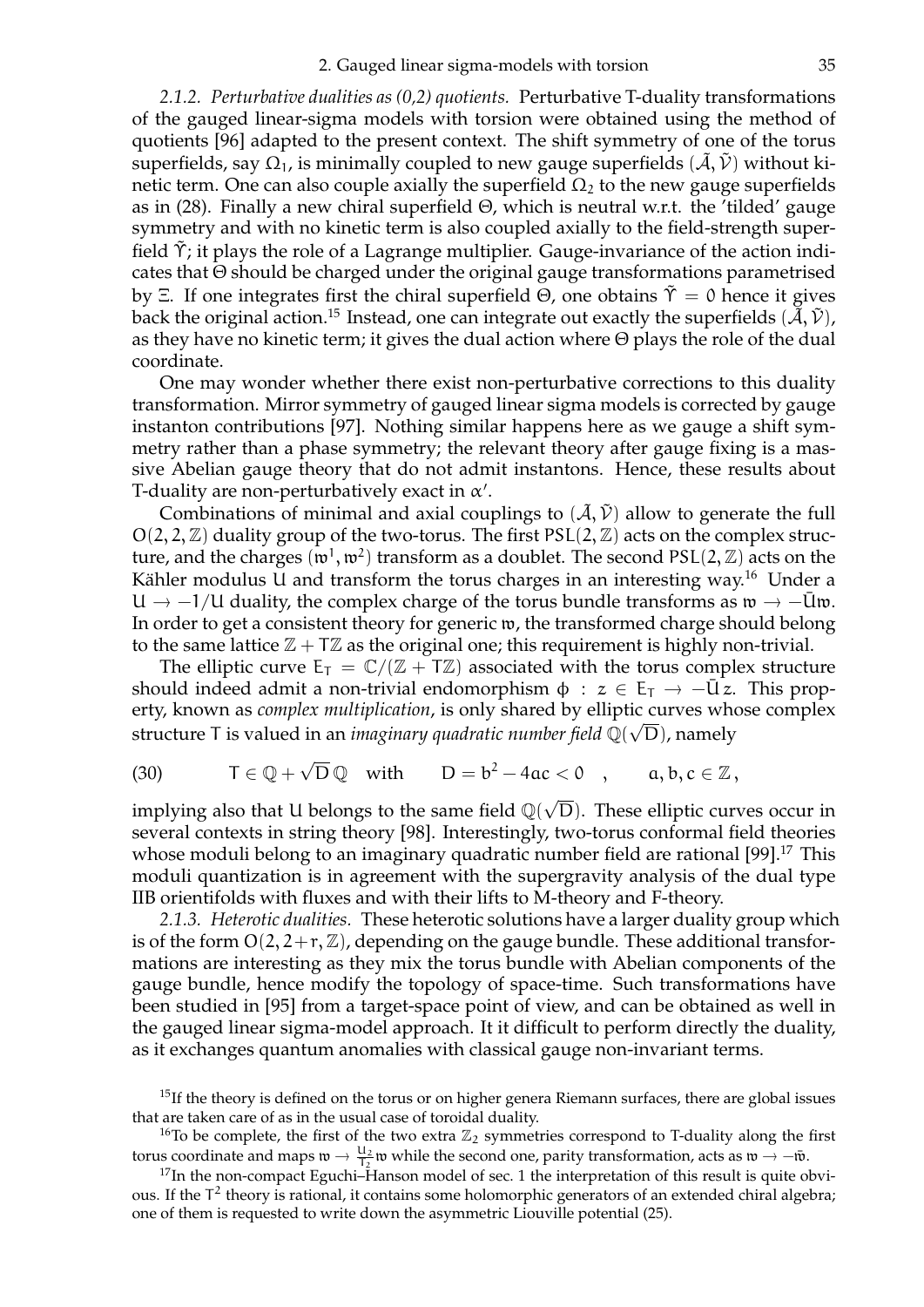#### 36 *Heterotic Compactifications with torsion*

As usual in this situation, one should 'classicalise' the problem by bosonising the fermions. There is no  $(0, 2)$  superspace bosonisation of Fermi multiplets, as their onshell degrees of freedom are those of a left-moving Weyl fermion; one can instead embed the corresponding chiral compact boson as the left-moving imaginary part of a  $(0, 2)$  chiral multiplet. If the duality transformation leaves uninteracting the spurious degrees of freedom they can be decoupled safely from the dual theory. A Fermi multiplet of charge  $\mathfrak{q}_\ell$  is a section of a line bundle over the K3 base. After bosonisation one gets a chiral multiplet B $_\ell$  whose shift symmetry is gauged with charge  $-q_\ell$ , namely  $B_\ell \to B_\ell - i q_\ell \Xi$ , and with an axial coupling  $h^\ell = q_\ell/2$ . This identification of parameters ensures that the gauge variation stays the same.<sup>18</sup>

The previous method can be used if one considers an 'auxiliary torus' made with a bosonised Fermi multiplet  $B_1$  of charge  $q_1$  and one of the torus chiral multiplets. Let us consider for illustration a model with vanishing shift-charge w, i.e. an ordinary K3  $\times$  T<sup>2</sup> with an Abelian component in the gauge bundle. We perform a u  $\rightarrow$  -1/u duality transformation on the 'torus'  $(\Omega_1, B_1)$ . In order to be able to decouple the real part of the dual multiplet and re-fermionise its imaginary part, the torus moduli of the original theory needed to satisfy  $U = 2T$ . Whenever this is the case one obtains a dual theory with a different topology, having a torus bundle characterized by the charges  $(\tilde{w}_1 = q_1/2, 0)$ . If the original torus was orthogonal, i.e. with  $T_1 = 0$ , the gauge bundle of the dual model has one Abelian factor less. If it was tilded  $(T_1 \neq 0)$  one obtains also a Wilson line, which is promoted to an Abelian bundle over the total space if one dualizes a model with a non-trivial torus bundle initially.

In the previous paragraph we have established a perturbative duality between two  $(0, 2)$  sigma-models corresponding to different target-space topologies. If we view these sigma-models as world-sheets of the heterotic string the situation is a little bit more subtle because of the GSO projection. The bosonised fermions are not independent but subject to a diagonal  $\mathbb{Z}_2$  quotient, which remains after the duality as residual large gauge transformations; hence the GSO projection acts on the torus fiber in the dual model. This seems however consistent with the analysis of global anomalies in these gauged linear sigma models [100], which indicates that the torus superfields  $\Omega_a$ should be charged under the left global  $U(1)$  symmetry that contains this  $\mathbb{Z}_2$  as a subgroup, in order to get an anomaly-free symmetry.

**2.2. More general compact models with torsion.** The previous construction of gauged linear sigma models with torsion was very specific to compactifications with torus bundles. One can generalize the idea by considering non-gauge-invariant field-dependent Fayet–Ilioupolos terms for ordinary charged chiral multiplets. This is possible with a logarithmic coupling [101, 102]

(31) 
$$
\mathcal{L}_{\text{FI}} = -\frac{\text{i}n_a}{4} \int d\theta^+ \gamma \log \Phi_a + \text{h.c.},
$$

which does or does not lead to infrared singularities depending on the D-terms structure. It is not obvious though that a logarithmic term makes sense in the UV Lagrangian of the theory; it may be more appropriate to obtain such terms as one-loop contributions from massive multiplets in a low-energy effective action [103].

We have started to investigate some examples with Stefan Groot Nibbelink. In order to use intuition from the most common (2, 2) models, and from the non-compact solutions that we have described at the beginning of this chapter, we have considered simple 'localized' non-Kähler modifications of  $(2, 2)$  models. Let us consider a K3 example, starting with the  $(2, 2)$  gauged linear sigma-model for the hypersurface  $G(z_1) = z_1^6 + z_2^6 + z_3^3 + z_4^3 = 0$  in  $\mathbb{P}_{1122}$ , namely a U(1) theory coupled to five (2, 2) chiral

<sup>&</sup>lt;sup>18</sup>We consider here models with all the  $q_\ell$  even, corresponding to bundles with vector structure.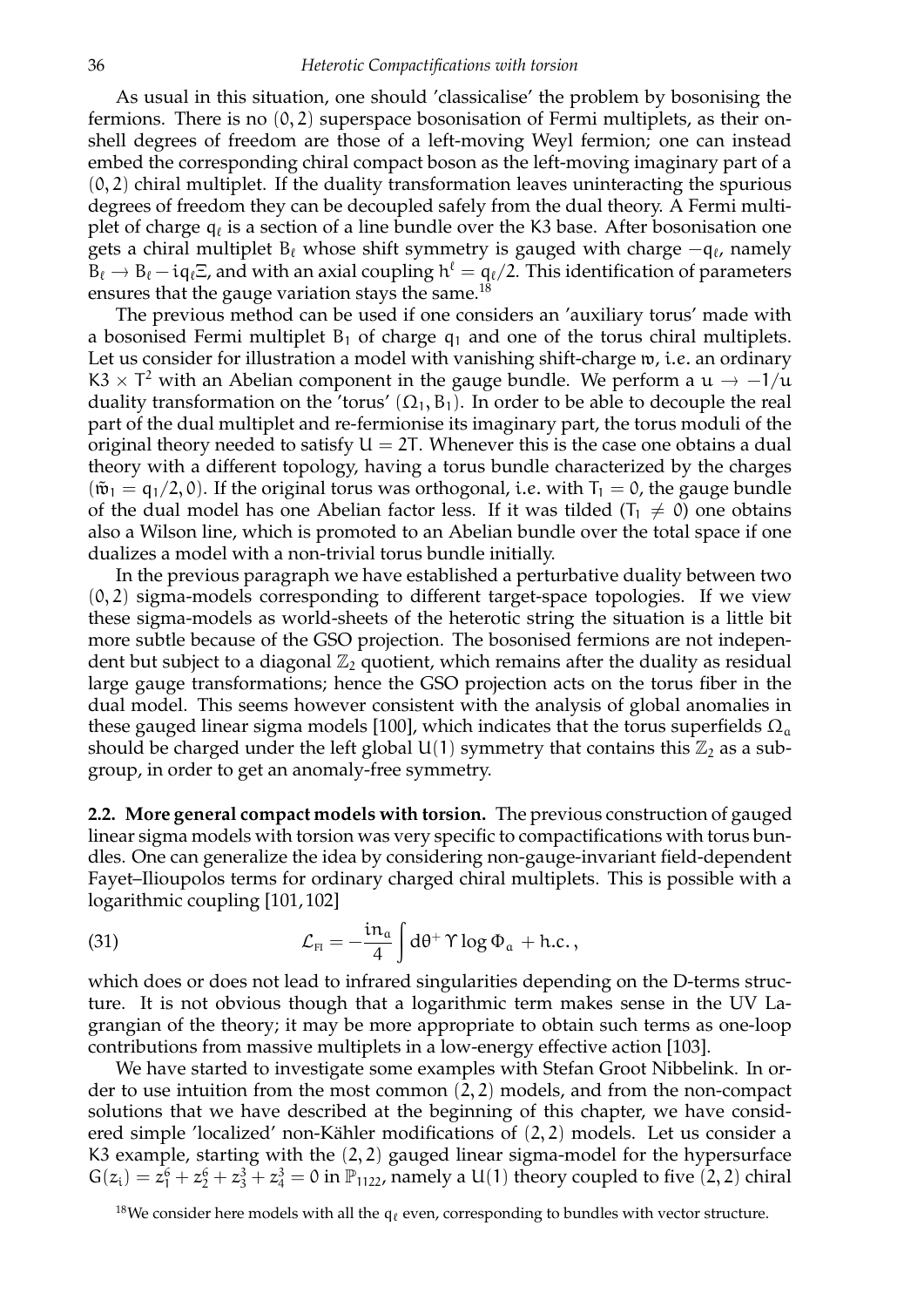multiplets with a superpotential  $W = PG(Z_i)$ . This hypersurface has three  $\mathbb{Z}_2$  quotient singularities inherited from the ambient space. They can be resolved by adding another U(1)' gauge symmetry, whose Fayet-Ililopoulos coupling is the blow-up parameter, and an extra chiral superfield X; the charges of the fields, written in  $(0, 2)$ multiplets are<sup>19</sup>

|      |                                               |  | $ Z_{1,2} \wedge_{1,2}  Z_{3,4} \wedge_{3,4}  P \wedge_{P}  X \wedge_{X}  \Sigma \Sigma'$ |  |  |  |  |
|------|-----------------------------------------------|--|-------------------------------------------------------------------------------------------|--|--|--|--|
| (32) | $ U(1) $ 1 1 2 2 $ -6$ $-6$ $ 0$ 0 $ 0$ 0 $ $ |  |                                                                                           |  |  |  |  |
|      | $U(1)'$ 1 1 0 0 0 0 $-2$ $-2$ 0 0 0           |  |                                                                                           |  |  |  |  |

and the hypersurface is modified to  $\tilde{G}(x,z_i)=x^3(z_1^6+z_2^6)+z_3^3+z_4^3=0$ . In a patch containing a resolved singularity  $Z_1$ ,  $Z_2$  and X locally describe  $\mathbb{P}_{11-2}$ , i.e. Eguchi–Hanson space. It indicates that one can study alternative  $(0, 2)$  resolutions with line bundles and/or 'blown-up' fivebranes, while keeping the 'bulk' gauge bundle close to the (2, 2) locus. Possibilities are severely restricted by the gauge anomalies; there exists only one strong departure from the standard embedding which consists in replacing  $\Lambda_X$  by four Fermi multiplets  $\Gamma_{1,\dots,4}$  of charges  $q_a = \pm 1$ , while dropping the superpotential term  $\int d\theta^+ P \Lambda_X \partial_X \tilde{G}$ . Left and right global U(1) symmetries are also anomaly-free provided that  $\sum q_{\alpha} = -2$ ; it is expected to flow to a superconformal fixed point with the requested central charges. The elliptic genus of this model will be discussed in section 3.

A resolution supporting non-trivial flux is possible if one relaxes the condition of gauge invariance for the  $U(1)'$  factor by allowing generic charges  $\vec{q}$  for some Fermi multiplets  $\vec{\Gamma}$ , and introduces a logarithmic coupling of the form (31) for X. Otherwise it can be generated at one-loop if one adds a chiral superfield Y and a Fermi superfield Ψ together with a superpotential  $\mathcal{L}_T = -\frac{m}{\sqrt{2}} \int d\theta^+ \Psi XY$  that gives to both a mass whenever  $\langle x \rangle \neq 0$ . A seemingly consistent example, with a five-brane charge equal to  $\vec{q}^2/4 - 1$ , is given by the field content:

|      |   | $\mathcal{L}$ 1 2 | $\lambda_{1,2}$ | $ Z_{3,4} \wedge_{3,4}  P \wedge_{P} $ |               | X         | $\mathsf{I}$ $\mathsf{r}$ $\mathsf{I}$ |                                                                 |  |
|------|---|-------------------|-----------------|----------------------------------------|---------------|-----------|----------------------------------------|-----------------------------------------------------------------|--|
| (33) | u |                   |                 |                                        | $-6$          |           |                                        |                                                                 |  |
|      | u |                   |                 |                                        | $\mathcal{O}$ | $-2$<br>∽ |                                        | $\parallel \vec{q} \parallel \vec{q}^2/4 \quad 2 - \vec{q}^2/4$ |  |

We are also considering models allowing separate resolutions of the singularities.

#### **3. Elliptic genera and threshold corrections**

Worldsheet models of heterotic compactifications allow to compute the corresponding four-dimensional effective action and explore its phenomenological properties. In an ideal world one knows the (0, 2) superconformal field theory explicitly; the massless spectrum is obtained from the torus partition function and tree-level interactions are computed from the N-point functions on the sphere. The torus amplitude gives also the one-loop corrections to the gauge couplings [104]. If only an ultraviolet description of the worldsheet is known, one can still carry part of this program. The massless spectra of  $(0, 2)$  theories can be computed in a Landau–Ginzburg phase [105], if there is any. The twisted Ramond–Ramond sector partition function, or *elliptic genus*, is invariant under RG flow; the threshold corrections to the gauge couplings are by-products of this quantity. The elliptic genus is easily computed in a Landau-Ginzburg model [106]. It was found recently that it can be computed in any gauged linear sigma model [107].

The elliptic genus is a topological index that encodes the topological properties of the manifold corresponding to the  $(0, 2)$  sigma-model and of its gauge bundle. Elliptic genera of heterotic strings  $K3 \times T^2$  compactifications have been well studied; by a suitable expansion they allow to compute the D-instanton contributions to the dual type II

<sup>19</sup>The chiral superfield P and the Fermi superfield  $\Gamma_P$  appear in the  $(2, 2)$  superpotential term  $\int d\theta^+ (\Lambda_P + P \Lambda_i \partial_i) \hat{G}(Z_i)$ , while the chiral superfields  $\Sigma$  and  $\Sigma'$  come from the (2, 2) vector multiplets.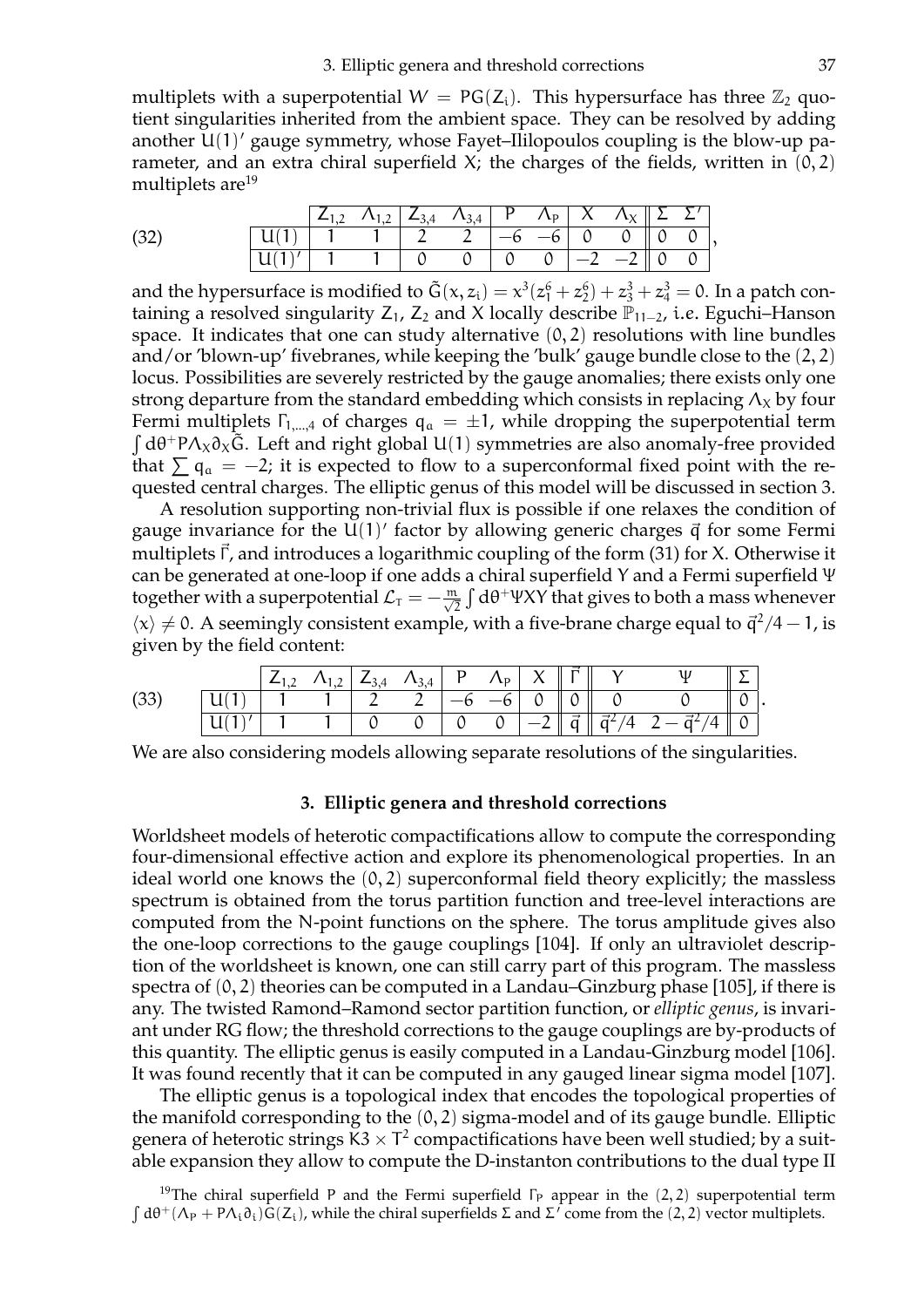orientifolds [108]. We were interested in understanding how this index is modified in the presence of three-form flux, and what are the consequences for the effective action. The elliptic genus is also a very efficient tool in identifying potential superconformal theories associated to a given UV Lagrangian, or conversely to check if several microscopic theories lie in the same universality class, for instance a strong/weak dual pair of two-dimensional gauge theories.

We have computed the contributions to threshold corrections of the warped Eguchi-Hanson geometries in [71]. The mathematical aspects of this computation are very interesting too as it involves *mock modular forms* which have attracted lot of attention recently. During his master thesis, Matthieu Sarkis has computed the elliptic genera of some of the gauged linear sigma models with torsion discussed in section 2.

**3.1. Threshold corrections in local models with flux.** In section 1 we have constructed local heterotic models, that can be consistently decoupled from a full compactification. In this regime degrees of freedom supported at the resolved singularity survive, giving a discrete spectrum containing massless hypermultiplets, while a continuous spectrum, which is an artefact of the double-scaling limit, appears. One expects that the discrete spectrum encodes part of the physics of the original compactification; the one-loop integral in this limit should give the contribution of the localized states to the threshold corrections to the gauge couplings. There is however a potential issue: this discrete spectrum is anomalous from the four-dimensional point of view, corresponding only to part of the degrees of freedom of the full compactification. From the two-dimensional point of view, it should translate naively into a modular anomaly in the threshold correction. As we shall see the theory takes care efficiently of this problem.

The one-loop correction to the gauge couplings, setting apart a universal contribution independent of the gauge group, is given by the 'new supersymmetric index' [109] with an insertion of the corresponding regularized Casimir operator  $(\vec{J})$  being the Cartan) [110]:<sup>20</sup>

$$
(34) \\ \Lambda_a = \int \frac{d^2 \tau}{8 \tau_2} \Gamma_{2,2}(\text{T},\text{U}) \mathcal{A}_a\ ,\ \ \mathcal{A}_a = \frac{1}{\eta^4} \text{Tr}_{\tilde{R}} \left( \left[ Q_a^2 - \frac{k_a}{4 \pi \tau_2} \right] \bar{J}_0^R e^{i \pi \bar{J}_0^R} q^{L_0 - \frac{5}{6}} \bar{q}^{\bar{L}_0 - \frac{1}{4}} e^{2 i \pi \vec{v} \cdot \vec{J}_0} \right) \Big|_{\vec{v} = \vec{0}},
$$

where  $Q_a^2$  is the quadratic casimir of the gauge factor  $\hat{g}_a$  at level  $k_a$ . The index  $\mathcal{A}_a$  in eq. (34) is obtained from the elliptic genus of warped Eguchi–Hanson, that we have computed first. We have obtained a first contribution from the localized states, corresponding to BPS representations of the  $\mathcal{N} = 2$  superconformal algebra: (35)

$$
G_{L}(\tau,\nu)=\frac{1}{2\ell}\sum_{j=1}^{k/2}(\chi^{j-1}+\chi^{k/2-j})(\tau)q^{-\frac{(j-\frac{\ell+1}{2})^{2}}{k}}\sum_{N=0}^{\ell-1}e^{-\frac{i\pi N}{\ell}}A_{1}\left(\tfrac{\nu+\frac{\ell+1}{2}-j}{\ell}\tau+N,\tfrac{\nu}{\tau}\Big|\tau\right)\frac{i\vartheta_{1}(\tau,\nu)}{\eta^{3}}\,.
$$

This expression involves affine SU(2) characters  $\chi^j$ , reflecting the SU(2) symmetry of Eguchi–Hanson space, and an *Appell-Lerch sum* A<sub>1</sub> which is a well-known example of *mock modular form*; it signals the failure of the index (35) to be a holomorphic Jacobi form. In the present context this modular anomaly is related to the contribution of non-BPS states in the continuum, that have been ignored so far.<sup>21</sup>

A mock-modular form  $h(\tau)$  of weight r is a holomorphic function on the upper half-plane which 'almost' transforms as a modular form of the same weight. It is such

<sup>&</sup>lt;sup>20</sup>In ordinary K3  $\times$  T<sup>2</sup> compactifications this quantity is uniquely determined by its modular properties and anomaly cancellation in space-time [111].

<sup>&</sup>lt;sup>21</sup>The usual argument that prevents the non-BPS representations to contribute to the elliptic genus fails if there is a continuum of states, as bosons and fermions can have a different density of states [112].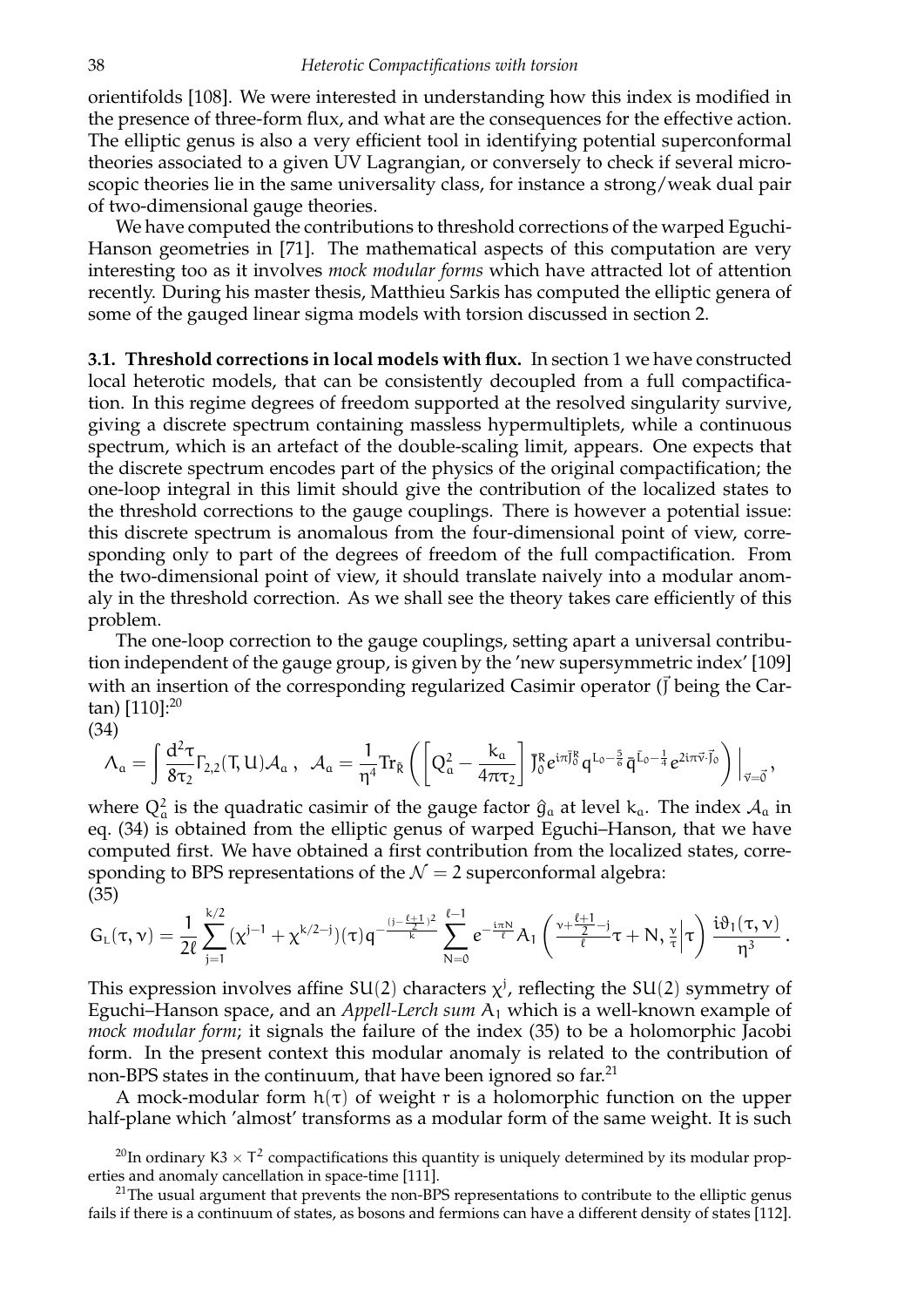that one can associate to h a *shadow* g, which is a holomorphic modular form of weight 2 — r, allowing to complete  ${\sf h}$  into a harmonic weak Maaß form  $\hat{{\sf h}} = {\sf h} + {\sf g}^\star$ , where  ${\sf g}^\star =$  $\left(\frac{1}{2}\right)$  $\frac{1}{2}$ )<sup>r-1</sup>  $\int_{-\bar{\tau}}^{i\infty}dz\,\bar{g}(-\bar{\tau})(z+\tau)^{-\tau}$ , transforming as a modular form of weight r. The shadow encodes the failure of  $\hat{h}$  to be holomorphic. These forms have played an important role in BPS black hole entropy [113]. In the present context, the Appell-Lerch sum  $A_1$  in the index (35) can be completed to a non-holomorphic Jacobi form  $\hat{A}_1 = A_1 + g^*$  giving an elliptic genus with the requested modular behaviour.<sup>22</sup> The shadow g adds a nonholomorphic contribution from the non-BPS continuous modes that propagate in the semi-infinite throat geometry. A direct path integral computation of the elliptic genus of  $\mathcal{N} = 2$  Liouville theory [114], which enters in our computation, proved that this analysis is physically consistent.

The non-holomorphic elliptic genus can be used then to compute the indices  $A_{\alpha}$ in (34) for the unbroken gauge group factors. It is worth noticing that the (unique) non-holomorphic completion is universal, i.e. independent of the gauge group factor. In order to obtain the moduli dependence of the threshold corrections one needs to perform the modular integral over the fundamental domain in  $\Lambda_a$ . This can be done by the 'unfolding technique' [104], convenient for understanding the type I dual interpretation, which consists in trading the sum over winding modes in the  $T^2$  lattice  $\Gamma_{2,2}(T, U)$  for an unfolding of the fundamental domain. The modular integral in the zero orbit of  $PSL(2, \mathbb{Z})$  can be performed directly. For terms in the lattice sum lying in degenerate orbits one can unfold to the upper half-strip; in the type I dual they correspond to perturbative contributions to the threshold correction. The contribution of discrete representations to these corrections is of the same type as in compact models, and compatible with the contributions of the localized hypermultiplets to the gauge coupling beta-function. The contributions of non-BPS states are also computable; they are exponentially suppressed w.r.t. the discrete part in the large  $T^2$  limit. The terms corresponding to non-degenerate orbits can be unfolded to the upper half-plane, and are mapped to D-instantons contributions in type I [108]. Similarly the term from BPSstates is quite similar to the  $K3 \times T^2$  case, while the non-BPS terms lead to an infinite series of corrections to the dimension-eight operators.

Computing the contribution to threshold corrections in local models of resolved singularities with flux was another incarnation of UV/IR mixing in string theory. As they capture only part of the consistent low-energy spectrum of the full compact theory the one-loop amplitude exhibited a modular anomaly which required 'anomaly inflow' from the bulk, leading to a contribution of massive non-BPS representations that drastically affects the physics. It would be quite interesting to understand the meaning of this result from the holographic perspective of heterotic little string theory.

**3.2. Elliptic genera of torsional models.** For compact models with torsion there are no conformal field theories available so far. Fortunately it is possible to compute the elliptic genera of gauged linear sigma-models using localisation techniques. For ordinary theories, i.e. without couplings like (31), the whole Lagrangian of the model is Q-exact for an appropriate choice of supercharge. This allows to compute the elliptic genus as a one-loop computation around a free saddle point [107].

With Matthieu Sarkis we have used these expressions to compute the elliptic genera of some gauged linear sigma models with torsion. In order to understand better the relation between the local models of section 1 and the compact models of section 2, in particular for models with resolved singularities like (33), it was useful first to reconsider the warped Eguchi–Hanson space with line bundles from a similar point of

<sup>22</sup>The first Appell-Lerch sum is  $A_1(u, v|\tau) = e^{i\pi u} \sum_n (-)^n q^{n(n+1)/2} e^{2i\pi nv}/(1 - e^{2i\pi u} q^n)$  and its shadow  $g^{\star}(u,v|\tau) = -\frac{i}{2}\theta_1(v|\tau)\sum_{v \in \mathbb{Z}^n}$ n∈Z+1/2  $(-)^{n-1/2}$  [sign(n) − E ((n +  $\frac{v_2}{\tau_2}$  $\left[\frac{\nu_2}{\tau_2}\right]\sqrt{2\tau_2}\Big]\Big]e^{-i\pi\nu n}q^{-n^2/2}$ , E being the error function.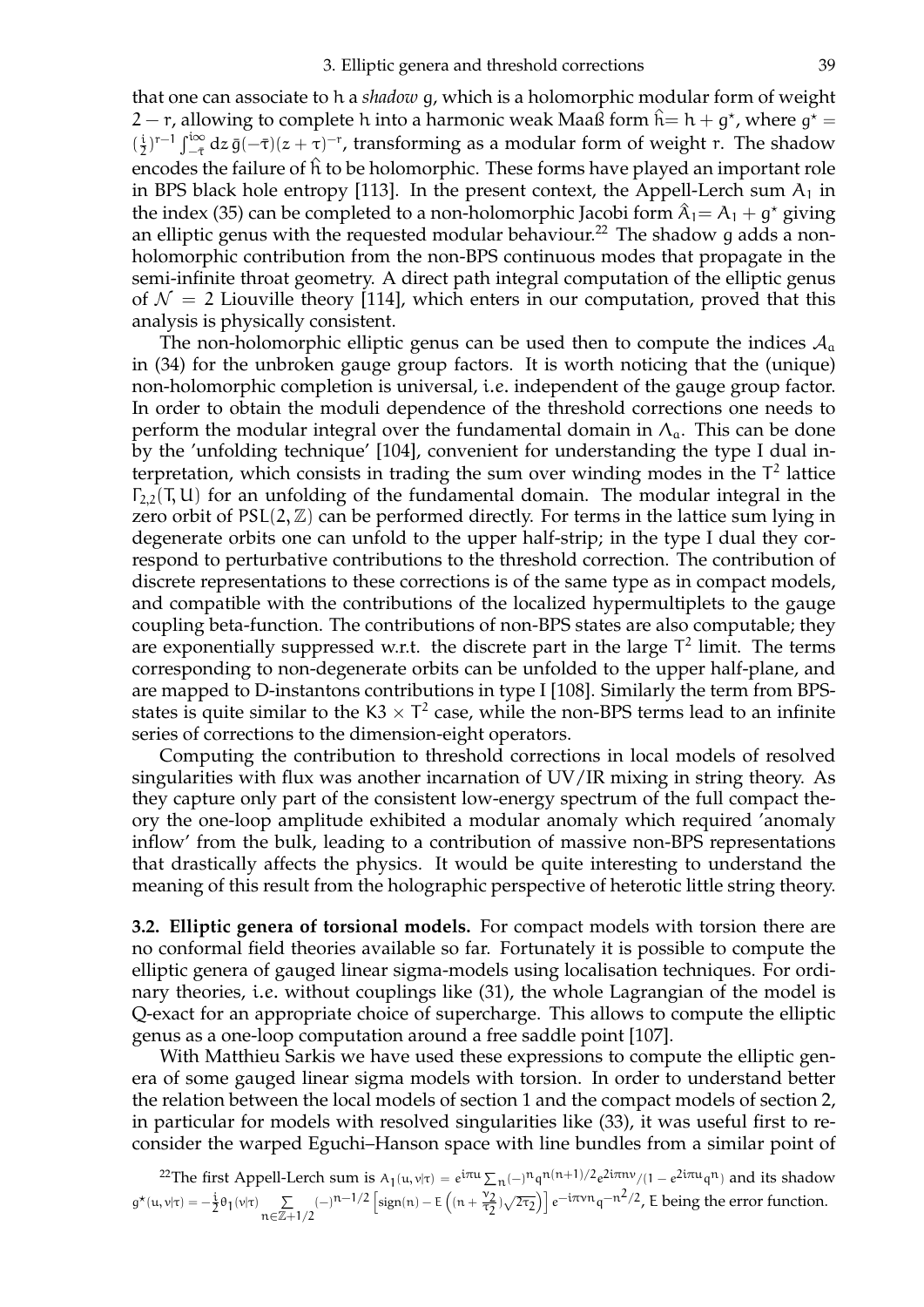view. Eguchi–Hanson space is identified with the projective space  $\mathbb{P}_{11-2}$ , which is a simple example of non-compact toric Calabi–Yau. A corresponding (0, 2) model with line bundle and non-zero fivebrane charge is essentially given by the second line of eq. (33). A set of Fermi multiplets  $\Gamma^{\rm i}$  give a sum of line bundles $^{23}$  while the multiplets Y and Ψ, once integrated out, provide the gauge-variant Fayet–Ililopoulos term in the two-dimensional effective action. The computation indicates that none of the subtleties discussed in the previous example are present. The elliptic genus, which should be regularized of an infrared infinite-volume divergence by turning on some chemical potential, is holomorphic. It suggests that this model does not flow in the infrared to the warped geometry in the double-scaling limit, but rather to the asymptotically locally flat one with the conformal factor (23). It would be interesting to analyse the model with the logarithmic coupling (31) in the UV Lagrangian, as this term is not Q-exact hence may lead to the same model as the superconformal one.

The same computation was carried out for the full model (33), which embeds resolved warped Eguchi–Hanson geometries in a compactification. It paves the way to an understanding of more realistic compactification on six-manifolds with flux, in particular of embeddings of the warped conifold geometries in compact models.

<sup>&</sup>lt;sup>23</sup>The chiral multiplet Σ, that restricts the sum of line bundles to the tangent bundle in the (2, 2) models, is not present here.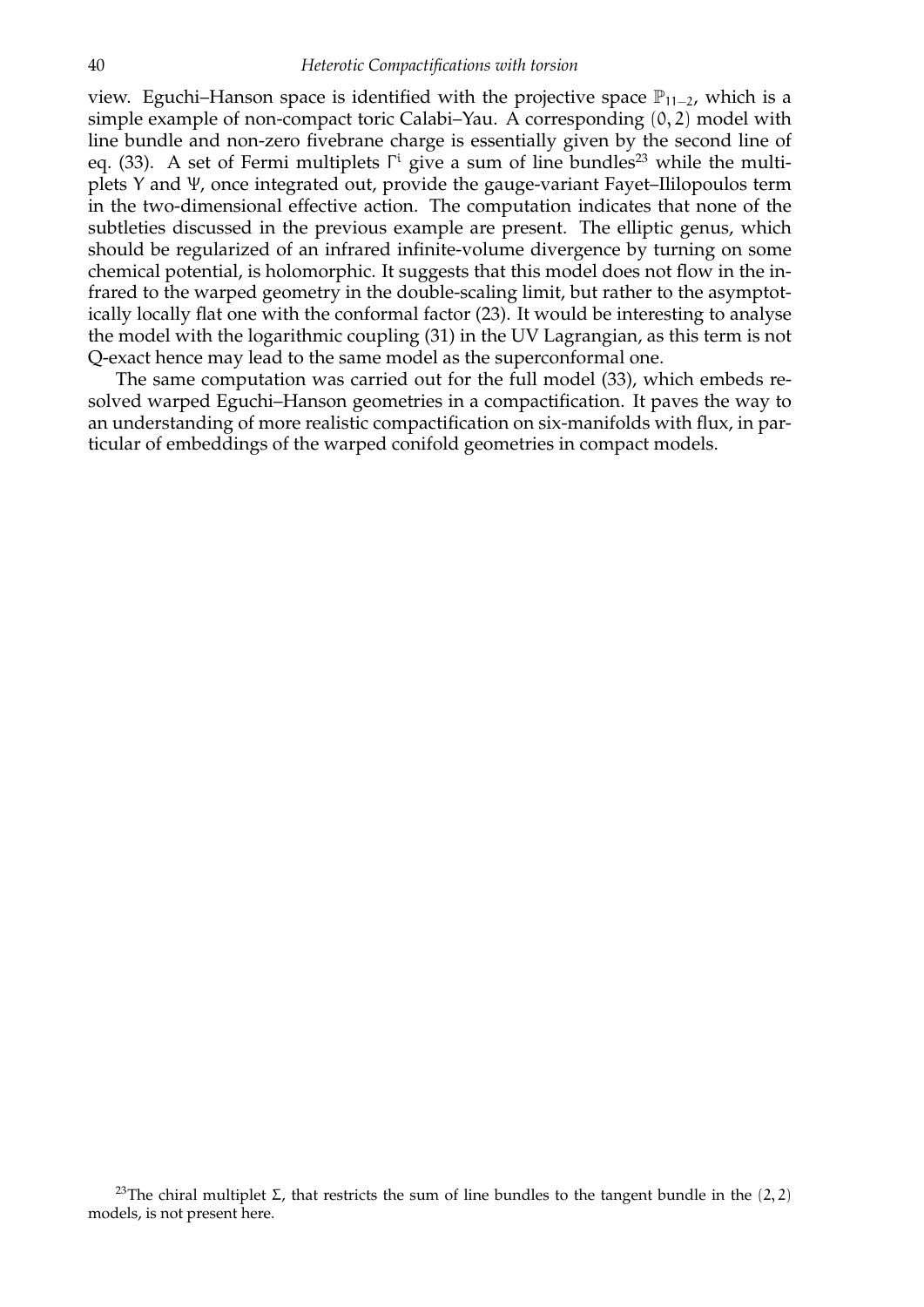## Beyond geometric compactifications

Considering compactifications far from the large-volume and geometric regimes is extremely interesting as it unveils the most unusal aspects of string theories. In some settings, as heterotic compactifications with fluxes studied in chapter 3, this is forced upon us given that there does not exist any large volume limit. In a broader perspective, one expects that generic compactifications of any of the string theories are non-geometric, which calls for a better understanding of string geometry.<sup>1</sup>

There are two related classes of phenomena stemming from the quantum geometry of strings. In the small volume limit the notion of target-space becomes ambiguous and several seemingly different geometries and even topologies become equivalent at certain points in the moduli space. Discrete unbroken subgroups of these enlarged symmetries are responsible for an enhancement of the symmetry group by perturbative dualities away from these special locii in moduli space, which can be used to twist the compactification [115].

D-branes can be considered as more refined probes of the geometry than the string themselves in the perturbative regime, at least when no three-form flux is present.<sup>2</sup> With Matthias Gaberdiel and Eliezer Rabinovici, we have investigated in [116] Dbranes at multicritical points where several components in the moduli space of conformal field theories, associated with different target-spaces, meet; we have found a non-trivial mapping between the branes in the two equivalent descriptions.

I have constructed recently a new class of non-geometric backgrounds that consist in asymmetric Gepner models for K3  $\times$  T<sup>2</sup> [117] in type II that preserve  $\mathcal{N} = 2$ space-time supersymmetry. The massless spectra were computed with Vincent Thiéry during his master thesis. These models allow in particular to get at low energies STU supergravity without any other massless multliplet.

I have started to investigate the algebraic and geometric structure underlying these models. They consist in K3 bundles over two-torii with non-trivial monodromies involving a new kind of symmetry of Calabi–Yau quantum sigma-models in the Landau– Ginzburg regime. Quotienting the world-sheet theory by this symmetry gives a twodimensional model corresponding to the *fractional mirror* quantum geometry; they are isomorphic as quantum field theories. This duality provides interesting relations between Calabi–Yau and non-Calabi–Yau compactifications, as I have shown in [118].

#### **1. D-branes at multicritical points**

It is expected that the moduli space of D0-branes in a given conformal field theory gives the 'quantum geometry' of the target-space. In general the same space can be probed by D-branes of different dimensonalities. In torus compactifications they are all related to the D0-brane by T-duality hence they probe the associated T-dual geometries. In a more general setting, the moduli space of all D-branes associated to some

<sup>&</sup>lt;sup>1</sup>Understanding the behavior of string theory near space-like singularities is also a very important subject, however I will focus here on aspects of string compactifications.

 $^2$ In the presence of fluxes D-branes exhibit some 'fuzziness'; an example was given in chap 1, sec. 1.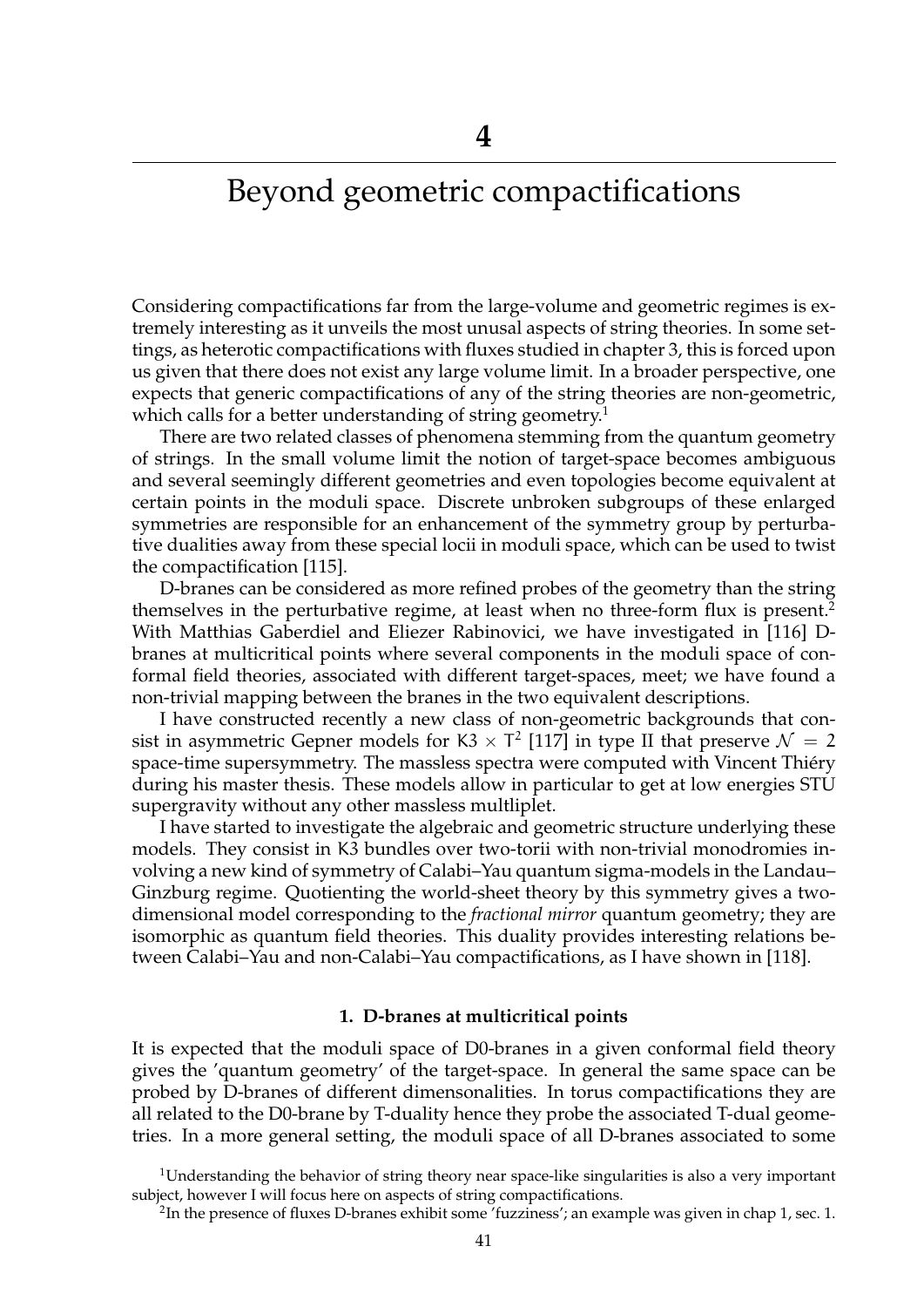conformal field theory contains also typically several components and one may wonder how they are related to different geometrical interpretations. An interesting case of study for testing these ideas is given by *multicritial points*, which are defined as points in the moduli space of conformal field theories where several marginal lines intersect.<sup>3</sup> At such points there exist different geometrical descriptions of the same theory, each of them coming with its own 'canonical' set of D-brane probes – for instance Dirichlet or Neumann branes for a free boson – that are embedded in a larger D-brane moduli space. A more fondamental question is whether the D-brane completions of the different conformal field theories actually coincide at the multicritical point. It may seem that the answer of this question is obviously positive, given that a conformal field theory on the disk can be entirely solved by the data of the theory on the sphere. The story is actually slightly more subtle. One associates to the theory a set of boundary states that satisfy several consistency conditions; we construct this set such that it contains the 'canonical' branes associated to the theory. It is not known in general whether several consistent sets of boundary states associated to the same 'bulk' theory exist, and if it were the case it may be that the set containing the 'canonical' brane of one description at the multicritical point do not match the 'canonical' set in the other descriptions.

**1.1. Conformal branes.** The multicritical point of  $c = 1$  theories is described either as a free boson on a circle of radius  $R = \sqrt{2}$ , i.e. twice the self-dual radius, or as the orbifold  $S^1/\mathbb{Z}_2$  at the self dual radius. The usual branes of an  $S^1$  theory have Dirichlet or Neumann boundary conditions and preserve a  $\hat{u}(1)$  affine symmetry.<sup>4</sup> Whenever the radius is rational in self-dual units they are embedded in a larger moduli space of branes that preserve only the conformal symmetry. Highest weight  $\hat{u}(1)$  representations of charge  $q = \sqrt{2}m$  with m half-integer are reducible into irreducible Virasoro representations as  $\mathcal{V}^{\mathfrak{u}(1)}_{\mathfrak{m}}=\oplus_{\ell=0}^{\infty}\mathcal{V}^{\mathfrak{Vir}}_{(\ell+\mathfrak{m})^2}.$  One can associate to any such Virasoro representation of highest weight  $\Delta = j^2$  coming from the  $\hat{u}(1) \times \hat{u}(1)$  representations of charges  $(\sqrt{2}m, \sqrt{2}\bar{m})$  an Ishibashi state  $\ket{jm\bar{m}}$ . In the present case  $(R = \sqrt{2})$  they come from even-momentum primary states.

It has been shown in [119] that the associated conformal boundary states, which are linear combinations of those, are labeled by SU(2) elements g up to the identification  $g \sim \text{Ad}_{\sigma_3} g^{5}$  In other words the associated moduli space is  $SU(2)/\mathbb{Z}_2$ ; it contains the Neumann branes for  $g = i\sigma_1 e^{i\sigma_3 \phi}$ . The fixed point set of this quotient,  $g = e^{i\sigma_3 \theta}$ , corresponds to a pair of antipodal Dirichlet branes that should be resolved into *fractional branes*, that are simply individual Dirichlet boundary states in this theory. The picture of the D-brane moduli space from the circle theory point if view, is the following. A single Dirichlet brane moduli space is isomorphic to the circle at radius  $R = \sqrt{2}$ . The moduli space of Neumann branes is embedded in a larger  $SU(2)/\mathbb{Z}_2$  moduli space; at the fixed point set this moduli space is glued onto another branch, the moduli space of two Dirichlet branes.

The  $S^1/\mathbb{Z}_2$  orbifold at the self-dual radius gives an isomorphic but physically distinct picture. The new ingredients are the twist fields associated with the fixed points  $y_0 = 0, \pi R$ , to which we associate new Dirichlet Ishibashi states  $|D; y_0\rangle_{tw}$ . It is wellknown that Dirichlet branes sitting at one of the fixed points are resolved into fractional branes as  $|D, y_0; \pm \rangle = \frac{1}{2}$  $\frac{1}{2}$  |D; y<sub>0</sub> $\rangle$ <sub>orb</sub>  $\pm 2^{-1/4}$ |D; y<sub>0</sub> $\rangle$ <sub>tw</sub>; the same is true for Neumann branes at the T-dual fixed points. Conformal branes in the orbifold theory are also labeled by  $g \in SU(2)$  up to  $g \sim Ad_{\sigma_1} g$ . This time a single Dirichlet brane, away from

<sup>&</sup>lt;sup>3</sup>Naturally one can study also multicritical lines at the intersection of marginal planes, etc....

<sup>4</sup>There is in addition for generic radii a continuous family of boundary states that couple only to the vacuum representation.

<sup>&</sup>lt;sup>5</sup>This structure is inherited from the enhanced  $SU(2)_1 \times SU(2)_1$  symmetry at the self-dual radius.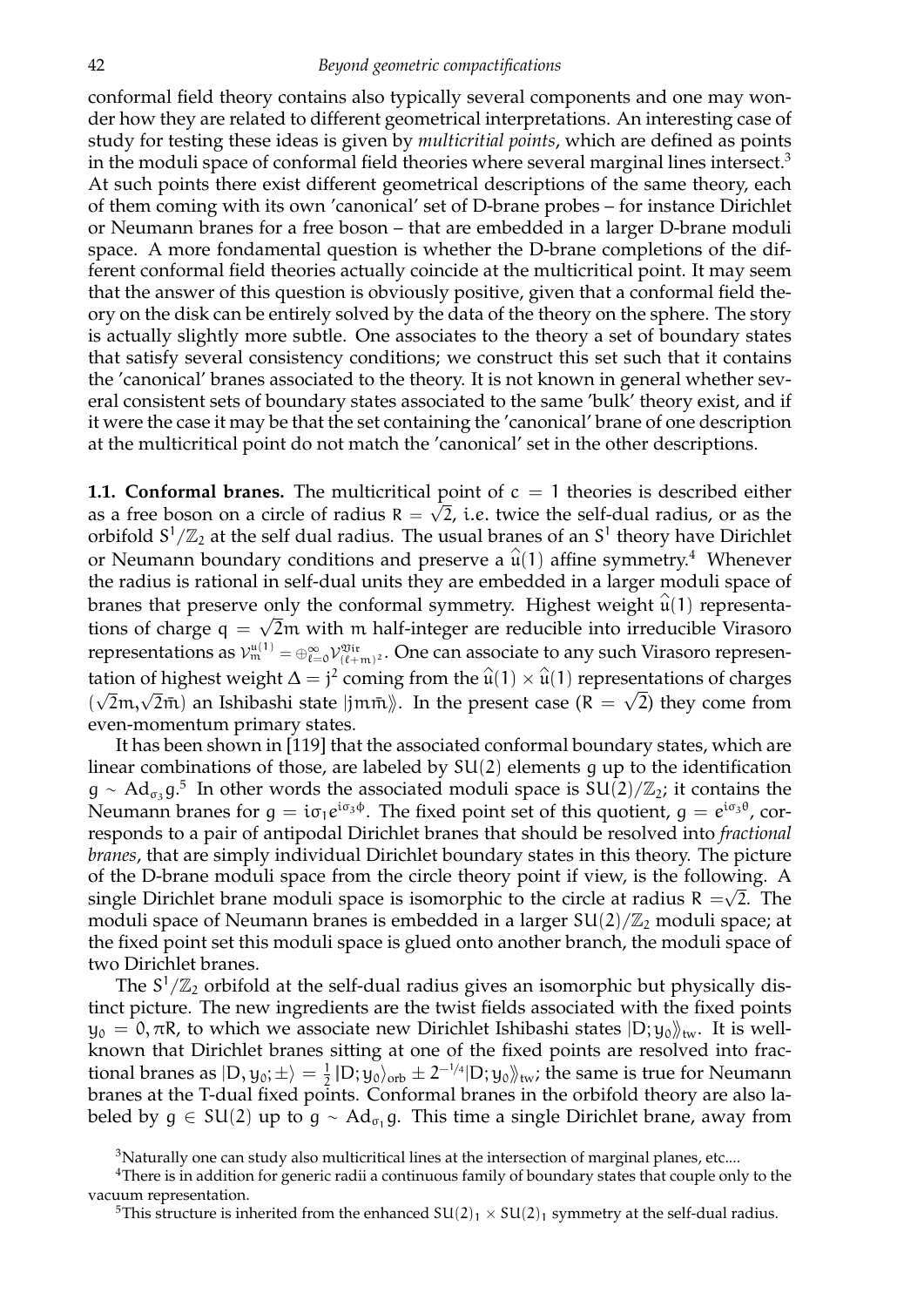the fixed points, is fundamental. The fixed point set  $g = e^{i\sigma_1 \psi}$  contains both regular Dirichlet branes at the fixed points and Neumann branes at the T-dual fixed points. The construction of generic conformal branes associated with the fixed points goes as follows. One decomposes the twisted  $\mathfrak{u}(1)$  representations, built upon the twist fields  $\sigma^{y_0}$ , into non-degenerate Virasoro representations, to which we associate Ishibashi states  $|(\ell + 1/2)^2/4, y_0\rangle_{\text{Vir}}, \ell = 0, 1, ..., \infty$ . We have then obtained the 'interpolating' bound-<br>can obtain for the fractional hypnes of the full fixed noint simile reproducing the Divish ary states for the fractional branes of the full fixed point circle, reproducing the Dirichlet and Neumann fractional branes at special values, as linear combinations of these Ishibashi states. Thus from the  $S^1/\mathbb{Z}_2$  orbifold point of view the moduli space of regular D-branes is isomorphic to  $SU(2)/\mathbb{Z}_2$  and contains both individual Dirichlet and Neumann branes. The fixed point set is resolved into a pair of one-parameter family of branes that interpolate between Dirichlet and Neumann fractional branes.

**1.2. Superconformal branes.** A second multicritical point occurs in the moduli space of  $\hat{c} = 1$  superconformal theories. The first line of theories corresponds to a 0B-type modular invariant for free bosons and fermions; the multicritical point occurs at  $R = 1$ . There are two possible superconformal boundary conditions, for  $\eta = \pm 1$ :

(36) 
$$
(L_n - \bar{L}_{-n}) |B; \eta \rangle = 0, \qquad (G_r + i\eta \bar{G}_{-r}) |B; \eta \rangle = 0.
$$

As we shall see the two boundary conditions will lead to rather different pictures. In the NS–NS sector even-momenta  $\hat{u}(1)$  representations are degenerate and decompose into infinitely many irreducible super-Virasoro representations. The associated Ishibashi states  $|j m \bar{m}$ ;  $\eta$ <sub>N<sub>NS</sub> have only integer values of j, hence the moduli space of</sub> NS branes is  $SO(3)/\mathbb{Z}_2$ . The analysis is more subtle in the Ramond–Ramond sector because of the fermionic zero modes; the GSO parity of the superconformal Ishibashi states  $|jm\bar{m};\eta\rangle_R$  is indeed  $-\eta(-)^{m-\bar{m}}$ . The full boundary states are obtained by putting together the two contributions. With  $\eta = +1$  and at  $R = 1$  the Ramond Ishibashi states are all GSO-odd, hence there is only an NS–NS component and the moduli space is  $SO(3)/\mathbb{Z}_2$ . When g is diagonal the brane is not fundamental and corresponds to two antipodal non-BPS D0-branes, while an off-diagonal g is the superposition of a Neumann brane and a Neumann anti-brane. If  $\eta = -1$  the RR boundary state is GSO-even thus the moduli space is enlarged to  $SU(2)/\mathbb{Z}_2$ . In this case a diagonal g is resolved into antipodal D0-branes with opposite R–R charge while off-diagonal g corresponds to a single non-BPS Neumann brane.

The second line of theories which intersect the circle line is the line of *super-orbifold* theories; they are defined as a standard  $\mathbb{Z}_2$  orbifold of the *super-affine* theories.<sup>6</sup> To begin with we have constructed the boundary states in the latter theory which, for  $R = 1$ , has the maximal  $\hat{\mathfrak{so}}(3)_1 \times \hat{\mathfrak{so}}(3)_1$  super-Kač–Moody symmetry. NS-NS boundary states span a SO(3) moduli space while for  $\eta = -1$  the R–R boundary state is also GSOinvariant and the moduli space is enhanced to SU(2). The super-orbifold theory is then a quotient by  $\mathcal{I}: (X, \psi) \mapsto (-X, -\psi)$ . Away from the fixed locus the boundary states are obtained by adding the super-affine boundary state and its image under the orbifold. At the fixed points infinite sets of extra super–Virasoro representations built on the twisted states appear, as well as corresponding Ishibashi states. Interestingly, the Ramond–Ramond ground-state Ishibashi states associated with the two fixed points have opposite GSO parities, because one of them lies in the untwisted sector of the S-orbifold and the other one in its twisted sector; it will lead eventually to an interesting picture. The superconformal boundary states with  $\eta = +1$  have only an NS–NS contribution, hence the moduli space  $SO(3)/\mathbb{Z}_2$  has two fixed point sets. For diagonal g we get in particular a regular Dirichlet brane sitting at the fixed point  $y = 0$ ;

<sup>6</sup>The super-affine line obtained from the circle line with the orbifold by  $S = s(-)^{F_s}$ , where s is a half-shift around the compact circle and  $F_s$  denotes the left-moving space-time fermion number.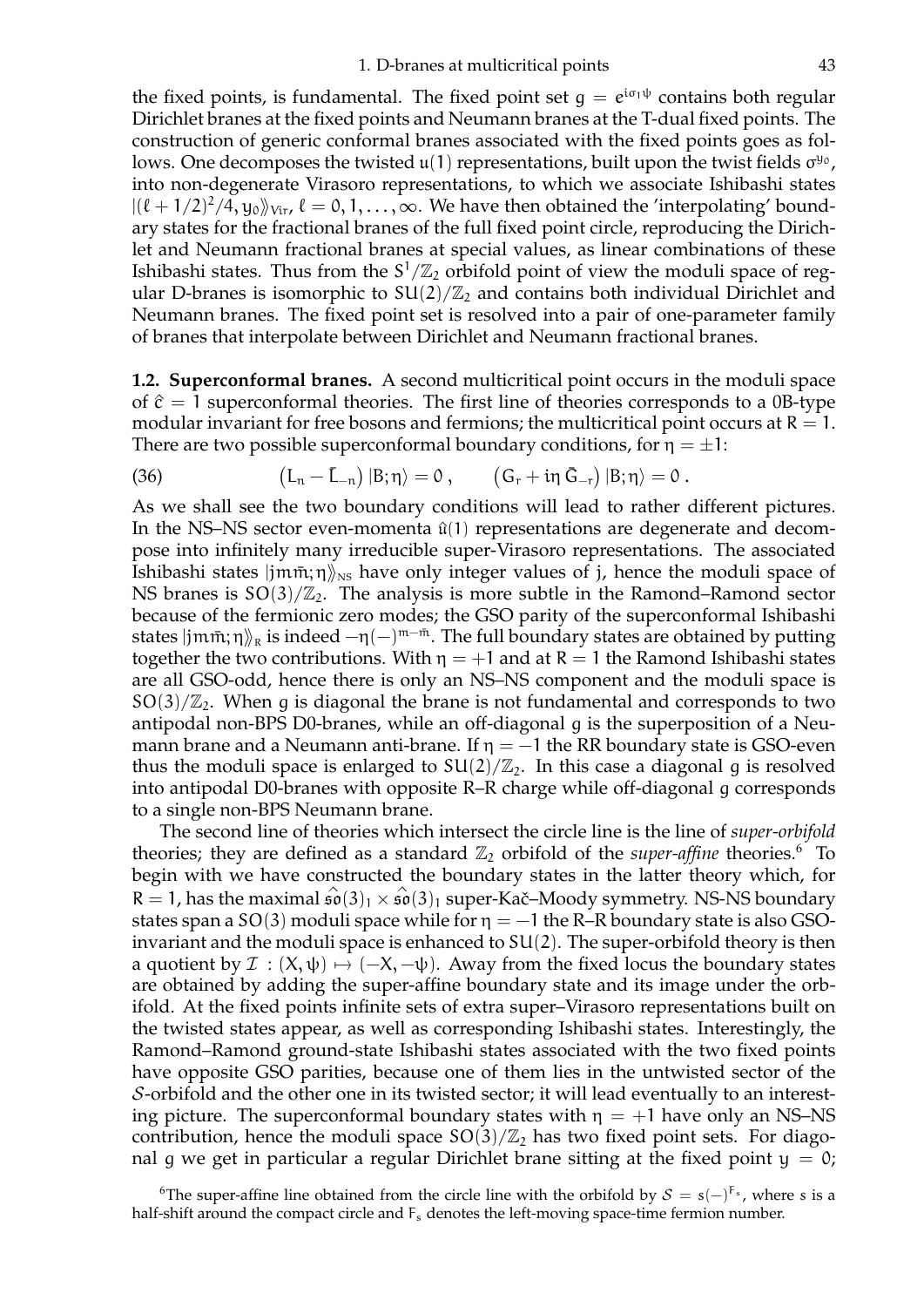

FIGURE 1. *Twisted sector branes for*  $\eta = +1$  *in the super-orbifold theory.* 

it is resolved using the associated Dirichlet twisted NS Ishibashi states. There exists also a Neumann point which is suprisingly resolved using only Neumann twisted NS Ishibashi states associated with the other fixed point  $y = \pi/2$ . The other fixed-point set, off-diagonal g, contains a Dirichlet point, associated with the fixed point  $y = \pi/2$ , and a Neumann point as well, which are both resolved using *only* twisted Ramond superconfomral Ishibashi states associated with the twist field at  $y = \pi/2$ , see fig 1. A related story goes for superconformal boundary states with  $\eta = -1$ , which involve also Ramond superconformal Ishibashi states; the moduli space is then  $SU(2)/\mathbb{Z}_2$ . The unique fixed point set contains a regular Dirichlet brane at  $y = \pi/2$  which is resolved both by twisted R and NS Ishibashi states attached to the same fixed point, while the Neumann branes get resolved by a contribution from each, see fig. 2.



FIGURE 2. *Twisted sector branes for*  $\eta = -1$  *in the super-orbifold theory.* 

To conclude we have obtained for both multicritical points a perfect agreement between the two full sets of boundary states coming from the two alternative descriptions of the theory; it led to some suprises related to the relation between the brane moduli space and the target-space geometry, especially regarding the fixed-points resolutions.

#### **2. Asymmetric Gepner models and non-geometric backgrounds**

Ambiguities in the geometry as viewed by string probes, and the associated dualities, can be used in a more active fashion in *non-geometric* compactifications. One can consider compactifications with a fibration structure, and allow the perturbative duality transformations to appear in the transition functions [115]. When the fibers are toroidal typical examples are *T-folds*, where the fiber is glued onto its T-dual while going around a non-contractible loop of the base space. In more complicated examples, whenever the theory is given for instance as an abstract two-dimensional conformal field theory it is not obvious to distinguish between, say, non-geometric compactifications and geometric ones in the small-volume limit. In type II superstring models with no Ramond-Ramond flux, there is a simple sufficient criterion for non-geometry. Let us consider a *compact* model preserving different amount of supersymmetry coming from the left- and right-movers of the worldsheet. If a *geometric* solution of this sort existed, the two torsionful connections  $\nabla(\omega \pm \frac{1}{2}H)$  that appear in the gravitini supersymmetry variations would be characterized by different G-structures; this would require non-vanishing NS-NS three-form flux H. For compact supergravity solutions this is forbidden by the tadpole condition  $\int e^{-2\Phi} H \wedge \star H = 0$  following from the equations of motion. Hence any string theory without Ramond–Ramond fluxes, with a discrete spectrum in its internal space and asymmetric space-time supersymmetry is necessarily non-geometric.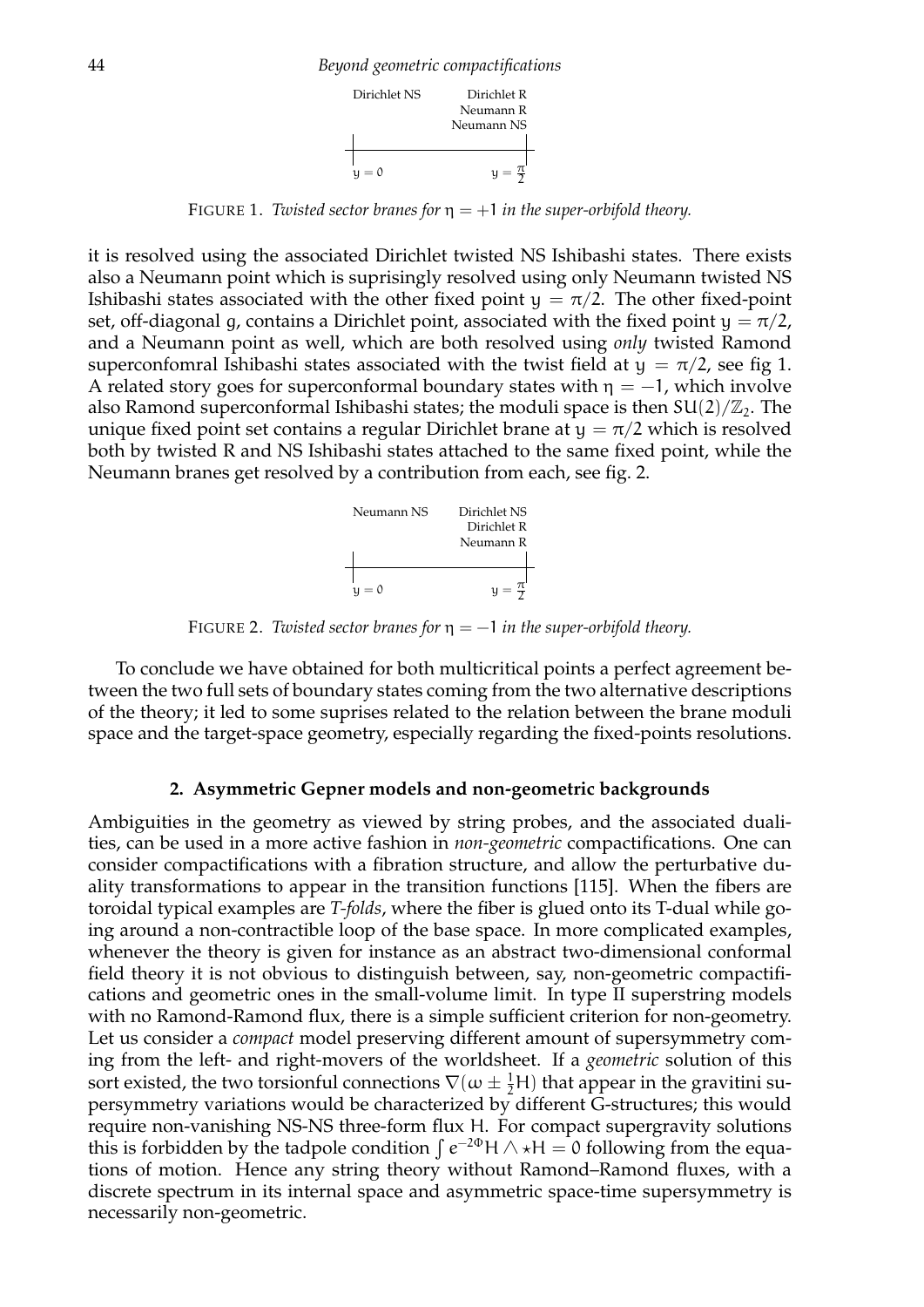Little is known about possible non-geometric compactifications besides the toroidal and free-fermionic cases; they are potentially very interesting because they allow for lifting many massless moduli without resorting to the use of orientifold flux compactifications which are only accessible in the large-volume limit. A good starting point is provided by *Gepner models* [91], that are non-trivial interacting superconformal field theories that describe Calabi–Yau compactifications in the deep quantum regime of negative Kähler moduli. As we shall see one can construct new non-geometric backgrounds by 'twisting' a K3 at a Gepner point over a two-torus.

A Gepner model for a Calabi–Yau n-fold is obtained from a tensor product of r  $\mathcal{N}=2$  minimal models whose central charges satisfy  $\sum_{n=1}^{r} c_i = \sum_{n=1}^{r} (3-6/k_i) = 3n$ . In order to construct an appropriate worldsheet theory for a type II superstring compactification one needs to project the theory onto states with integer left- and rightmoving R-charges, before a final GSO projection. A modular-invariant partition function with these properties has been constructed by Gepner, as a  $\mathbb{Z}_k$  diagonal orbifold, with K = lcm( $k_1, \ldots, k_r$ ), followed by a chiral  $\mathbb{Z}_2 \times \mathbb{Z}_2$  quotient. The building blocks are the minimal  $\mathcal{N} = 2$  characters, labeled by the triplet  $(j, m, s)$ , with  $s \equiv 0 \mod 2$  (resp 1 mod 2) in the Neveu–Schwarz (resp. Ramond) sector. Using the identification between minimal models and supersymmetric  $SU(2)_k/U(1)$  cosets, these characters are implicitly defined from  $SU(2)_k$  characters by the branching relation:

(37) 
$$
\chi^j \Theta_{s,2} = \sum_{m \in \mathbb{Z}_{2k}} C_m^{j(s)} \Theta_{m,k},
$$

where the theta-functions at level 2 and k correspond respectively to a free Weyl fermion and a  $U(1)_k$  free chiral boson.

The construction of asymmetric Gepner models starts from a simple observation. Relation (37) indicates that a minimal model character  $c_m^{j(s)}_{n(q)}$  has the same modular transformations as the character combination:

(38) 
$$
\chi^j(q)\frac{\Theta_{s,2}(q)}{\eta(q)}\frac{\Theta_{m,k}(\bar{q})}{\eta(\bar{q})}=\sum_{n\in\mathbb{Z}_{2k}}C_n^{j(s)}(q)\frac{\Theta_{n,k}(q)\Theta_{m,k}(\bar{q})}{\eta(q)\eta(\bar{q})}.
$$

The last factor in the last expression comes from a free boson at radius  $\sqrt{\alpha' k}$  with an asymmetrically shifted lattice. One can start with *any* K3× Gepner model times a twotorus and replace the contributions of the torus and of two minimal models by two factors like (38), spoiling neither modular invariance, nor worldsheet supersymmetry.

These compactifications have unusual features. Because the Gepner generalized GSO projection is blind to the sum over n in eq. (38), the left-moving R-charges are generically fractional, hence space-time supersymmetry from the left-movers is completely broken.<sup>7</sup> One checks indeed explicitely from the partition function that the two associated gravitini become massive, as is the whole Ramond–Ramond sector. The theory, initially defined for an orthogonal torus of radii  $\sqrt{\alpha' k_1}$  and  $\sqrt{\alpha' k_2}$  can be deformed to any torus moduli given that the associated worldsheet operators are still marginal.<sup>8</sup> The supersymmetry-breaking of  $\mathcal{N} = 4$  to  $\mathcal{N} = 2$  is associated with the gravitini masses (T and U being the complex structure and Kähler modulus of  $\mathrm{T}^2$ ):

(39) 
$$
M_{\Psi_{\mu}}^{\pm}(T, U) = \sqrt{\frac{T_2}{U_2} + \frac{(T_1 \pm 1)^2}{U_2 T_2}}.
$$

 $7$ As explained in chapter 3, section 1, models like those can be mapped to interesting nonsupersymmetric heterotic solutions.

<sup>8</sup>This point is characterized by an enhanced  $SU(2)_{k_1} \times SU(2)_{k_2}$  left-moving affine symmetry. However all the massless states of the asymmetric Gepner model are in the trivial representation of both.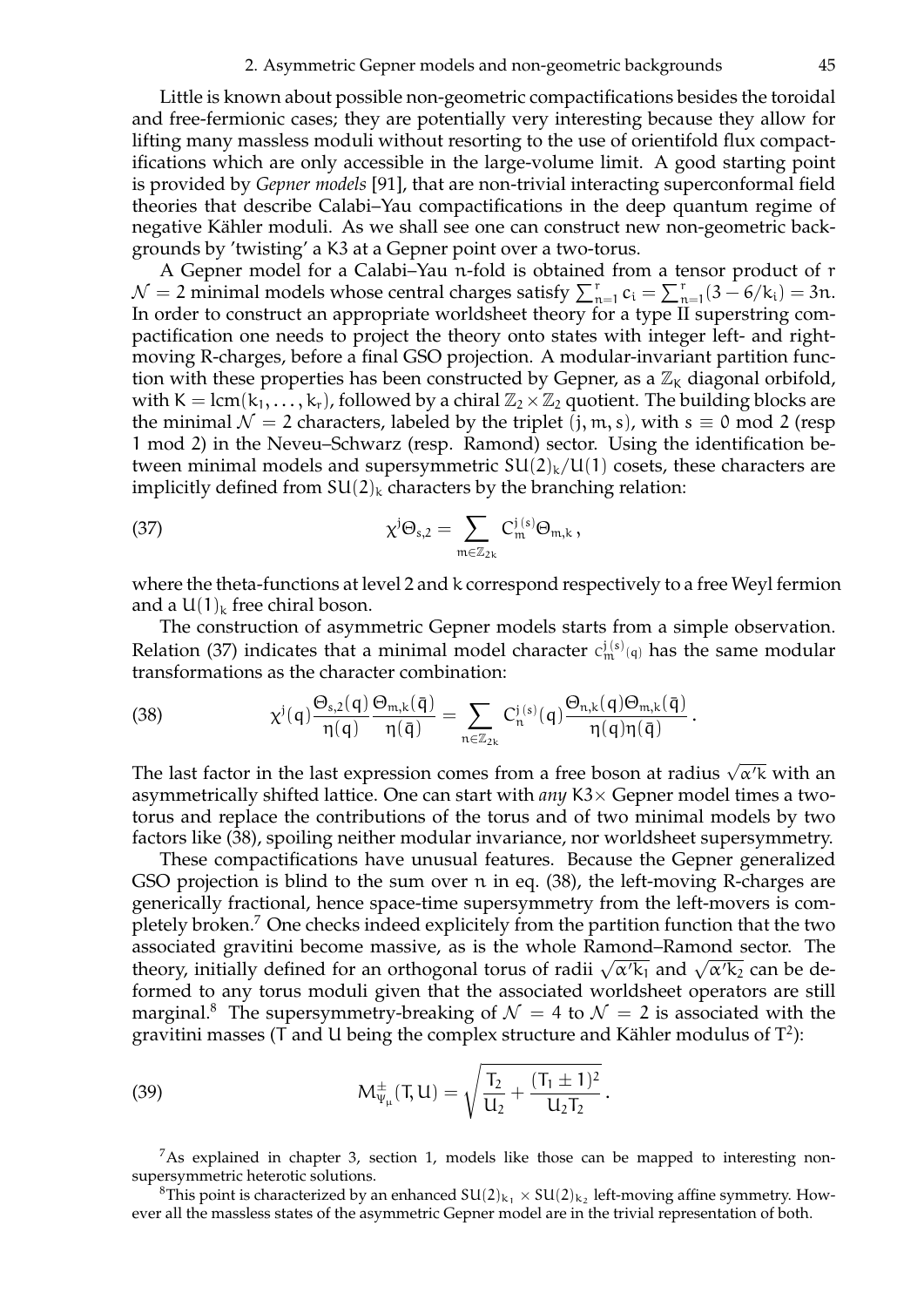The spectrum of massless operators can be inferred from the one-loop partition function. Right-moving massless operators are necessarily chiral or anti-chiral operators of R-charge  $|\bar{Q}_R| = 1$  as in the usual case. This is not obviously true on the left as fractional R-charges are present. We have scanned the spectra of all asymmetric models of this type; from the 14 ordinary K3 Gepner models we obtain 62 inequivalent asymmetric models. Among them we have found that, in 33 models, all the massless moduli of K3 are lifted, except the volume mode. The low-energy effective action of these theories is therefore the well-known  $\mathcal{N} = 2$  STU supergravity without any other massless multiplet. The T and U vector multiplets come from the unlifted torus moduli and Kaluza–Klein gauge fields while S is the usual axio-dilaton multiplet. In the remaining 29 models some K3 moduli remain as massless hypermultiplets in the lowenergy theory; their number is model-dependent. Interestingly, because the dilaton is part of a vector multiplet, the associated hypermultiplet moduli space receives no corrections.

As explained in the introduction of this chapter these solutions are intrisically nongeometric as all space-time supersymmetry come froms the right-movers. As expected in such situation the number of massless moduli is rather low; I am not aware of another way of obtaining STU supergravity *exactly* in string theory, at least without Ramond–Ramond fluxes. Given that the masses of the gravitini can be taken hierachically smaller than the string scale, a low-energy interpretation of this construction is to consider some gauging of  $\mathcal{N} = 4$  supergravity with 22 vector multiplets, whose vacua break spontaneously supersymmetry to  $\mathcal{N} = 2$  and whose massless spectra in these vacua match the worldsheet calculations. This is an interesting ongoing project.

Besides the supersymmetry argument it would be better to have a more intrisic characterisation of the non-geometric nature of these asymmetric Gepner models. I will study this underlying structure in the next section and find, surprisingly, that these constructions are associated with twists involving new perturbative symmetries of Calabi–Yau quantum sigma-models.

#### **3. New symmetries in Calabi–Yau moduli space**

The structure of the models constructed in section 2 becomes more transparent if we use the formalism of *simple currents* [120, 121] that we shall review very briefly. It will provide the seed for the constructions of new asymmetric models and of fractional mirror symmetry that I have introduced in [118].

We consider some conformal field theory characterized by a chiral algebra, whose representations are labelled by  $\mu$ . A *simple current*  $J$  is a primary such that its fusion with a generic primary of the chiral algebra gives a single primary :  $J \star \phi_{\mu} = \phi_{\nu}$ . This action defines the *monodromy charge* of the primary w.r.t. the current,  $Q_i(\mu) = \Delta(\phi_\mu) +$  $\Delta(I_1) - \Delta(I_1 \star \phi_u)$  mod 1. Two simple currents are said *mutually local* if  $Q_1(I_1) = 0$ . Provided that the simple currents action has no fixed points, the extended modularinvariant partition function is given by:

(40) 
$$
Z = \sum_{\mu} \prod_{\iota=1}^{M} \sum_{b^{\iota} \in \mathbb{Z}_{n_{\iota}}} \chi_{\mu}(q) \, \chi_{\mu+\beta_{\iota} b^{\jmath}}(\bar{q}) \, \delta^{(1)} \left( Q_{\iota}(\mu) + X_{\iota_{\jmath}} b^{\jmath} \right) ,
$$

with β<sub>ι</sub> such that J<sub>ι</sub>  $\star \phi_\mu = \phi_{\mu+\beta_1}$ , giving the twisted sectors. The selection rule in (40), expressed as a modulo one Kronecker symbol, depends on the (Q-valued)  $M \times M$ matrix  $X_{ij}$  whose symmetric part is determined by the relative monodromies:

(41) 
$$
X_{1} + X_{1} = Q_{1}(J_{1}).
$$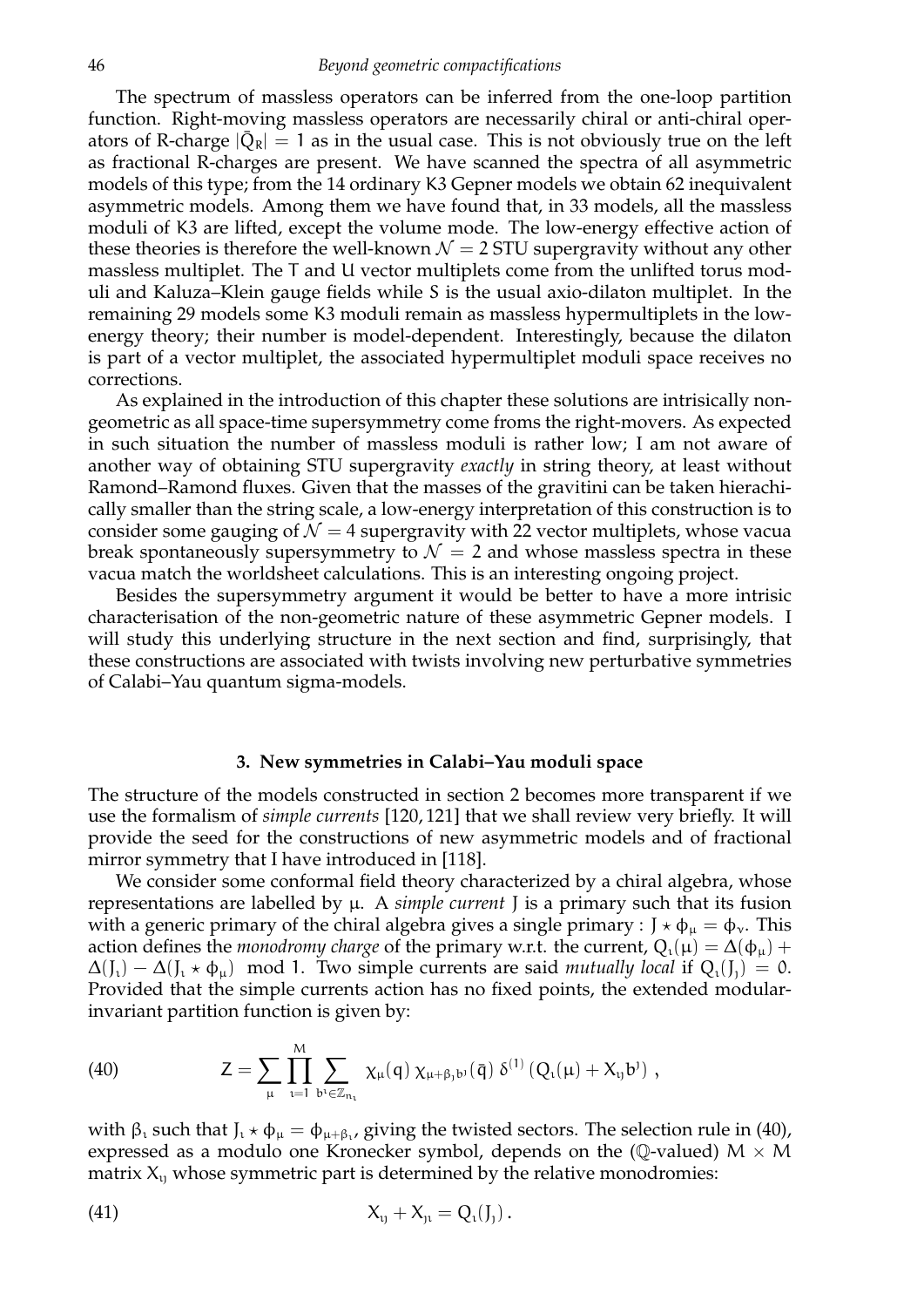There is some freedom in the choice of antisymmetric part, or *discrete torsion*; it should be such that for all entries of X

(42) 
$$
\gcd(n_i, n_j) X_{ij} \in \mathbb{Z},
$$

where  $n_i$  is the length of the simple-current  $J_i$ , that generates an Abelian group isomorphic to  $\mathbb{Z}_{n_1}$ . If the left and right kernels of X are different the extended theory is asymmetric.

**3.1. Asymmetric extensions of Gepner models.** The simple currents of  $\mathcal{N} = (2, 2)$ minimal models are all primary operators with j = 0, hence are labelled by  $(\mathfrak{m}_i, \mathfrak{s}_i)$ . In a three-fold Gepner model they can be grouped together into the  $(2r + 1)$ -dimensional current  $J = (\sigma_0 | m_1, \ldots, m_r | s_1, \ldots, s_r)$  where  $\sigma_0$  is the  $\mathbb{Z}_4$  charge carried by the free complex fermion. The Gepner construction can be rephrased as a simple current extension with the current  $J_0 = (1, 1, \ldots, 1, 1, \ldots, 1)$ , that ensures the projection onto states with odd-integer R-charges, and the currents  $J_1 = (2|0,\ldots,0|0,\ldots,0,2,0,\ldots,0)$ ,  $\iota = 1,\ldots,r$ , which enforce worldsheet supersymmetry. These currents are mutually local.

Simple current extensions of Gepner models preserving space-time and worldsheet supersymmetry should be mutually local with respect to  $J_0$  and  $\{J_t\}$ , see [122, 123]. Let us consider a simple current of the form  $\mathfrak{J} = (0|2\rho_1,\ldots,2\rho_r|0,\ldots,0)$ , preserving world-sheet supersymmetry. Space-time supersymmetric extensions correspond to simple currents that are mutually local w.r.t.  $J_0$ , hence satisfy  $\sum_i \rho_i / k_i \in \mathbb{Z}$ . Extending a Gepner model by *all* such simple currents (without discrete torsion) gives the mirror Gepner model, which is such that the right R-charge has opposite sign. This is the basis of the construction of mirror symmetry by Greene and Plesser [124].

The non-geometric quotients of Gepner models that we aim to construct correspond instead to extensions with simple currents that are *not* mutually local w.r.t.  $J_0$ . A generic simple current  $\mathfrak J$  as above generates an Abelian group isomorphic to  $\mathbb Z_N$  with  $N = \text{lcm } (\text{lcm } (\rho_1, k_1) / \rho_1, \ldots, \text{lcm } (\rho_r, k_r) / \rho_r).$  The relative monodromies of the simple currents are no longer vanishing. Being non-local w.r.t.  $J_0$ , the simple current  $\mathfrak J$ 'perturbs' the projection onto integral R-charges in the partition function (40) hence space-time supersymmetry is generically broken. There exist a specific choice of discrete torsion, consistent with the condition (42) for any set of integers  $\{\rho_i\}$ , which brings down the X matrix to a lower-triangular form, whose only non-zero entries are:

(43) 
$$
X_{\mathfrak{J}\mathfrak{J}} = \sum_{i=1}^r \frac{\rho_i^2}{k_i}, \quad X_{\mathfrak{J}\mathfrak{0}} = \sum_{i=1}^r \frac{\rho_i}{k_i}.
$$

The modular-invariant partition function of the model is explicitly $^9$ :

$$
(44) \quad Z = \frac{1}{\tau_2^2 |\eta|^4} \frac{1}{2^r} \sum_{\lambda, \mu} \sum_{b_0 \in \mathbb{Z}_K} (-1)^{b_0} \delta^{(1)}\left(\frac{Q_R - 1}{2}\right) \sum_{B \in \mathbb{Z}_N} \delta^{(1)}\left(\sum_{i=1}^r \frac{\rho_i (m_i + b_0 + \rho_i B)}{k_i}\right) \\\prod_{i=1}^r \sum_{b^i \in \mathbb{Z}_2} \delta^{(1)}\left(\frac{s_0 - s_i}{2}\right) \chi^{\lambda}_{\mu}(q) \chi^{\lambda}_{\mu + \beta_0 b_0 + \beta_j b^j + \beta_1 B}(\bar{q}),
$$

where  $\chi^{\lambda}_{\mu} = \Theta_{\sigma_0,2}/\eta \times \prod_{i=1}^{r} C_{m_i}^{j_i(s_i)}$ . As  $X_{0\mathfrak{J}} = 0$  the projection onto integer R-charges is restored in the left-moving sector. However twisted sectors associated with the

 $9$ If some levels  $k_n$  are even, there may be fixed points under the simple current action, and multiplicity factors need to be added accordingly to the partition function. For simplicity of presentation we assume that we do not encounter this situation, which does not change the salient features of the construction; for instance one can take all the levels  $k_n$  to be odd.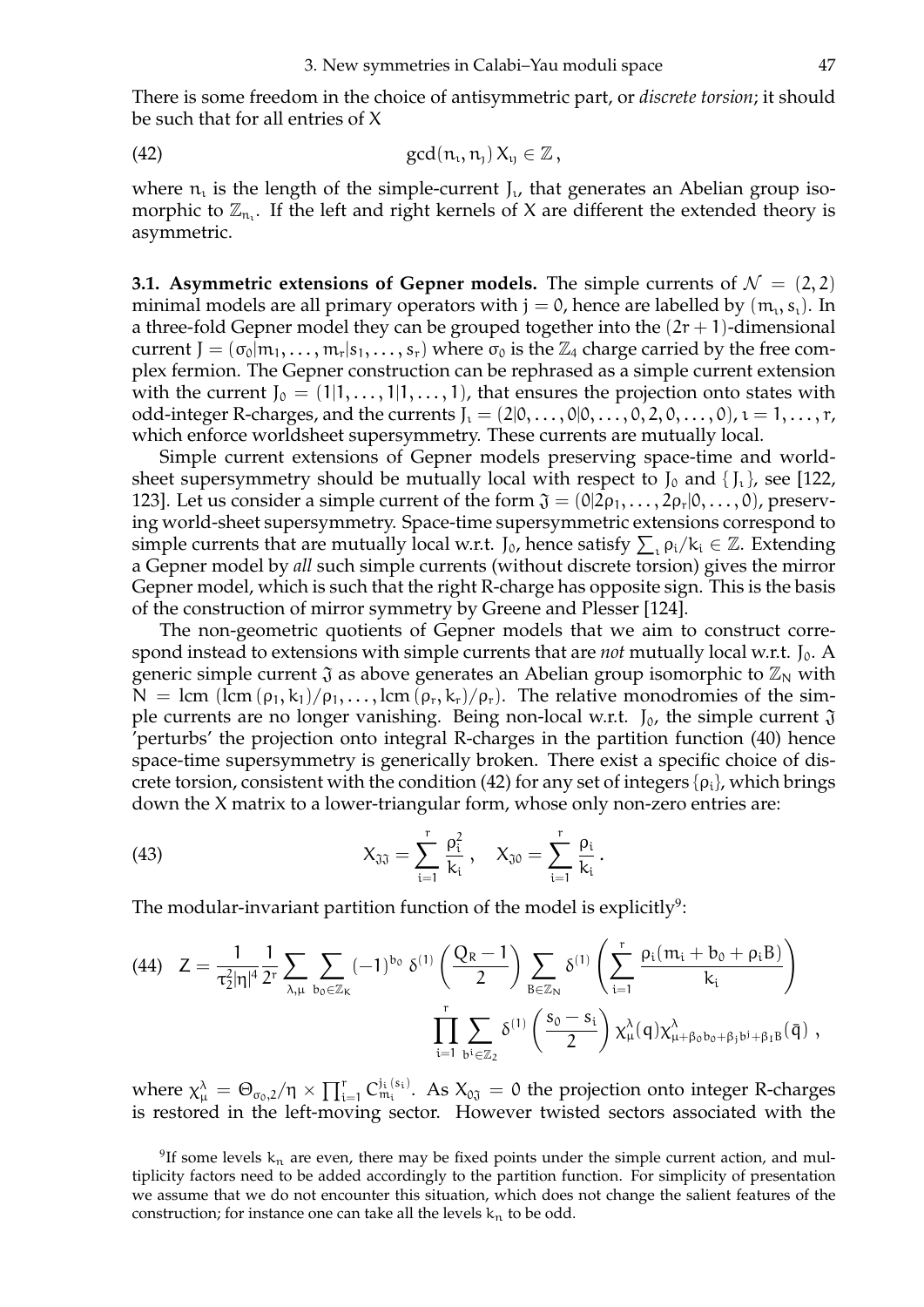$J$ -extension (labelled by B  $\neq$  0) have fractional right-moving R-charge hence spacetime supersymmetry from the right-movers is generically broken while supersymmetry from the left-movers is preserved. Therefore these models fit in the category of non-geometric compactifications, following the discussion at the beginning of this section.

One can check that in general models the gravitino coming from the NSR sector is indeed massive; furthermore the twisted sectors ( $B \neq 0$ ) contain massless operators which are neither chiral nor antichiral on the right, while they are still chiral or antichiral on the left. Studying the whole set of such extensions is interesting, but we will concentrate below on an important class of examples, that are related to the models of section 2.

**3.2. Asymmetric**  $K3 \times T^2$  **models revisited.** A slight extension of this formalism provides the appropriate reformulation of the K3  $\times$  T<sup>2</sup> models of section 2. One starts with an orthogonal torus with radii  $\sqrt{\alpha' k_1}$  and  $\sqrt{\alpha' k_1}$ . The simple currents associated with the full world-sheet theory are of the form  $J'=(\sigma_0,\sigma_1|m_1,\ldots,m_r|s_1,\ldots,s_r|n_1,n_2)$ where  $n_{1,2}$  are the  $\hat{u}(1)_{k_1} \times \hat{u}(1)_{k_2}$  charges of the two-torus theory.<sup>10</sup> As in the previous discussion we consider simple currents that are not mutually local with the current  $J_0$ that ensures R-charges integrality. Explicitely we take

(45)  $\tilde{\mathfrak{J}}_1 = (0, 0|2, 0, \ldots, 0|0, \ldots, 0|2, 0)$ ,  $\tilde{\mathfrak{J}}_2 = (0, 0|0, 2, 0 \ldots, 0|0, \ldots, 0|0, 2)$ .

There exists also a choice of discrete torsion bringing X to a lower-diagonal form, as in eq. (43), hence restoring space-time supersymmetry attached to the left-movers, while the other half is still broken. This construction reproduces precisely the models studied in section 2.

**3.3. Fractional mirror symmetry in Calabi-Yau compactifications.** The simple current reformulation of asymmetric  $K3 \times T^2$  Gepner models helps to understand the underlying symmetry that has been used. The Calabi-Yau sigma-model at the Gepner point is twisted by the symmetries corresponding to the currents (45) truncated to their K3 part. As we shall see extensions of this type have remarkable properties.

Extending the partition function of a three-fold Gepner model with a current  $\mathfrak{J} =$  $(0|2, 0, \ldots, 0|0, \ldots, 0)$  and discrete torsion amounts, while taking into account the twisted sectors, to replace in the original partition function the anti-holomorphic character for the first minimal model with the character of opposite  $\mathbb{Z}_{k_1}$  charge, namely

(46) 
$$
C_{m_1+b_0}^{j_1(s_1+b_0+2b_1)}(\bar{q}) \xrightarrow{\mathfrak{J}_1\text{-ext.}} C_{-m_1-b_0}^{j_1(s_1+b_0+2b_1)}(\bar{q}) .
$$

In the right NS sector it is equivalent to change the sign of the right R-charge associated with the first minimal model; in the R sector one reaches the same conclusion if one changes the right-moving space-time chirality at the same time. As superconformal field theories the original model and the new one are isomorphic, hence the two theories are dual.<sup>11</sup>

Let us start with a type IIA Calabi–Yau compactification at a Gepner point. A simple current extension by  $\mathfrak{J} = \{0|2, 0, \ldots, 0|0, \ldots, 0\}$  with discrete torsion gives a type IIB theory on a Gepner model whose right-moving R-charge associated with the first minimal model has ben reversed; with respect to the original right-moving diagonal

<sup>10</sup>A free boson at radius  $\sqrt{\alpha' k}$  is a  $\hat{u}(1)_k$  theory with primary fields  $\phi_n(z) = e^{i \frac{n}{\sqrt{\alpha' k}} X(z)}$ ,  $n \in \mathbb{Z}_{2k}$ .

<sup>&</sup>lt;sup>11</sup>One can define an R-current in the new theory  $\bar{J}_R = -\bar{J}_{R,(1)} + \sum_{i=2}^{r} \bar{J}_{R,(i)}^c$  with respect to which the R-charges are integer, hence can be expontentiated to a spin field mutually local with the full spectrum. In other words there exists another realization of space-time supersymmetry in the dual model.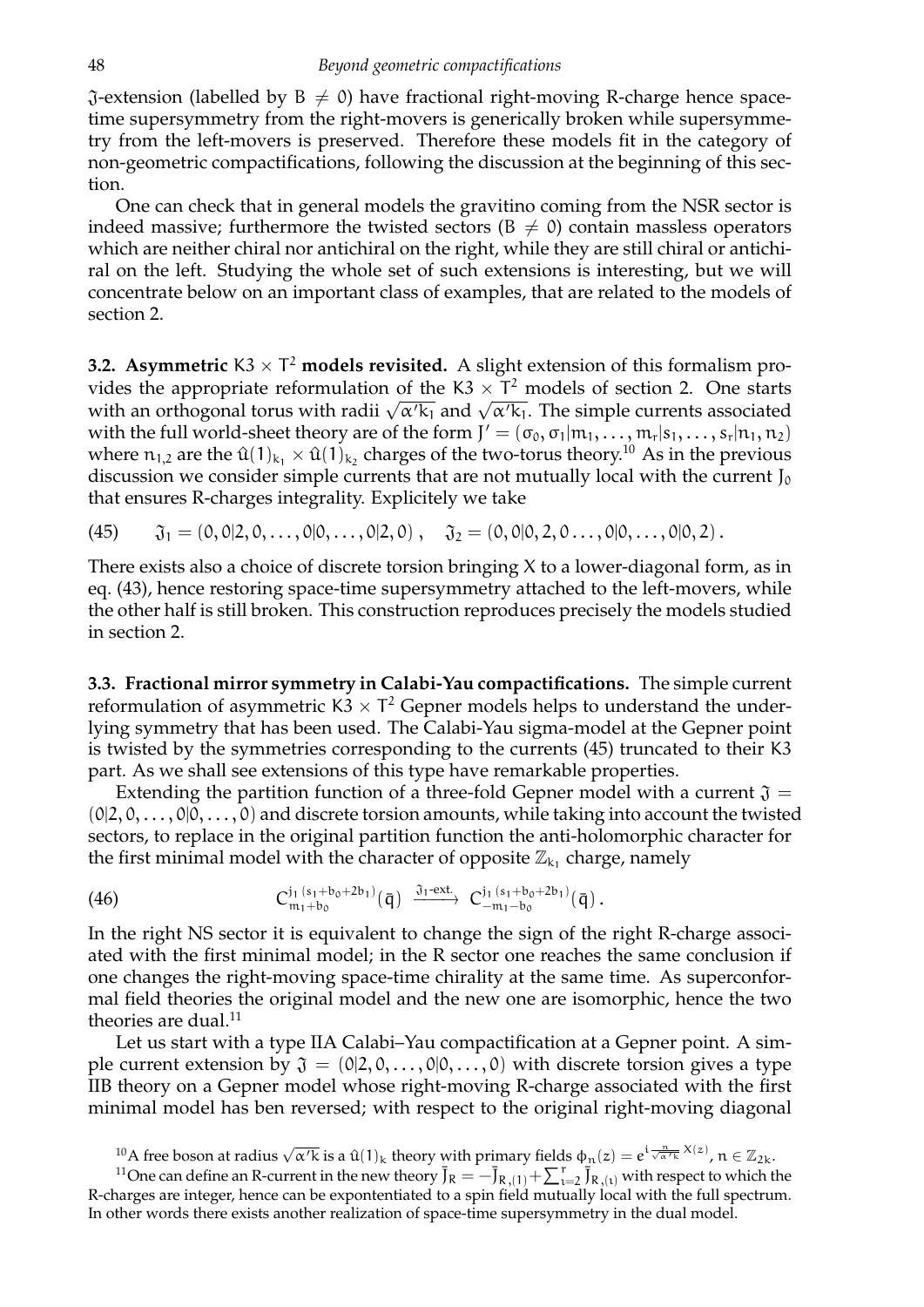R-current the spectrum of R-charges is not integer-valued hence the model is not associated with a Calabi–Yau. Put it differently the quotient does not preserve the holomorphic three-form. As we have observed these two models are isomorphic as conformal field theories hence describe the same physics. This transformation can be repeted stepwise and once the right-moving R-charges of all minimal models have be reversed one finds the mirror Gepner model in the usual sense; these new symmetries can be described as *fractional mirror symmetries*.

A minimal model can be obtained as the infrared fixed point of a Landau–Ginzburg model for a chiral superfield with superpotential  $W = \mathsf{Z}^k$ . The mirror of the minimal model, obtained by a  $\mathbb{Z}_k$  quotient, is a Landau–Ginzburg model for a twisted chiral superfield  $\tilde{Z}$  with a twisted superpotential  $\tilde{W} = \tilde{Z}^k$ . In the present context we are considering a similar quotient acting on a Landau–Ginzburg orbifold, with a discrete torsion that disantangles the two orbifolds – the diagonal one ensuring R-charge integrality and the  $\mathbb{Z}_{k_1}$  quotient giving the fractional mirror. We end up with a 'hybrid' Landau–Ginzburg orbifold containing both a twisted chiral superfield  $\tilde{Z}_1$  and chiral superfields  $Z_{2,...,r}$ , hence cannot be related to a Calabi–Yau gauged linear sigma model. More generally, it cannot be obtained as a 'phase' of an ordinary GLSM as only chiral superfields, and not twisted chiral ones, can be minimally coupled to a  $(2, 2)$  vector multiplet. Hence the fractional mirrors of a given Calabi–Yau are not expected to be in any Calabi–Yau moduli space.

A more geometrical characterization of the fractional mirrors for a given Calabi– Yau manifold can be obtained following the approach of Hori and Vafa to mirror symmetry [97]. Starting with a (2, 2) gauged linear sigma-model for a Calabi–Yau one can dualize only part of the chiral superfields. It gives a 'hybrid' GLSM with both minimally coupled chiral superfields and twisted chiral superfields axially coupled to the vector multiplets, with a supplementary twisted superpotential coming from instanton corrections, i.e. vertices. Some mysteries remain, as the role of the 'P superfield' and how the orbifold of the hybrid Landau–Ginzburg models that appear in the fractional mirrors emerges in the dual model. From the supergravity point of view, it may be possible to understand these dualities from the point of view of generalized geometry [125], or some extension thereof.

Fractional mirror symmetry occurs only at specific loci of the moduli space where some 'accidental' discrete symmetries are manifest, unlike mirror symmetry, that is valid everywhere in the moduli space of Calabi–Yau sigma-models. Let us illustrate this point with the quintic three-fold. As part of the chiral ring is preserved by the asymmetric quotient, as can be seen from (44), one expects that for every hypersurface in  $\mathbb{P}^4$  of the form  $z_1^5 + \sum_{\alpha_{abc}} \alpha_2^a z_3^b z_4^c z_5^{5-a-b-c} = 0$ , a fractional mirror acting on the chiral superfield  $Z_1$  exists. In other words all the complex structure deformations that preserve the  $\mathbb{Z}_5$  symmetry  $z_1 \to e^{2i\pi/5}z_1$  are compatible with this duality. However a<br>Kähler defermation out of the Landau Cinchurg phase is not allowed as seen be seen Kähler deformation out of the Landau–Ginzburg phase is not allowed, as can be seen explicitly at the Gepner point, excluding the existence of a large-volume limit. When these conditions are met the  $\mathcal{N} = 2$  superconformal algebra can be split into the superconformal algebra coming from the Landau–Ginzburg model  $W = Z_1^5$  and from the Landau–Ginzburg model for the other multiplets. One expects that other types of fractional mirrors exist whenever the world-sheet theory can be expressed as an orbifold of the tensor product of several  $\mathcal{N} = 2$  theories.

Finally it would be interesting to find whether these new symmetries are related to the mysterious *Mathieu moonshine*, that indicates that quantum K3 sigma–models have an underlying symmetry corresponding to the Mathieu group  $M_{24}$ , whose origin is not presently fully understood [126].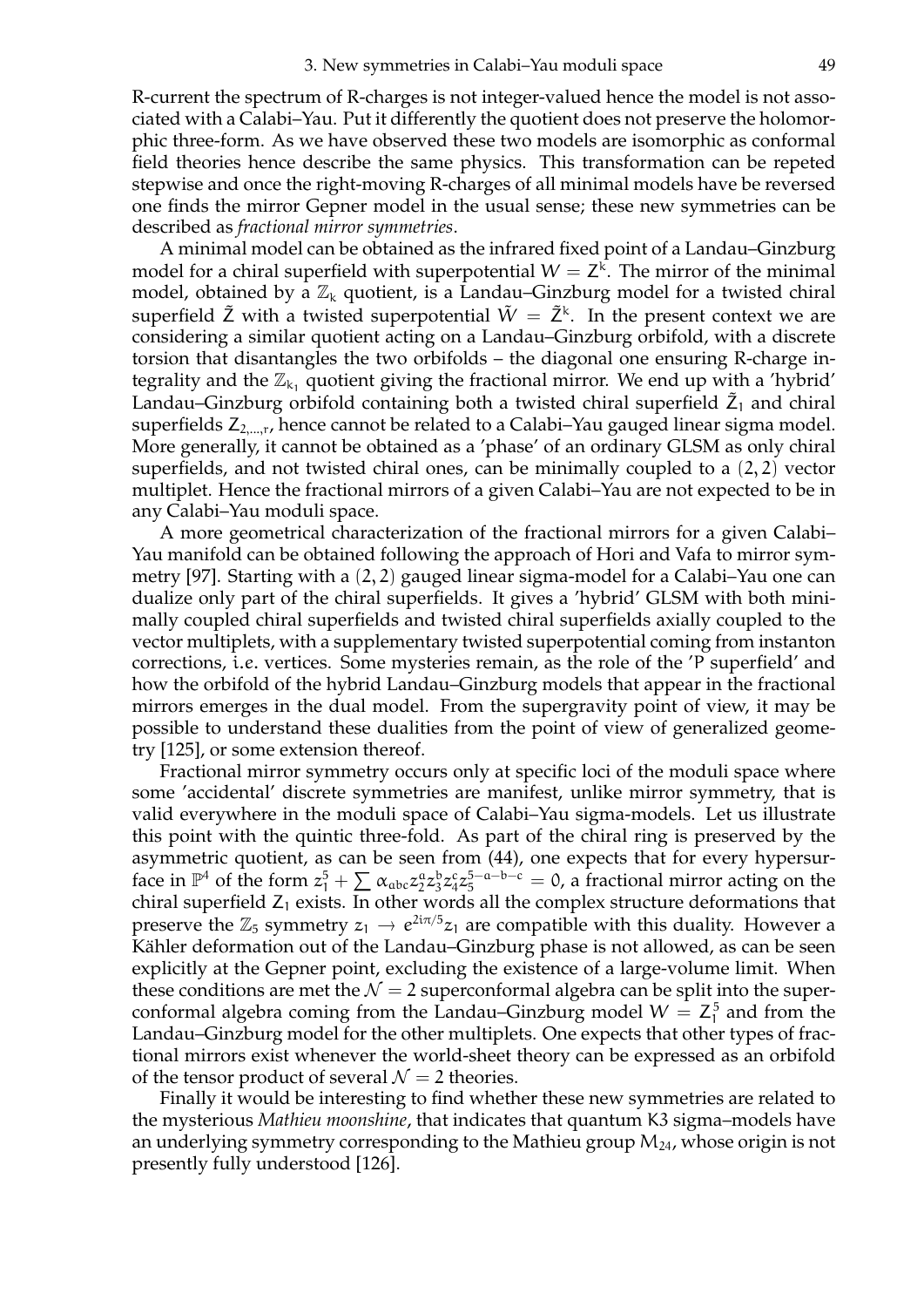**3.4.** Asymmetric  $K3 \times T^2$  models as 'monodrofolds'. Let us come back a last time to the asymmetric Gepner models on  $K3 \times T^2$  in light of this new understanding. The situation is actually very similar to the original construction of T-folds from toroidal compactifications [115], as one considers a reduction on a two-torus with non-trivial monodromies belonging to the (non-geometric) discrete symmetry group of the K3 fiber.

The quotient of the K3 Landau–Ginzburg model at the Gepner point is given by  $Z_1 \rightarrow e^{2i\pi/k_1} Z_1$ ; this orbifold is also characterized by a specific choice of discrete tor-<br>cient. This  $\mathbb{Z}$  untation is accommonial with a shift along the first terms accordinate of sion. This  $\mathbb{Z}_{k_1}$  rotation is accompanied with a shift along the first torus coordinate of radius R<sub>1</sub>, namely  $x_1 \rightarrow x_1 + 2\pi R_1/k_1$ . In the same way an order k<sub>2</sub> twist acting as  $Z_2 \rightarrow e^{2i\pi/k_2} Z_2$  comes with a shift along the second torus coordinate. This perspec-<br>tive evaluation why all the fields that are not invariant under these symmetries becomes tive explains why all the fields that are not invariant under these symmetries become massive, since, as shown in [115], the orbifold point captures the minimum of the generalized Scherk–Schwarz potential, which is a fixed point of the twist.

One may argue that the twist in the K3 fiber is geometric, as the discrete torsion only plays a role in the twisted sectors. This is not actually correct, as the tensor product of minimal models becomes a K3 sigma-model only after the Gepner orbifold (corresponding to the  $J_0$  and  $J_i$  extensions), has been implemented, including the twisted sectors. The discrete torsion has an effect *both* in the twisted sectors of the  $J_0$  extension – hence giving the compactification a non-geometric nature – and in the twisted sectors of the new  $\mathfrak{J}_i$  extension corresponding to the generalized Scherk-Schwarz compactification.<sup>12</sup> In particular it has a different action on twisted chiral multiplets, i.e. on Kähler moduli, compared to the corresponding geometric orbifold.

Finally one can understand the breaking of space-time supersymmetry as follows. Both the original K3 sigma–model and its fractional mirror preserve the same amount of space-time supersymmetry, however the corresponding spin fields are obtained by exponentiating two different integrated U(1) currents in the right-moving sector. An asymmetric  $K3 \times T^2$  model is an interpolating orbifold that gives back the original Calabi–Yau two-fold in the Im(U)  $\rightarrow +\infty$  limit (i.e. decompactification of the twotorus), and it 'half-mirror' in the Im(U)  $\rightarrow$  0 limit. Given that there exists no global choice of current with integer-valued charges there is no preserved space-time supersymmetry from the right-movers along the way.

<sup>&</sup>lt;sup>12</sup>To be concrete, the  $\mathfrak{J}_i$  extension of a Gepner model imposes the constraint  $m_i + b_0 \equiv 0 \mod k_i$  in its untwisted sectors, see eq. (44) while without discrete torsion one would have  $2m_i + b_0 \equiv 0 \mod 2k_i$ .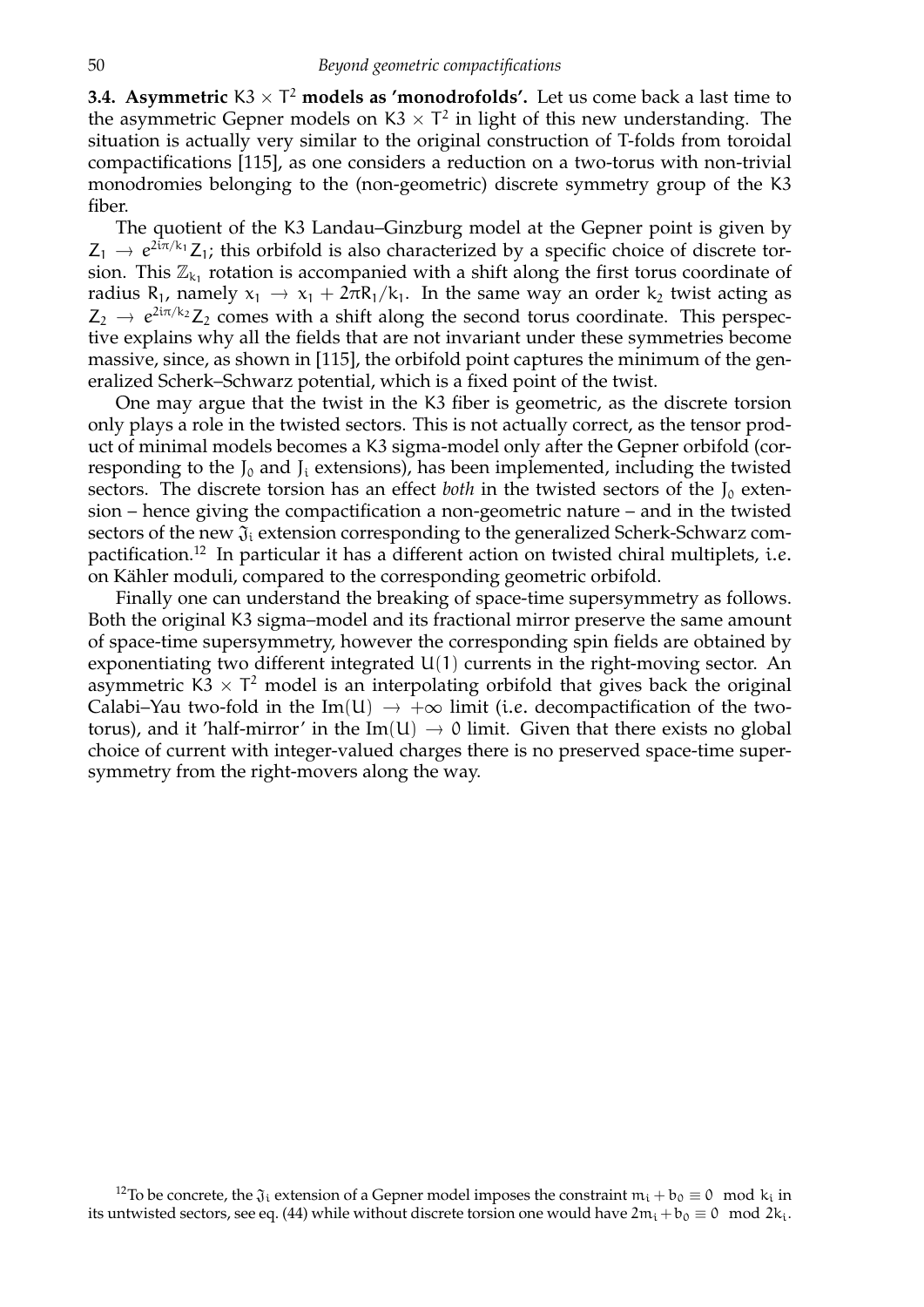## Perspectives

Among the various themes that have been developed in this thesis, there are several aspects that I wish to explore in the near future.

First I would like to understand better the new Calabi–Yau dualities, especially regarding their target-space interpretation. In the framework of  $\mathcal{N}=4$  supergravity, there should exist some gaugings having  $\mathcal{N} = 2$  vacua reproducing the K3  $\times$  T<sup>2</sup> asymmetric models; finding the map between both approaches would be illuminating as there are some general classifications relating the choice of gauging to geometric and non-geometric fluxes [127]. Whether there exists a generalized geometry approach to fractional mirror symmetry is a very interesting open question. I would like also to explore the orientifolds, if any, of the non-geometric Calabi–Yau Gepner models, extending the known orientifolds of their geometric quotients [45, 123]; they may be interesting starting points for phenomenology, having reduced moduli spaces.

Second I would like to develop an understanding of non-geometric compact models in heterotic strings, that are presumably much more numerous than their type II counterparts [128]. Possible heterotic duals of the type II K3  $\times$  T<sup>2</sup> asymmetric models can provide interesting examples. More generally, it would be important to find a more algebraic characterization of compactifications with torsion and (non-)geometric fluxes; as we have seen the distinction between for instance torsional and non-torsional compactifications is not always sharply defined.

In a broader perspective it is essential to explore the phenomenological aspects of heterotic world-sheet models with torsion. During his PhD thesis under my supervision, Matthieu Sarkis will study methods for computing the massless spectra of  $(0, 2)$ gauged linear sigma-models without resorting to a Landau–Ginzburg phase, that does not exist in most (interesting) cases. If this project is successful, it would allow in particular to study moduli stabilization from the world-sheet perspective, which is necessary as, in the context of heterotic compactifications with torsion, the large volume limit does not exist in general. The dynamics of non-Abelian (0, 2) gauge theories is also promising for enlarging the class of known supersymmetric compactifications. It would be very helpful to have  $(0, 2)$  analogues of the Gepner points accessible to conformal field theory methods.<sup>1</sup>

I plan to explore more non-compact flux heterotic solutions, using supergravity and gauged-linear sigma-models, in order to find new gauge/gravity dualities, in particular of models with broken supersymmetry. One can learn also about non-perturbative dynamics of heterotic compactifications using this approach.

In a longer term there are some projects that I had in mind for some time and would like to develop further. For instance, constructing non-critical type 0 string theories with Ramond–Ramond flux in a covariant way, which are expected to be holographically dual to pure Yang–Mills theories, or investigating about  $N=1$  quiver gauge theories and their rich infrared dynamics. I wish also to study more examples of dualities in non-supersymmetric field and string theories.

<sup>1</sup>For Calabi-Yau compactifications with gauge groups departing from the standard embedding, such models have been obtained in [129–131].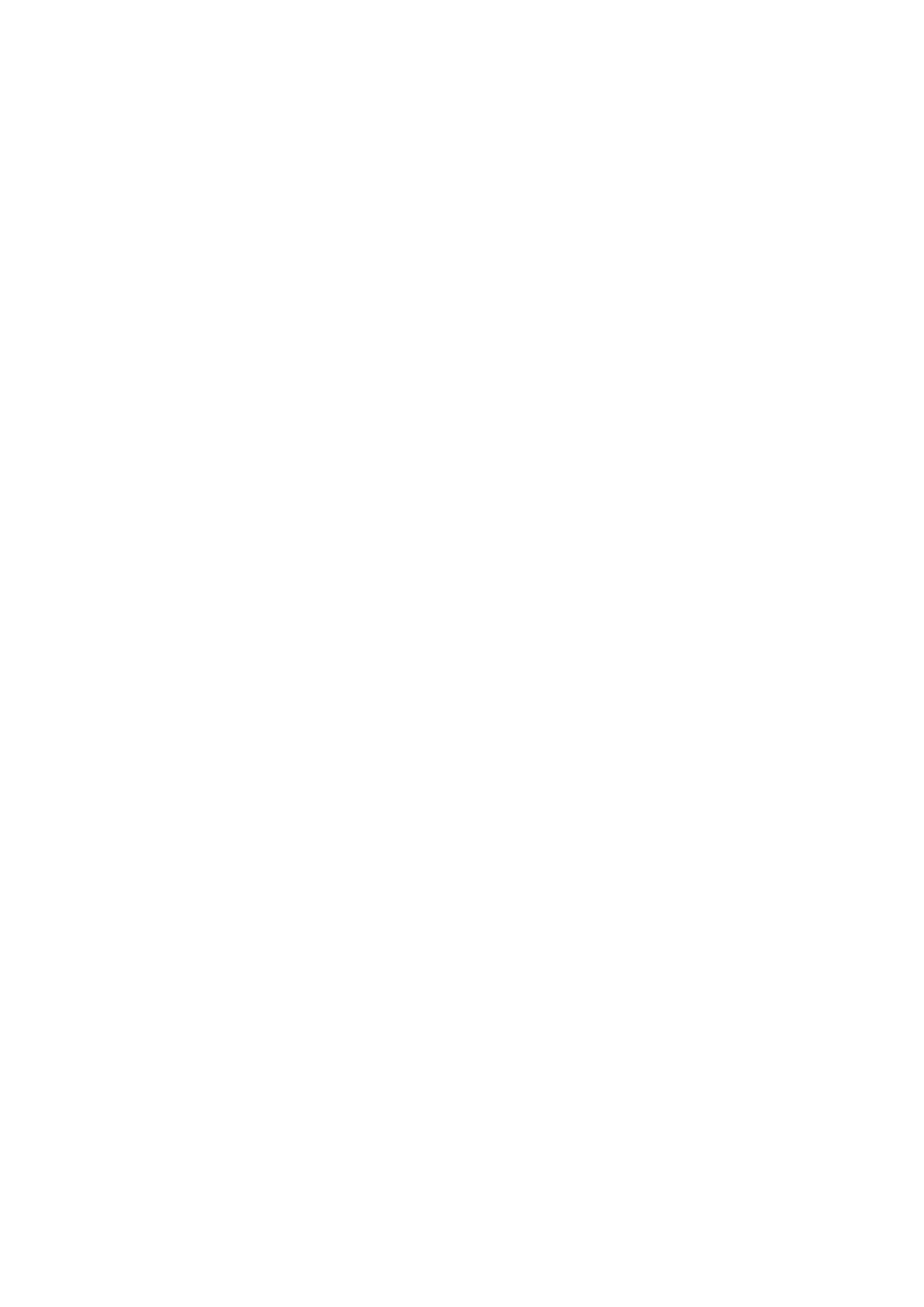## **A**

# Curiculum vitae

Dan Israël Maître de conférences, UPMC (section 29 de la CNU))

◦ French citizenship Married, 3 children Birth : 28 juillet 1977, Paris, France

◦ LPTHE Boîte 126, T13-14 4ème étage 4 place Jussieu 75252 Paris CEDEX 05, France

◦ *Email :* israel@lpthe.jussieu.fr *Phone. :* (33)144277429

#### RESEARCH POSITIONS

#### **IAP (2006-2013)** then **LPTHE (2013-)**, Universite Pierre et Marie Curie, Paris ´

- CNRS delegation contract **Sept. 2009 janv. 2011**
- Maître de conférences

- Racah Institute for Physics, Hebrew University, Jérusalem, Israël
	-

• Post-doctoral fellowship **Oct. 2004 - Oct. 2006**

#### EDUCATION

## **École Normale Supérieure**, Paris, France

- *Thèse de doctorat* defended on September the 20th, 2004 (first class honours), under the supervition of C. Kounnas der the supervition of C. Kounnas
- *Diplôme d'Études Approfondies de Physique Théorique*, Université Pierre et Marie Curie/École Normale Supérieure, with first class honours **sept. 2000 - june 2001**

**École Supérieure de Physique et de Chimie** (ESPCI), Paris, France

• Diplôme d'ingénieur physicien (first in my year) **Sept. 1997 - June 2000** 

#### PROJECTS AND AWARDS

| • ANR programme blanc, PI A. Dabholkar (LPTHE) | $2013 - 2017$ |  |
|------------------------------------------------|---------------|--|
| • CNRS delegation contract                     | $2009 - 2010$ |  |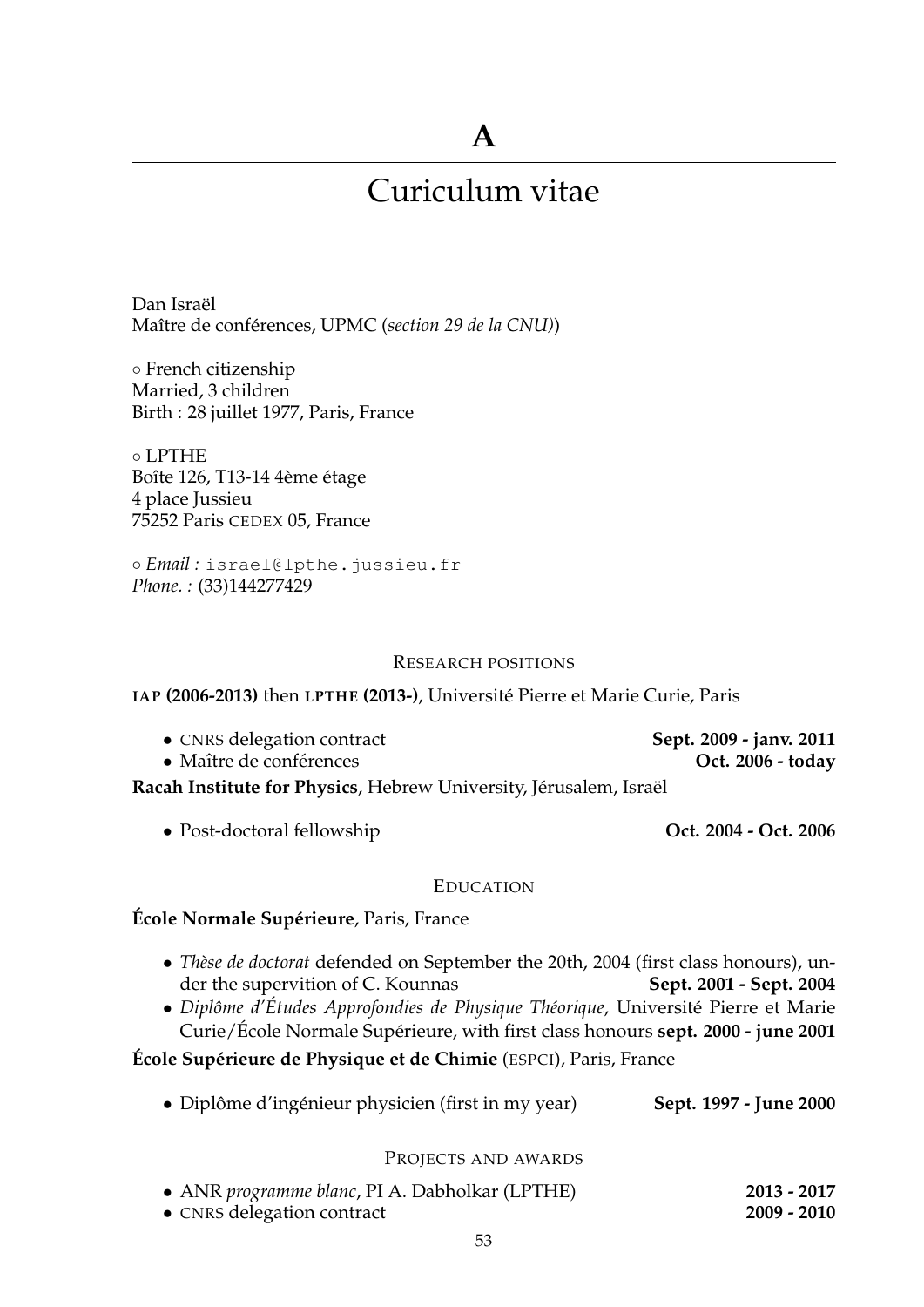• ANR *programme blanc*, PI D. Langlois (APC) **2009 - 2013**<br>• *Marie Curie* individual fellowship of the European Union **2005 - 2006** 

• *Marie Curie* individual fellowship of the European Union • *Daniel Guinier* Prize of the Société Française de Physique for the best PhD in physics **2004** physics **2004**

## PUBLICATIONS

My research work led to 24 publications in the best peer-reviewed journals in the field plus one under review, which have been cited 468 times.

## INVITED SEMINARS (SINCE 2005)

◦ *Two-dimensional strings, black holes and matrix models*, Racah Institute, Jerusalem, Jan. 2005

◦ *D-branes in NS5-branes and F1 backgrounds*, Spinoza Institute, Utrecht, Apr. 2005

◦ *D-Branes in NS5-branes and F1 backgrounds* CPHT, Ecole Polytechnique, Apr. 2005 ´

◦ *D-branes in Little String Theory*, DAMTP, Cambridge, June 2005

◦ *D-Branes in NS5-branes and F1 backgrounds*, CERN, July 2005

◦ *Aspects of little string theories in various dimensions* SPHT, CEA, Sept. 2005

◦ *Cordes non-critiques et holographie* LPTHE, Jussieu, Sept. 2005

◦ *Non-critical strings and supersymmetric gauge theories*, Ben Gurion U., Beer Sheva, Nov. 2006

◦ *Non-critical strings duals of N=1 gauge theories*, Niels Bohr Institute, Copenhague, Jan. 2006

◦ *Cordes non-critiques et th´eories de jauge supersym´etriques*, Universite de Tours, Apr. 2006 ´ ◦ *D-branes on CY, non-critical string and gauge theories*, *Liouville, Integrability and Branes*

conference, Seoul University and APCTP, June 2006

◦ *Brane annihilation in curved space-time*, *High Energy, Cosmology and Strings* conference, Institut Henri Poincaré, Dec. 2006

◦ *Brane decay in curved space-time*,conference ´ *Eurostrings*, Crete, June 2007

◦ *Perturbative Stability in type 0 string theories*, Tel-Aviv University, Oct. 2007

◦ *Moduli Space of Branes at Multicritical Points*. CPHT, Ecole Polytechnique, Nov. 2007 ´

◦ *Brane decay in curved space-time*, Swansea University, Jan. 2008

◦ *Non-Supersymmetric Seiberg duality & non-critical strings*, *String Phenomenology and Dynamical Vacuum Selection* conference, Liverpool University, Mars 2008

◦ *Duality in orientifold QCD & type 0B non-critical strings*, IAS, Jerusalem, Apr. 2008

◦ *Double-Scaling Limit of Heterotic Bundles and Dynamical Deformation in CFT*, Institut Henri Poincaré, Feb. 2009

◦ *Aspects of SYM domain-walls dynamics*, APC, Universite Denis Diderot, June 2009 ´

◦ *Seiberg Duality Beyond the Planar Limit*, conference LargeN@Swansea, Swansea Uni- ´ versity, Jul. 2009

◦ *Domain wall dynamics in SYM and duality*, Institut Henri Poincare, Sept. 2009 ´

◦ *Heterotic torsional backgrounds, from supergravity to CFT*, Kavli Institute for Theoretical Physics, Santa Barbara, Sept. 2009

◦ *Heterotic torsional backgrounds, from supergravity to CFT*, Tel Aviv University, Sept. 2009 ◦ *Heterotic conifolds with torsion*, IPHT, CEA Saclay, May 2010

◦ *Heterotic conifolds with torsion*, European String Conference, Madrid, June 2010

 $\circ$  *Tachyon condensation in brane/antibrane systems, Institut d'été, LPTENS, Aug. 2011* 

◦ *Heterotic Torsional Backgrounds, Threshold Corrections and Mock Modular Forms*, Mc Gill University, Montreal, June 2012

◦ *Asymmetric Gepner models*, Universite de Munich, Apr. 2014 ´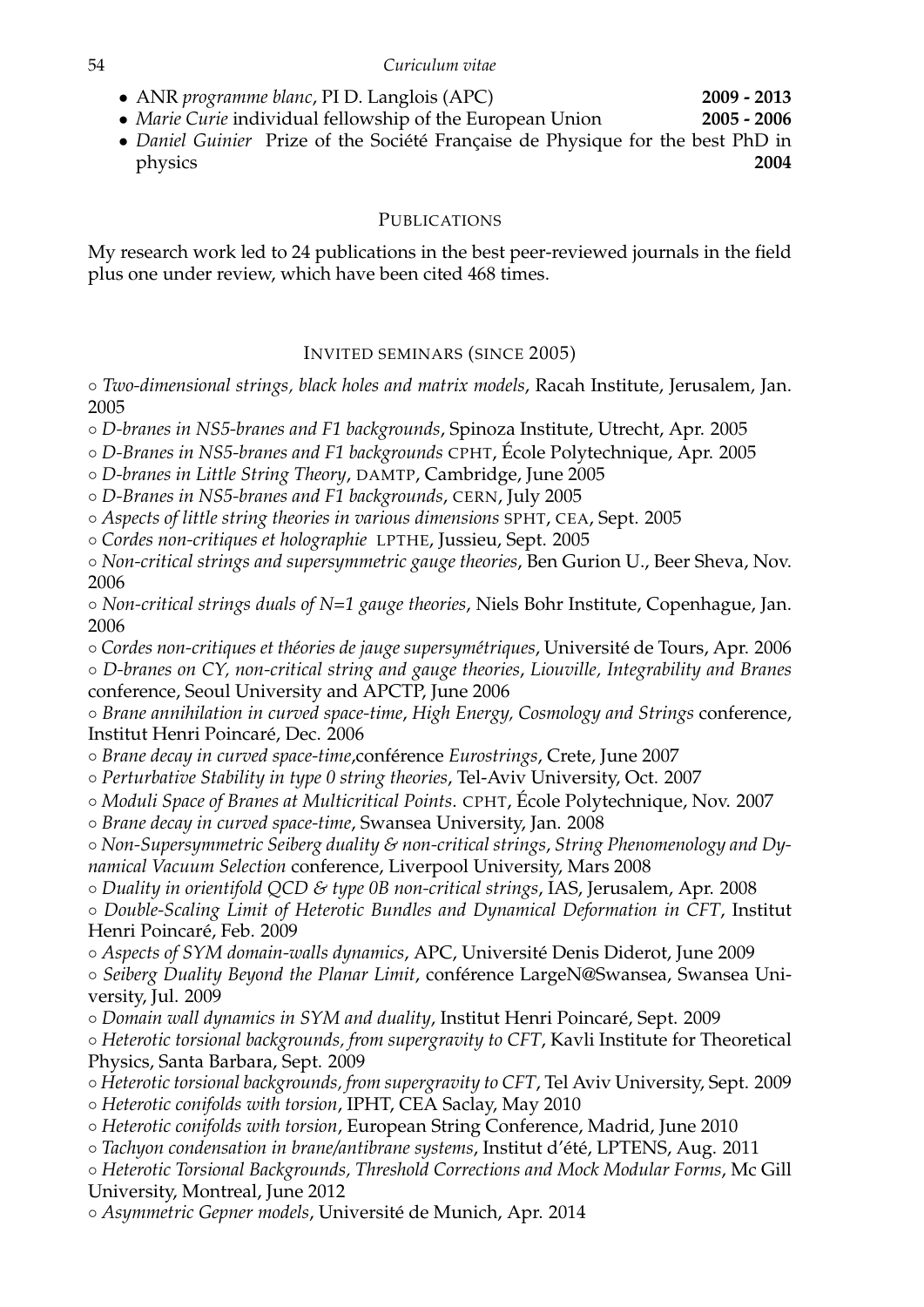◦ *Fractional mirror symmetry*, Institut Henri Poincare, Oct. 2014 ´

◦ *Fractional mirror symmetry*, Universite de Lyon, Nov. 2014 ´

#### ACADEMIC AND ADMINISTRATIVE DUTIES

- Appointed member of the Scientific Board, Institut Lagrange de Paris **2014 -**
- 
- Elected member of the Laboratory Board, LPTHE **2014 -** • Elected member of the Commitee of Experts, 29th section, UPMC **2011 -**
- Head of the Gravity and Cosmology Group (GRECO) at IAP (12 permament researchers), and appointed member of the Laboratory Board 2009 2013 searchers), and appointed member of the Laboratory Board
- Reviewer for *Journal of High Energy Physics*, *Physical Review*, *International Journal of Modern Physics* on a regular basis.

#### STUDENTS SUPERVISION

- PhD of Matthieu Sarkis at LPTHE about heterotic gauged linear sigma-models with torsion, ED564
- PhD of Flavien Kiefer at IAP on tachyon condensation in string theory and cosmology, joint advisor (90%) (with Costas Kounnas), ED107 (Defended in June 2012 at UPMC). Two publications associated with this PhD. **2008-2012**
- Master thesis of Matthieu Sarkis (CFP master program, ENS) about elliptic genera of flux compactifications. One publication in preparation **Jan.-Feb. 2014** era of flux compactifications. One publication in preparation
- Master thesis of Vincent Thiéry (CFP master program, ENS) about asymmetric Gepner models. One publication (Israël and Thiéry, 2013). **Jan.-Feb. 2013** Gepner models. One publication (Israël and Thiéry, 2013).
- Master thesis of Esteban Herrera-Cordero (HEP master program, École Polytechnique) on torsional geometry in heterotic supergravity. Feb.-Aug. 2012 nique) on torsional geometry in heterotic supergravity.

#### RECENT TEACHING EXPERIENCE

- Statistical physics (MP002) and quantum mechanics (MP014) tutorials, master degree in physics at UPMC gree in physics at UPMC
- Lectures, tutorials and practical work in *Mathematics for physicists*(LP206), physics Sept. 2011-today
- Lectures, tutorials and practical work in *Mechanical and optical waves* (LP201), physics degree at UPMC
- Tutorials and practical work in mathematics for physicists : LP207 et LP213, UE LP311 at UPMC **Sept. 2007-Jul. 2009** LP311 at UPMC **Sept. 2007-Jul. 2009**

• Practical work in astrophysics, master degree at UPMC **2006-today**

#### GENERAL PUBLIC

- Interviews in popular science journals (Sciences et Avenir, Sciences et Vie)
- Invited general public conference at Université de Troyes about black holes 2011
- Invited general public conference at Ambassade de France d'Ottawa, about primordial cosmology
- Invited general public conference at Société d'Astronomie de Nantes, about black holes holes **2015**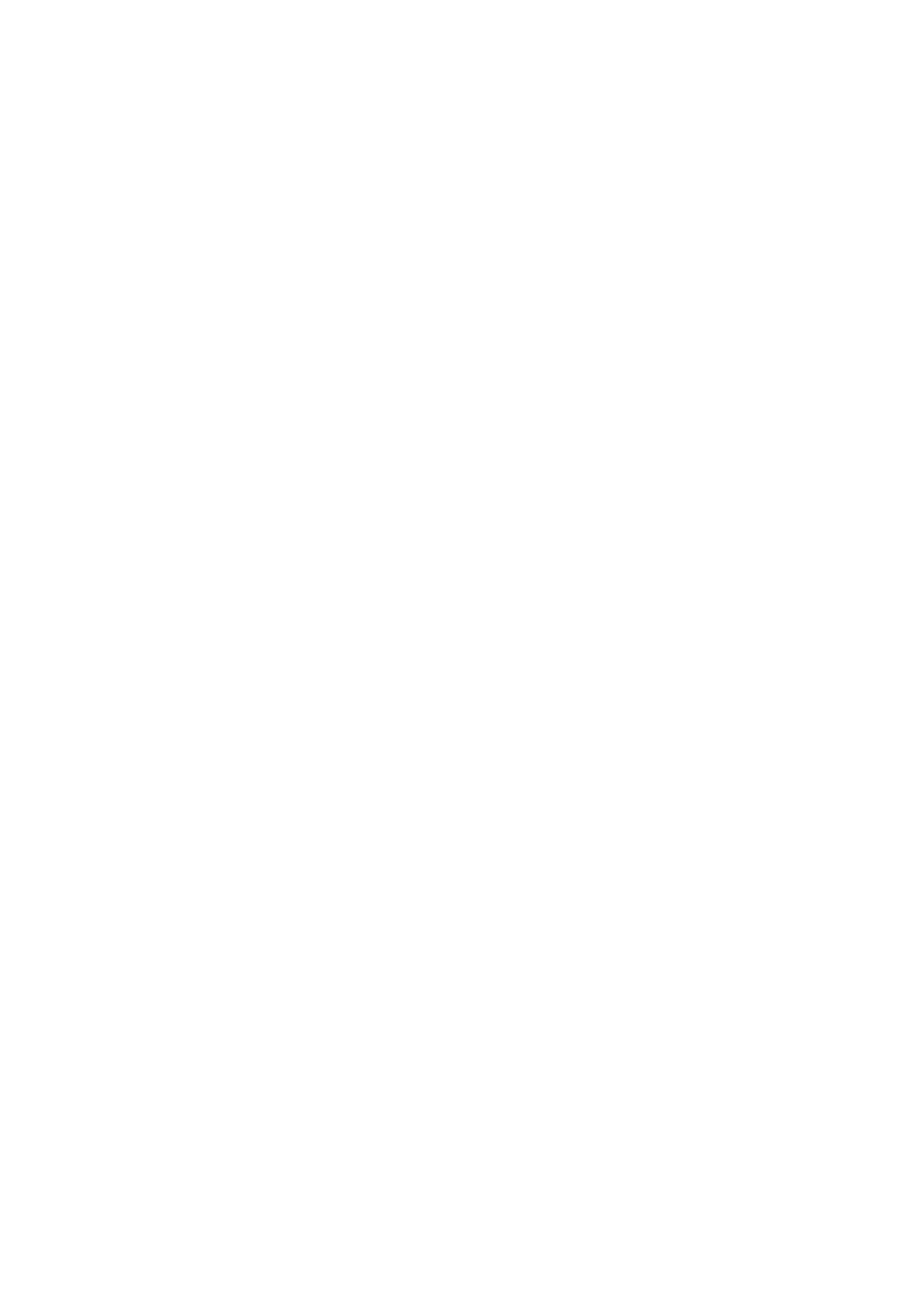# List of publications (after PhD)

#### **Peer-reviewed journals**

#### • **Heterotic strings on homogeneous spaces**

D. Israël, C. Kounnas, D. Orlando and P. M. Petropoulos. hep-th/0412220

Fortsch. Phys. **53**, 1030 (2005)

We construct heterotic string backgrounds corresponding to families of homogeneous spaces as exact conformal field theories. They contain left cosets of compact groups by their maximal tori supported by NS-NS 2-forms and gauge field fluxes. We give the general formalism and modular-invariant partition functions, then we consider some examples such as  $SU(2)/U(1) \sim S^2$ (already described in a previous paper) and the  $SU(3)/U(1)^2$  flag space. As an application we construct new supersymmetric string vacua with magnetic fluxes and a linear dilaton.

#### • **D-branes in little string theory**

D. Israël, A. Pakman and J. Troost. hep-th/0502073

Nucl. Phys. B **722**, 3 (2005)

We analyze in detail the D-branes in the near-horizon limit of NS5-branes on a circle, the holographic dual of little string theory in a double scaling limit. We emphasize their geometry in the background of the NS5-branes and show the relation with D-branes in coset models. The exact one-point function giving the coupling of the closed string states with the D-branes and the spectrum of open strings is computed. Using these results, we analyze several aspects of Hanany-Witten setups, using exact CFT analysis. In particular we identify the open string spectrum on the D-branes stretched between NS5-branes which confirms the low-energy analysis in brane constructions, and that allows to go to higher energy scales. As an application we show the emergence of the beta-function of the N=2 gauge theory on D4-branes stretching between NS5-branes from the boundary states describing the D4-branes. We also speculate on the possibility of getting a matrix model description of little string theory from the effective theory on the D1-branes. By considering D3-branes orthogonal to the NS5-branes we find a CFT incarnation of the Hanany-Witten effect of anomalous creation of D-branes. Finally we give an brief description of some non-BPS D-branes.

#### • **D-branes in Lorentzian AdS(3)**

D. Israël.

hep-th/0502159

JHEP **0506**, 008 (2005)

We study the exact construction of D-branes in Lorentzian AdS(3). We start by defining a family of conformal field theories that gives a natural Euclidean version of the SL(2,R) CFT and does not correspond to H(3)+, the analytic continuation of AdS(3). We argue that one can recuperate the exact CFT results of Lorentzian AdS(3), upon an analytic continuation in the moduli space of these conformal field theories. Then we construct exact boundary states for various symmetric and symmetry-breaking D-branes in AdS(3).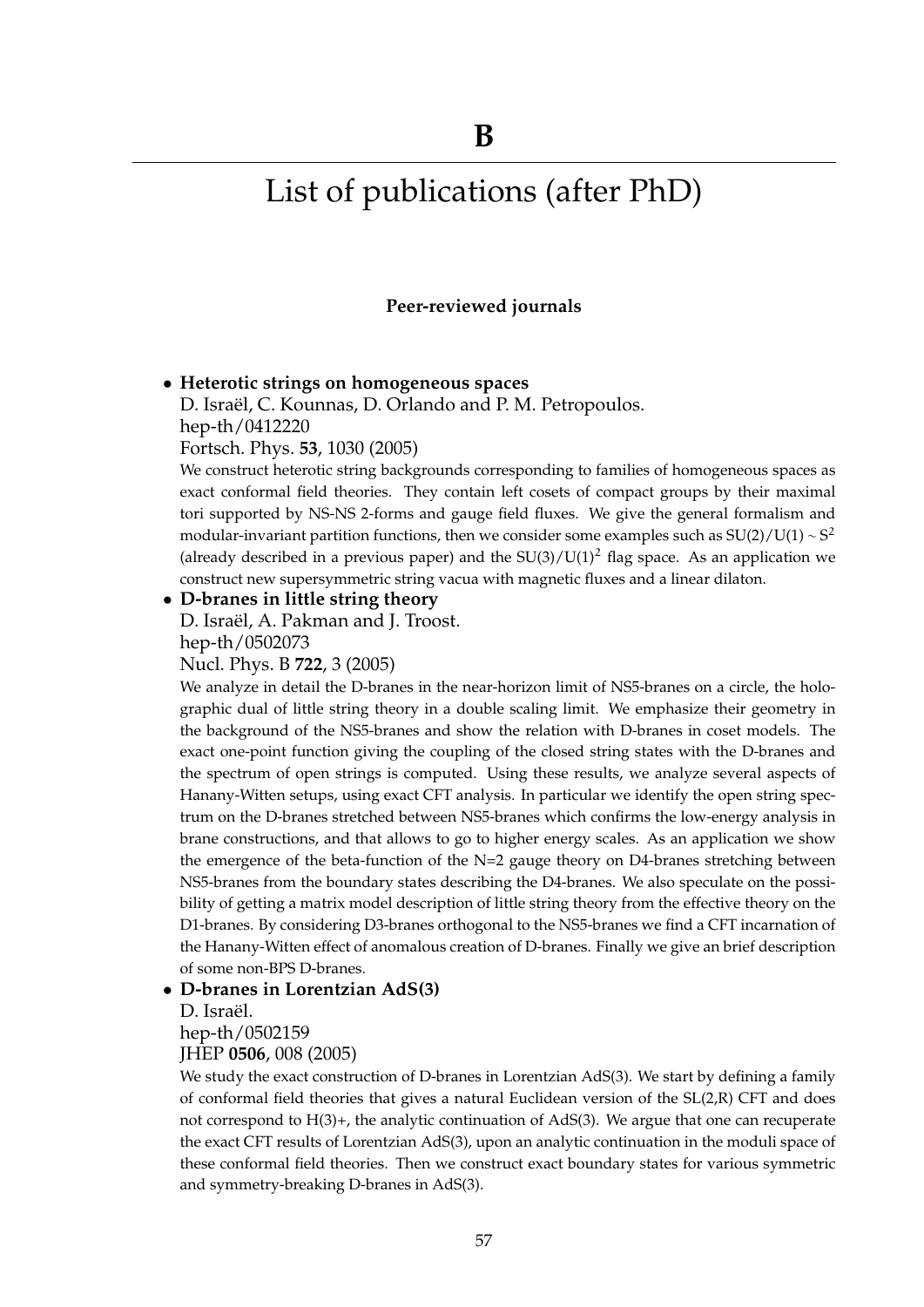## • **Non-critical string duals of N=1 quiver theories** D. Israël. hep-th/0512166

JHEP **0604**, 029 (2006)

We construct  $N=1$  non-critical strings in four dimensions dual to strongly coupled  $N=1$  quiver gauge theories in the Coulomb phase, generalizing the string duals of Argyres-Douglas points in N=2 gauge theories. They are the first examples of superstrings vacua with an exact worldsheet description dual to chiral N=1 theories. We identify the dual of the non-critical superstring using a brane setup describing the field theory in the classical limit. We analyze the spectrum of chiral operators in the strongly coupled regime and show how worldsheet instanton effects give nonperturbative information about the gauge theory. We also consider aspects of D-branes relevant for the holographic duality.

## • **Rolling tachyon in anti-de Sitter space-time**

D. Israël and E. Rabinovici.

hep-th/0609087

## JHEP **0701**, 069 (2007)

We study the decay of the unstable D-particle in three-dimensional anti-de Sitter space-time using worldsheet boundary conformal field theory methods. We test the open string completeness conjecture in a background for which the phase space available is only field-theoretic. This could present a serious challenge to the claim. We compute the emission of closed strings in the AdS(3)  $x S<sup>3</sup>$  x T<sup>4</sup> background from the knowledge of the exact corresponding boundary state we construct. We show that the energy stored in the brane is mainly converted into very excited long strings. The energy stored in short strings and in open string pair production is much smaller and finite for any value of the string coupling. We find no missing energy problem. We compare our results to those obtained for a decay in flat space-time and to a background in the presence of a linear dilaton. Some remarks on holographic aspects of the problem are made.

## • **Orientifolds in N=2 Liouville Theory and its Mirror**

D. Israël and V. Niarchos. hep-th/0703151 [HEP-TH]

## JHEP **0711**, 093 (2007)

We consider unoriented strings in the supersymmetric  $SL(2,R)/U(1)$  coset, which describes the two-dimensional Euclidean black hole, and its mirror dual N=2 Liouville theory. We analyze the orientifolds of these theories from several complementary points of view: the parity symmetries of the worldsheet actions, descent from known AdS<sub>3</sub> parities, and the modular bootstrap method (in some cases we can also check our results against known constraints coming from the conformal bootstrap method). Our analysis extends previous work on orientifolds in Liouville theory, the  $AdS<sub>3</sub>$  and SU(2) WZW models and minimal models. Compared to these cases, we find that the orientifolds of the two dimensional Euclidean black hole exhibit new intriguing features. Our results are relevant for the study of orientifolds in the neighborhood of NS5-branes and for the engineering of four-dimensional chiral gauge theories and gauge theories with SO and Sp gauge groups with suitable configurations of D-branes and orientifolds. As an illustration, we discuss an example related to a configuration of D4-branes and O4-planes in the presence of two parallel fivebranes.

## • **Comments on geometric and universal open string tachyons near fivebranes** D. Israël.

hep-th/0703261

## JHEP **0704**, 085 (2007)

In a recent paper (hep-th/0703157), Sen studied unstable D-branes in NS5-branes backgrounds and argued that in the strong curvature regime the universal open string tachyon (on D-branes of the wrong dimensionality) and the geometric tachyon (on D-branes that are BPS in flat space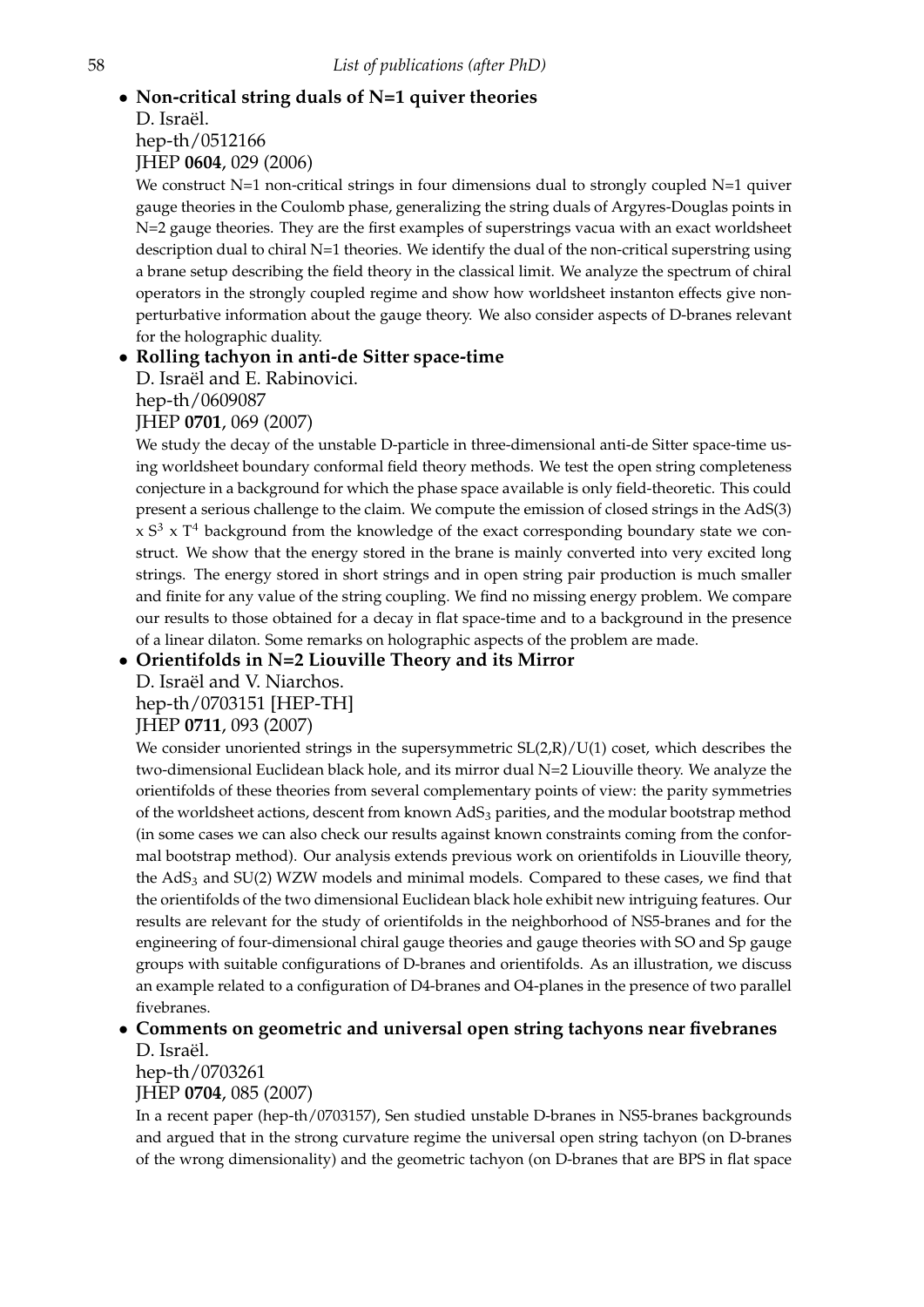but not in this background) may become equivalent. We study in this note an example of a non-BPS suspended D-brane vs. a BPS D-brane at equal distance between two fivebranes. We use boundary worldsheet CFT methods to show that these two unstable branes are identical.

## • **Tree-Level Stability Without Spacetime Fermions: Novel Examples in String Theory**

D. Israël and V. Niarchos. arXiv:0705.2140 [hep-th] JHEP **0707**, 065 (2007)

Is perturbative stability intimately tied with the existence of spacetime fermions in string theory in more than two dimensions? Type 0'B string theory in ten-dimensional flat space is a rare example of a non-tachyonic, non-supersymmetric string theory with a purely bosonic closed string spectrum. However, all known type 0' constructions exhibit massless NSNS tadpoles signaling the fact that we are not expanding around a true vacuum of the theory. In this note, we are searching for perturbatively stable examples of type 0' string theory without massless tadpoles in backgrounds with a spatially varying dilaton. We present two examples with this property in non-critical string theories that exhibit four- and six-dimensional Poincare invariance. We discuss the D-branes that can be embedded in this context and the type of gauge theories that can be constructed in this manner. We also comment on the embedding of these non-critical models in critical string theories and their holographic (Little String Theory) interpretation and propose a general conjecture for the role of asymptotic supersymmetry in perturbative string theory.

## • **Non-Supersymmetric Seiberg Duality, Orientifold QCD and Non-Critical Strings**

A. Armoni, D. Israël, G. Moraitis and V. Niarchos.

arXiv:0801.0762 [hep-th]

Phys. Rev. D **77**, 105009 (2008)

We propose an electric-magnetic duality and conjecture an exact conformal window for a class of non-supersymmetric  $U(N_c)$  gauge theories with fermions in the (anti)symmetric representation of the gauge group and  $N_f$  additional scalar and fermion flavors. The duality exchanges  $N_c$  with  $N_f$  -N<sub>c</sub>  $\mp$  4 leaving N<sub>f</sub> invariant, and has common features with Seiberg duality in N=1 SQCD with SU or SO/Sp gauge group. At large N the duality holds due to planar equivalence with  $N=1$ SQCD. At finite N we embed these gauge theories in a setup with D-branes and orientifolds in a non-supersymmetric, but tachyon-free, non-critical type 0B string theory and argue in favor of the duality in terms of boundary and crosscap state monodromies as in analogous supersymmetric situations. One can verify explicitly that the resulting duals have matching global anomalies. Finally, we comment on the moduli space of these gauge theories and discuss other potential non-supersymmetric examples that could exhibit similar dualities.

## • **D-branes at multicritical points**

M. R. Gaberdiel, D. Israël and E. Rabinovici.

arXiv:0803.0291 [hep-th]

#### JHEP **0804**, 086 (2008)

The moduli space of  $c=1$  conformal field theories in two dimensions has a multicritical point, where a circle theory is equivalent to an orbifold theory. We analyse all the conformal branes in both descriptions of this theory, and find convincing evidence that the full brane spectrum coincides. This shows that the equivalence of the two descriptions at this multicritical point extends to the boundary sector. We also perform the analogous analysis for one of the multicritical points of the N=1 superconformal field theories at c=3/2. Again the brane spectra are identical for both descriptions, however the identification is more subtle.

• **Double-Scaling Limit of Heterotic Bundles and Dynamical Deformation in CFT**

L. Carlevaro, D. Israël and P. M. Petropoulos. arXiv:0812.3391 [hep-th] Nucl. Phys. B **827**, 503 (2010)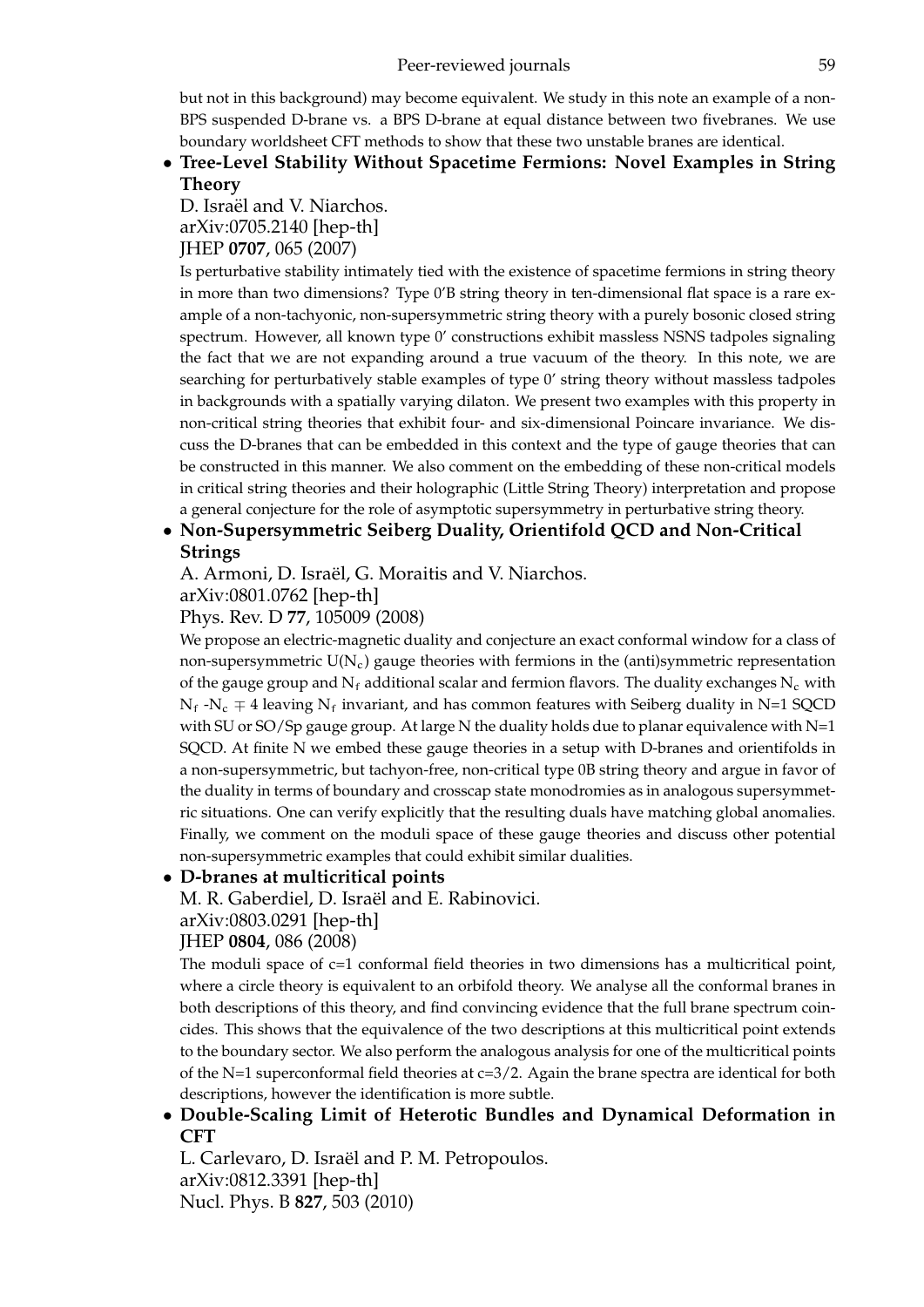We consider heterotic string theory on Eguchi-Hanson space, as a local model of a resolved  $A_1$ singularity in a six-dimensional flux compactification, with an Abelian gauge bundle turned on and non-zero torsion. We show that in a suitable double scaling limit, that isolates the physics near the non-vanishing two-cycle, a worldsheet conformal field theory description can be found. It contains a heterotic coset whose target space is conformal to Eguchi-Hanson. Starting from the blow-down limit of the singularity, it can be viewed as a dynamical deformation of the nearhorizon fivebrane background. We analyze in detail the spectrum of the theory in particular examples, as well as the important role of worldsheet non-perturbative effects.

#### • **Brane Dynamics and 3D Seiberg Duality on the Domain Walls of 4D N=1 SYM** A. Armoni, A. Giveon, D. Israël and V. Niarchos.

arXiv:0905.3195 [hep-th] JHEP **0907**, 061 (2009)

We study a three-dimensional U(k) Yang-Mills Chern-Simons theory with adjoint matter preserving two supersymmetries. According to Acharya and Vafa, this theory describes the lowenergy worldvolume dynamics of BPS domain walls in four-dimensional N=1 SYM theory. We demonstrate how to obtain the same theory in a brane configuration of type IIB string theory that contains threebranes and fivebranes. A combination of string and field theory techniques allows us to re-formulate some of the well-known properties of N=1 SYM domain walls in a geometric language and to postulate a Seiberg-like duality for the Acharya-Vafa theory. In the process, we obtain new information about the dynamics of branes in setups that preserve two supersymmetries. Using similar methods we also study other N=1 CS theories with extra matter in the adjoint and fundamental representations of the gauge group.

## • **Heterotic Resolved Conifolds with Torsion, from Supergravity to CFT**

L. Carlevaro and D. Israël. arXiv:0910.3190 [hep-th]

JHEP **1001**, 083 (2010)

We obtain a family of heterotic supergravity backgrounds describing non-Kahler warped conifolds with three-form flux and an Abelian gauge bundle, preserving N=1 supersymmetry in four dimensions. At large distance from the singularity the usual Ricci-flat conifold is recovered. By performing a  $Z_2$  orbifold of the  $T^{1,1}$  base, the conifold singularity can be blown-up to a fourcycle, leading to a completely smooth geometry. Remarkably, the throat regions of the solutions, which can be isolated from the asymptotic Ricci-flat geometry using a double-scaling limit, possess a worldsheet CFT description in terms of heterotic cosets whose target space is the warped resolved orbifoldized conifold. Thus this construction provides exact solutions of the modified Bianchi identity. By solving algebraically these CFTs we compute the exact tree-level heterotic string spectrum and describe worldsheet non-perturbative effects. The holographic dual of these solutions, in particular their confining behavior, and the embedding of these fluxed singularities into heterotic compactifications with torsion are also discussed.

## • String Theory on Warped  $AdS_3$  and Virasoro Resonances

S. Detournay, D. Israël, J. M. Lapan and M. Romo.

arXiv:1007.2781 [hep-th] JHEP **1101**, 030 (2011)

We investigate aspects of holographic duals to time-like warped  $AdS<sub>3</sub>$  space-times–which include Gödel's universe–in string theory. Using worldsheet techniques similar to those that have been applied to AdS<sub>3</sub> backgrounds, we are able to identify space-time symmetry algebras that act on the dual boundary theory. In particular, we always find at least one Virasoro algebra with computable central charge. Interestingly, there exists a dense set of points in the moduli space of these models in which there is actually a second commuting Virasoro algebra, typically with different central charge than the first. We analyze the supersymmetry of the backgrounds, finding related enhancements, and comment on possible interpretations of these results. We also perform an asymptotic symmetry analysis at the level of supergravity, providing additional support for the worldsheet analysis.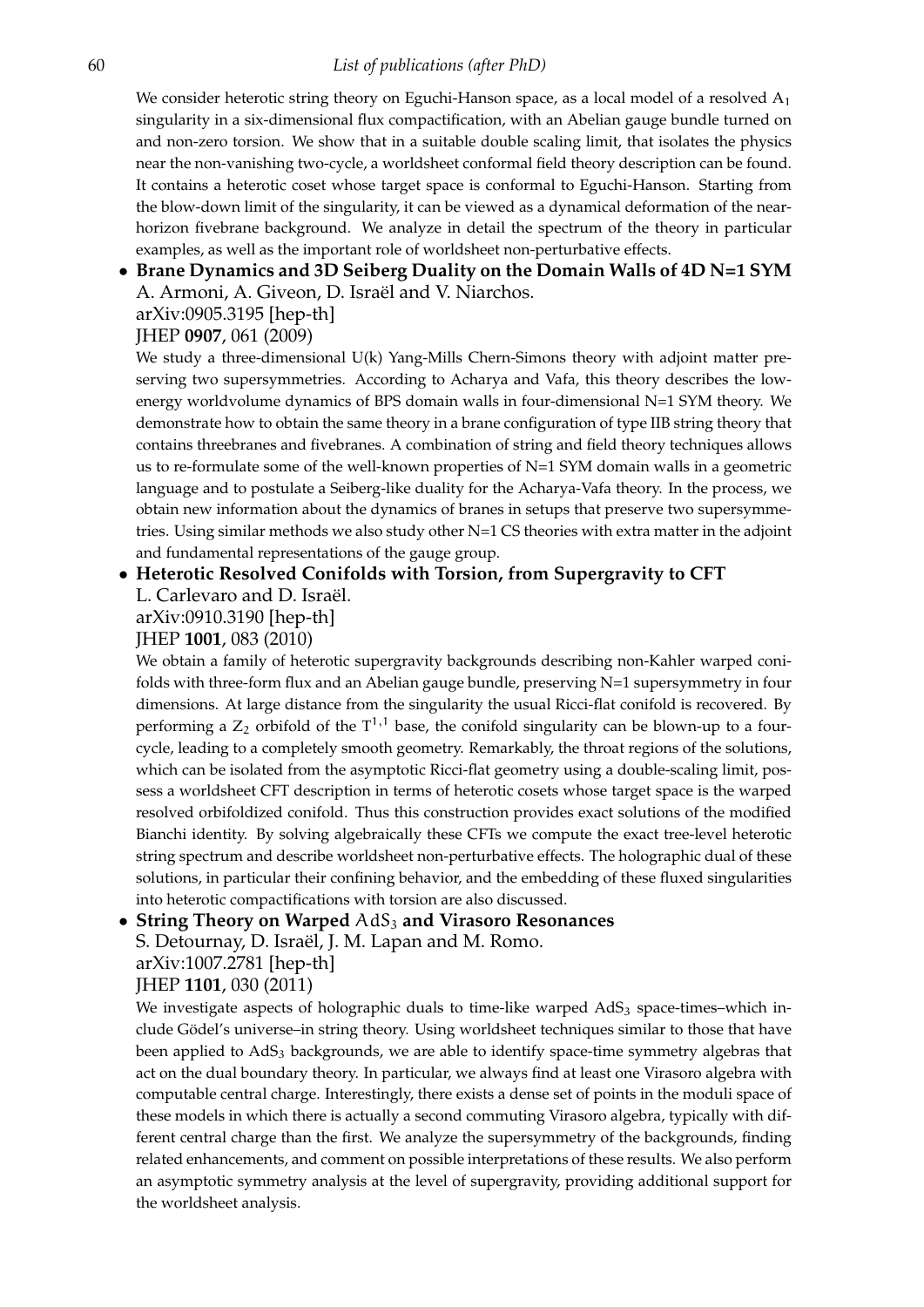#### • **Rolling tachyons for separated brane-antibrane systems**

D. Israël and F. Kiefer. arXiv:1108.5763 [hep-th]

Phys. Rev. D **85**, 106002 (2012)

We consider tachyon condensation between a D-brane and an anti-D-brane in superstring theory, when they are separated in their common transverse directions. A simple rolling tachyon solution, that describes the time evolution of the process, is studied from the point of view of boundary conformal field theory. By computing the boundary beta-functions of the system, one finds that this theory is conformal, hence corresponds to an exact solution of the string theory equations of motion. By contrast, the time-reversal-symmetric rolling tachyon is not conformal. Using these results we study space-time effective actions that can describe the system in the vicinity of these exact solutions.

## • **Gauge Threshold Corrections for N = 2 Heterotic Local Models with Flux, and Mock Modular Forms**

L. Carlevaro and D. Israël.

arXiv:1210.5566 [hep-th]

#### JHEP **1303**, 049 (2013)

We determine threshold corrections to the gauge couplings in local models of smooth heterotic compactifications with torsion, given by the direct product of a warped Eguchi-Hanson space and a two-torus, together with a line bundle. Using the worldsheet cft description previously found and by suitably regularising the infinite target space volume divergence, we show that threshold corrections to the various gauge factors are governed by the non-holomorphic completion of the Appell-Lerch sum. While its holomorphic Mock-modular component captures the contribution of states that localise on the blown-up two-cycle, the non-holomorphic correction originates from non-localised bulk states. We infer from this analysis universality properties for heterotic local models with flux, based on target space modular invariance and the presence of such non-localised states. We finally determine the explicit dependence of these one-loop gauge threshold corrections on the moduli of the two-torus, and by S-duality we extract the corresponding string-loop and E1-instanton corrections to the Kähler potential and gauge kinetic functions of the dual type i model. In both cases, the presence of non-localised bulk states brings about novel perturbative and non-perturbative corrections, some features of which can be interpreted in the light of analogous corrections to the effective theory in compact models.

## • **T-Duality in Gauged Linear Sigma-Models with Torsion**

D. Israël.

arXiv:1306.6609 [hep-th]

JHEP **1311**, 093 (2013)

(0,2) gauged linear sigma models with torsion, corresponding to principal torus bundles over warped CY bases, provide a useful framework for getting exact statements about perturbative dualities in the presence of fluxes. In this context we first study dualities mapping the torus fiber onto itself, implying the existence of quantization constraints on the torus moduli for consistency. Second, we investigate dualities mixing the principal torus bundle with the gauge bundle, relating the torsional GLSMs to ordinary ones corresponding to CY compactifications with nonstandard embeddings, namely two classes of models with different target-space topologies.

## • **Asymmetric Gepner models in type II**

D. Israël and V. Thiéry. arXiv:1310.4116 [hep-th]

JHEP **1402**, 011 (2014)

We describe new four-dimensional type II compactifications with N=2 supersymmetry, based on asymmetric Gepner models for K3 x  $T^2$ . In more than half of these models, all the K3 moduli are lifted, giving at low energies N=2 supergravity with the STU vector multiplets and no hypermultiplets.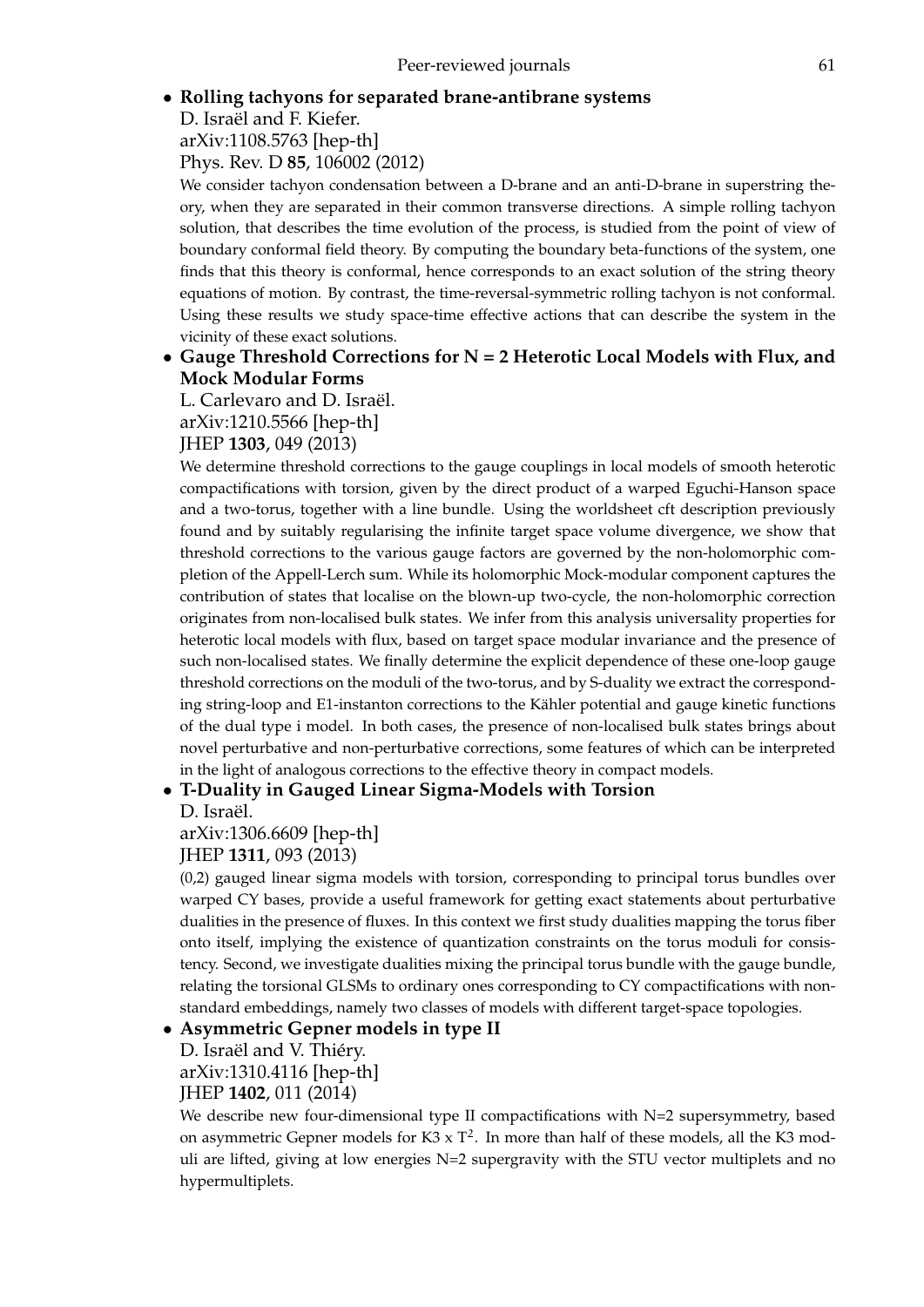## • **Fractional Mirror Symmetry**

D. Israël.

arXiv:1409.5771 [hep-th]

*under review.*

Mirror symmetry relates type IIB string theory on a Calabi–Yau 3-fold to type IIA on the mirror CY manifold, whose complex structure and Kähler moduli spaces are exchanged. We show that the mirror map is a particular case of a more general quantum equivalence, *fractional mirror symmetry*, between Calabi–Yau compactifications and non-CY ones. As was done by Greene and Plesser for mirror symmetry, we obtain these new dualities by considering orbifolds of Gepner models, of asymmetric nature, leading to superconformal field theories isomorphic to the original ones, but with a different target-space interpretation. The associated Landau–Ginzburg models involve both chiral and twisted chiral multiplets hence cannot be lifted to ordinary gauged linear sigma-models.

## **Proceedings**

## • **Strings and D-branes in holographic backgrounds**

D. Israël and A. Pakman.

String theory: From gauge interactions to cosmology. Proceedings, NATO Advanced Study Institute, Cargese, France, June 7-19, 2004

• **Strings and D-branes in holographic backgrounds**

D. Israël.

hep-th/0502101

Fortsch. Phys. **53**, 906 (2005)

RTN Workshop on the Quantum Structure of Space-time and the Geometric Nature of Fundamental Interactions and EXT Workshop on Fundamental Interactions and the Structure of Spacetime, 5-10 Sep 2004. Kolymbari, Crete, Greece

#### • **Local models of heterotic flux vacua: Spacetime and worldsheet aspects** D. Israël and L. Carlevaro.

arXiv:1109.1534 [hep-th] Fortsch. Phys. **59**, 716 (2011)

16th European Workshop on String Theory 2010, 14-18 Jun 2010. Real Jardin Botanico, Madrid, Spain

## **Book Chapters**

## • **G ¨odel Universe in Heterotic String Theory**

D. Israël.

*G¨odel-type Spacetimes: History and New Developments*, Collegium Logicum. Annals of the Kurt Gödel Society, M. Plaue and M. Scherfner (eds.), 2010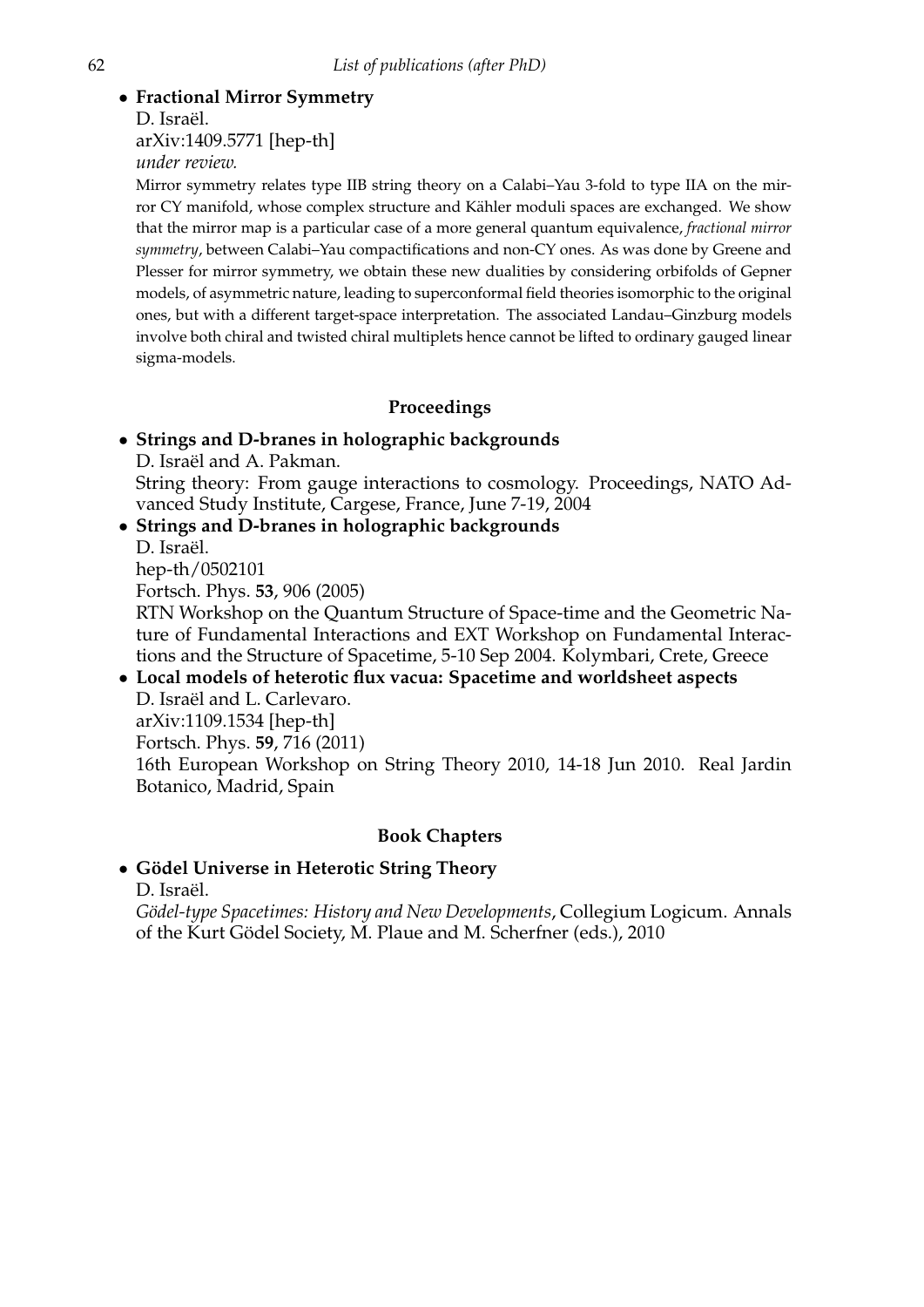- [1] A. Sen, "Tachyon dynamics in open string theory," *Int.J.Mod.Phys.* A20 (2005) 5513–5656, hepth/0410103.
- [2] A. Sen, "Rolling tachyon," *JHEP* 0204 (2002) 048, hep-th/0203211.
- [3] A. Sen, "Open closed duality at tree level," *Phys.Rev.Lett.* 91 (2003) 181601, hep-th/0306137.
- [4] M. R. Douglas, I. R. Klebanov, D. Kutasov, J. M. Maldacena, E. J. Martinec, *et al.*, "A New hat for the c=1 matrix model," hep-th/0307195.
- [5] A. Sen, "Tachyon matter," *JHEP* 0207 (2002) 065, hep-th/0203265.
- [6] D. Kutasov and V. Niarchos, "Tachyon effective actions in open string theory," *Nucl.Phys.* B666 (2003) 56–70, hep-th/0304045.
- [7] T. Sakai and S. Sugimoto, "Low energy hadron physics in holographic QCD," *Prog.Theor.Phys.* 113 (2005) 843–882, hep-th/0412141.
- [8] S. H. Alexander, "Inflation from D anti-D-brane annihilation," *Phys.Rev.* D65 (2002) 023507, hepth/0105032.
- [9] D. Israel and F. Kiefer, "Rolling tachyons for separated brane-antibrane systems," *Phys.Rev.* D85 (2012) 106002, 1108.5763.
- [10] D. Israel, "Comments on geometric and universal open string tachyons near fivebranes," *JHEP* 0704 (2007) 085, hep-th/0703261.
- [11] D. Israel and E. Rabinovici, "Rolling tachyon in anti-de Sitter space-time," *JHEP* 0701 (2007) 069, hep-th/0609087.
- [12] D. Kutasov, "A Geometric interpretation of the open string tachyon," hep-th/0408073.
- [13] A. Sen, "Geometric tachyon to universal open string tachyon," *JHEP* 0705 (2007) 035, hepth/0703157.
- [14] D. Israel, A. Pakman, and J. Troost, "D-branes in little string theory," *Nucl.Phys.* B722 (2005) 3–64, hep-th/0502073.
- [15] J. Teschner, "On structure constants and fusion rules in the SL(2,C) / SU(2) WZNW model," *Nucl.Phys.* B546 (1999) 390–422, hep-th/9712256.
- [16] B. Ponsot, V. Schomerus, and J. Teschner, "Branes in the Euclidean AdS(3)," *JHEP* 0202 (2002) 016, hep-th/0112198.
- [17] J. M. Maldacena and H. Ooguri, "Strings in AdS(3) and the SL(2,R) WZW model. Part 3. Correlation functions," *Phys.Rev.* D65 (2002) 106006, hep-th/0111180.
- [18] D. Israel, "D-branes in Lorentzian AdS(3)," *JHEP* 0506 (2005) 008, hep-th/0502159.
- [19] S. Ribault and V. Schomerus, "Branes in the 2-D black hole," *JHEP* 0402 (2004) 019, hepth/0310024.
- [20] C. Bachas and M. Petropoulos, "Anti-de Sitter D-branes," *JHEP* 0102 (2001) 025, hep-th/0012234.
- [21] J. M. Maldacena, G. W. Moore, and N. Seiberg, "Geometrical interpretation of D-branes in gauged WZW models," *JHEP* 0107 (2001) 046, hep-th/0105038.
- [22] J. L. Karczmarek, H. Liu, J. M. Maldacena, and A. Strominger, "UV finite brane decay," *JHEP* 0311 (2003) 042, hep-th/0306132.
- [23] N. Seiberg and E. Witten, "The D1 / D5 system and singular CFT," *JHEP* 9904 (1999) 017, hepth/9903224.
- [24] N. Drukker, D. J. Gross, and N. Itzhaki, "Sphalerons, merons and unstable branes in AdS," *Phys.Rev.* D62 (2000) 086007, hep-th/0004131.
- [25] M. R. Garousi, "Tachyon couplings on nonBPS D-branes and Dirac-Born-Infeld action," *Nucl.Phys.* B584 (2000) 284–299, hep-th/0003122.
- [26] M. R. Garousi, "On the effective action of D-brane-anti-D-brane system," *JHEP* 0712 (2007) 089, 0710.5469.
- [27] A. Bagchi and A. Sen, "Tachyon Condensation on Separated Brane-Antibrane System," *JHEP* 0805 (2008) 010, 0801.3498.
- [28] M. R. Gaberdiel, A. Konechny, and C. Schmidt-Colinet, "Conformal perturbation theory beyond the leading order," *J.Phys.* A42 (2009) 105402, 0811.3149.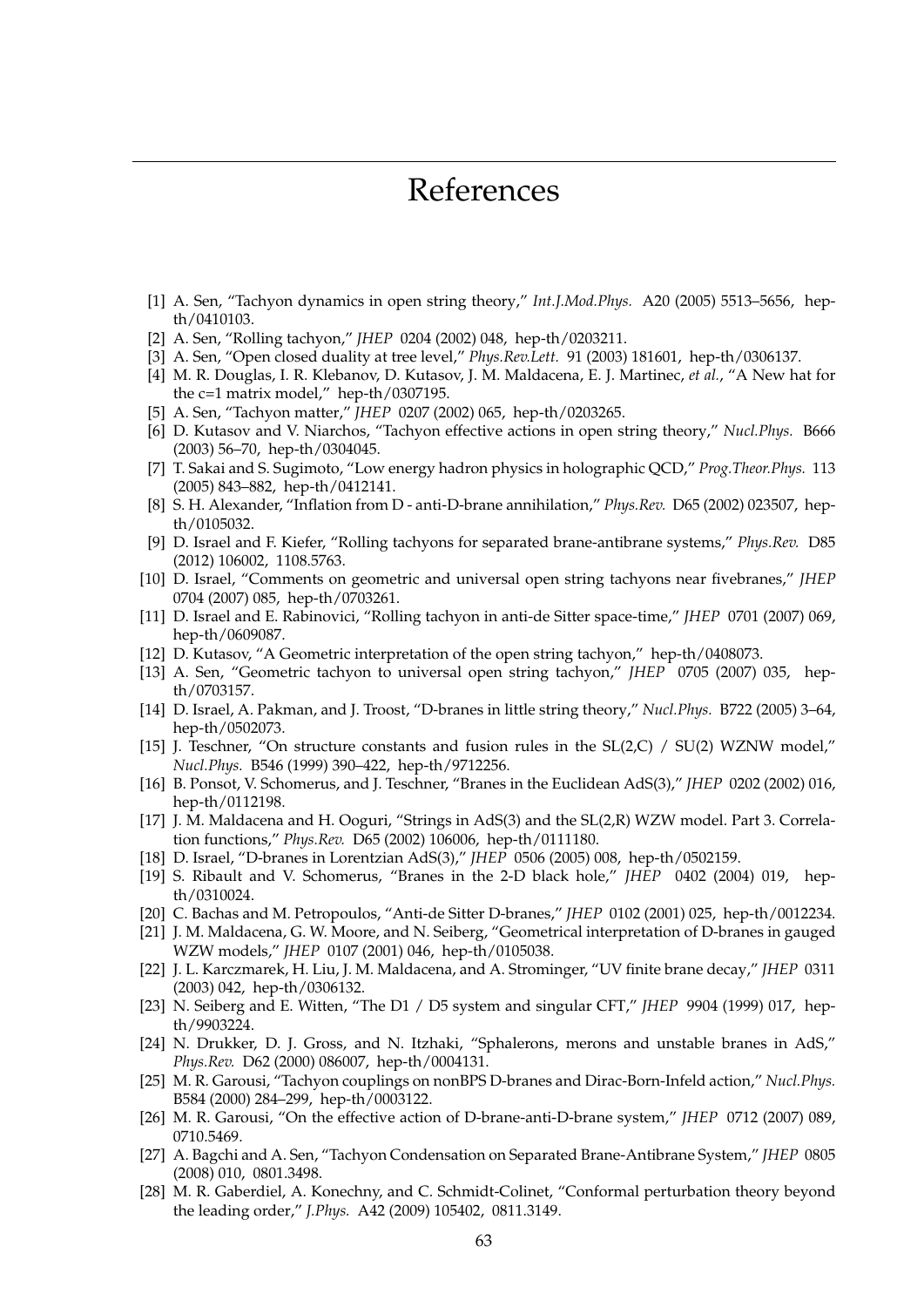- [29] A. Hanany and E. Witten, "Type IIB superstrings, BPS monopoles, and three-dimensional gauge dynamics," *Nucl.Phys.* B492 (1997) 152–190, hep-th/9611230.
- [30] A. Giveon and D. Kutasov, "Brane dynamics and gauge theory," *Rev.Mod.Phys.* 71 (1999) 983– 1084, hep-th/9802067.
- [31] A. Armoni, A. Giveon, D. Israel, and V. Niarchos, "Brane Dynamics and 3D Seiberg Duality on the Domain Walls of 4D N=1 SYM," *JHEP* 0907 (2009) 061, 0905.3195.
- [32] A. Armoni, D. Israel, G. Moraitis, and V. Niarchos, "Non-Supersymmetric Seiberg Duality, Orientifold QCD and Non-Critical Strings," *Phys.Rev.* D77 (2008) 105009, 0801.0762.
- [33] A. Sagnotti, "Some properties of open string theories," hep-th/9509080.
- [34] A. Sagnotti, "Surprises in open-string perturbation theory," *Nucl. Phys. Proc. Suppl.* 56B (1997) 332–343, hep-th/9702093.
- [35] D. Israel and V. Niarchos, "Tree-level stability without spacetime fermions: Novel examples in string theory," *JHEP* 07 (2007) 065, arXiv:0705.2140 [hep-th].
- [36] D. Israel and V. Niarchos, "Orientifolds in N = 2 Liouville theory and its mirror," hep-th/0703151.
- [37] O. Aharony, M. Berkooz, D. Kutasov, and N. Seiberg, "Linear dilatons, NS five-branes and holography," *JHEP* 9810 (1998) 004, hep-th/9808149.
- [38] D. Israel, "Non-critical string duals of N = 1 quiver theories," *JHEP* 04 (2006) 029, hep-th/0512166.
- [39] B. S. Acharya and C. Vafa, "On domain walls of N=1 supersymmetric Yang-Mills in fourdimensions," hep-th/0103011.
- [40] A. Armoni and T. J. Hollowood, "Sitting on the domain walls of N=1 super Yang-Mills," *JHEP* 0507 (2005) 043, hep-th/0505213.
- [41] T. Kitao, K. Ohta, and N. Ohta, "Three-dimensional gauge dynamics from brane configurations with (p,q) - five-brane," *Nucl.Phys.* B539 (1999) 79–106, hep-th/9808111.
- [42] C. P. Bachas, M. B. Green, and A. Schwimmer, "(8,0) quantum mechanics and symmetry enhancement in type I' superstrings," *JHEP* 9801 (1998) 006, hep-th/9712086.
- [43] D. Kutasov and N. Seiberg, "Number of degrees of freedom, density of states and tachyons in string theory and CFT," *Nucl.Phys.* B358 (1991) 600–618.
- [44] K. R. Dienes, "Modular invariance, finiteness, and misaligned supersymmetry: New constraints on the numbers of physical string states," *Nucl.Phys.* B429 (1994) 533–588, hep-th/9402006.
- [45] I. Brunner and K. Hori, "Orientifolds and mirror symmetry," *JHEP* 0411 (2004) 005, hepth/0303135.
- [46] K. Hori and A. Kapustin, "Duality of the fermionic 2-D black hole and N=2 liouville theory as mirror symmetry," *JHEP* 0108 (2001) 045, hep-th/0104202.
- [47] Y. Hikida, "Crosscap states for orientifolds of euclidean ads(3)," *JHEP* 05 (2002) 021, hepth/0203030.
- [48] C. Bachas, N. Couchoud, and P. Windey, "Orientifolds of the 3-sphere," *JHEP* 12 (2001) 003, hepth/0111002.
- [49] A. Armoni, M. Shifman, and G. Veneziano, "Exact results in non-supersymmetric large N orientifold field theories," *Nucl. Phys.* B667 (2003) 170–182, hep-th/0302163.
- [50] S. K. Ashok, S. Murthy, and J. Troost, "D-branes in unoriented non-critical strings and duality in SO(N) and Sp(N) gauge theories," *JHEP* 06 (2007) 047, hep-th/0703148.
- [51] S. Murthy and J. Troost, "D-branes in non-critical superstrings and duality in  $N = 1$  gauge theories with flavor," *JHEP* 10 (2006) 019, hep-th/0606203.
- [52] M. J. Strassler, "The Duality cascade," hep-th/0505153.
- [53] P. C. Argyres and M. R. Douglas, "New phenomena in SU(3) supersymmetric gauge theory," *Nucl.Phys.* B448 (1995) 93–126, hep-th/9505062.
- [54] A. Klemm, W. Lerche, P. Mayr, C. Vafa, and N. P. Warner, "Selfdual strings and N=2 supersymmetric field theory," *Nucl.Phys.* B477 (1996) 746–766, hep-th/9604034.
- [55] A. Giveon, D. Kutasov, and O. Pelc, "Holography for non-critical superstrings," *JHEP* 10 (1999) 035, hep-th/9907178.
- [56] M. R. Douglas and G. W. Moore, "D-branes, quivers, and ALE instantons," hep-th/9603167.
- [57] C. Csaki, J. Erlich, D. Z. Freedman, and W. Skiba, "N=1 supersymmetric product group theories in the Coulomb phase," *Phys.Rev.* D56 (1997) 5209–5217, hep-th/9704067.
- [58] S. Katz, P. Mayr, and C. Vafa, "Mirror symmetry and exact solution of 4-D N=2 gauge theories: 1.," *Adv.Theor.Math.Phys.* 1 (1998) 53–114, hep-th/9706110.
- [59] J. Callan, Curtis G., J. A. Harvey, and A. Strominger, "World sheet approach to heterotic instantons and solitons," *Nucl. Phys.* B359 (1991) 611–634.
- [60] L. Carlevaro, D. Israel, and P. M. Petropoulos, "Double-Scaling Limit of Heterotic Bundles and Dynamical Deformation in CFT," *Nucl. Phys.* B827 (2010) 503–544, 0812.3391.
- [61] L. Carlevaro and D. Israel, "Heterotic Resolved Conifolds with Torsion, from Supergravity to CFT," *JHEP* 01 (2010) 083, 0910.3190.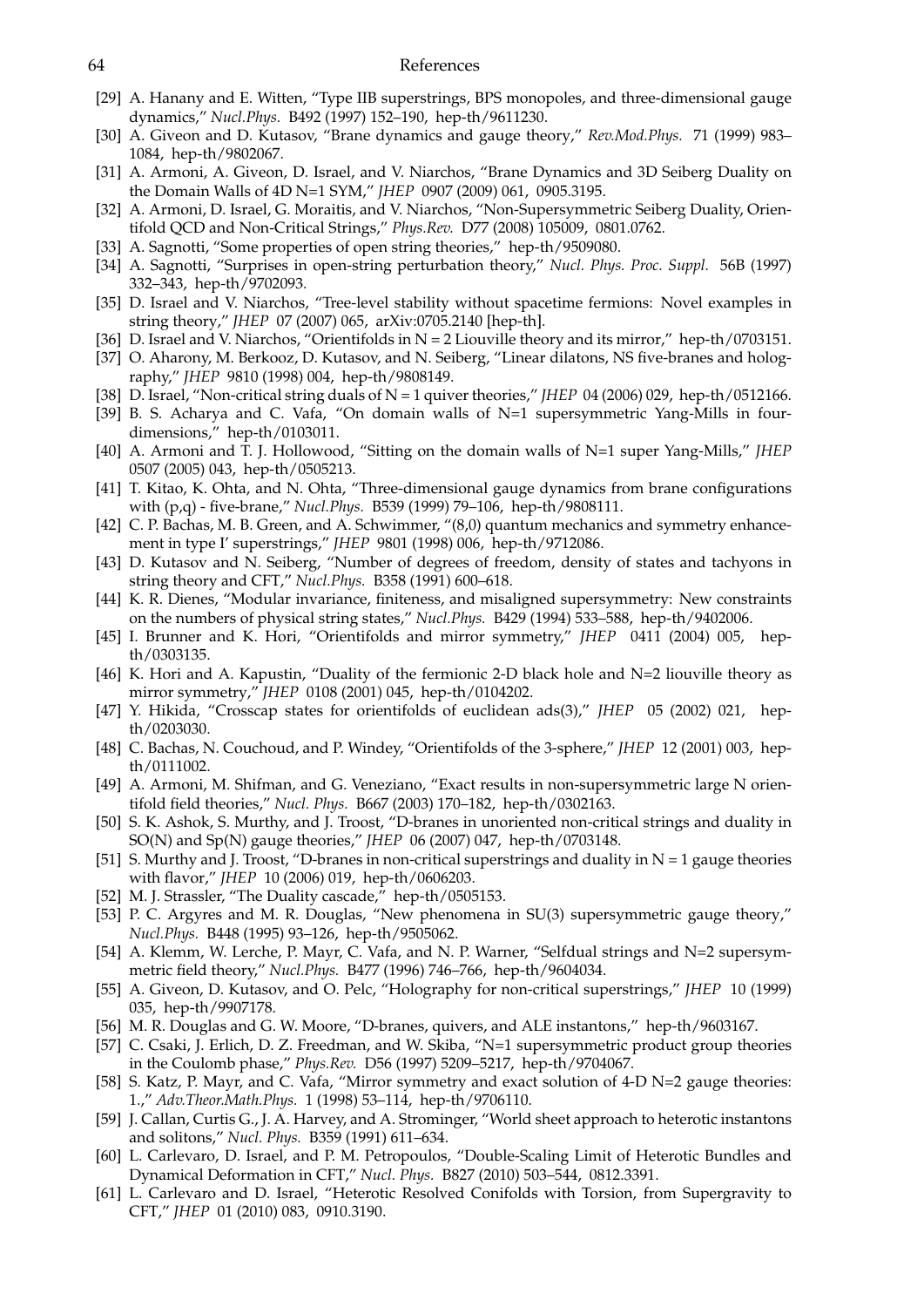- [62] J. M. Maldacena and C. Nunez, "Towards the large N limit of pure N=1 superYang-Mills," *Phys.Rev.Lett.* 86 (2001) 588–591, hep-th/0008001.
- [63] N. Seiberg, "Electric magnetic duality in supersymmetric nonabelian gauge theories," *Nucl. Phys.* B435 (1995) 129–146, hep-th/9411149.
- [64] C. Hull, "Anomalies, Ambiguities and Superstrings," *Phys.Lett.* B167 (1986) 51.
- [65] A. Strominger, "Superstrings with Torsion," *Nucl.Phys.* B274 (1986) 253.
- [66] C. Hull, "Compactifications of the Heterotic Superstring," *Phys.Lett.* B178 (1986) 357.
- [67] I. V. Melnikov, R. Minasian, and S. Sethi, "Heterotic fluxes and supersymmetry," *JHEP* 1406 (2014) 174, 1403.4298.
- [68] D. Israel and L. Carlevaro, "Local models of heterotic flux vacua: Spacetime and worldsheet aspects," *Fortsch.Phys.* 59 (2011) 716–722, 1109.1534.
- [69] A. Adams, M. Ernebjerg, and J. M. Lapan, "Linear models for flux vacua," *Adv.Theor.Math.Phys.* 12 (2008) 817–851, hep-th/0611084.
- [70] D. Israel, "T-Duality in Gauged Linear Sigma-Models with Torsion," *JHEP* 1311 (2013) 093, 1306.6609.
- [71] L. Carlevaro and D. Israel, "Gauge Threshold Corrections for N = 2 Heterotic Local Models with Flux, and Mock Modular Forms," *JHEP* 1303 (2013) 049, 1210.5566.
- [72] I. R. Klebanov and M. J. Strassler, "Supergravity and a confining gauge theory: Duality cascades and chi SB resolution of naked singularities," *JHEP* 0008 (2000) 052, hep-th/0007191.
- [73] J.-X. Fu, L.-S. Tseng, and S.-T. Yau, "Local Heterotic Torsional Models," *Commun.Math.Phys.* 289 (2009) 1151–1169, 0806.2392.
- [74] K. Dasgupta, G. Rajesh, and S. Sethi, "M theory, orientifolds and G flux," *JHEP* 9908 (1999) 023, hep-th/9908088.
- [75] J. P. Gauntlett, D. Martelli, and D. Waldram, "Superstrings with intrinsic torsion," *Phys.Rev.* D69 (2004) 086002, hep-th/0302158.
- [76] C. Hull and P. Townsend, "The Two Loop Beta Function for σ Models With Torsion," *Phys.Lett.* B191 (1987) 115.
- [77] E. Bergshoeff and M. de Roo, "The Quartic Effective Action of the Heterotic String and Supersymmetry," *Nucl.Phys.* B328 (1989) 439.
- [78] S. Ivanov, "Heterotic supersymmetry, anomaly cancellation and equations of motion," *Phys.Lett.* B685 (2010) 190–196, 0908.2927.
- [79] D. Martelli and J. Sparks, "Non-Kahler heterotic rotations," *Adv.Theor.Math.Phys.* 15 (2011) 131– 174, 1010.4031.
- [80] J.-X. Fu and S.-T. Yau, "The Theory of superstring with flux on non-Kahler manifolds and the complex Monge-Ampere equation," *J.Diff.Geom.* 78 (2009) 369–428, hep-th/0604063.
- [81] R. Blumenhagen, G. Honecker, and T. Weigand, "Loop-corrected compactifications of the heterotic string with line bundles," *JHEP* 0506 (2005) 020, hep-th/0504232.
- [82] L. B. Anderson, J. Gray, A. Lukas, and E. Palti, "Heterotic Line Bundle Standard Models," *JHEP* 1206 (2012) 113, 1202.1757.
- [83] E. Witten, "Global anomalies in string theory,". To appear in Proc. of Argonne Symp. on Geometry, Anomalies and Topology, Argonne, IL, Mar 28-30, 1985.
- [84] D. S. Freed, "Determinants, torsion and strings," *Commun. Math. Phys.* 107 (1986) 483–513.
- [85] A. A. Tseytlin, "Conformal sigma models corresponding to gauged Wess-Zumino-Witten theories," *Nucl.Phys.* B411 (1994) 509–558, hep-th/9302083.
- [86] S. Groot Nibbelink, M. Trapletti, and M. Walter, "Resolutions of C\*\*n/Z(n) Orbifolds, their U(1) Bundles, and Applications to String Model Building," *JHEP* 0703 (2007) 035, hep-th/0701227.
- [87] I. Bena, M. Grana, S. Kuperstein, and S. Massai, "Anti-D3 Branes: Singular to the bitter end," *Phys.Rev.* D87 (2013), no. 10, 106010, 1206.6369.
- [88] T. Banks and L. J. Dixon, "Constraints on String Vacua with Space-Time Supersymmetry," *Nucl.Phys.* B307 (1988) 93–108.
- [89] T. Harmark, V. Niarchos, and N. A. Obers, "Stable Non-Supersymmetric Vacua in the Moduli Space of Non-Critical Superstrings," *Nucl.Phys.* B759 (2006) 20–49, hep-th/0605192.
- [90] M. Becker, L.-S. Tseng, and S.-T. Yau, "New Heterotic Non-Kahler Geometries," *Adv.Theor.Math.Phys.* 13 (2009) 1815–1845, 0807.0827.
- [91] D. Gepner, "Space-Time Supersymmetry in Compactified String Theory and Superconformal Models," *Nucl.Phys.* B296 (1988) 757.
- [92] E. Witten, "Phases of N=2 theories in two-dimensions," *Nucl.Phys.* B403 (1993) 159–222, hepth/9301042.
- [93] P. Bouwknegt, J. Evslin, and V. Mathai, "T duality: Topology change from H flux," *Commun.Math.Phys.* 249 (2004) 383–415, hep-th/0306062.
- [94] D. M. Belov, C. M. Hull, and R. Minasian, "T-duality, gerbes and loop spaces," 0710.5151.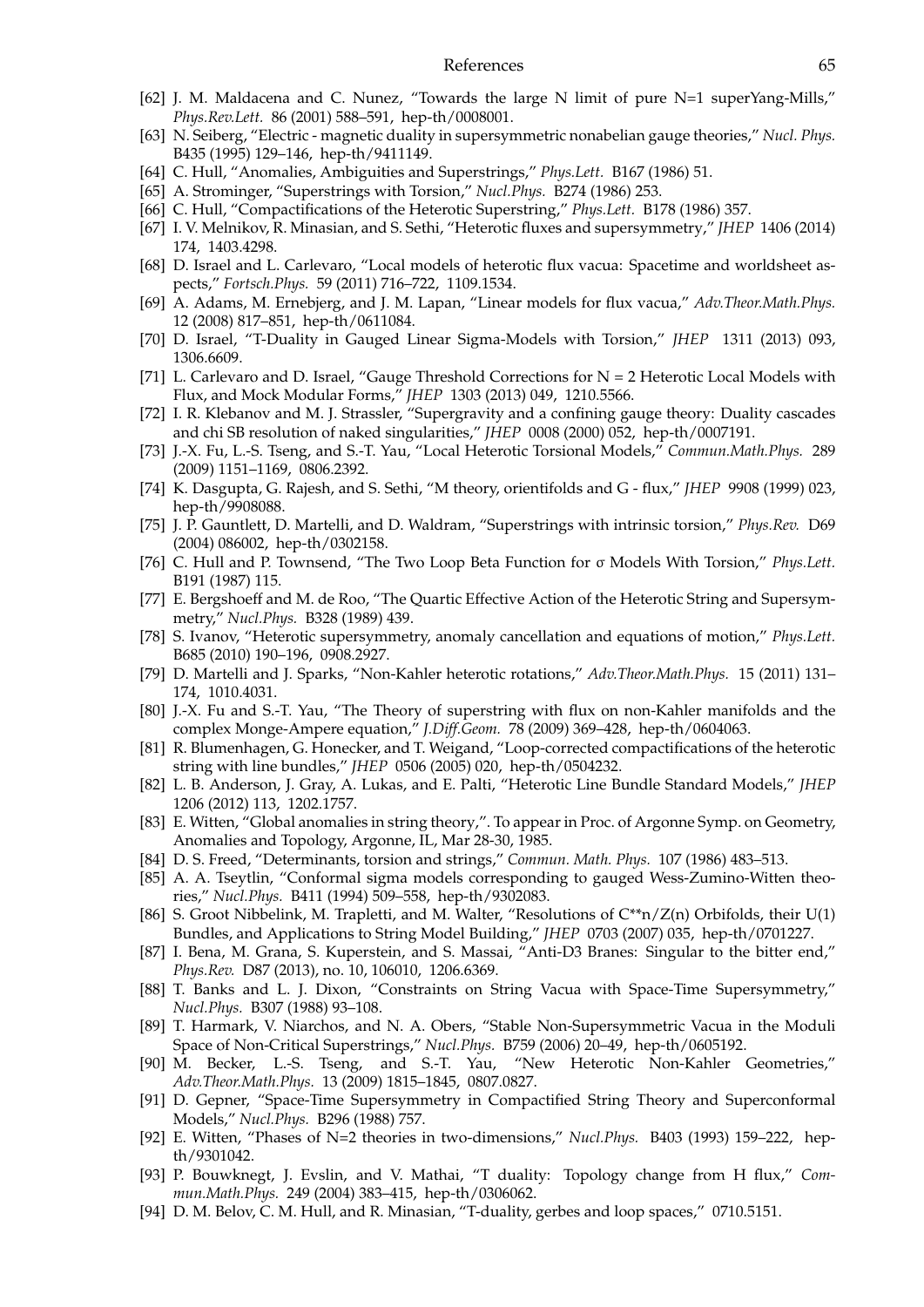- [95] J. Evslin and R. Minasian, "Topology Change from (Heterotic) Narain T-Duality," *Nucl.Phys.* B820 (2009) 213–236, 0811.3866.
- [96] M. Rocek and E. P. Verlinde, "Duality, quotients, and currents," *Nucl.Phys.* B373 (1992) 630–646, hep-th/9110053.
- [97] K. Hori and C. Vafa, "Mirror symmetry," hep-th/0002222.
- [98] G. W. Moore, "Les Houches lectures on strings and arithmetic," hep-th/0401049.
- [99] S. Gukov and C. Vafa, "Rational conformal field theories and complex multiplication," *Commun.Math.Phys.* 246 (2004) 181–210, hep-th/0203213.
- [100] A. Adams and J. M. Lapan, "Computing the Spectrum of a Heterotic Flux Vacuum," *JHEP* 1103 (2011) 045, 0908.4294.
- [101] M. Blaszczyk, S. Groot Nibbelink, and F. Ruehle, "Green-Schwarz Mechanism in Heterotic (2,0) Gauged Linear Sigma Models: Torsion and NS5 Branes," *JHEP* 1108 (2011) 083, 1107.0320.
- [102] C. Quigley and S. Sethi, "Linear Sigma Models with Torsion," *JHEP* 1111 (2011) 034, 1107.0714.
- [103] I. V. Melnikov, C. Quigley, S. Sethi, and M. Stern, "Target Spaces from Chiral Gauge Theories," *JHEP* 1302 (2013) 111, 1212.1212.
- [104] L. J. Dixon, V. Kaplunovsky, and J. Louis, "Moduli dependence of string loop corrections to gauge coupling constants," *Nucl.Phys.* B355 (1991) 649–688.
- [105] S. Kachru and E. Witten, "Computing the complete massless spectrum of a Landau-Ginzburg orbifold," *Nucl.Phys.* B407 (1993) 637–666, hep-th/9307038.
- [106] E. Witten, "On the Landau-Ginzburg description of N=2 minimal models," *Int.J.Mod.Phys.* A9 (1994) 4783–4800, hep-th/9304026.
- [107] F. Benini, R. Eager, K. Hori, and Y. Tachikawa, "Elliptic genera of two-dimensional N=2 gauge theories with rank-one gauge groups," *Lett.Math.Phys.* 104 (2014) 465–493, 1305.0533.
- [108] C. Bachas, C. Fabre, E. Kiritsis, N. Obers, and P. Vanhove, "Heterotic / type I duality and D-brane instantons," *Nucl.Phys.* B509 (1998) 33–52, hep-th/9707126.
- [109] S. Cecotti, P. Fendley, K. A. Intriligator, and C. Vafa, "A New supersymmetric index," *Nucl.Phys.* B386 (1992) 405–452, hep-th/9204102.
- [110] J. A. Harvey and G. W. Moore, "Algebras, BPS states, and strings," *Nucl.Phys.* B463 (1996) 315–368, hep-th/9510182.
- [111] E. Kiritsis, C. Kounnas, P. Petropoulos, and J. Rizos, "Universality properties of N=2 and N=1 heterotic threshold corrections," *Nucl.Phys.* B483 (1997) 141–171, hep-th/9608034.
- [112] S. K. Ashok and J. Troost, "A Twisted Non-compact Elliptic Genus," *JHEP* 1103 (2011) 067, 1101.1059.
- [113] A. Dabholkar, S. Murthy, and D. Zagier, "Quantum Black Holes, Wall Crossing, and Mock Modular Forms," 1208.4074.
- [114] J. Troost, "The non-compact elliptic genus: mock or modular," *JHEP* 1006 (2010) 104, 1004.3649.
- [115] A. Dabholkar and C. Hull, "Duality twists, orbifolds, and fluxes," *JHEP* 0309 (2003) 054, hepth/0210209.
- [116] M. R. Gaberdiel, D. Israel, and E. Rabinovici, "D-branes at multicritical points," *JHEP* 0804 (2008) 086, 0803.0291.
- [117] D. Israel and V. Thiery, "Asymmetric Gepner models in type II," *JHEP* 1402 (2014) 011, 1310.4116.
- [118] D. Israel, "Fractional mirror symmetry," 1409.5771.
- [119] M. Gaberdiel and A. Recknagel, "Conformal boundary states for free bosons and fermions," *JHEP* 0111 (2001) 016, hep-th/0108238.
- [120] A. Schellekens and S. Yankielowicz, "Extended Chiral Algebras and Modular Invariant Partition Functions," *Nucl.Phys.* B327 (1989) 673.
- [121] M. Kreuzer and A. Schellekens, "Simple currents versus orbifolds with discrete torsion: A Complete classification," *Nucl.Phys.* B411 (1994) 97–121, hep-th/9306145.
- [122] A. Schellekens and S. Yankielowicz, "New Modular Invariants for  $N = 2$  Tensor Products and Four-dimensional Strings," *Nucl.Phys.* B330 (1990) 103.
- [123] R. Blumenhagen and T. Weigand, "Chiral supersymmetric Gepner model orientifolds," *JHEP* 0402 (2004) 041, hep-th/0401148.
- [124] B. R. Greene and M. Plesser, "Duality in Calabi-Yau Moduli Space," *Nucl.Phys.* B338 (1990) 15–37.
- [125] M. Grana, R. Minasian, M. Petrini, and A. Tomasiello, "Generalized structures of N=1 vacua," *JHEP* 0511 (2005) 020, hep-th/0505212.
- [126] T. Eguchi, H. Ooguri, and Y. Tachikawa, "Notes on the K3 Surface and the Mathieu group  $M_{24}$ ," *Exper.Math.* 20 (2011) 91–96, 1004.0956.
- [127] C. Hull and R. Reid-Edwards, "Gauge symmetry, T-duality and doubled geometry," *JHEP* 0808 (2008) 043, 0711.4818.
- [128] J. McOrist, D. R. Morrison, and S. Sethi, "Geometries, Non-Geometries, and Fluxes," *Adv.Theor.Math.Phys.* 14 (2010) 1004.5447.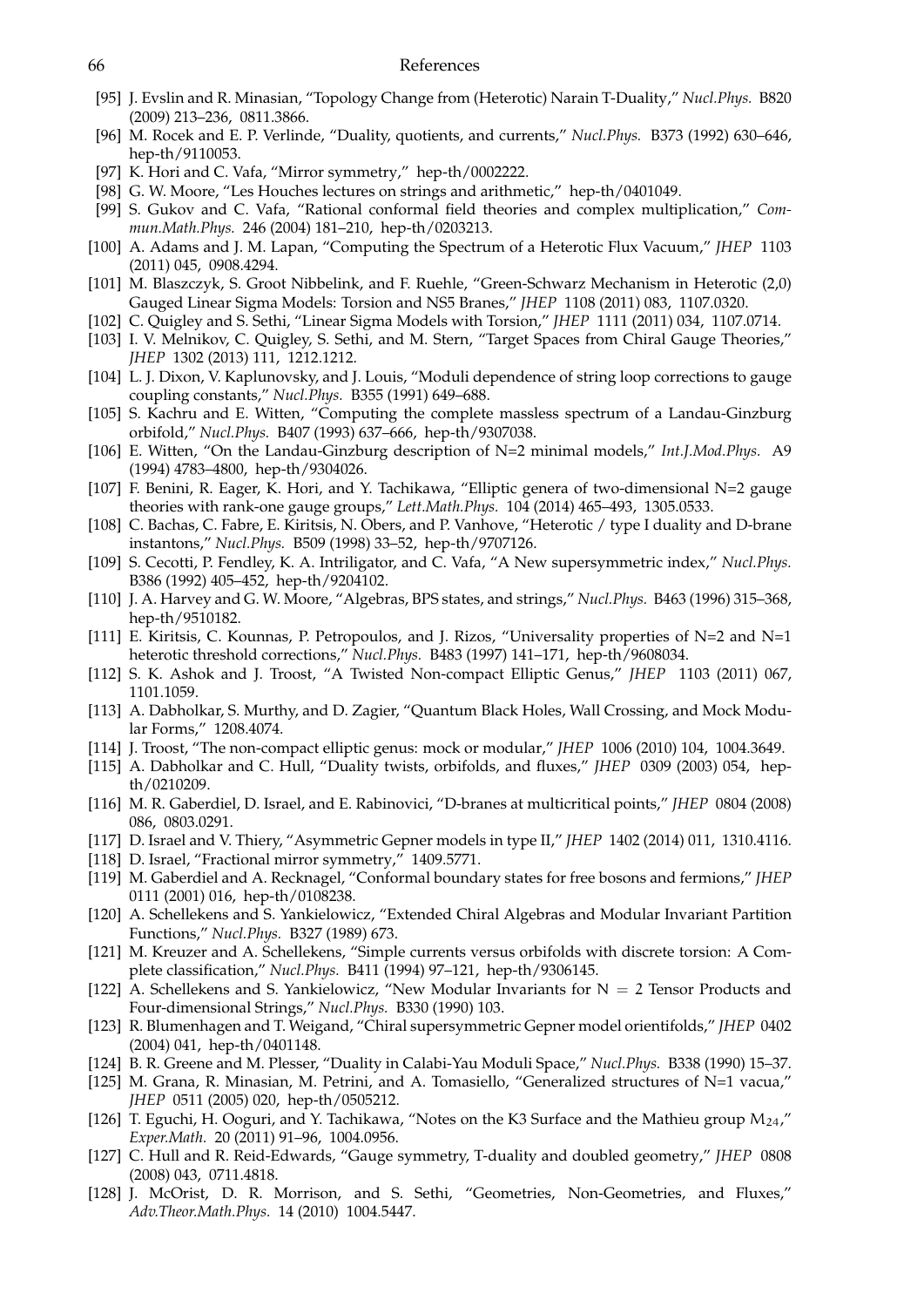- [129] R. Blumenhagen and A. Wisskirchen, "Exactly solvable (0,2) supersymmetric string vacua with GUT gauge groups," *Nucl.Phys.* B454 (1995) 561–586, hep-th/9506104.
- [130] R. Blumenhagen, R. Schimmrigk, and A. Wisskirchen, "The (0,2) exactly solvable structure of chiral rings, Landau-Ginzburg theories, and Calabi-Yau manifolds," *Nucl.Phys.* B461 (1996) 460– 492, hep-th/9510055.
- [131] R. Blumenhagen and A. Wisskirchen, "Exploring the moduli space of (0,2) strings," *Nucl.Phys.* B475 (1996) 225–243, hep-th/9604140.